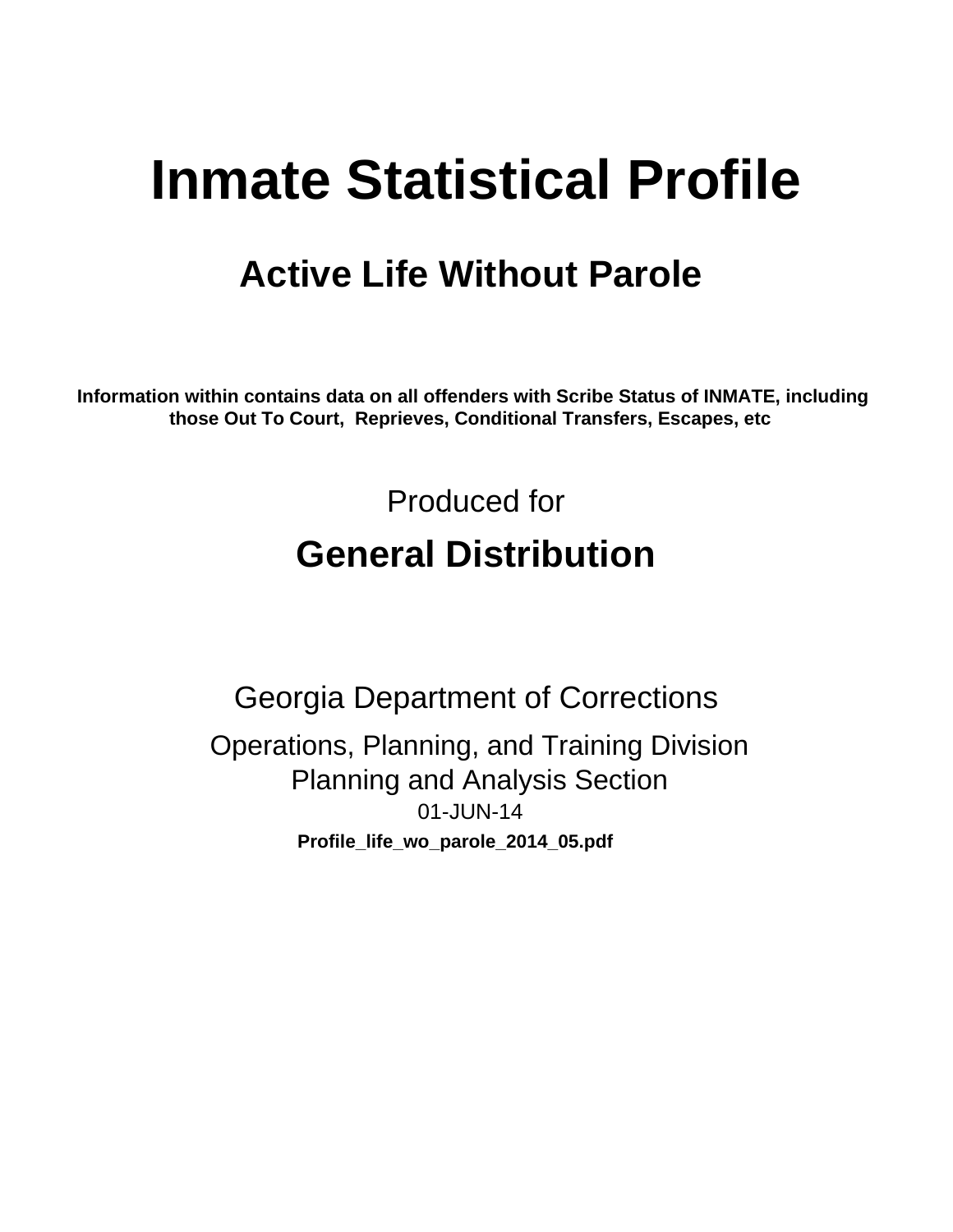## **Inmate Statistical Profile 01-JUN-14**

Contents

**Active Life Without Parole** 

Produced for General Distribution

## **Table of Contents**

| <b>Demographic information</b>                                       |
|----------------------------------------------------------------------|
| 5 Current age, broken out in ten year age groups                     |
| 6 Race group                                                         |
| 7 Marital status, self-reported at entry to prison                   |
| 8 Number of children, self-reported at entry to prison               |
| 9 Religious affiliation, self-reported at entry to prison            |
| 10 Home county - self-reported at entry to prison                    |
| 14 Socioeconomic class, self-reported at entry to prison             |
| 15 Environment to age 16, self-reported at entry to prison           |
| 16 Guardian status to age 16, self-reported at entry to prison       |
| 17 Employment status before prison, self-reported at entry to prison |
| 18 Age at admission                                                  |
| 20 Height, measured at entry to prison                               |
| 21 Weight, measured at entry to prison                               |
| 22 Military service                                                  |
| <b>Correctional information</b>                                      |
| 23 Type of admission to prison                                       |
| 24 Current / last security status                                    |
| 25 Current / last institution type                                   |
| 26 Institution type - transitional centers                           |
| 27 Institution type - county prisons                                 |
| 28 Institution type - state prisons                                  |
| 29 Institution type - private prisons                                |
| 30 Institution type - pre-release centers                            |
| 31 Institution type - inmate boot camp                               |
| 32 Number of disciplinary reports                                    |
| 33 Number of transfers                                               |
| 34 Number of escapes                                                 |
| 35 Time served in current (or last) institution                      |
| Educational, psychological and physical information                  |
| 36 Highest grade level attained                                      |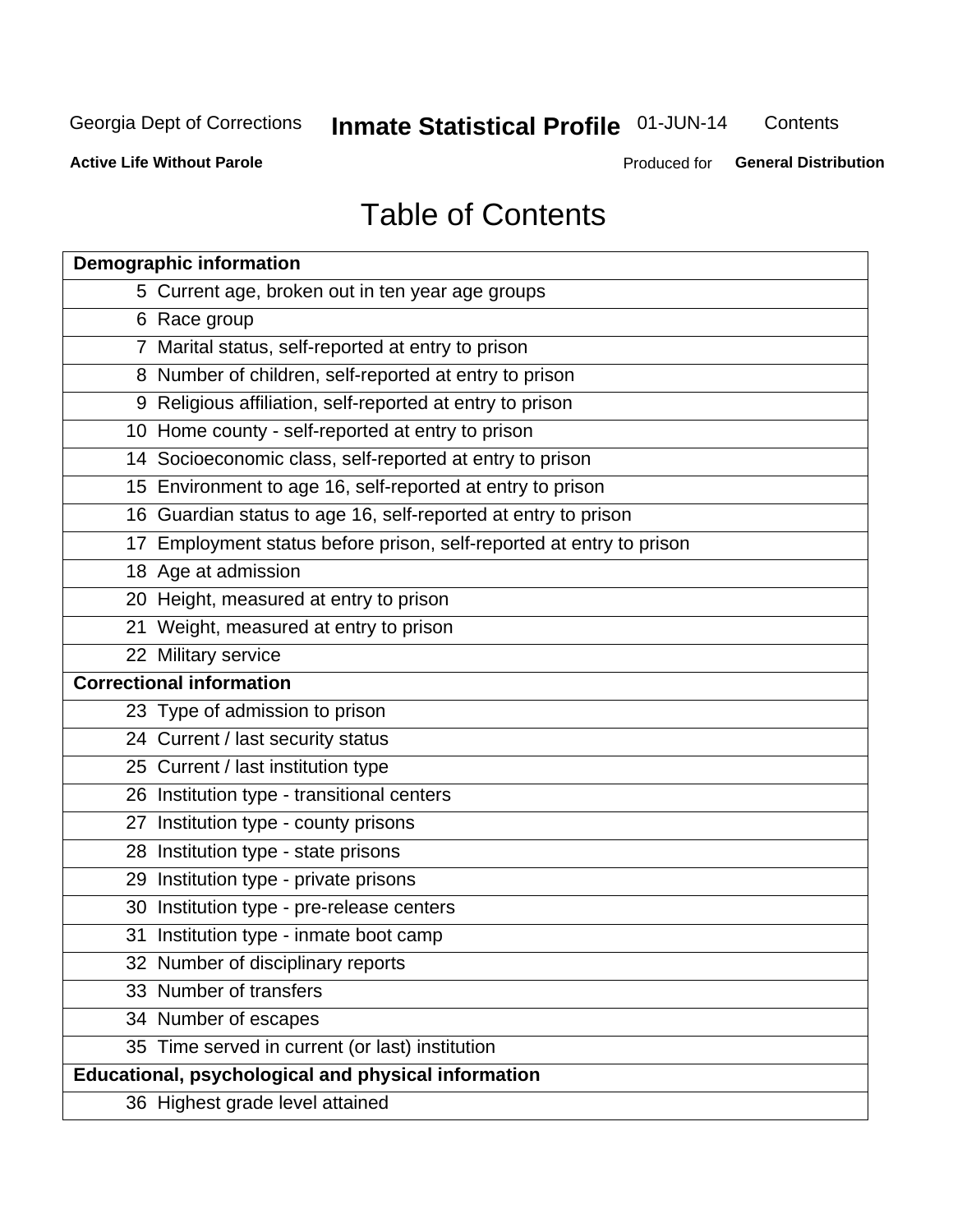## Inmate Statistical Profile 01-JUN-14

Contents

**Active Life Without Parole** 

Produced for General Distribution

## **Table of Contents**

| <b>Educational, psychological and physical information</b>       |
|------------------------------------------------------------------|
| 37 Culture fair IQ scores                                        |
| 38 Wide Range Achievement Test (WRAT) reading score              |
| 39 Wide Range Achievement Test (WRAT) math score                 |
| 40 Wide Range Achievement Test (WRAT) spelling score             |
| 41 Scope of substance abuse - summary                            |
| 42 Scope of substance abuse - detail                             |
| 43 Current / last mental health treatment level                  |
| 44 PULHESDWIT medical scale - 'P' overall condition ('P'hysical) |
| 45 PULHESDWIT medical scale - 'U' upper body                     |
| 46 PULHESDWIT medical scale - 'L' lower body                     |
| 47 PULHESDWIT medical scale - 'H' hearing                        |
| 48 PULHESDWIT medical scale - 'E' vision                         |
| 49 PULHESDWIT medical scale -'S' psychiatric                     |
| 50 PULHESDWIT medical scale - 'D' dental                         |
| 51 PULHESDWIT medical scale - 'W' work ability                   |
| 52 PULHESDWIT medical scale - 'I' impairment                     |
| 53 PULHESDWIT medical scale - 'T' transportability               |
| 54 Criminality in family, self-reported                          |
| 55 Alcoholism in family, self-reported                           |
| 56 Drug abuse in family, self-reported                           |
| 57 Subjected to frequent beatings, self-reported                 |
| 58 Father absent during inmate's childhood                       |
| 59 Mother absent during inmate's childhood                       |
| 60 Inmate diagnosed as manipulative                              |
| 61 Inmate diagnosed as assaultive                                |
| <b>Crimes and criminal history information</b>                   |
| 62 Number of prior Georgia incarcerations                        |
| 63 Prison sentence in years                                      |
| 64 Primary offense, broken out into felonies vs misdemeanors     |
| 65 Primary offense, broken out into six broad crime categories   |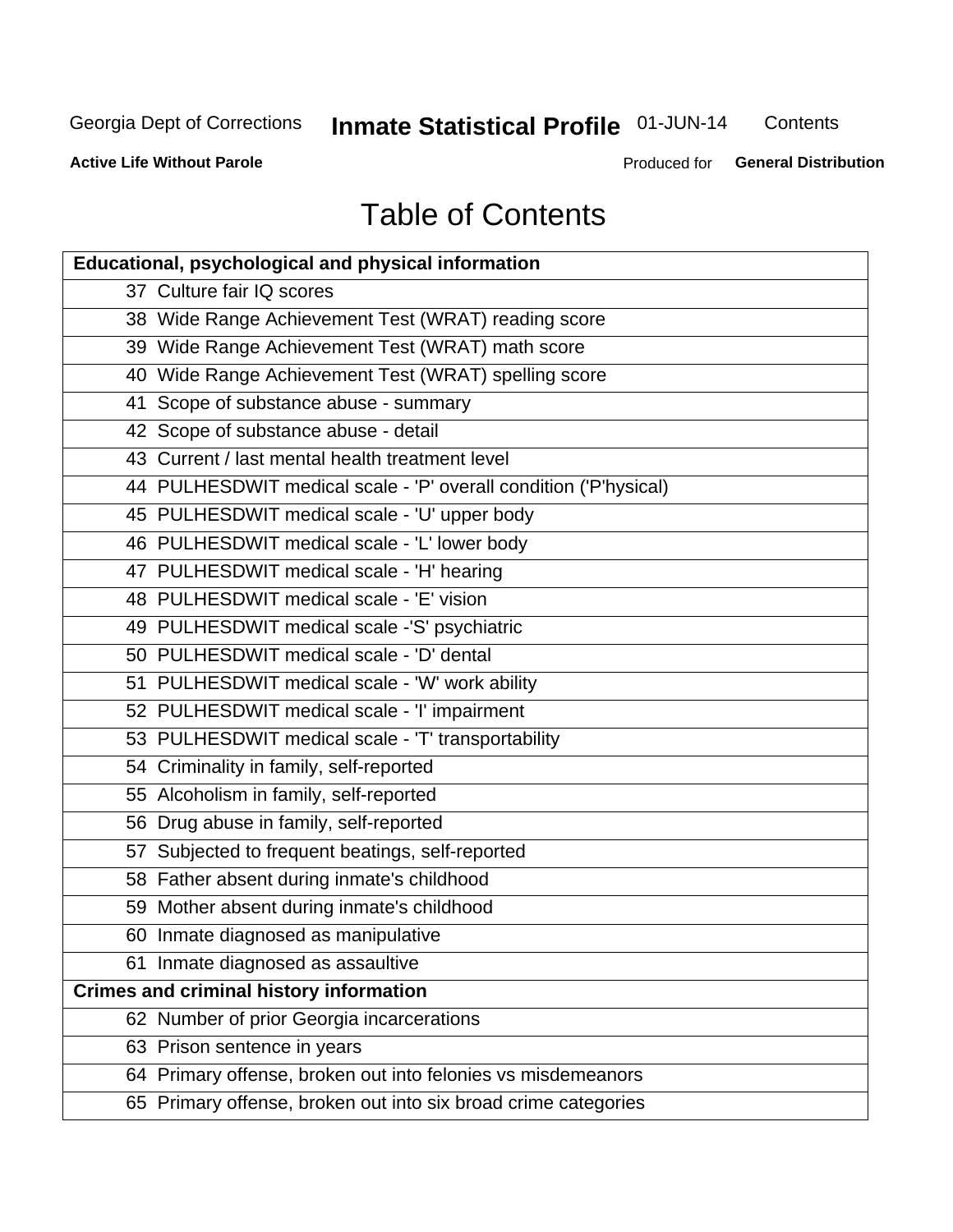#### **Inmate Statistical Profile 01-JUN-14** Contents

**Active Life Without Parole** 

Produced for General Distribution

## **Table of Contents**

| <b>Crimes and criminal history information</b>        |
|-------------------------------------------------------|
| 66 Primary offense, detailed offense code             |
| 67 County of conviction of primary offense            |
| 71 Circuit of conviction of primary offense           |
| 73 Years served (jail + prison) in this incarceration |
| <b>Medical information</b>                            |
| 74 Results of most recent HIV test                    |
| 75 Results of most recent tuberculosis test           |
| 76 Results of most recent syphilis test               |
| 77 Results of most recent Hepatitis-C test            |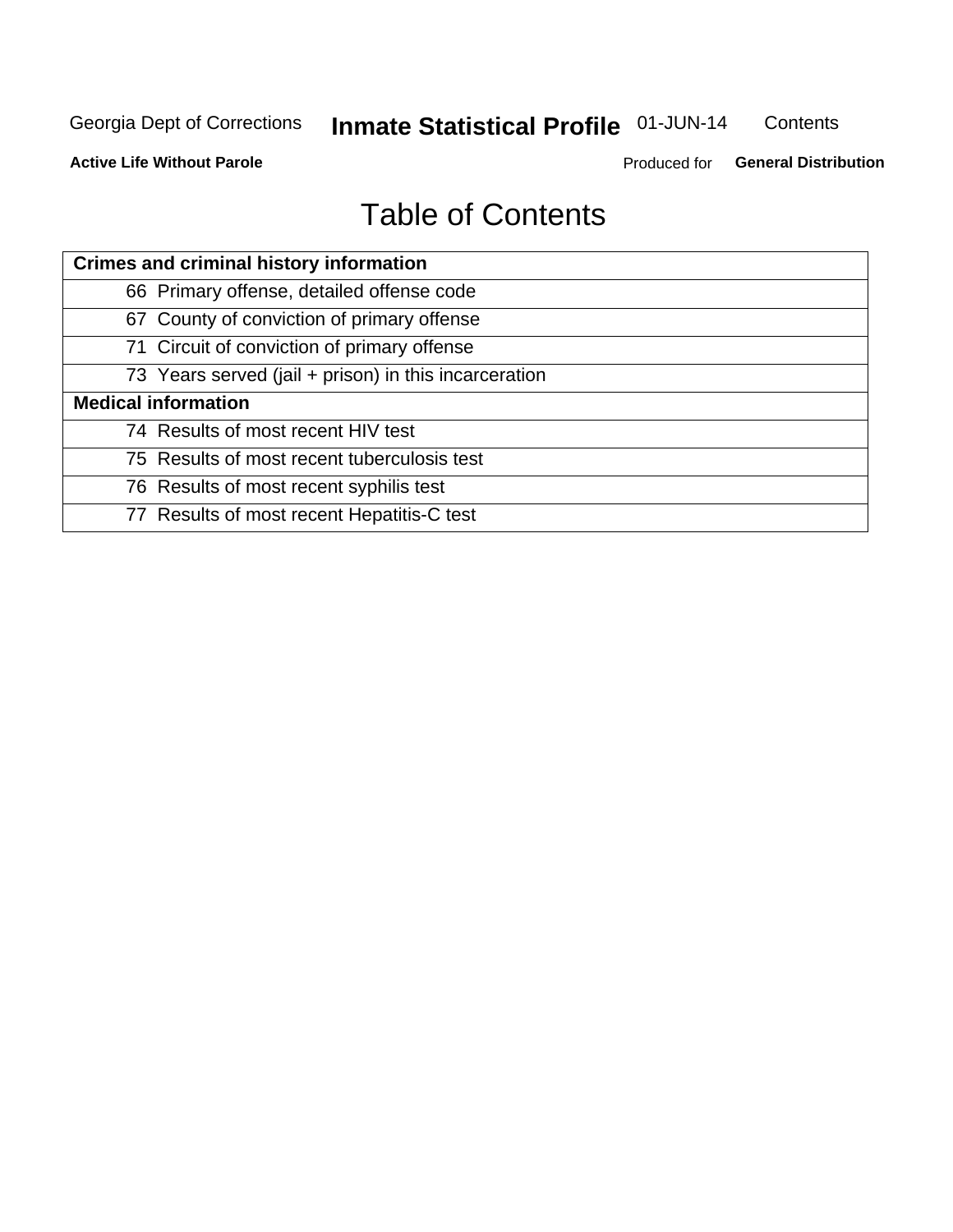#### Inmate Statistical Profile 01-JUN-14 Page 5

#### **Active Life Without Parole**

#### Produced for General Distribution

## Current age, broken out in ten-year age groups

COL % - percent each COUNT is of its particular column

|                          |              | <b>Male</b> |         |              | <b>Female</b> |          |              | <b>Total</b> |
|--------------------------|--------------|-------------|---------|--------------|---------------|----------|--------------|--------------|
| <b>Current Age</b>       | <b>Count</b> | Col %       | Row %   | <b>Count</b> | Col %         | Row %    | <b>Total</b> | Col %        |
| <b>Teens (1-19)</b>      | 4            | 0.42%       | 100.00% |              |               |          | 4            | 0.41%        |
| <b>Twenties (20-29)</b>  | 139          | 14.55%      | 96.53%  | 5            | 18.52%        | $3.47\%$ | 144          | 14.66%       |
| Thirties (30-39)         | 269          | 28.17%      | 97.46%  |              | 25.93%        | 2.54%    | 276          | 28.11%       |
| <b>Forties (40-49)</b>   | 277          | 29.01%      | 97.19%  | 8            | 29.63%        | 2.81%    | 285          | 29.02%       |
| <b>Fifties (50-59)</b>   | 186          | 19.48%      | 96.37%  |              | 25.93%        | 3.63%    | 193          | 19.65%       |
| <b>Sixties (60-69)</b>   | 61           | 6.39%       | 100.00% |              |               |          | 61           | 6.21%        |
| Seventy + (70 and above) | 19           | 1.99%       | 100.00% |              |               |          | 19           | 1.93%        |
| <b>Total Reported</b>    | 955          | 100%        | 97.25%  | 27           | 100%          | 2.75%    | 982          | 100%         |

| _____ | <b>OEE</b><br>ນວວ | _ | 982 |
|-------|-------------------|---|-----|

| Mean<br>(average)    | 42.32    | 42.29 |
|----------------------|----------|-------|
| Median (middle)      |          |       |
| Mode (most frequent) | n.<br>vu | 33    |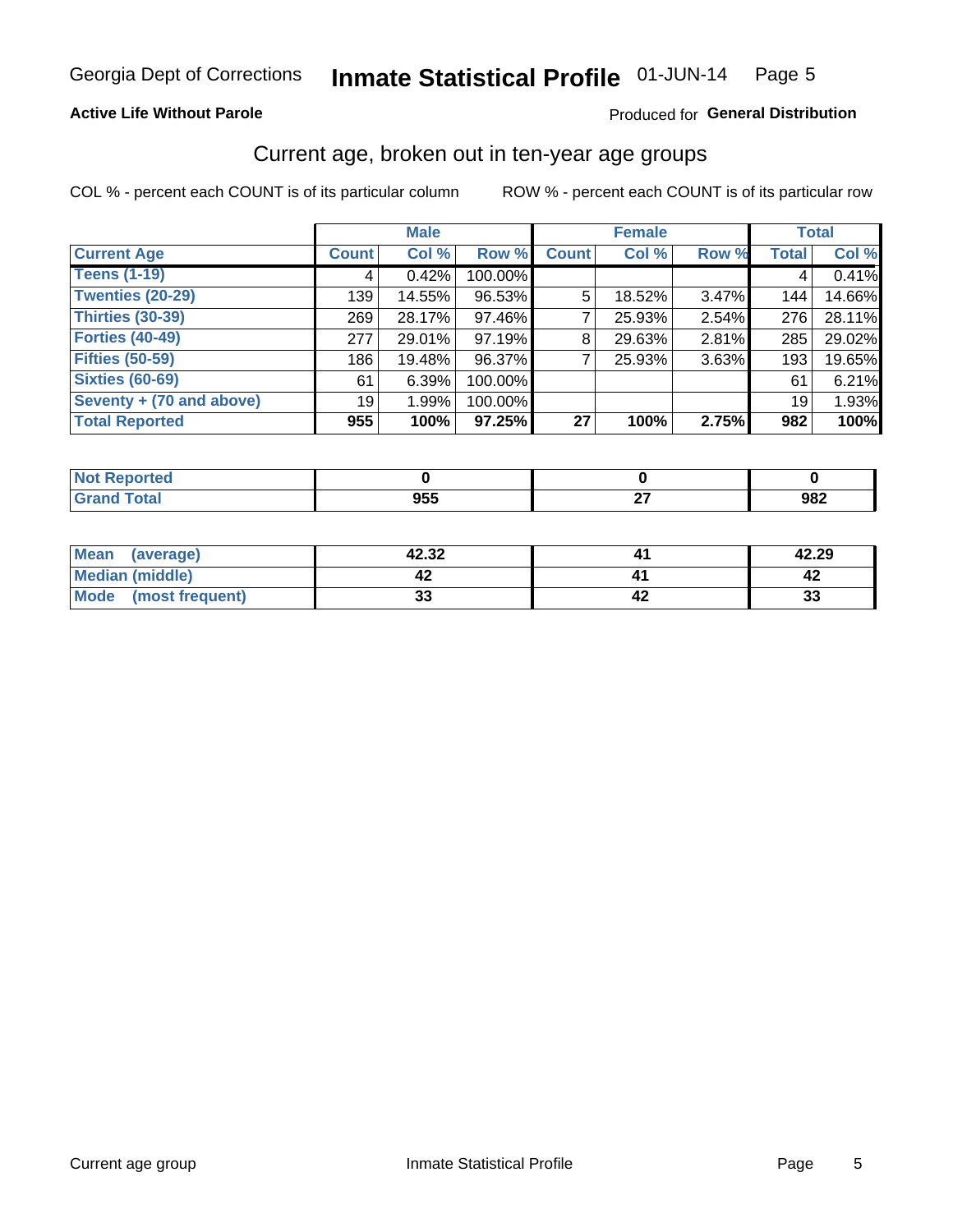#### Inmate Statistical Profile 01-JUN-14 Page 6

#### **Active Life Without Parole**

**Produced for General Distribution** 

### Race group

COL % - percent each COUNT is of its particular column

|                              |              | <b>Male</b> |                    |    | <b>Female</b> |       |              | <b>Total</b> |
|------------------------------|--------------|-------------|--------------------|----|---------------|-------|--------------|--------------|
| <b>Race Group</b>            | <b>Count</b> | Col %       | <b>Row % Count</b> |    | Col %         | Row % | <b>Total</b> | Col %        |
| <b>White</b>                 | 222          | 23.25%      | 94.87%             | 12 | 44.44%        | 5.13% | 234          | 23.83%       |
| <b>Black</b><br>$\mathbf{2}$ | 707          | 74.03%      | 97.92%             | 15 | 55.56%        | 2.08% | 722          | 73.52%       |
| <b>Other</b><br>5.           |              | .10%        | 100.00%            |    |               |       |              | .10%         |
| <b>Asian</b><br>6            | 4            | .42%        | 100.00%            |    |               |       | 4            | .41%         |
| <b>Hispanic</b><br>10        | 21           | 2.20%       | 100.00%            |    |               |       | 21           | 2.14%        |
| <b>Total Reported</b>        | 955          | 100%        | $97.25\%$          | 27 | 100%          | 2.75% | 982          | 100%         |

| Reported     |     |           |     |
|--------------|-----|-----------|-----|
| <b>Total</b> | 955 | ~-<br>- - | 982 |

| M | --- | $-1$ |
|---|-----|------|
|   |     |      |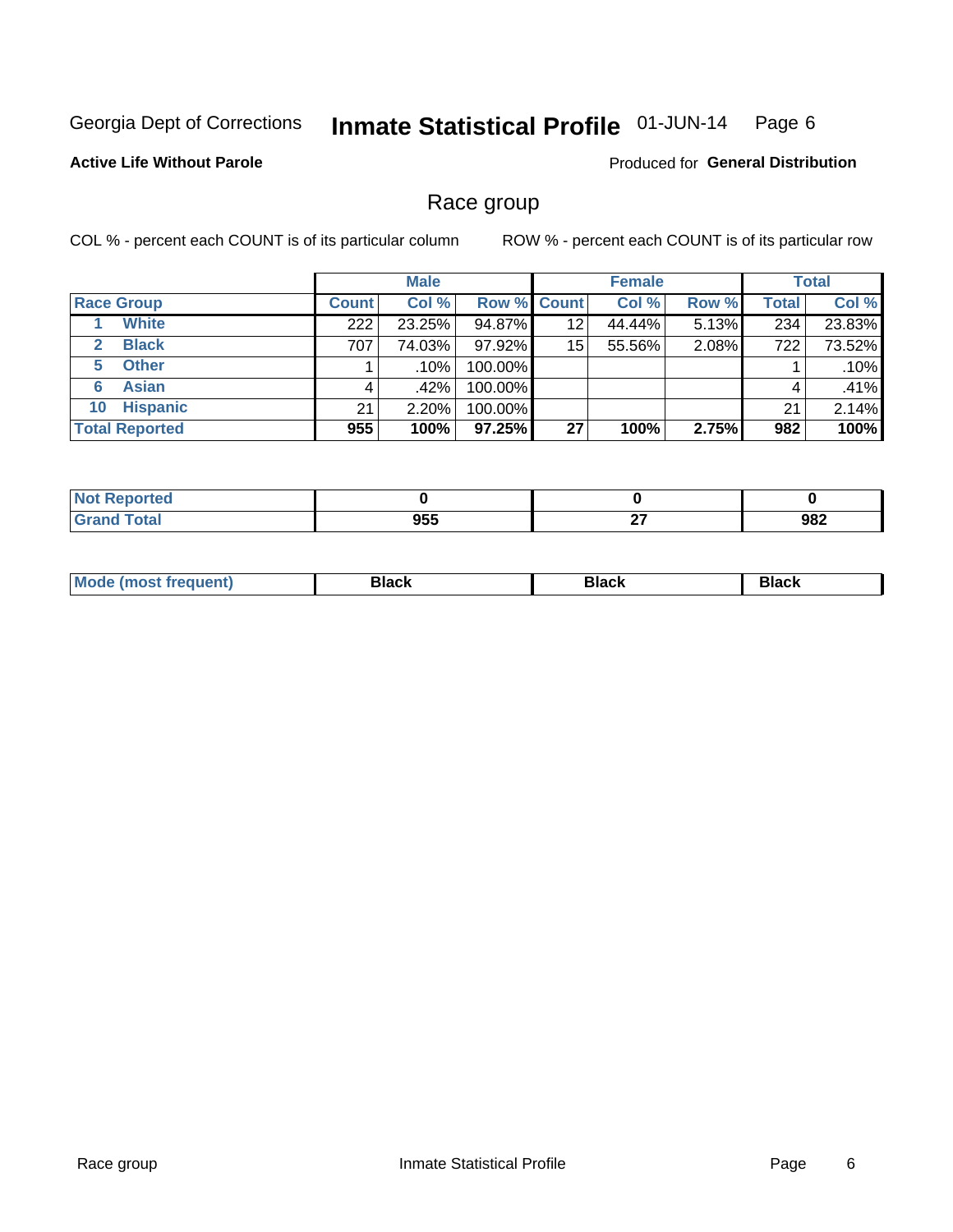#### Inmate Statistical Profile 01-JUN-14 Page 7

#### **Active Life Without Parole**

#### Produced for General Distribution

## Marital status, self-reported at entry to prison

COL % - percent each COUNT is of its particular column

|                        |                 | <b>Male</b> |         |              | <b>Female</b> |        |       | <b>Total</b> |
|------------------------|-----------------|-------------|---------|--------------|---------------|--------|-------|--------------|
| <b>Marital Status</b>  | <b>Count</b>    | Col %       | Row %   | <b>Count</b> | Col %         | Row %  | Total | Col %        |
| <b>Unknown</b><br>0    | 3               | $.31\%$     | 100.00% |              |               |        | 3     | .31%         |
| <b>Divorced</b><br>D   | 74              | 7.75%       | 97.37%  | 2            | 7.41%         | 2.63%  | 76    | 7.74%        |
| <b>Married</b><br>М    | 140             | 14.66%      | 95.89%  | 6            | 22.22%        | 4.11%  | 146   | 14.87%       |
| <b>Separated</b><br>S. | 231             | 2.41%       | 92.00%  | 2            | 7.41%         | 8.00%  | 25    | 2.55%        |
| <b>Unmarried</b><br>U  | 695             | 72.77%      | 98.30%  | 12           | 44.44%        | 1.70%  | 707   | 72.00%       |
| <b>Widow</b><br>W      | 20 <sub>1</sub> | 2.09%       | 80.00%  | 5            | 18.52%        | 20.00% | 25    | 2.55%        |
| <b>Total Reported</b>  | 955             | 100%        | 97.25%  | 27           | 100%          | 2.75%  | 982   | 100%         |

| rtea<br>NG |                   |         |     |
|------------|-------------------|---------|-----|
| υιαι       | <b>OEE</b><br>ນວວ | ~-<br>_ | 982 |

|--|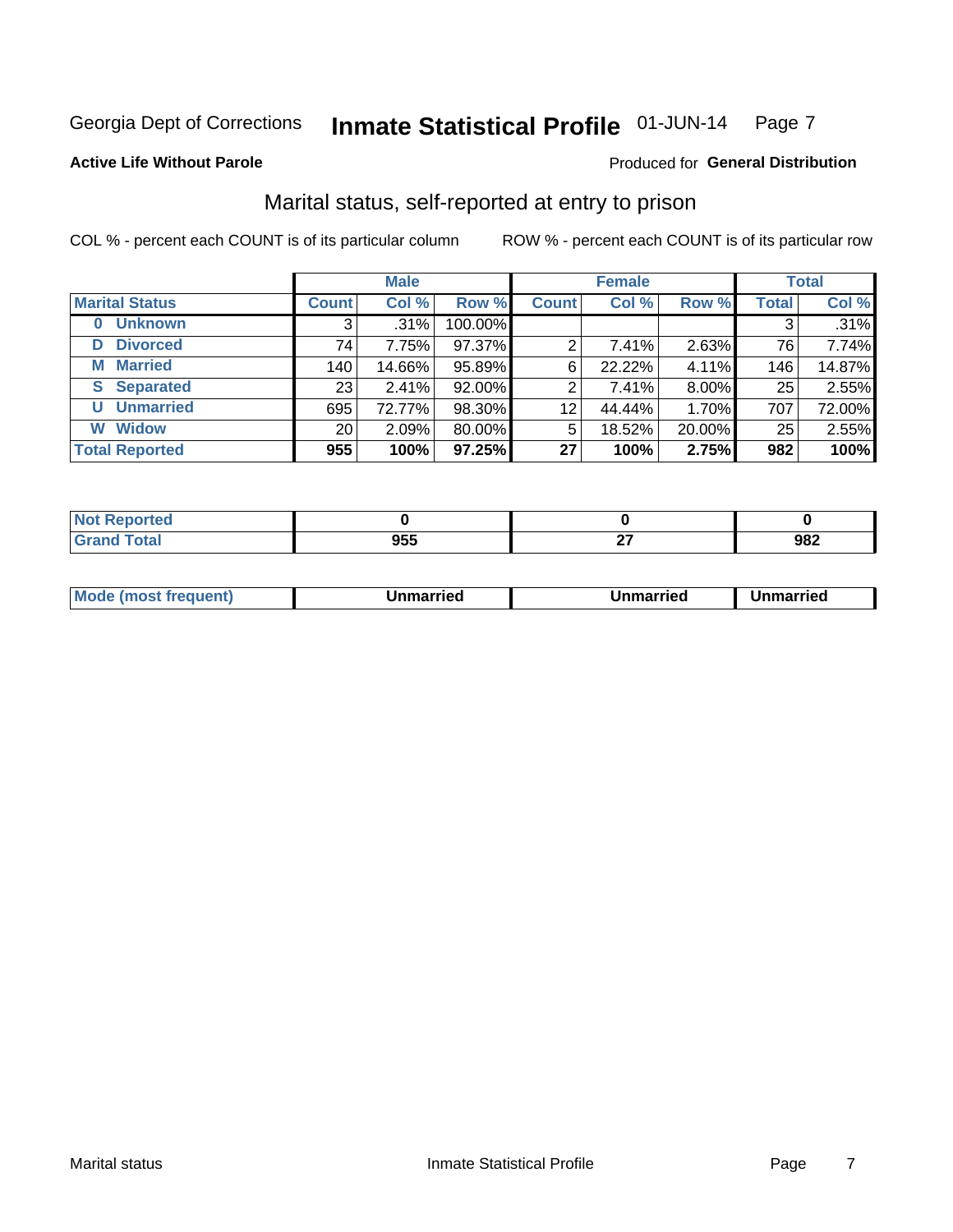#### Inmate Statistical Profile 01-JUN-14 Page 8

#### **Active Life Without Parole**

#### **Produced for General Distribution**

## Number of children, self reported at entry to prison

COL % - percent each COUNT is of its particular column

|                           |                 | <b>Male</b> |         |              | <b>Female</b> |       | <b>Total</b> |        |
|---------------------------|-----------------|-------------|---------|--------------|---------------|-------|--------------|--------|
| <b>Number of Children</b> | <b>Count</b>    | Col %       | Row %   | <b>Count</b> | Col %         | Row % | <b>Total</b> | Col %  |
| $\bf{0}$                  | 352             | 37.21%      | 97.24%  | 10           | 37.04%        | 2.76% | 362          | 37.20% |
|                           | 229             | 24.21%      | 97.45%  | 6            | 22.22%        | 2.55% | 235          | 24.15% |
| $\overline{2}$            | 157             | 16.60%      | 98.13%  | 3            | 11.11%        | 1.88% | 160          | 16.44% |
| 3                         | 93              | 9.83%       | 95.88%  | 4            | 14.81%        | 4.12% | 97           | 9.97%  |
| 4                         | 64              | 6.77%       | 98.46%  |              | 3.70%         | 1.54% | 65           | 6.68%  |
| 5                         | 30 <sup>1</sup> | 3.17%       | 90.91%  | 3            | 11.11%        | 9.09% | 33           | 3.39%  |
| $\overline{6}$            | 10 <sup>1</sup> | 1.06%       | 100.00% |              |               |       | 10           | 1.03%  |
| 7                         | 3               | 0.32%       | 100.00% |              |               |       | 3            | 0.31%  |
| 8                         |                 | 0.11%       | 100.00% |              |               |       |              | 0.10%  |
| 9                         | 2               | 0.21%       | 100.00% |              |               |       | 2            | 0.21%  |
| 10                        | $\overline{2}$  | 0.21%       | 100.00% |              |               |       | 2            | 0.21%  |
| Over 10                   | 3               | 0.32%       | 100.00% |              |               |       | 3            | 0.31%  |
| <b>Total Reported</b>     | 946             | 100%        | 97.23%  | 27           | 100%          | 2.77% | 973          | 100%   |

| teo    |                                  |          |     |
|--------|----------------------------------|----------|-----|
| $\sim$ | $\mathbf{A} = \mathbf{A}$<br>ມວບ | $-$<br>- | 982 |

| Mean (average)         | . 47 | 1.59 | 1.47 |
|------------------------|------|------|------|
| <b>Median (middle)</b> |      |      |      |
| Mode (most frequent)   |      |      |      |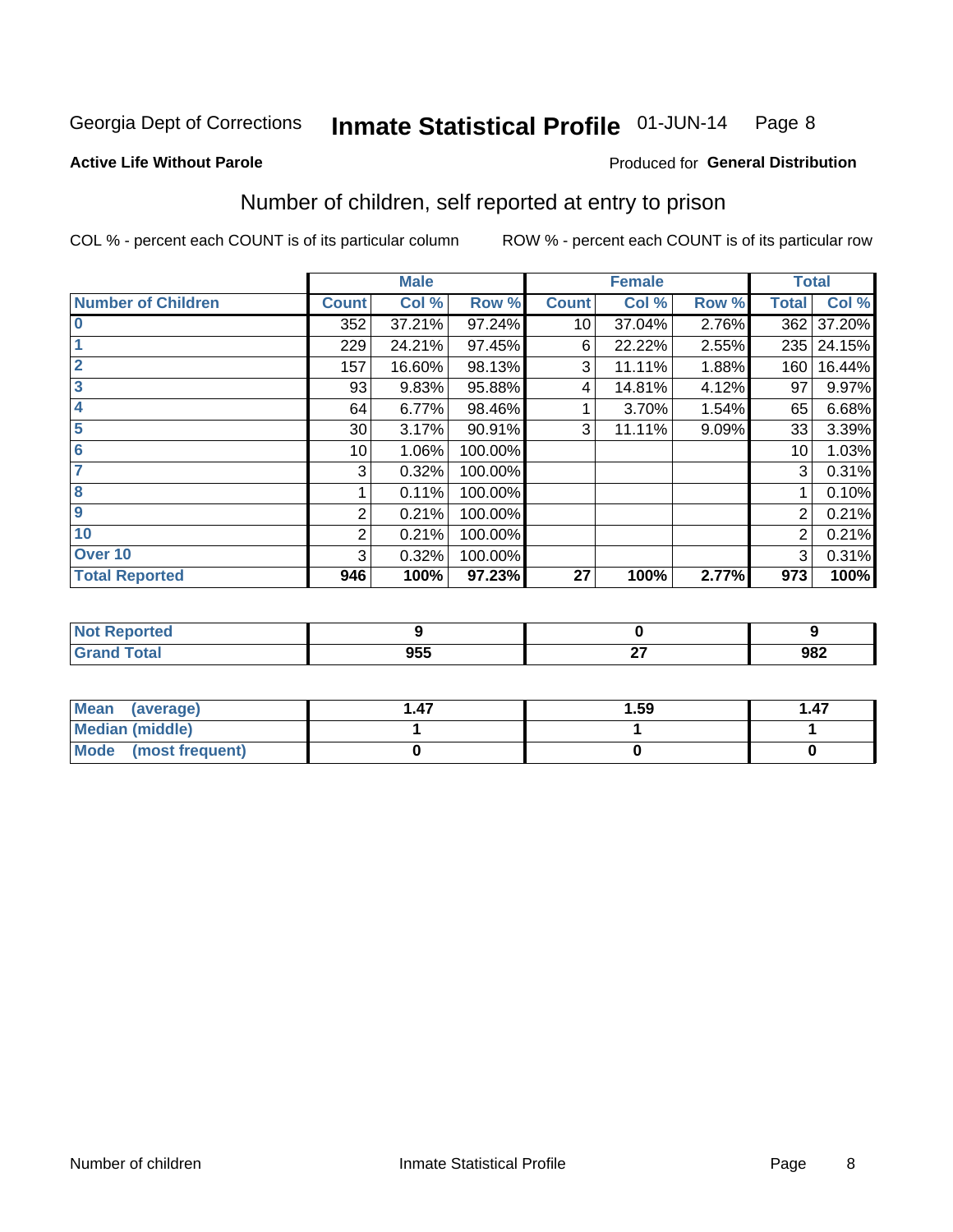#### Inmate Statistical Profile 01-JUN-14 Page 9

Produced for General Distribution

#### **Active Life Without Parole**

## Religious affiliation, self-reported at entry to prison

COL % - percent each COUNT is of its particular column

|              |                              | <b>Male</b>  |        |         |                | <b>Female</b> |       | <b>Total</b> |        |  |
|--------------|------------------------------|--------------|--------|---------|----------------|---------------|-------|--------------|--------|--|
|              | <b>Religious Affiliation</b> | <b>Count</b> | Col %  | Row %   | <b>Count</b>   | Col %         | Row % | Total        | Col %  |  |
|              | Islam                        | 45           | 8.08%  | 95.74%  | $\overline{2}$ | 11.11%        | 4.26% | 47           | 8.17%  |  |
| $\mathbf{2}$ | <b>Catholic</b>              | 21           | 3.77%  | 95.45%  |                | 5.56%         | 4.55% | 22           | 3.83%  |  |
| 3            | <b>Baptist</b>               | 256          | 45.96% | 95.52%  | 12             | 66.67%        | 4.48% | 268          | 46.61% |  |
| 4            | <b>Methodist</b>             | 10           | 1.80%  | 100.00% |                |               |       | 10           | 1.74%  |  |
| 7            | <b>Chc Of God</b>            |              | .18%   | 100.00% |                |               |       |              | .17%   |  |
| 8            | <b>Holiness</b>              | 21           | 3.77%  | 95.45%  |                | 5.56%         | 4.55% | 22           | 3.83%  |  |
| 9            | <b>Jewish</b>                |              | .18%   | 100.00% |                |               |       |              | .17%   |  |
| 10           | <b>Anglican</b>              |              | .18%   | 100.00% |                |               |       |              | .17%   |  |
| 12           | <b>Hindu</b>                 | 2            | .36%   | 100.00% |                |               |       | 2            | .35%   |  |
| 16           | <b>Seven D Ad</b>            | 4            | .72%   | 100.00% |                |               |       | 4            | .70%   |  |
| 17           | <b>Jehovah Wt</b>            | 8            | 1.44%  | 100.00% |                |               |       | 8            | 1.39%  |  |
| 18           | <b>Latr Day S</b>            |              | .18%   | 100.00% |                |               |       |              | .17%   |  |
| 20           | <b>Other Prot</b>            | 77           | 13.82% | 97.47%  | 2              | 11.11%        | 2.53% | 79           | 13.74% |  |
| 96           | <b>None</b>                  | 109          | 19.57% | 100.00% |                |               |       | 109          | 18.96% |  |
|              | <b>Total Reported</b>        | 557          | 100%   | 96.87%  | 18             | 100%          | 3.13% | 575          | 100%   |  |

| ı leu | 200               |              | $\sim$ |
|-------|-------------------|--------------|--------|
| .     | ספנ               |              | TV.    |
| .     | <b>OEE</b><br>ייי | $\sim$<br>-- | 982    |

| Mode (most frequent) | Baptist | <b>Baptist</b> | aptıst |
|----------------------|---------|----------------|--------|
|                      |         |                |        |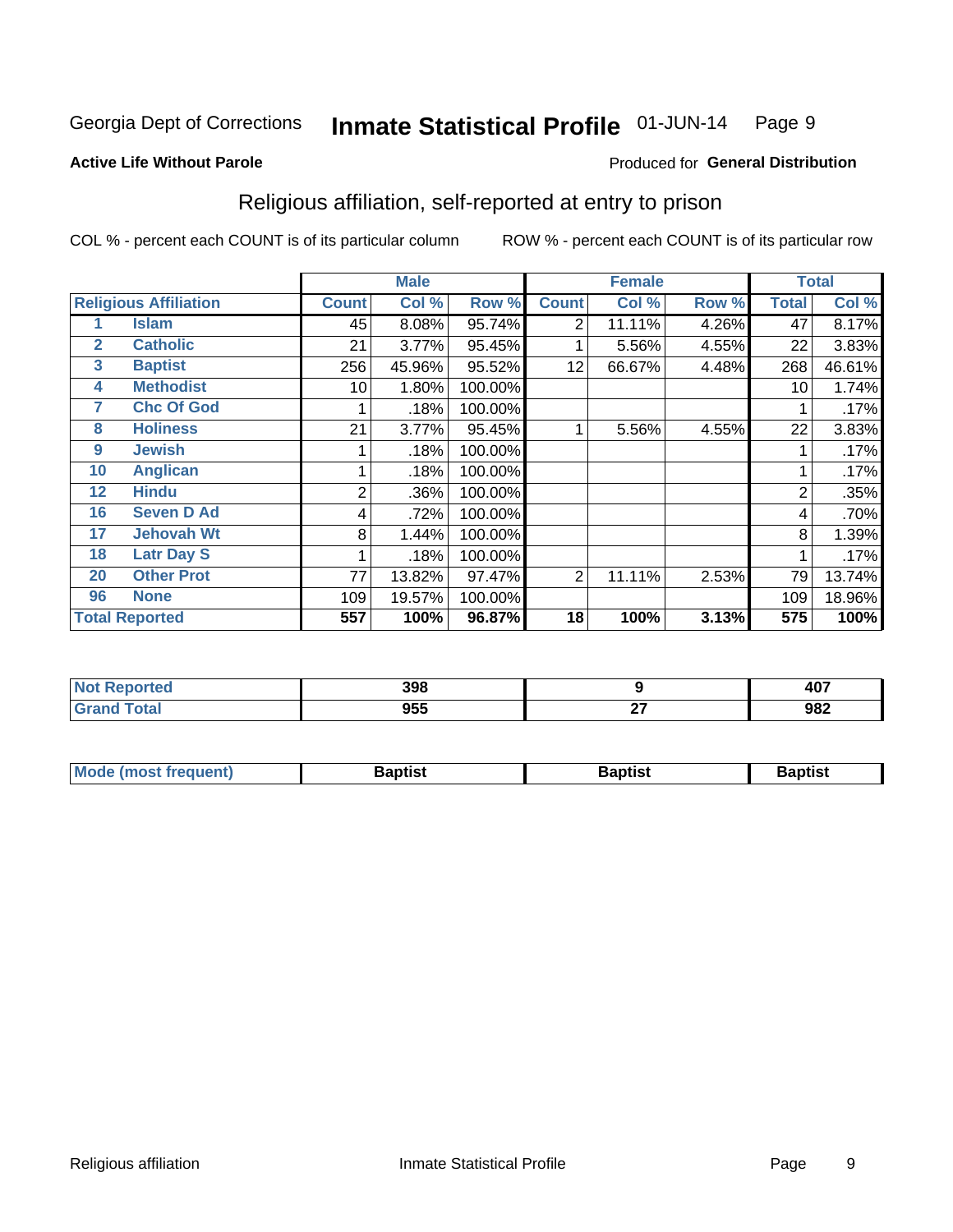#### Inmate Statistical Profile 01-JUN-14 Page 10

#### **Active Life Without Parole**

## Produced for General Distribution

## Home county, self-reported at entry to prison

COL % - percent each COUNT is of its particular column

|     |                             |                | <b>Male</b> |         |              | <b>Female</b> |        | <b>Total</b>            |        |
|-----|-----------------------------|----------------|-------------|---------|--------------|---------------|--------|-------------------------|--------|
|     | <b>Home County</b>          | <b>Count</b>   | Col %       | Row %   | <b>Count</b> | Col %         | Row %  | <b>Total</b>            | Col %  |
| 000 | <b>Unknown</b>              | 164            | 17.17%      | 95.35%  | 8            | 29.63%        | 4.65%  | 172                     | 17.52% |
| 001 | <b>Appling County</b>       | 4              | .42%        | 100.00% |              |               |        | 4                       | .41%   |
| 002 | <b>Atkinson County</b>      | 1              | .10%        | 100.00% |              |               |        | 1                       | .10%   |
| 003 | <b>Bacon County</b>         | 1              | .10%        | 100.00% |              |               |        | 1                       | .10%   |
| 005 | <b>Baldwin County</b>       | 3              | .31%        | 100.00% |              |               |        | 3                       | .31%   |
| 007 | <b>Barrow County</b>        | 7              | .73%        | 100.00% |              |               |        | 7                       | .71%   |
| 008 | <b>Bartow County</b>        | 6              | .63%        | 100.00% |              |               |        | 6                       | .61%   |
| 009 | <b>Ben Hill County</b>      | 4              | .42%        | 100.00% |              |               |        | 4                       | .41%   |
| 010 | <b>Berrien County</b>       | $\overline{2}$ | .21%        | 100.00% |              |               |        | $\overline{2}$          | .20%   |
| 011 | <b>Bibb County</b>          | 19             | 1.99%       | 95.00%  | 1            | 3.70%         | 5.00%  | 20                      | 2.04%  |
| 012 | <b>Bleckley County</b>      | 2              | .21%        | 100.00% |              |               |        | $\overline{2}$          | .20%   |
| 014 | <b>Brooks County</b>        | 1              | .10%        | 100.00% |              |               |        | 1                       | .10%   |
| 016 | <b>Bulloch County</b>       | 4              | .42%        | 100.00% |              |               |        | 4                       | .41%   |
| 017 | <b>Burke County</b>         | 9              | .94%        | 100.00% |              |               |        | 9                       | .92%   |
| 018 | <b>Butts County</b>         | $\overline{2}$ | .21%        | 100.00% |              |               |        | $\overline{2}$          | .20%   |
| 020 | <b>Camden County</b>        | 5              | .52%        | 83.33%  | 1            | 3.70%         | 16.67% | 6                       | .61%   |
| 021 | <b>Candler County</b>       | 1              | .10%        | 100.00% |              |               |        | 1                       | .10%   |
| 022 | <b>Carroll County</b>       | 2              | .21%        | 100.00% |              |               |        | $\overline{2}$          | .20%   |
| 023 | <b>Catoosa County</b>       | $\overline{3}$ | .31%        | 100.00% |              |               |        | 3                       | .31%   |
| 025 | <b>Chatham County</b>       | 39             | 4.08%       | 100.00% |              |               |        | 39                      | 3.97%  |
| 026 | <b>Chattahoochee County</b> | 1              | .10%        | 100.00% |              |               |        | 1                       | .10%   |
| 027 | <b>Chattooga County</b>     | 1              | .10%        | 100.00% |              |               |        | 1                       | .10%   |
| 028 | <b>Cherokee County</b>      | $\overline{2}$ | .21%        | 100.00% |              |               |        | $\overline{2}$          | .20%   |
| 029 | <b>Clarke County</b>        | 17             | 1.78%       | 100.00% |              |               |        | 17                      | 1.73%  |
| 030 | <b>Clay County</b>          | 1              | .10%        | 100.00% |              |               |        | 1                       | .10%   |
| 031 | <b>Clayton County</b>       | 25             | 2.62%       | 100.00% |              |               |        | 25                      | 2.55%  |
| 033 | <b>Cobb County</b>          | 35             | 3.66%       | 100.00% |              |               |        | 35                      | 3.56%  |
| 034 | <b>Coffee County</b>        | 3              | .31%        | 100.00% |              |               |        | 3                       | .31%   |
| 035 | <b>Colquitt County</b>      | 3              | .31%        | 100.00% |              |               |        | 3                       | .31%   |
| 036 | <b>Columbia County</b>      | 6              | .63%        | 85.71%  | 1            | 3.70%         | 14.29% | 7                       | .71%   |
| 037 | <b>Cook County</b>          | $\overline{3}$ | .31%        | 100.00% |              |               |        | 3                       | .31%   |
| 038 | <b>Coweta County</b>        | 4              | .42%        | 100.00% |              |               |        | $\overline{\mathbf{4}}$ | .41%   |
| 040 | <b>Crisp County</b>         | 4              | .42%        | 100.00% |              |               |        | 4                       | .41%   |
| 043 | <b>Decatur County</b>       | $\overline{2}$ | .21%        | 100.00% |              |               |        | $\overline{2}$          | .20%   |
| 044 | <b>Dekalb County</b>        | 72             | 7.54%       | 100.00% |              |               |        | 72                      | 7.33%  |
| 045 | <b>Dodge County</b>         | 1              | .10%        | 100.00% |              |               |        | 1                       | .10%   |
| 046 | <b>Dooly County</b>         | 1              | .10%        | 50.00%  | 1            | 3.70%         | 50.00% | $\overline{2}$          | .20%   |
| 047 | <b>Dougherty County</b>     | 23             | 2.41%       | 95.83%  | 1            | 3.70%         | 4.17%  | 24                      | 2.44%  |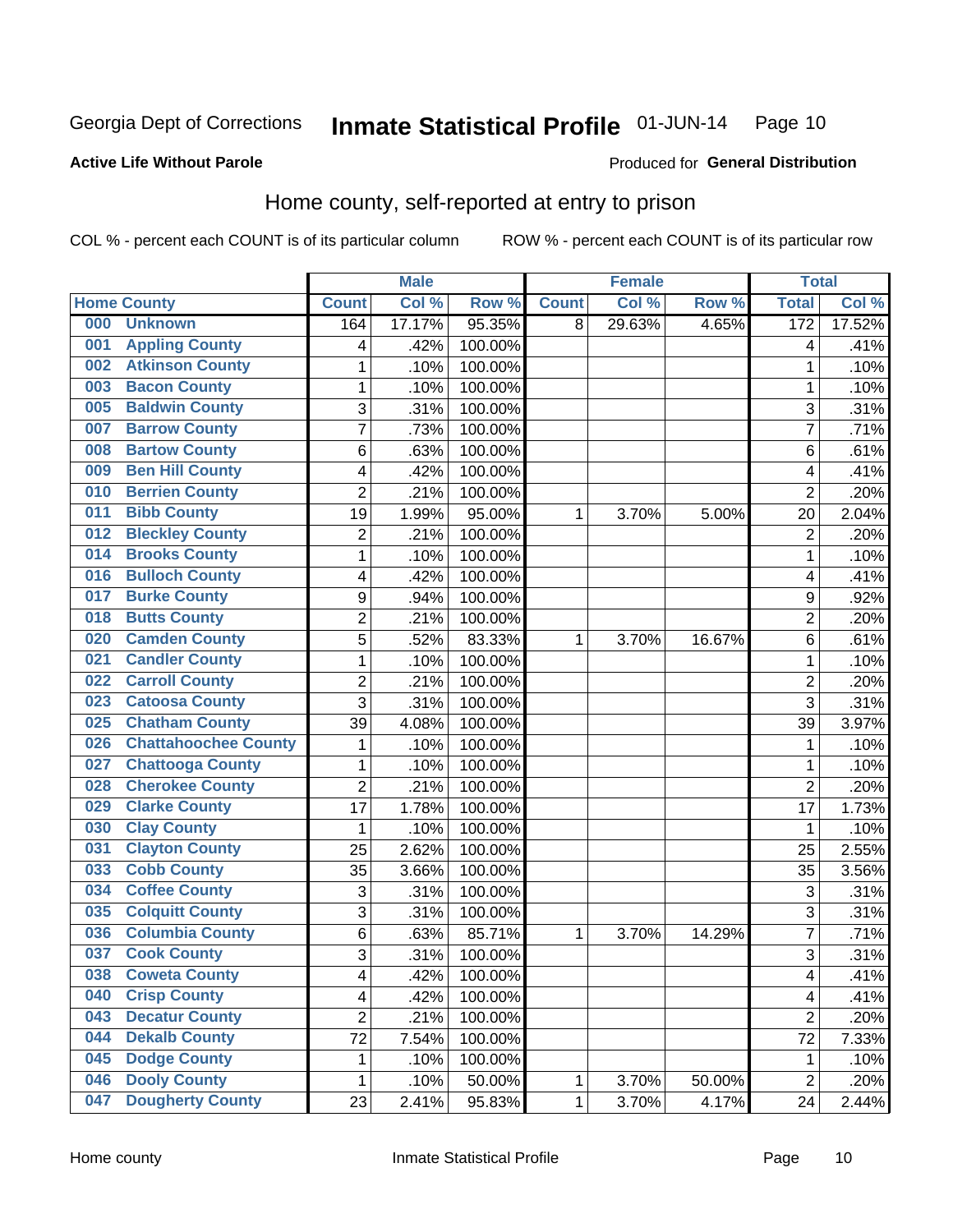#### Inmate Statistical Profile 01-JUN-14 Page 11

#### **Active Life Without Parole**

#### Produced for General Distribution

## Home county, self-reported at entry to prison

COL % - percent each COUNT is of its particular column

|     |                          |                         | <b>Male</b> |         |              | <b>Female</b> |        | <b>Total</b>    |                    |
|-----|--------------------------|-------------------------|-------------|---------|--------------|---------------|--------|-----------------|--------------------|
|     | <b>Home County</b>       | <b>Count</b>            | Col %       | Row %   | <b>Count</b> | Col %         | Row %  | <b>Total</b>    | Col %              |
| 048 | <b>Douglas County</b>    | 12                      | 1.26%       | 92.31%  | 1            | 3.70%         | 7.69%  | $\overline{13}$ | 1.32%              |
| 049 | <b>Early County</b>      | $\mathbf 1$             | .10%        | 100.00% |              |               |        | 1               | .10%               |
| 051 | <b>Effingham County</b>  | $\overline{2}$          | .21%        | 100.00% |              |               |        | $\overline{2}$  | .20%               |
| 052 | <b>Elbert County</b>     | 4                       | .42%        | 100.00% |              |               |        | 4               | .41%               |
| 053 | <b>Emanuel County</b>    | $\overline{\mathbf{4}}$ | .42%        | 100.00% |              |               |        | 4               | .41%               |
| 056 | <b>Fayette County</b>    | 3                       | .31%        | 100.00% |              |               |        | 3               | .31%               |
| 057 | <b>Floyd County</b>      | 11                      | 1.15%       | 100.00% |              |               |        | 11              | 1.12%              |
| 058 | <b>Forsyth County</b>    | 3                       | .31%        | 100.00% |              |               |        | 3               | .31%               |
| 059 | <b>Franklin County</b>   | 1                       | .10%        | 50.00%  | 1            | 3.70%         | 50.00% | $\overline{2}$  | .20%               |
| 060 | <b>Fulton County</b>     | 134                     | 14.03%      | 99.26%  | 1            | 3.70%         | .74%   | 135             | 13.75%             |
| 061 | <b>Gilmer County</b>     | $\mathbf 2$             | .21%        | 100.00% |              |               |        | $\overline{2}$  | .20%               |
| 063 | <b>Glynn County</b>      | 7                       | .73%        | 100.00% |              |               |        | 7               | .71%               |
| 064 | <b>Gordon County</b>     | $\overline{2}$          | .21%        | 100.00% |              |               |        | $\overline{2}$  | .20%               |
| 066 | <b>Greene County</b>     | $\mathbf 1$             | .10%        | 100.00% |              |               |        | 1               | .10%               |
| 067 | <b>Gwinnett County</b>   | 22                      | 2.30%       | 95.65%  | 1            | 3.70%         | 4.35%  | 23              | 2.34%              |
| 068 | <b>Habersham County</b>  | 1                       | .10%        | 100.00% |              |               |        | 1               | .10%               |
| 069 | <b>Hall County</b>       | 12                      | 1.26%       | 100.00% |              |               |        | 12              | 1.22%              |
| 070 | <b>Hancock County</b>    | $\overline{c}$          | .21%        | 100.00% |              |               |        | $\overline{2}$  | .20%               |
| 071 | <b>Haralson County</b>   | $\overline{2}$          | .21%        | 100.00% |              |               |        | $\overline{2}$  | .20%               |
| 072 | <b>Harris County</b>     | $\overline{2}$          | .21%        | 100.00% |              |               |        | $\overline{2}$  | .20%               |
| 073 | <b>Hart County</b>       | $\overline{c}$          | .21%        | 100.00% |              |               |        | $\overline{c}$  | .20%               |
| 074 | <b>Heard County</b>      | $\mathbf 1$             | .10%        | 100.00% |              |               |        | 1               | .10%               |
| 075 | <b>Henry County</b>      | 5                       | .52%        | 83.33%  | 1            | 3.70%         | 16.67% | $\,6$           | .61%               |
| 076 | <b>Houston County</b>    | 15                      | 1.57%       | 100.00% |              |               |        | 15              | 1.53%              |
| 078 | <b>Jackson County</b>    | 3                       | .31%        | 100.00% |              |               |        | 3               | $\overline{.31}\%$ |
| 080 | <b>Jeff Davis County</b> | $\overline{2}$          | .21%        | 100.00% |              |               |        | $\overline{2}$  | .20%               |
| 081 | <b>Jefferson County</b>  | 3                       | .31%        | 100.00% |              |               |        | $\overline{3}$  | .31%               |
| 082 | <b>Jenkins County</b>    | $\overline{2}$          | .21%        | 100.00% |              |               |        | $\overline{2}$  | .20%               |
| 087 | <b>Laurens County</b>    | 6                       | .63%        | 100.00% |              |               |        | 6               | .61%               |
| 088 | <b>Lee County</b>        | $\mathbf 1$             | .10%        | 100.00% |              |               |        | 1               | .10%               |
| 089 | <b>Liberty County</b>    | $\overline{7}$          | .73%        | 87.50%  | 1            | 3.70%         | 12.50% | 8               | .81%               |
| 090 | <b>Lincoln County</b>    | 1                       | .10%        | 100.00% |              |               |        | 1               | .10%               |
| 091 | <b>Long County</b>       | 1                       | .10%        | 100.00% |              |               |        | 1               | .10%               |
| 092 | <b>Lowndes County</b>    | 8                       | .84%        | 100.00% |              |               |        | 8               | .81%               |
| 093 | <b>Lumpkin County</b>    | 1                       | .10%        | 100.00% |              |               |        | 1               | .10%               |
| 094 | <b>Macon County</b>      | 1                       | .10%        | 100.00% |              |               |        | 1               | .10%               |
| 095 | <b>Madison County</b>    | $\mathbf 1$             | .10%        | 100.00% |              |               |        | 1               | .10%               |
| 096 | <b>Marion County</b>     | $\mathbf 1$             | .10%        | 100.00% |              |               |        | 1               | .10%               |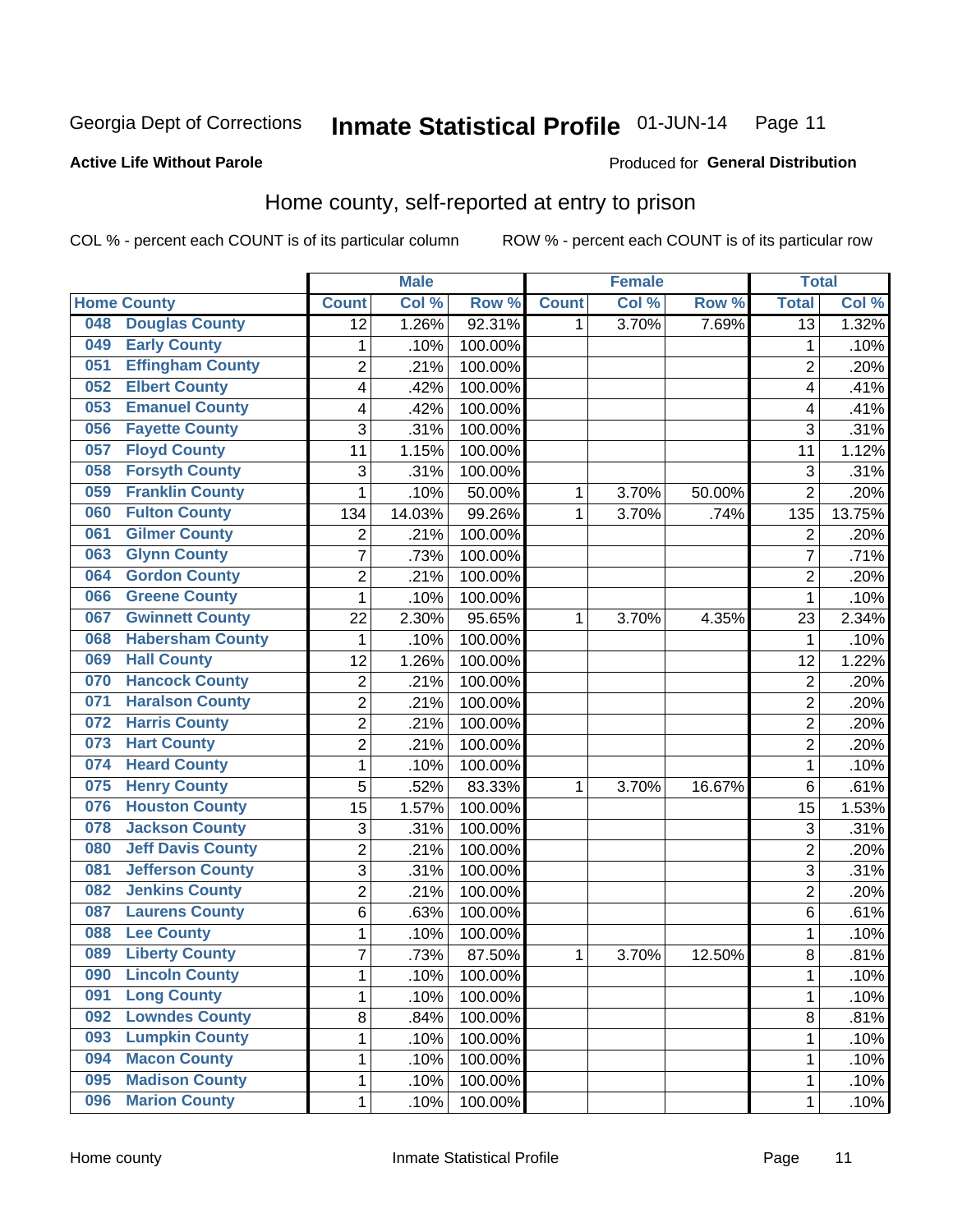#### Inmate Statistical Profile 01-JUN-14 Page 12

#### **Active Life Without Parole**

#### Produced for General Distribution

#### Home county, self-reported at entry to prison

COL % - percent each COUNT is of its particular column

|                  |                          |                          | <b>Male</b> |         |              | <b>Female</b> |        | <b>Total</b>   |       |
|------------------|--------------------------|--------------------------|-------------|---------|--------------|---------------|--------|----------------|-------|
|                  | <b>Home County</b>       | <b>Count</b>             | Col %       | Row %   | <b>Count</b> | Col %         | Row %  | <b>Total</b>   | Col % |
| 097              | <b>Mcduffie County</b>   | $\overline{2}$           | .21%        | 100.00% |              |               |        | 2              | .20%  |
| 098              | <b>Mcintosh County</b>   | $\overline{2}$           | .21%        | 100.00% |              |               |        | $\overline{2}$ | .20%  |
| 100              | <b>Miller County</b>     | 1                        | .10%        | 100.00% |              |               |        | 1              | .10%  |
| 101              | <b>Mitchell County</b>   | 1                        | .10%        | 100.00% |              |               |        | 1              | .10%  |
| 102              | <b>Monroe County</b>     | $\overline{\mathcal{A}}$ | .42%        | 100.00% |              |               |        | 4              | .41%  |
| 103              | <b>Montgomery County</b> | 1                        | .10%        | 100.00% |              |               |        | 1              | .10%  |
| 104              | <b>Morgan County</b>     | 1                        | .10%        | 100.00% |              |               |        | 1              | .10%  |
| 106              | <b>Muscogee County</b>   | 27                       | 2.83%       | 100.00% |              |               |        | 27             | 2.75% |
| 107              | <b>Newton County</b>     | 3                        | .31%        | 75.00%  | 1            | 3.70%         | 25.00% | 4              | .41%  |
| 109              | <b>Oglethorpe County</b> | $\overline{\mathcal{A}}$ | .42%        | 100.00% |              |               |        | 4              | .41%  |
| 110              | <b>Paulding County</b>   | 5                        | .52%        | 100.00% |              |               |        | 5              | .51%  |
| 111              | <b>Peach County</b>      | 1                        | .10%        | 100.00% |              |               |        | 1              | .10%  |
| 112              | <b>Pickens County</b>    | 1                        | .10%        | 100.00% |              |               |        | 1              | .10%  |
| $\overline{113}$ | <b>Pierce County</b>     | $\overline{2}$           | .21%        | 100.00% |              |               |        | $\overline{2}$ | .20%  |
| 114              | <b>Pike County</b>       | 3                        | .31%        | 75.00%  | 1            | 3.70%         | 25.00% | 4              | .41%  |
| $\overline{115}$ | <b>Polk County</b>       | 3                        | .31%        | 100.00% |              |               |        | 3              | .31%  |
| 117              | <b>Putnam County</b>     | 5                        | .52%        | 100.00% |              |               |        | 5              | .51%  |
| 119              | <b>Rabun County</b>      | 1                        | .10%        | 100.00% |              |               |        | 1              | .10%  |
| 120              | <b>Randolph County</b>   | $\overline{2}$           | .21%        | 100.00% |              |               |        | $\overline{2}$ | .20%  |
| 121              | <b>Richmond County</b>   | 32                       | 3.35%       | 91.43%  | 3            | 11.11%        | 8.57%  | 35             | 3.56% |
| 122              | <b>Rockdale County</b>   | 5                        | .52%        | 100.00% |              |               |        | 5              | .51%  |
| 125              | <b>Seminole County</b>   | $\overline{2}$           | .21%        | 100.00% |              |               |        | $\overline{2}$ | .20%  |
| 126              | <b>Spalding County</b>   | $\overline{7}$           | .73%        | 100.00% |              |               |        | $\overline{7}$ | .71%  |
| 127              | <b>Stephens County</b>   | 1                        | .10%        | 50.00%  | 1            | 3.70%         | 50.00% | $\overline{2}$ | .20%  |
| 128              | <b>Stewart County</b>    | 1                        | .10%        | 100.00% |              |               |        | 1              | .10%  |
| 129              | <b>Sumter County</b>     | 1                        | .10%        | 100.00% |              |               |        | 1              | .10%  |
| 132              | <b>Tattnall County</b>   | 1                        | .10%        | 100.00% |              |               |        | 1              | .10%  |
| 133              | <b>Taylor County</b>     | $\mathbf{1}$             | .10%        | 100.00% |              |               |        | 1              | .10%  |
| 134              | <b>Telfair County</b>    | 1                        | .10%        | 100.00% |              |               |        | 1              | .10%  |
| 136              | <b>Thomas County</b>     | 5                        | .52%        | 100.00% |              |               |        | 5              | .51%  |
| 137              | <b>Tift County</b>       | 6                        | .63%        | 100.00% |              |               |        | 6              | .61%  |
| 138              | <b>Toombs County</b>     | 9                        | .94%        | 100.00% |              |               |        | 9              | .92%  |
| 140              | <b>Treutlen County</b>   | $\mathbf{1}$             | .10%        | 100.00% |              |               |        | 1              | .10%  |
| $\overline{141}$ | <b>Troup County</b>      | $\mathbf 1$              | .10%        | 100.00% |              |               |        | 1              | .10%  |
| 145              | <b>Upson County</b>      | $\sqrt{3}$               | .31%        | 100.00% |              |               |        | 3              | .31%  |
| 146              | <b>Walker County</b>     | 5                        | .52%        | 83.33%  | 1            | 3.70%         | 16.67% | 6              | .61%  |
| 147              | <b>Walton County</b>     | 5                        | .52%        | 100.00% |              |               |        | 5              | .51%  |
| 148              | <b>Ware County</b>       | $\overline{7}$           | .73%        | 100.00% |              |               |        | 7              | .71%  |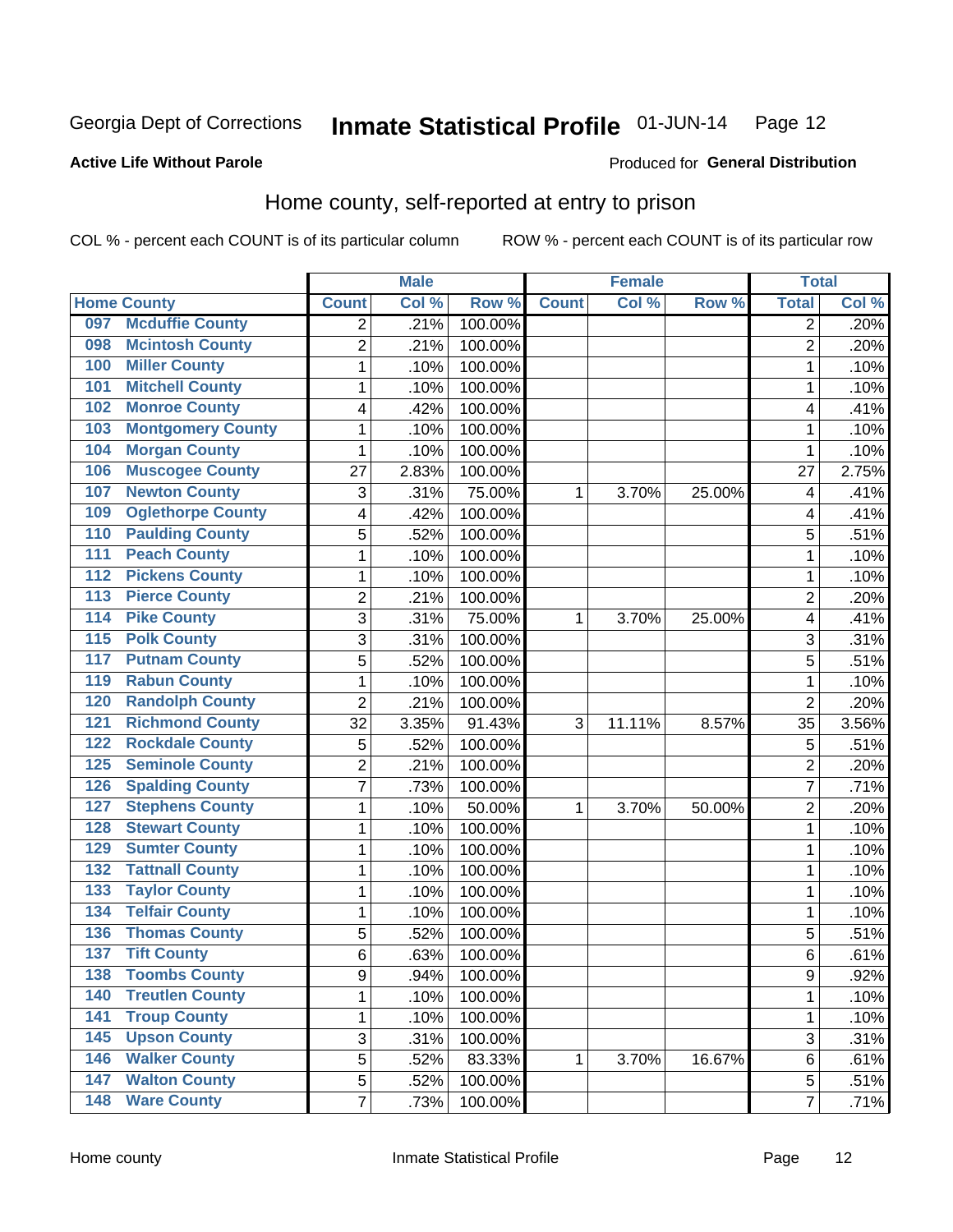#### Inmate Statistical Profile 01-JUN-14 Page 13

#### **Active Life Without Parole**

#### Produced for General Distribution

## Home county, self-reported at entry to prison

COL % - percent each COUNT is of its particular column

|                    |                             |               | <b>Male</b> |         |              | <b>Female</b> |        | <b>Total</b> |       |
|--------------------|-----------------------------|---------------|-------------|---------|--------------|---------------|--------|--------------|-------|
| <b>Home County</b> |                             | <b>Count!</b> | Col %       | Row %   | <b>Count</b> | Col %         | Row %  | <b>Total</b> | Col % |
| 150                | <b>Washington County</b>    | 4             | .42%        | 100.00% |              |               |        | 4            | .41%  |
| 151                | <b>Wayne County</b>         | 4             | .42%        | 100.00% |              |               |        | 4            | .41%  |
| 154                | <b>White County</b>         |               | .10%        | 100.00% |              |               |        |              | .10%  |
| 155                | <b>Whitfield County</b>     | 4             | .42%        | 100.00% |              |               |        | 4            | .41%  |
| 157                | <b>Wilkes County</b>        |               | .10%        | 100.00% |              |               |        |              | .10%  |
| 158                | <b>Wilkinson County</b>     | 2             | .21%        | 100.00% |              |               |        | 2            | .20%  |
| 159                | <b>Worth County</b>         |               | .10%        | 100.00% |              |               |        |              | .10%  |
| 999                | <b>Other Custody/Out Of</b> | 3             | .31%        | 75.00%  |              | 3.70%         | 25.00% | 4            | .41%  |
|                    | <b>State</b>                |               |             |         |              |               |        |              |       |
|                    | <b>Total Rported</b>        | 955           | 100%        | 97.25%  | 27           | 100%          | 2.75%  | 982          | 100%  |

| portea |                   |          |                    |
|--------|-------------------|----------|--------------------|
|        | <b>OEE</b><br>ນວວ | ~-<br>-- | 002<br>JUŁ<br>$ -$ |

| Moa <sub>c</sub> | . | ,,,,,<br>'NWL | owr | lowr |
|------------------|---|---------------|-----|------|
|                  |   |               |     |      |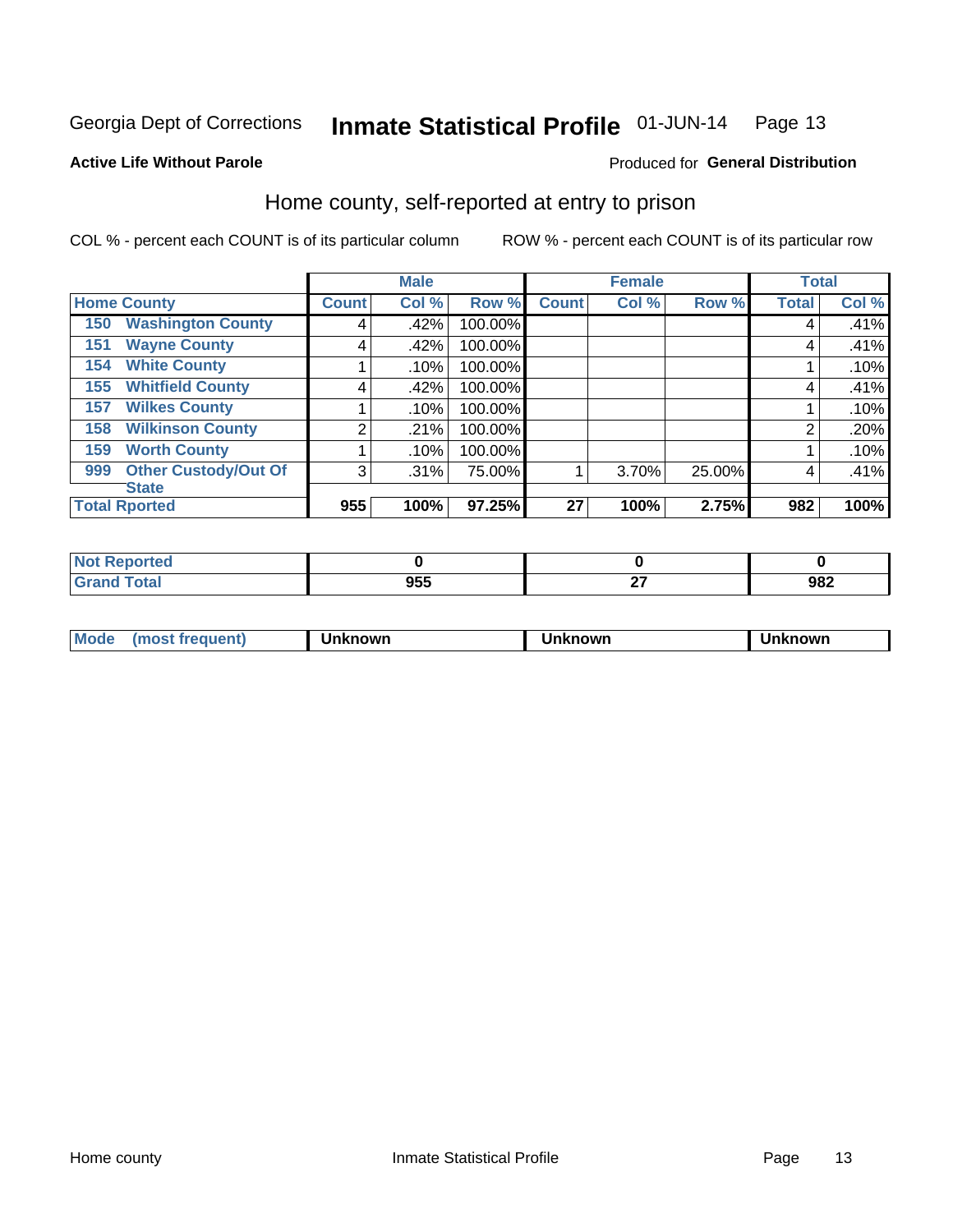#### Inmate Statistical Profile 01-JUN-14 Page 14

#### **Active Life Without Parole**

#### **Produced for General Distribution**

## Socioeconomic class, self-reported at entry to prison

COL % - percent each COUNT is of its particular column

|                       |              | <b>Male</b> |            |              | <b>Female</b> |       |       | <b>Total</b> |
|-----------------------|--------------|-------------|------------|--------------|---------------|-------|-------|--------------|
| Socioeconomic Class   | <b>Count</b> | Col %       | Row %      | <b>Count</b> | Col %         | Row % | Total | Col %        |
| <b>Welfare</b>        | 37           | 6.67%       | 100.00%    |              |               |       | 37    | $6.56\%$     |
| <b>Occ Employ</b>     | 24           | 4.32%       | $100.00\%$ |              |               |       | 24    | 4.26%        |
| <b>Minimum Std</b>    | 277          | 49.91%      | 99.28%     |              | $22.22\%$     | .72%  | 279   | 49.47%       |
| <b>Middle</b>         | 217          | 39.10%      | 96.88%     |              | 77.78%        | 3.13% | 224   | 39.72%       |
| <b>Total Reported</b> | 555          | 100%        | 98.4%      |              | 100%          | 1.6%  | 564   | 100%         |

| .<br>NOI<br>τeα<br>$\sim$ | uvr                |          | 710 |
|---------------------------|--------------------|----------|-----|
|                           | <b>ORR</b><br>຺ຩຉຉ | ~-<br>-- | 982 |

| <b>Middle</b><br>Mir<br><b>Minimum</b><br>Std<br>าum Std |
|----------------------------------------------------------|
|----------------------------------------------------------|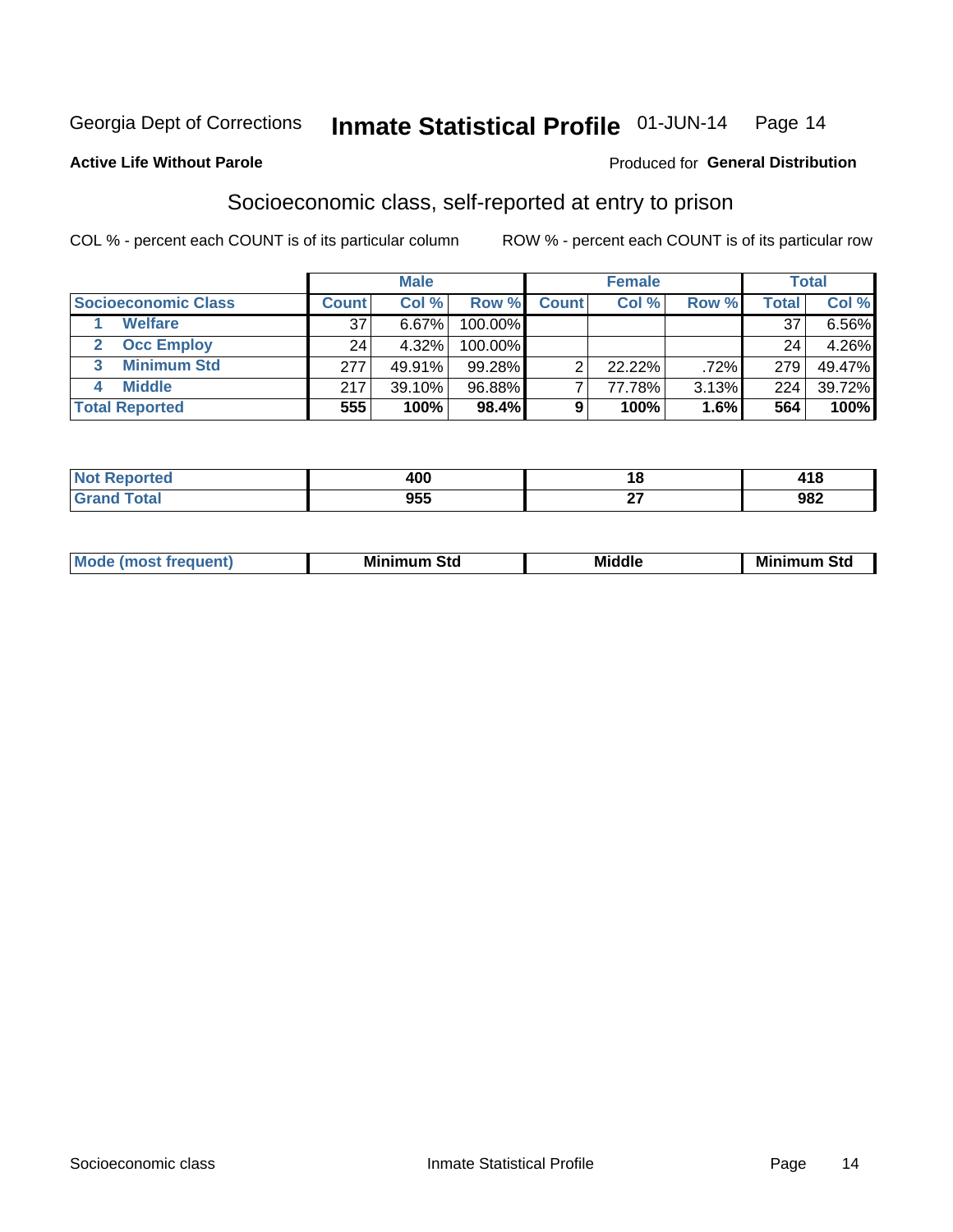## Inmate Statistical Profile 01-JUN-14 Page 15

#### **Active Life Without Parole**

#### Produced for General Distribution

## Environment to age 16, self-reported at entry to prison

COL % - percent each COUNT is of its particular column

|                                    |              | <b>Male</b> |           |              | <b>Female</b> |        |              | <b>Total</b> |
|------------------------------------|--------------|-------------|-----------|--------------|---------------|--------|--------------|--------------|
| <b>Environment to age 16</b>       | <b>Count</b> | Col %       | Row %     | <b>Count</b> | Col %         | Row %  | <b>Total</b> | Col %        |
| <b>Rural/Farm</b>                  | 11           | .95%        | 100.00%   |              |               |        |              | 1.92%        |
| <b>Rural/Nfarm</b><br>$\mathbf{2}$ | 27           | 4.79%       | 90.00%    | 3            | 30.00%        | 10.00% | 30           | 5.23%        |
| 3 S.M.S.A                          | 231          | 40.96%      | 99.57%    |              | 10.00%        | .43%   | 232          | 40.42%       |
| <b>Urban</b><br>4                  | 126          | 22.34%      | $96.92\%$ |              | 40.00%        | 3.08%  | 130          | 22.65%       |
| 5 Small Town                       | 169          | 29.96%      | 98.83%    | っ            | 20.00%        | 1.17%  | 171          | 29.79%       |
| <b>Total Reported</b>              | 564          | 100%        | 98.26%    | 10           | 100%          | 1.74%  | 574          | 100%         |

| rted | ີ ດ 4              | . .      | ៱៱៰ |
|------|--------------------|----------|-----|
|      | . .                | . .      | טטו |
|      | <b>OEE</b><br>ັນລວ | ~-<br>-- | 982 |

| Mo | M | urhar . | M      |
|----|---|---------|--------|
|    |   | _____   | ______ |
|    |   |         |        |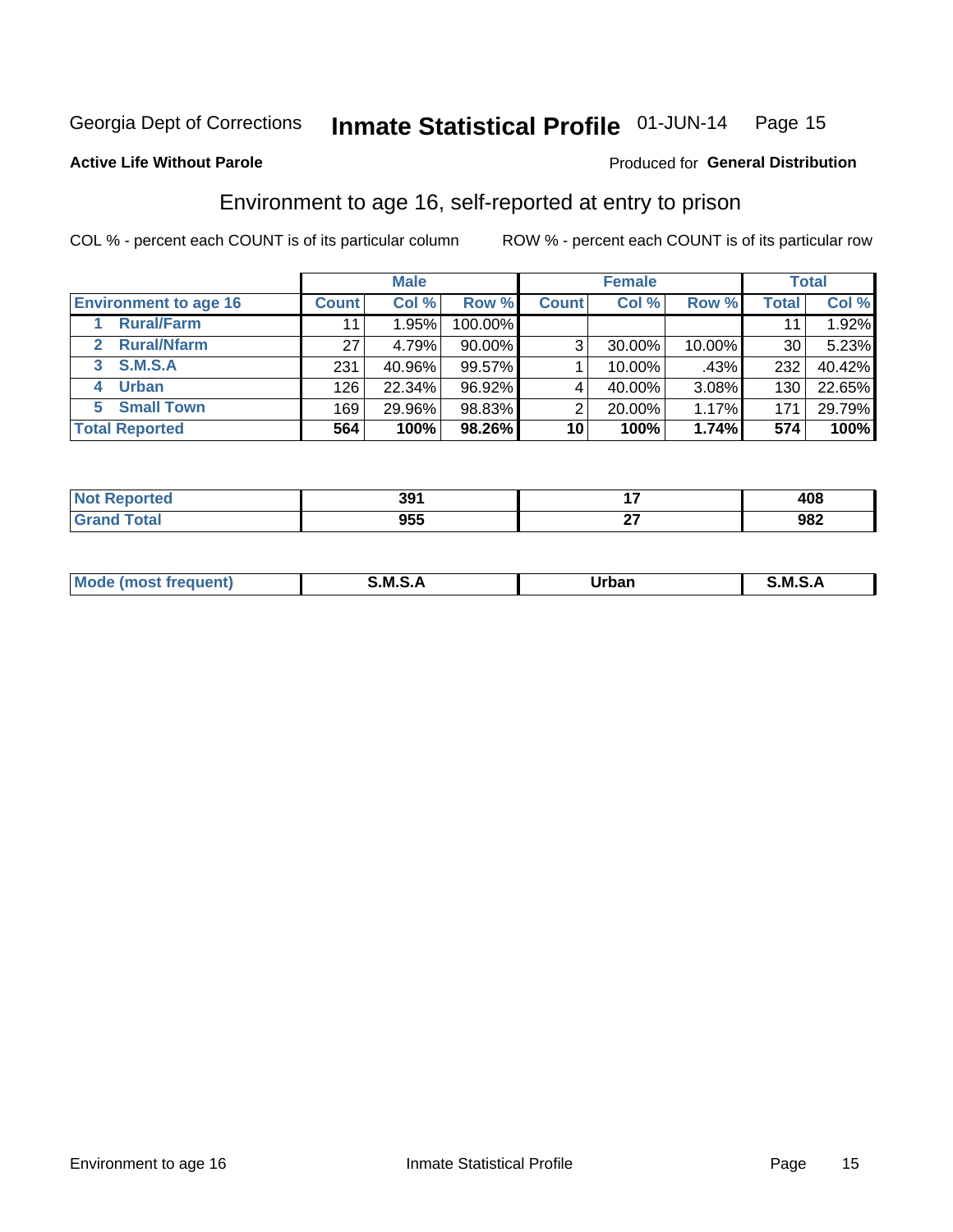## Inmate Statistical Profile 01-JUN-14 Page 16

#### **Active Life Without Parole**

#### **Produced for General Distribution**

## Guardian status to age 16, self-reported at entry to prison

COL % - percent each COUNT is of its particular column

|                                  |              | <b>Male</b> |           |              | <b>Female</b> |       |       | <b>Total</b> |
|----------------------------------|--------------|-------------|-----------|--------------|---------------|-------|-------|--------------|
| <b>Guardian Status To Age 16</b> | <b>Count</b> | Col %       | Row %     | <b>Count</b> | Col %         | Row % | Total | Col %        |
| 2 Father Only                    | 12           | 2.38%       | 100.00%   |              |               |       | 12    | 2.35%        |
| <b>3 Both Parents</b>            | 208          | 41.19%      | 98.11%    | 4            | 66.67%        | 1.89% | 212   | 41.49%       |
| <b>4 Mother Only</b>             | 203          | 40.20%      | $99.51\%$ |              | 16.67%        | .49%  | 204   | 39.92%       |
| <b>6 Oth Female</b>              | 14           | $2.77\%$    | 100.00%   |              |               |       | 14    | 2.74%        |
| <b>7 Oth Male</b>                | 5            | .99%        | 100.00%   |              |               |       | 5     | .98%         |
| 8 Step-Parents                   | 12           | 2.38%       | 100.00%   |              |               |       | 12    | 2.35%        |
| <b>9 Foster Home</b>             | 9            | 1.78%       | 100.00%   |              |               |       | 9     | 1.76%        |
| <b>10 Grand Parents</b>          | 42           | 8.32%       | 97.67%    |              | 16.67%        | 2.33% | 43    | 8.41%        |
| <b>Total Reported</b>            | 505          | 100%        | 98.83%    | 6            | 100%          | 1.17% | 511   | 100%         |

| ted | 450        | ົດ.<br>. . | $\overline{a}$<br>"<br>. |
|-----|------------|------------|--------------------------|
|     | arr<br>JJJ | ~-<br>--   | 982                      |

| <b>Mode (most frequent)</b> | <b>Both Parents</b> | <b>Both Parents</b> | <b>Both Parents</b> |
|-----------------------------|---------------------|---------------------|---------------------|
|                             |                     |                     |                     |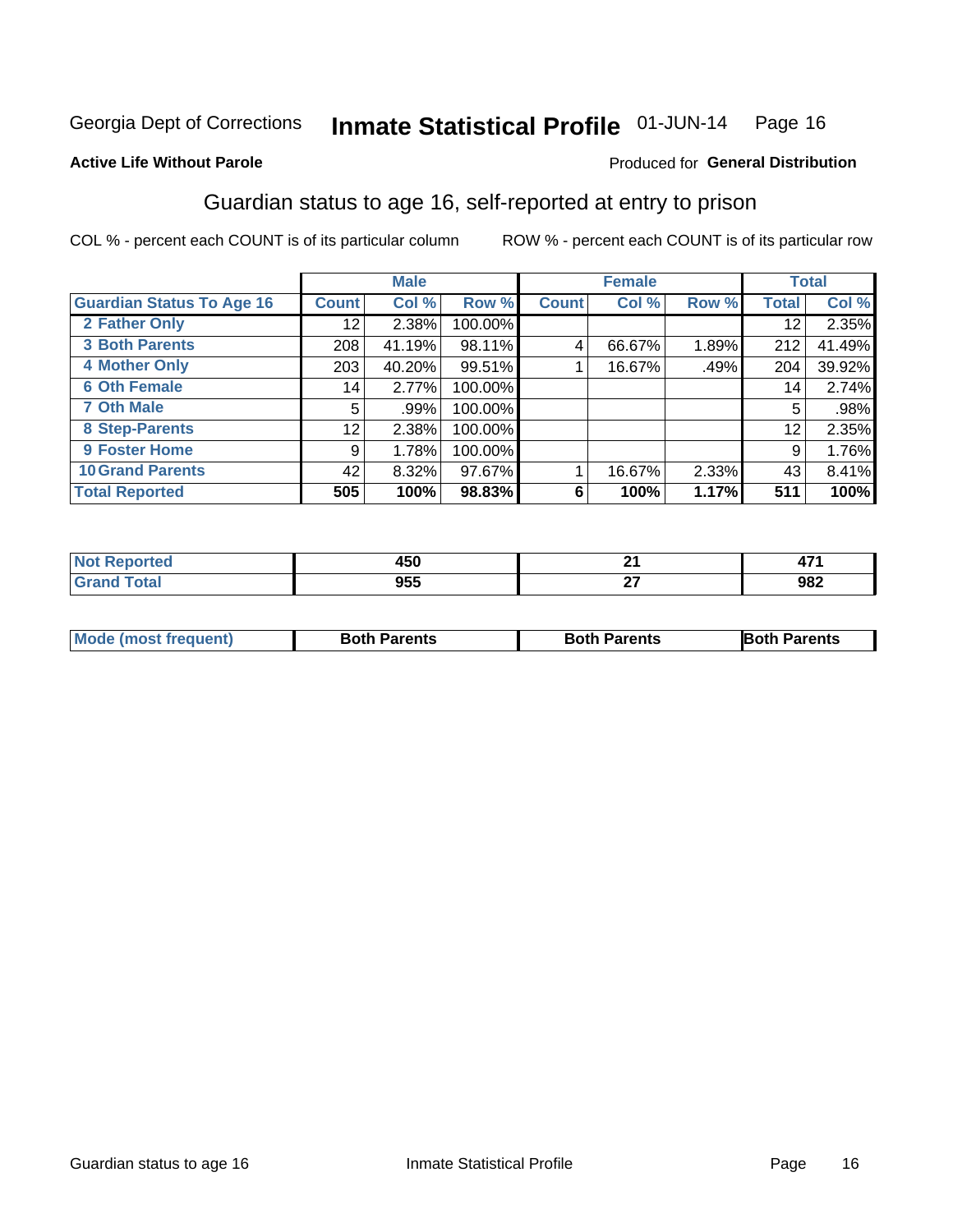#### Inmate Statistical Profile 01-JUN-14 Page 17

#### **Active Life Without Parole**

#### Produced for General Distribution

## Employment status before prison, self-reported at entry to prison

COL % - percent each COUNT is of its particular column

|                                  |              | <b>Male</b> |         |              | <b>Female</b> |       |       | <b>Total</b> |
|----------------------------------|--------------|-------------|---------|--------------|---------------|-------|-------|--------------|
| <b>Employment Status</b>         | <b>Count</b> | Col %       | Row %   | <b>Count</b> | Col %         | Row % | Total | Col %        |
| <b>Full Time</b>                 | 396          | 49.38%      | 97.54%  | 10           | 45.45%        | 2.46% | 406   | 49.27%       |
| <b>Part Time</b><br>$\mathbf{2}$ | 60           | 7.48%       | 100.00% |              |               |       | 60    | 7.28%        |
| Unempl $<$ 6m<br>3               | 71           | 8.85%       | 98.61%  |              | 4.55%         | 1.39% | 72    | 8.74%        |
| Unempl $> 6m$<br>4               | 148          | 18.45%      | 94.27%  | 9            | 40.91%        | 5.73% | 157   | 19.05%       |
| <b>Never Workd</b><br>5          | 72           | 8.98%       | 100.00% |              |               |       | 72    | 8.74%        |
| <b>Student</b><br>6              | 22           | 2.74%       | 100.00% |              |               |       | 22    | 2.67%        |
| <b>Incapable</b>                 | 33           | 4.11%       | 94.29%  | 2            | $9.09\%$      | 5.71% | 35    | 4.25%        |
| <b>Total Reported</b>            | 802          | 100%        | 97.33%  | 22           | 100%          | 2.67% | 824   | 100%         |

| тес. | --<br>. Ju<br>__ |         | 158 |
|------|------------------|---------|-----|
|      | ne E<br>ນວວ      | ~-<br>- | 982 |

| Mc | ∙u∥<br>----<br>ıme | ίuΙ<br>Πmε |
|----|--------------------|------------|
|    |                    |            |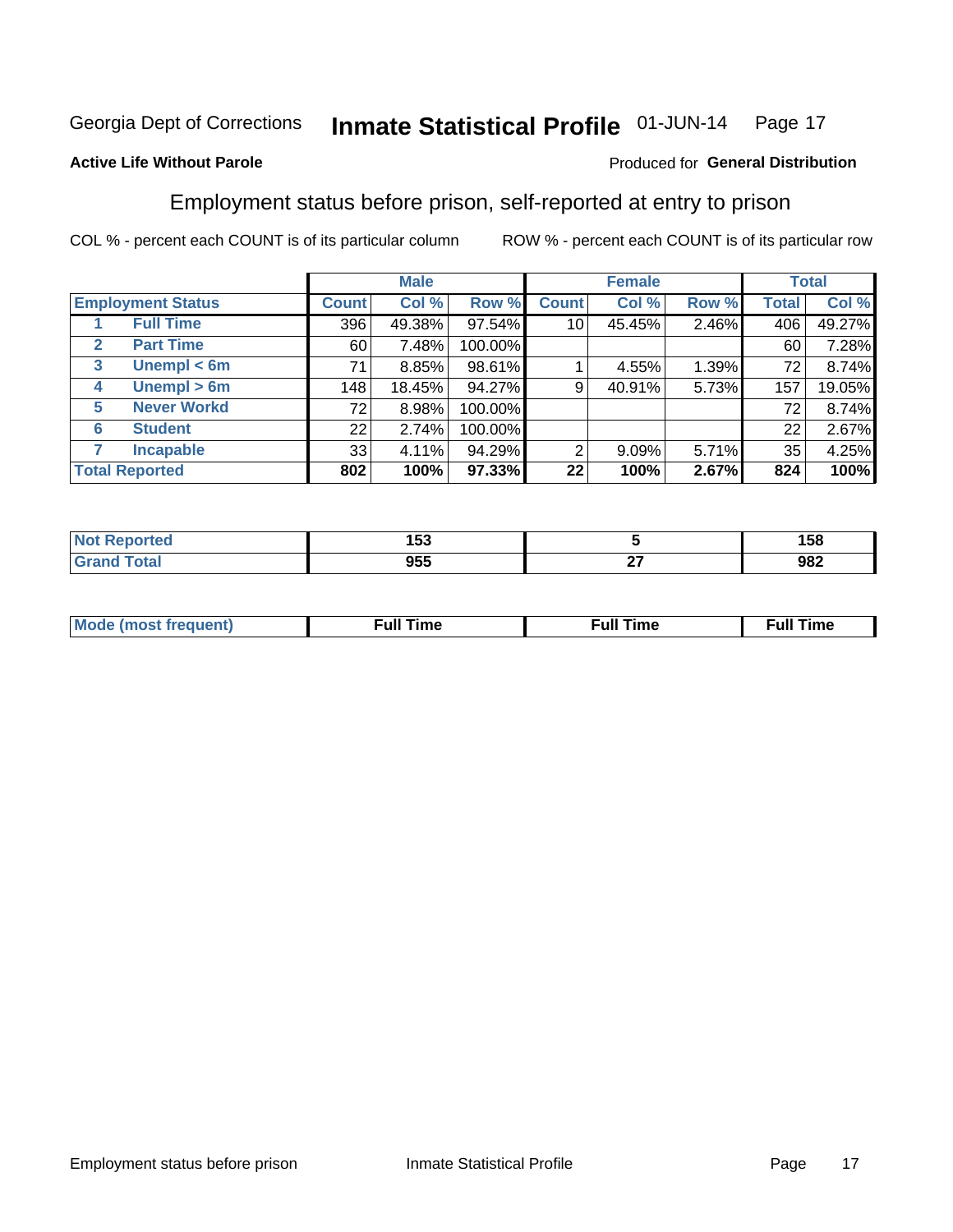#### Inmate Statistical Profile 01-JUN-14 Page 18

#### **Active Life Without Parole**

Produced for General Distribution

### Age at admission

COL % - percent each COUNT is of its particular column

|                         |                | <b>Male</b> |         |                | <b>Female</b> |        |                  | <b>Total</b> |
|-------------------------|----------------|-------------|---------|----------------|---------------|--------|------------------|--------------|
| <b>Age At Admission</b> | <b>Count</b>   | Col %       | Row %   | <b>Count</b>   | Col %         | Row %  | <b>Total</b>     | Col %        |
| 15                      | $\overline{2}$ | 0.21%       | 100.00% |                |               |        | $\overline{2}$   | 0.20%        |
| 16                      | $\overline{2}$ | 0.21%       | 100.00% |                |               |        | $\overline{2}$   | 0.20%        |
| $\overline{17}$         | 3              | 0.31%       | 100.00% |                |               |        | 3                | 0.31%        |
| 18                      | 12             | 1.26%       | 100.00% |                |               |        | 12               | 1.22%        |
| 19                      | 22             | 2.30%       | 100.00% |                |               |        | 22               | 2.24%        |
| $\overline{20}$         | 19             | 1.99%       | 95.00%  | 1              | 3.70%         | 5.00%  | 20               | 2.04%        |
| $\overline{21}$         | 25             | 2.62%       | 100.00% |                |               |        | 25               | 2.55%        |
| 22                      | 47             | 4.92%       | 100.00% |                |               |        | 47               | 4.79%        |
| $\overline{23}$         | 34             | 3.56%       | 97.14%  | 1              | 3.70%         | 2.86%  | 35               | 3.56%        |
| $\overline{24}$         | 36             | 3.77%       | 97.30%  | 1              | 3.70%         | 2.70%  | 37               | 3.77%        |
| $\overline{25}$         | 33             | 3.46%       | 94.29%  | $\overline{2}$ | 7.41%         | 5.71%  | 35               | 3.56%        |
| 26                      | 37             | 3.87%       | 100.00% |                |               |        | 37               | 3.77%        |
| $\overline{27}$         | 36             | 3.77%       | 94.74%  | $\overline{2}$ | 7.41%         | 5.26%  | 38               | 3.87%        |
| 28                      | 45             | 4.71%       | 97.83%  | 1              | 3.70%         | 2.17%  | 46               | 4.68%        |
| 29                      | 42             | 4.40%       | 100.00% |                |               |        | 42               | 4.28%        |
| 30                      | 33             | 3.46%       | 100.00% |                |               |        | 33               | 3.36%        |
| 31                      | 38             | 3.98%       | 100.00% |                |               |        | 38               | 3.87%        |
| 32                      | 40             | 4.19%       | 95.24%  | $\overline{2}$ | 7.41%         | 4.76%  | 42               | 4.28%        |
| 33                      | 28             | 2.93%       | 100.00% |                |               |        | 28               | 2.85%        |
| 34                      | 20             | 2.09%       | 90.91%  | $\overline{2}$ | 7.41%         | 9.09%  | 22               | 2.24%        |
| 35                      | 25             | 2.62%       | 96.15%  | 1              | 3.70%         | 3.85%  | 26               | 2.65%        |
| 36                      | 40             | 4.19%       | 100.00% |                |               |        | 40               | 4.07%        |
| $\overline{37}$         | 25             | 2.62%       | 100.00% |                |               |        | 25               | 2.55%        |
| 38                      | 24             | 2.51%       | 100.00% |                |               |        | 24               | 2.44%        |
| 39                      | 25             | 2.62%       | 92.59%  | $\overline{2}$ | 7.41%         | 7.41%  | 27               | 2.75%        |
| 40                      | 18             | 1.88%       | 94.74%  | 1              | 3.70%         | 5.26%  | 19               | 1.93%        |
| 41                      | 31             | 3.25%       | 93.94%  | $\overline{2}$ | 7.41%         | 6.06%  | 33               | 3.36%        |
| 42                      | 25             | 2.62%       | 100.00% |                |               |        | 25               | 2.55%        |
| 43                      | 20             | 2.09%       | 95.24%  | 1              | 3.70%         | 4.76%  | 21               | 2.14%        |
| 44                      | 15             | 1.57%       | 88.24%  | $\overline{2}$ | 7.41%         | 11.76% | 17               | 1.73%        |
| 45                      | 22             | 2.30%       | 100.00% |                |               |        | 22               | 2.24%        |
| 46                      | 19             | 1.99%       | 90.48%  | $\overline{c}$ | 7.41%         | 9.52%  | 21               | 2.14%        |
| 47                      | 13             | 1.36%       | 100.00% |                |               |        | 13               | 1.32%        |
| 48                      | 13             | 1.36%       | 81.25%  | 3              | 11.11%        | 18.75% | 16               | 1.63%        |
| 49                      | 14             | 1.47%       | 100.00% |                |               |        | 14               | 1.43%        |
| 50                      | 9              | 0.94%       | 100.00% |                |               |        | 9                | 0.92%        |
| 51                      | $\overline{7}$ | 0.73%       | 100.00% |                |               |        | 7                | 0.71%        |
| 52                      | 9              | 0.94%       | 100.00% |                |               |        | $\boldsymbol{9}$ | 0.92%        |
| 53                      | 7              | 0.73%       | 100.00% |                |               |        | $\overline{7}$   | 0.71%        |
| 54                      | 4              | 0.42%       | 100.00% |                |               |        | 4                | 0.41%        |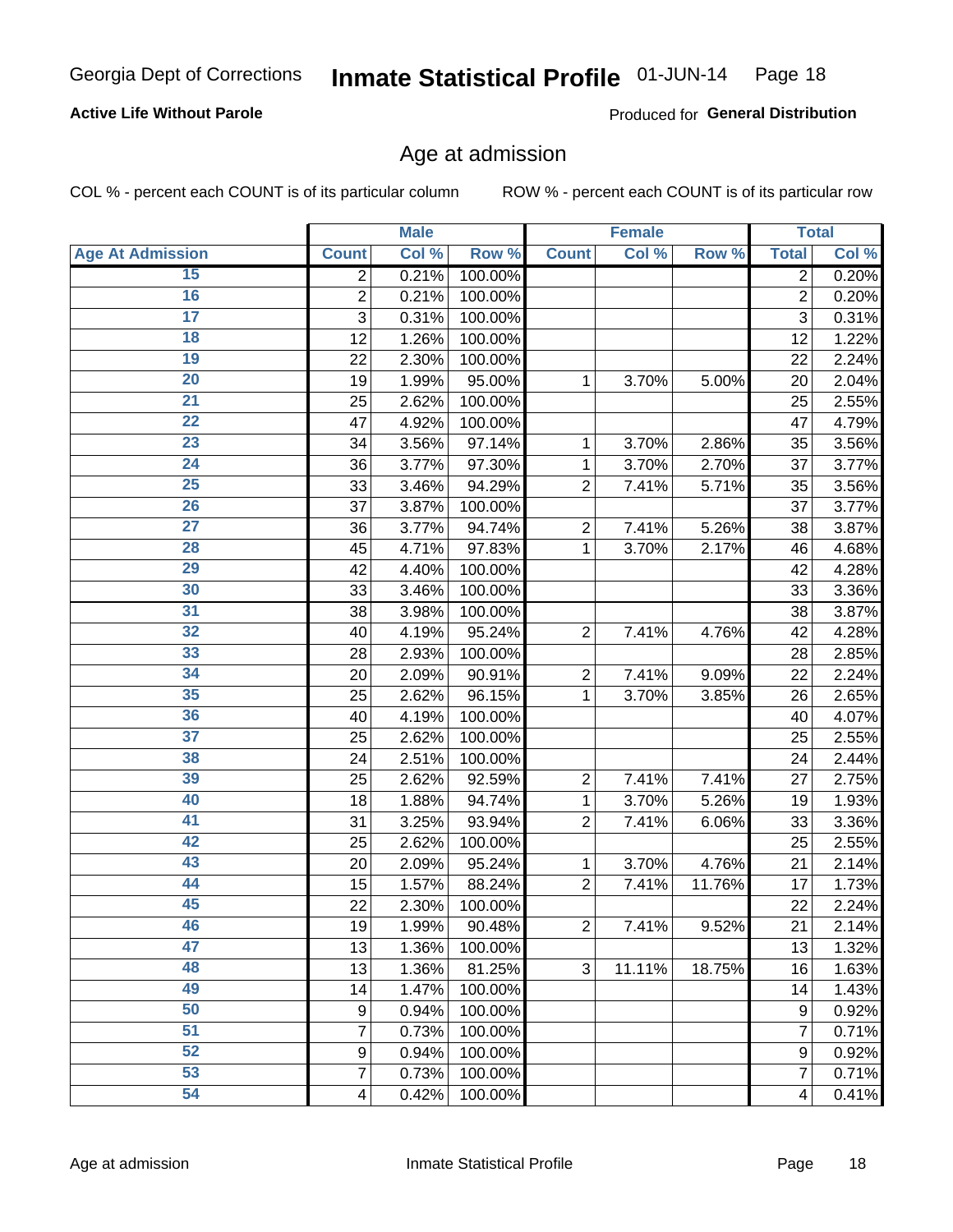#### Inmate Statistical Profile 01-JUN-14 Page 19

#### **Active Life Without Parole**

Produced for General Distribution

### Age at admission

COL % - percent each COUNT is of its particular column

|                         |              | <b>Male</b> |         |              | <b>Female</b> |        |                | <b>Total</b> |
|-------------------------|--------------|-------------|---------|--------------|---------------|--------|----------------|--------------|
| <b>Age At Admission</b> | <b>Count</b> | Col %       | Row %   | <b>Count</b> | Col %         | Row %  | Total          | Col %        |
| 55                      | 5.           | 0.52%       | 83.33%  |              | 3.70%         | 16.67% | 6              | 0.61%        |
| 56                      | 8            | 0.84%       | 100.00% |              |               |        | 8              | 0.81%        |
| 57                      | 5            | 0.52%       | 100.00% |              |               |        | 5              | 0.51%        |
| 58                      | 6            | 0.63%       | 100.00% |              |               |        | 6              | 0.61%        |
| 60                      | 2            | 0.21%       | 100.00% |              |               |        | 2              | 0.20%        |
| 62                      |              | 0.10%       | 100.00% |              |               |        |                | 0.10%        |
| 64                      | 3            | 0.31%       | 100.00% |              |               |        | 3              | 0.31%        |
| 65                      | 2            | 0.21%       | 100.00% |              |               |        | $\overline{2}$ | 0.20%        |
| 66                      |              | 0.10%       | 100.00% |              |               |        |                | 0.10%        |
| 69                      | 2            | 0.21%       | 100.00% |              |               |        | 2              | 0.20%        |
| 71                      |              | 0.10%       | 100.00% |              |               |        |                | 0.10%        |
| <b>Total Reported</b>   | 955          | 100%        | 97.25%  | 27           | 100%          | 2.75%  | 982            | 100%         |

| enorted |     |          |     |
|---------|-----|----------|-----|
|         | 955 | ~-<br>-- | 982 |

| Mean<br>(average)              | 33.60                 | 36.59 | 33.69    |
|--------------------------------|-----------------------|-------|----------|
| Median (middle)                | u                     | 39    | ົາ<br>∠ت |
| <b>Mode</b><br>(most frequent) | $\sim$<br><u>. . </u> | 48    | n.<br>44 |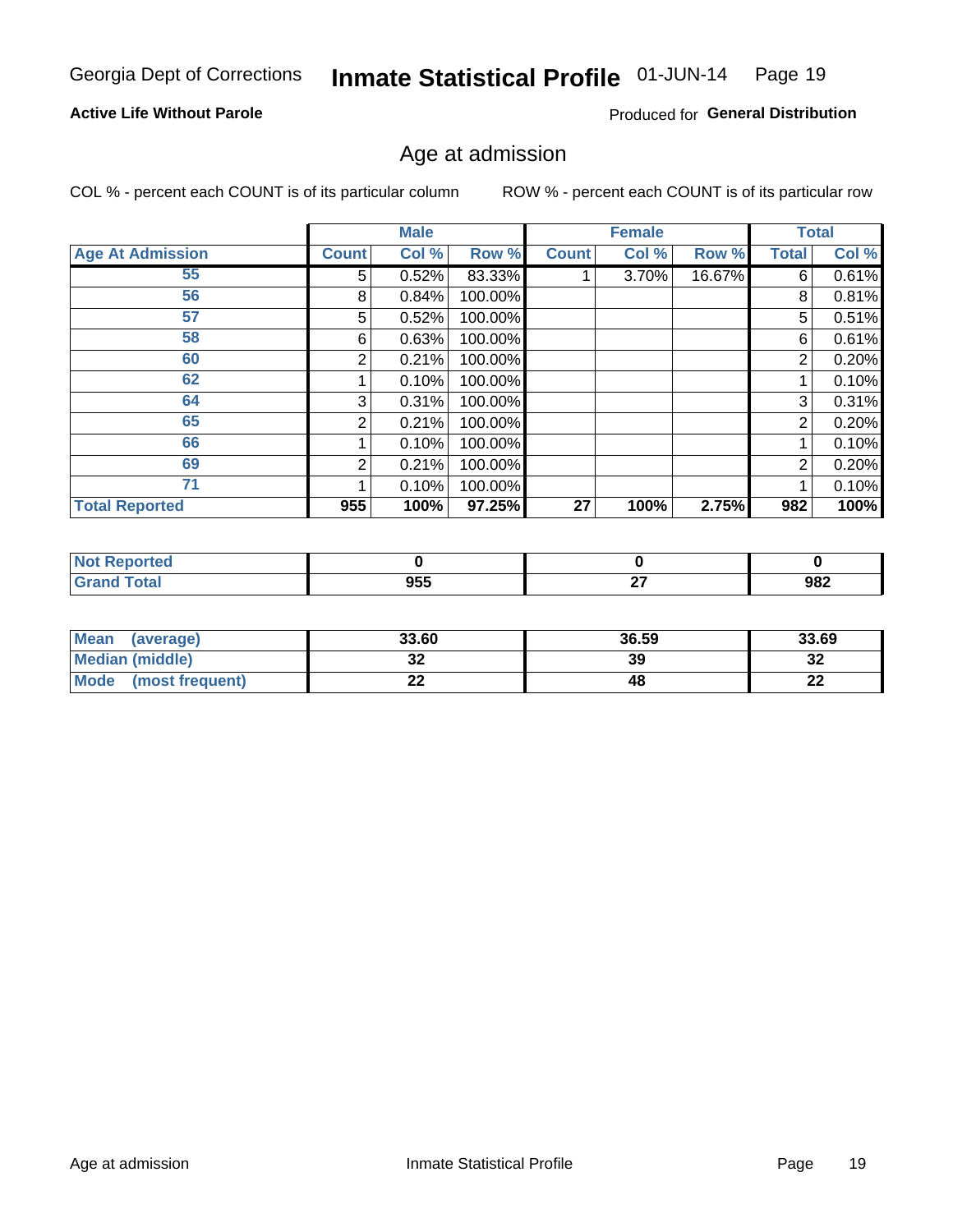#### Inmate Statistical Profile 01-JUN-14 Page 20

#### **Active Life Without Parole**

#### Produced for General Distribution

### Height, measured at entry to prison

COL % - percent each COUNT is of its particular column

|                       |              | <b>Male</b> |         |              | <b>Female</b> |         |       | Total      |
|-----------------------|--------------|-------------|---------|--------------|---------------|---------|-------|------------|
| <b>Height</b>         | <b>Count</b> | Col %       | Row %   | <b>Count</b> | Col %         | Row %   | Total | Col %      |
| 4'10"                 |              |             |         |              | 100.00%       | 100.00% |       | 0.41%      |
| 5'09"                 |              | $0.42\%$    | 100.00% |              |               |         |       | 0.41%      |
| 5'10''                | 119          | 49.58%      | 100.00% |              |               |         |       | 119 49.38% |
| 5'11''                | 120          | $50.00\%$   | 100.00% |              |               |         |       | 120 49.79% |
| <b>Total Reported</b> | 240          | 100%        | 99.59%  |              | 100%          | 0.41%   | 241   | 100%       |

| <b>Not</b><br><b>rted</b><br>1900) | 74E<br>טו ו       | n,<br>$\sim$ | - 4 |
|------------------------------------|-------------------|--------------|-----|
| <b>Total</b><br>' Grano            | <b>OEE</b><br>ນວວ | --           | 982 |

| <b>Mean</b><br>(average)       | 5'10" | 4'10" | 5'10"        |
|--------------------------------|-------|-------|--------------|
| Median (middle)                |       | 4'10" | 5'10''       |
| <b>Mode</b><br>(most frequent) | 5'11" | 4'10" | <b>5'44"</b> |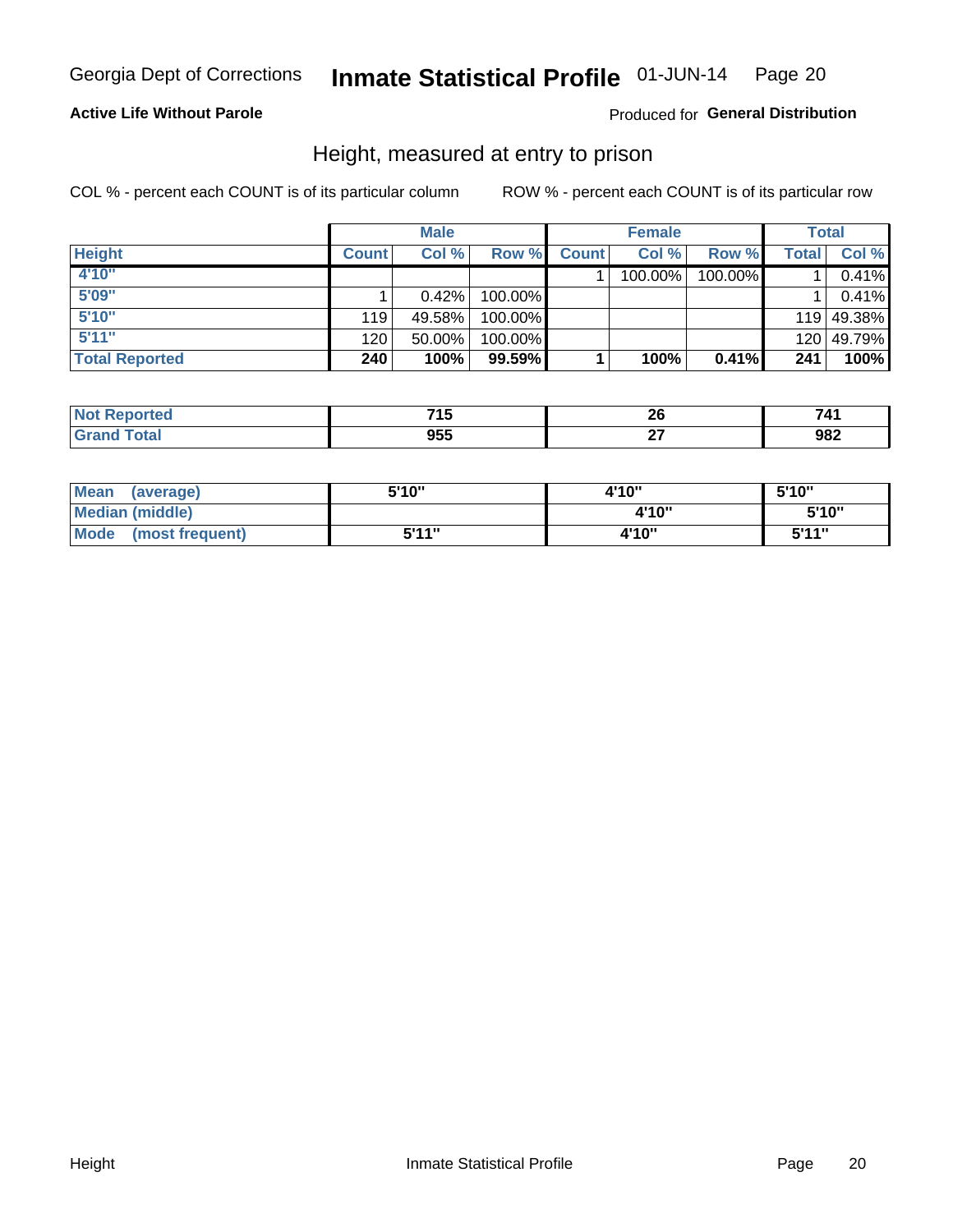#### Inmate Statistical Profile 01-JUN-14 Page 21

#### **Active Life Without Parole**

#### Produced for General Distribution

## Weight, measured at entry to prison

COL % - percent each COUNT is of its particular column

|                       |                | <b>Male</b> |         |                 | <b>Female</b> |         | <b>Total</b>   |        |
|-----------------------|----------------|-------------|---------|-----------------|---------------|---------|----------------|--------|
| <b>Weight</b>         | <b>Count</b>   | Col %       | Row %   | <b>Count</b>    | Col %         | Row %   | <b>Total</b>   | Col %  |
| 110 - 119 pounds      |                |             |         | $\overline{2}$  | 7.41%         | 100.00% | $\overline{2}$ | 0.20%  |
| 120 - 129 pounds      | 4              | 0.42%       | 80.00%  | 1               | 3.70%         | 20.00%  | 5              | 0.51%  |
| 130 - 139 pounds      | 24             | 2.52%       | 92.31%  | $\overline{c}$  | 7.41%         | 7.69%   | 26             | 2.65%  |
| 140 - 149 pounds      | 60             | 6.29%       | 98.36%  | $\mathbf 1$     | 3.70%         | 1.64%   | 61             | 6.22%  |
| 150 - 159 pounds      | 97             | 10.17%      | 100.00% |                 |               |         | 97             | 9.89%  |
| 160 - 169 pounds      | 107            | 11.22%      | 96.40%  | 4               | 14.81%        | 3.60%   | 111            | 11.31% |
| 170 - 179 pounds      | 135            | 14.15%      | 98.54%  | $\overline{2}$  | 7.41%         | 1.46%   | 137            | 13.97% |
| 180 - 189 pounds      | 113            | 11.84%      | 96.58%  | $\overline{4}$  | 14.81%        | 3.42%   | 117            | 11.93% |
| 190 - 199 pounds      | 85             | 8.91%       | 100.00% |                 |               |         | 85             | 8.66%  |
| 200 - 209 pounds      | 82             | 8.60%       | 97.62%  | $\overline{2}$  | 7.41%         | 2.38%   | 84             | 8.56%  |
| 210 - 219 pounds      | 60             | 6.29%       | 90.91%  | 6               | 22.22%        | 9.09%   | 66             | 6.73%  |
| 220 - 229 pounds      | 57             | 5.97%       | 98.28%  | 1               | 3.70%         | 1.72%   | 58             | 5.91%  |
| 230 - 239 pounds      | 38             | 3.98%       | 100.00% |                 |               |         | 38             | 3.87%  |
| 240 - 249 pounds      | 25             | 2.62%       | 100.00% |                 |               |         | 25             | 2.55%  |
| 250 - 259 pounds      | 20             | 2.10%       | 100.00% |                 |               |         | 20             | 2.04%  |
| 260 - 269 pounds      | 12             | 1.26%       | 100.00% |                 |               |         | 12             | 1.22%  |
| 270 - 279 pounds      | 12             | 1.26%       | 100.00% |                 |               |         | 12             | 1.22%  |
| 280 - 289 pounds      | 7              | 0.73%       | 77.78%  | $\overline{2}$  | 7.41%         | 22.22%  | 9              | 0.92%  |
| 290 - 299 pounds      | 4              | 0.42%       | 100.00% |                 |               |         | 4              | 0.41%  |
| 300 - 309 pounds      | $\overline{2}$ | 0.21%       | 100.00% |                 |               |         | 2              | 0.20%  |
| 310 - 319 pounds      | $\mathbf{1}$   | 0.10%       | 100.00% |                 |               |         | 1              | 0.10%  |
| 320 - 329 pounds      | 4              | 0.42%       | 100.00% |                 |               |         | 4              | 0.41%  |
| 330 - 339 pounds      | 3              | 0.31%       | 100.00% |                 |               |         | 3              | 0.31%  |
| 360 - 369 pounds      | 1              | 0.10%       | 100.00% |                 |               |         |                | 0.10%  |
| 400 pounds and over   | 1              | 0.10%       | 100.00% |                 |               |         | 1              | 0.10%  |
| <b>Total Reported</b> | 954            | 100%        | 97.25%  | $\overline{27}$ | 100%          | 2.75%   | 981            | 100%   |

| ported<br><b>NOT</b><br>nei<br> |     |   |     |
|---------------------------------|-----|---|-----|
| <b>c</b> otal                   | 955 | . | 982 |

| <b>Mean</b><br>(average) | 190 | 183 | 189 |
|--------------------------|-----|-----|-----|
| <b>Median (middle)</b>   | 181 | 180 | 181 |
| Mode<br>(most frequent)  | 170 | 210 | 170 |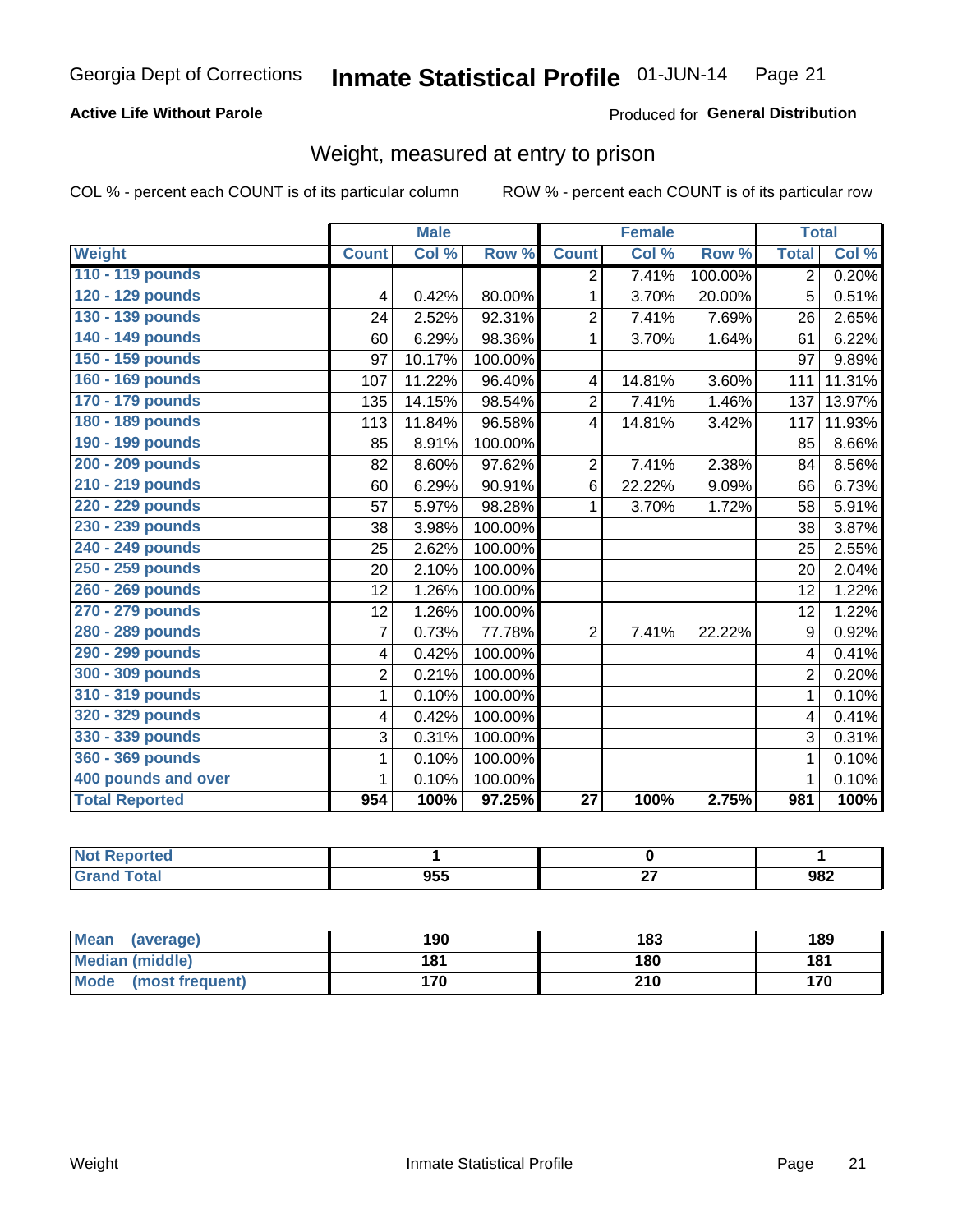#### Inmate Statistical Profile 01-JUN-14 Page 22

#### **Active Life Without Parole**

#### Produced for General Distribution

## Veterans validated by Veteran's Administration

COL % - percent each COUNT is of its particular column

|                         |                 | <b>Male</b> |                    | <b>Female</b> |         |              | <b>Total</b> |
|-------------------------|-----------------|-------------|--------------------|---------------|---------|--------------|--------------|
| <b>Military service</b> | <b>Count</b>    | Col %       | <b>Row % Count</b> | Col %         | Row %   | <b>Total</b> | Col %        |
| <b>Others</b><br>0      | 30              | 48.39%      | 100.00%            |               |         | 30           | 48.39%       |
| <b>Air Force</b>        | 25 <sub>1</sub> | 40.32%      | 100.00%            |               |         | 25           | 40.32%       |
| <b>Army</b>             |                 | $4.84\%$    | 100.00%            |               |         | 3            | 4.84%        |
| <b>Navy</b><br>3        |                 | 1.61%       | 100.00%            |               |         |              | 1.61%        |
| <b>Coast Guard</b><br>5 | 3               | 4.84%       | 100.00%            |               |         | 3            | 4.84%        |
| <b>Total Reported</b>   | 62              | 100%        | 100.00%            |               | $.00\%$ | 62           | 100%         |

| ported       | 893 | $\sim$<br>-- | 920 |
|--------------|-----|--------------|-----|
| <b>Total</b> | 955 | ~-<br>- -    | 982 |

| Mo<br><b>Null</b><br>วthers<br>_____<br>____<br>____ |
|------------------------------------------------------|
|------------------------------------------------------|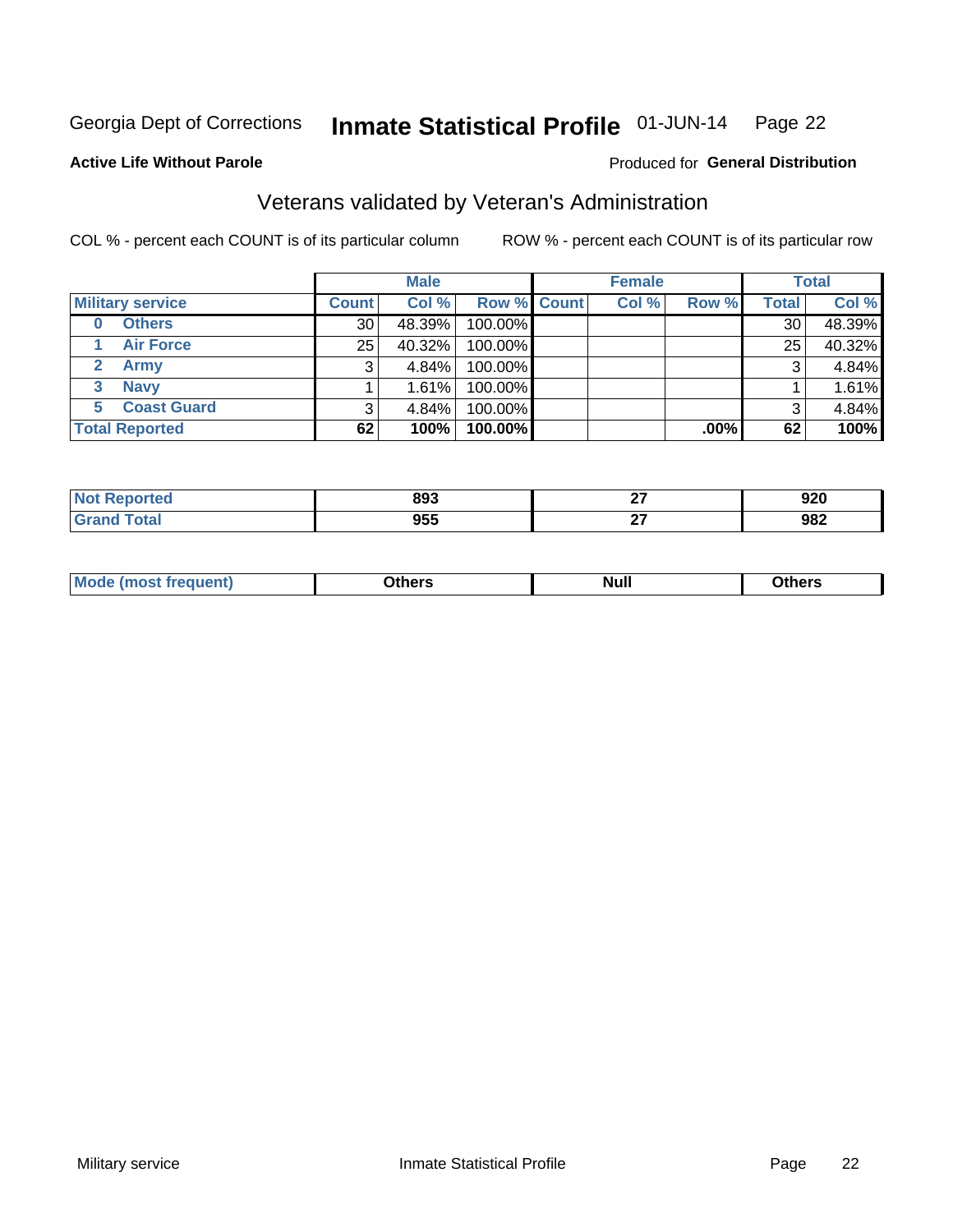#### Inmate Statistical Profile 01-JUN-14 Page 23

**Active Life Without Parole** 

**Produced for General Distribution** 

## Type of admission to prison

COL % - percent each COUNT is of its particular column

|                                      |              | <b>Male</b> |                    |    | <b>Female</b> |       |              | <b>Total</b> |
|--------------------------------------|--------------|-------------|--------------------|----|---------------|-------|--------------|--------------|
| <b>Type of Admission</b>             | <b>Count</b> | Col %       | <b>Row % Count</b> |    | Col %         | Row % | <b>Total</b> | Col %        |
| <b>New Sentence</b><br>52            | 919          | 96.23%      | 97.15%             | 27 | 100.00%       | 2.85% | 946          | 96.33%       |
| <b>Probation Rev Partial</b><br>53   |              | .10%        | 100.00%            |    |               |       |              | .10%         |
| <b>Probation Rev Remainder</b><br>54 | 6            | .63%        | 100.00%            |    |               |       | 6            | .61%         |
| <b>Parole Rev New Sentence</b><br>55 | 9            | .94%        | 100.00%            |    |               |       | 9            | .92%         |
| 56 Parole Rev No New                 | 7            | .73%        | 100.00%            |    |               |       |              | $.71\%$      |
| <b>Sentence</b>                      |              |             |                    |    |               |       |              |              |
| <b>Life W/O Parole</b><br>70         | 13           | 1.36%       | 100.00%            |    |               |       | 13           | 1.32%        |
| <b>Total Reported</b>                | 955          | 100%        | 97.25%             | 27 | 100%          | 2.75% | 982          | 100%         |

| Reported<br>N. |                   |               |     |
|----------------|-------------------|---------------|-----|
| <b>otal</b>    | <b>Q55</b><br>,,, | $\sim$<br>. . | 982 |

| <b>Mode (most frequent)</b> | <b>New Sentence</b> | <b>New Sentence</b> | <b>New Sentence</b> |
|-----------------------------|---------------------|---------------------|---------------------|
|                             |                     |                     |                     |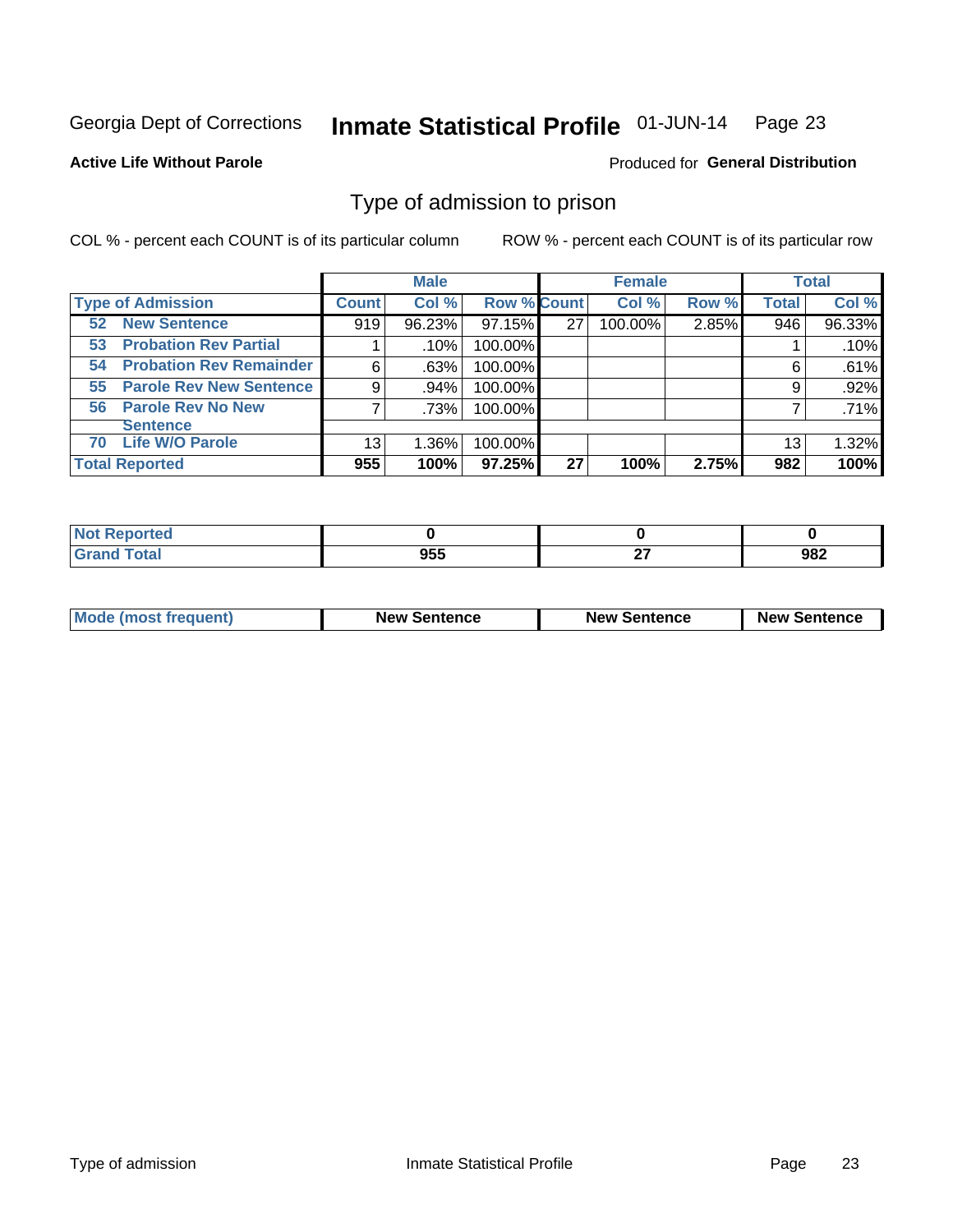#### Inmate Statistical Profile 01-JUN-14 Page 24

**Active Life Without Parole** 

Produced for General Distribution

### Current / last security status

COL % - percent each COUNT is of its particular column

|                        |                | <b>Male</b> |                    |    | <b>Female</b> |           |       | <b>Total</b> |
|------------------------|----------------|-------------|--------------------|----|---------------|-----------|-------|--------------|
| <b>Security Status</b> | <b>Count</b> l | Col %       | <b>Row % Count</b> |    | Col %         | Row %     | Total | Col %        |
| 4 Medium               | 47             | 4.97%       | $87.04\%$          |    | 26.92%        | $12.96\%$ | 54    | 5.56%        |
| 5 Close                | 898            | 94.93%      | 97.93%             | 19 | 73.08%        | 2.07%     | 917   | 94.34%       |
| 6 Maximum              |                | $.11\%$     | 100.00%            |    | .00%          |           |       | .10%         |
| <b>Total Reported</b>  | 946            | 100%        | 97.33% I           | 26 | 100%          | 2.67%     | 972   | 100%         |

| <b>Still being diagnosed</b> |     |    |     |
|------------------------------|-----|----|-----|
| <b>Not Reported</b>          |     |    |     |
| <b>Grand Total</b>           | 955 | ~- | 982 |

| <b>Mode (most frequent)</b> | Jlose | Close | Close |
|-----------------------------|-------|-------|-------|
|                             |       |       |       |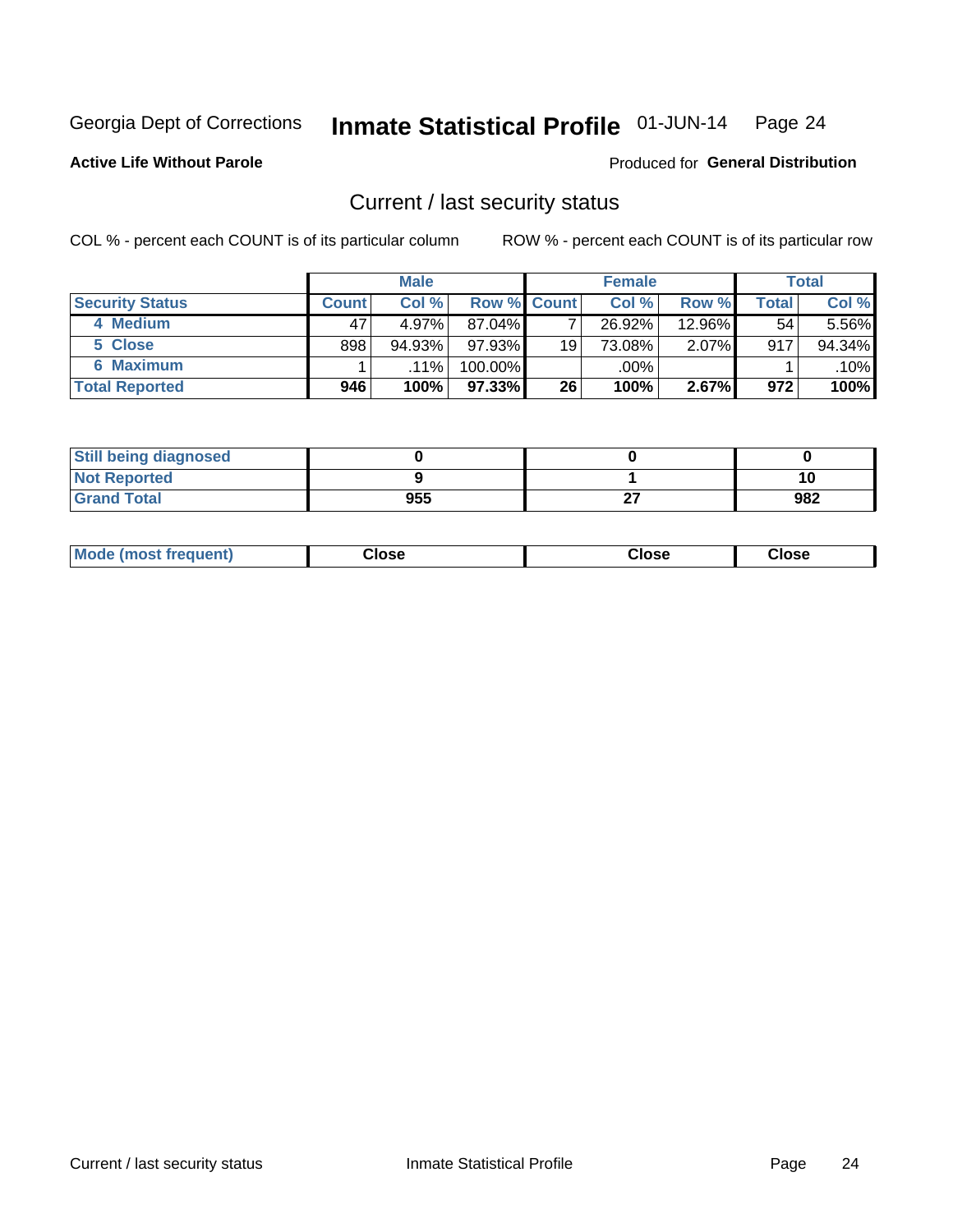#### Inmate Statistical Profile 01-JUN-14 Page 25

**Active Life Without Parole** 

#### Produced for General Distribution

## Current / last type of institution

COL % - percent each COUNT is of its particular column

|                            |              | <b>Male</b> |                    |    | <b>Female</b> |       |         | <b>Total</b> |
|----------------------------|--------------|-------------|--------------------|----|---------------|-------|---------|--------------|
| <b>Type of Institution</b> | <b>Count</b> | Col %       | <b>Row % Count</b> |    | Col %         | Row % | Total . | Col %        |
| <b>State Prison</b>        | 952          | $99.69\%$   | $97.24\%$          | 27 | 100.00%       | 2.76% | 979     | 99.69%       |
| <b>Transitional Center</b> |              | .10%        | 100.00%            |    |               |       |         | $.10\%$      |
| <b>Private Prison</b>      |              | .21%        | 100.00%            |    |               |       |         | $.20\%$      |
| <b>Total Reported</b>      | 955          | 100%        | $97.25\%$          | 27 | 100%          | 2.75% | 982     | 100%         |

| Reported<br>$\sim$ |     |   |     |
|--------------------|-----|---|-----|
| <b>otal</b>        | 955 | - | 982 |

| <b>Mode (most frequent)</b> | <b>State Prison</b> | <b>State Prison</b> | <b>State Prison</b> |
|-----------------------------|---------------------|---------------------|---------------------|
|                             |                     |                     |                     |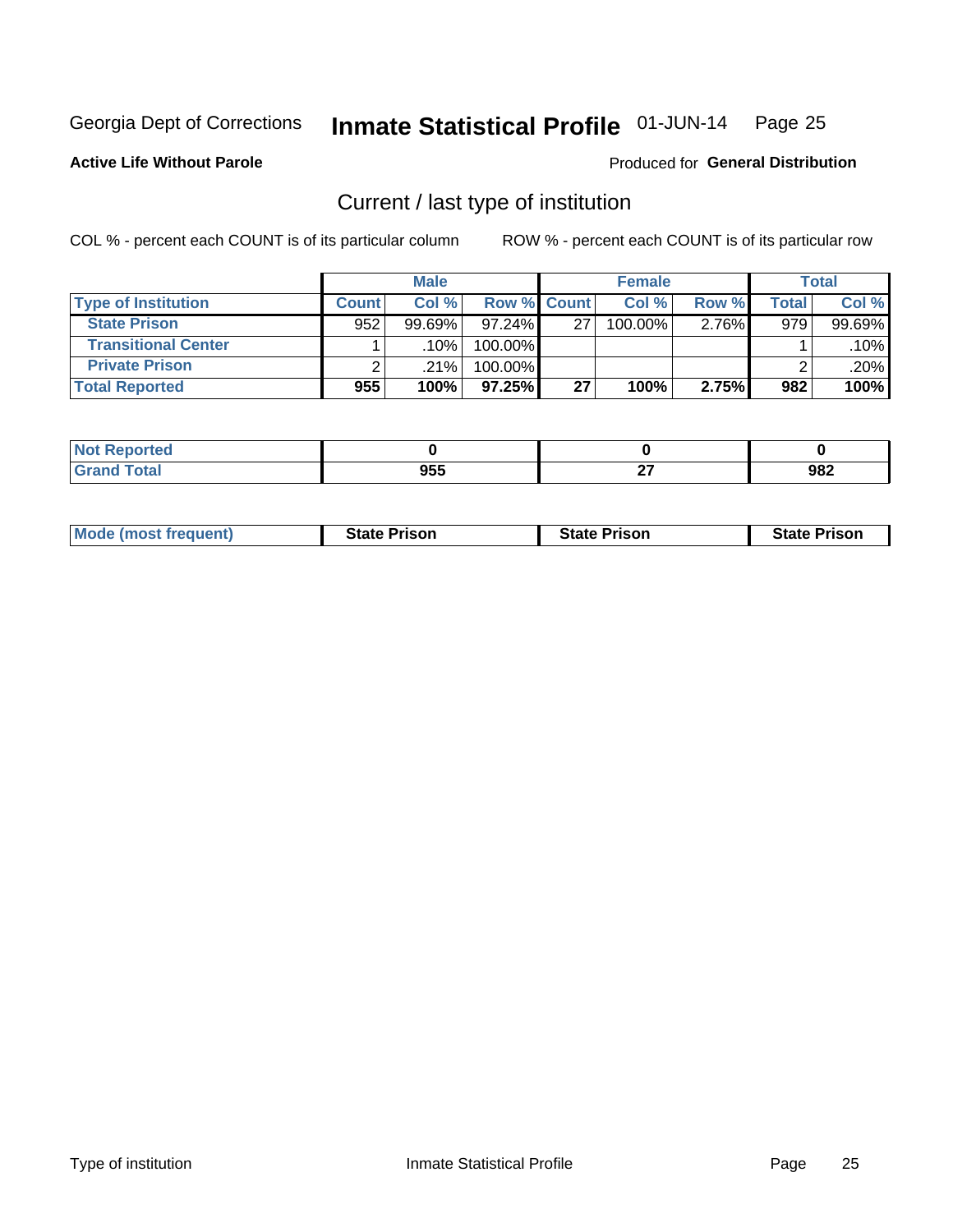#### Inmate Statistical Profile 01-JUN-14 Page 26

#### **Active Life Without Parole**

#### Produced for General Distribution

## Institution type - transitional centers

COL % - percent each COUNT is of its particular column

|                                          |              | <b>Male</b> |                    | <b>Female</b> |       |              | <b>Total</b> |
|------------------------------------------|--------------|-------------|--------------------|---------------|-------|--------------|--------------|
| <b>Institution Type - Trans. Centers</b> | <b>Count</b> | Col%        | <b>Row % Count</b> | Col%          | Row % | <b>Total</b> | Col %        |
| <b>Macon Tc</b>                          |              | 100.00%     | $100.00\%$         |               |       |              | 100.00%      |
| <b>Total Reported</b>                    |              | $100\%$     | $100\%$            |               | %     |              | 100%         |

| <b>Not Reported</b>    |  |  |
|------------------------|--|--|
| <b>Total</b><br>re e d |  |  |

| Mode (most frequent) | <b>Macon Tc</b> | <b>Null</b> | <b>Macon Tc</b> |
|----------------------|-----------------|-------------|-----------------|
|                      |                 |             |                 |
|                      |                 |             |                 |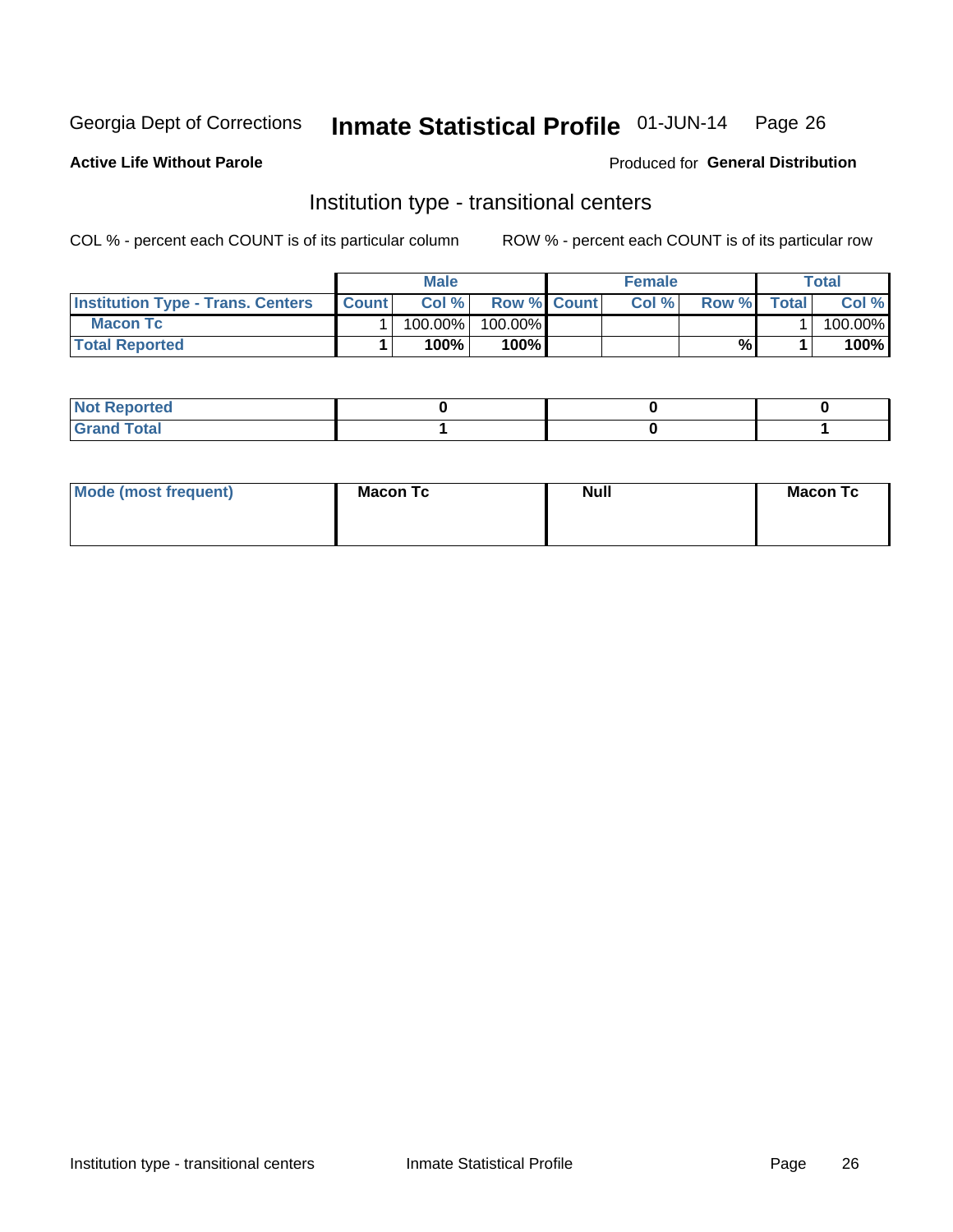#### Inmate Statistical Profile 01-JUN-14 Page 27

**Active Life Without Parole** 

Produced for General Distribution

### Institution type - county prisons

COL % - percent each COUNT is of its particular column

|                                                    | <b>Male</b> |       |  | <b>Female</b> |                          |             | Total |       |
|----------------------------------------------------|-------------|-------|--|---------------|--------------------------|-------------|-------|-------|
| <b>Institution Type - County Prisons   Count  </b> |             | Col % |  |               | <b>Row % Count Col %</b> | Row % Total |       | Col % |
| <b>Total Reported</b>                              |             |       |  |               |                          |             |       |       |

| <b>Not</b><br>: Reported<br> |  |  |
|------------------------------|--|--|
| <b>Total</b><br>---          |  |  |

| Mode (<br>(most frequent) | <b>Null</b> | <b>Null</b> | <b>Null</b> |
|---------------------------|-------------|-------------|-------------|
|                           |             |             |             |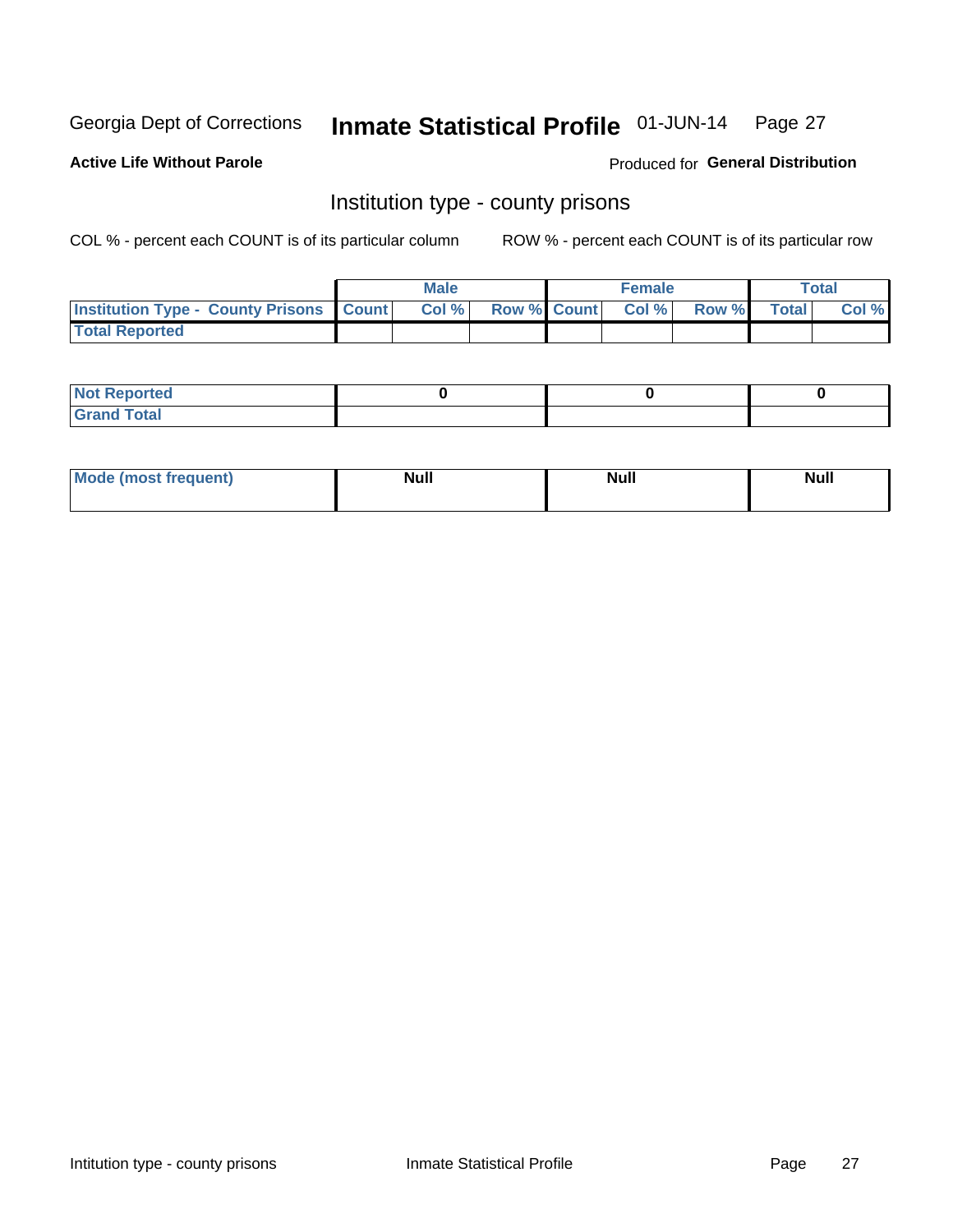## Inmate Statistical Profile 01-JUN-14 Page 28

#### **Active Life Without Parole**

#### **Produced for General Distribution**

### Institution type - state prisons

COL % - percent each COUNT is of its particular column

|                                         | <b>Male</b>               |        |         | <b>Female</b>                 |        |         | <b>Total</b>                        |                  |  |
|-----------------------------------------|---------------------------|--------|---------|-------------------------------|--------|---------|-------------------------------------|------------------|--|
| <b>Institution Type - State Prisons</b> | <b>Count</b>              | Col %  | Row %   | <b>Count</b>                  | Col %  | Row %   | <b>Total</b>                        | Col %            |  |
| <b>Arrendale State Prison</b>           |                           |        |         | 15                            | 55.56% | 100.00% | 15                                  | 1.53%            |  |
| <b>Augusta State Med. Prison</b>        | 62                        | 6.51%  | 100.00% |                               |        |         | 62                                  | 6.33%            |  |
| <b>Autry State Prison</b>               | 1                         | .11%   | 100.00% |                               |        |         | 1                                   | .10%             |  |
| <b>Baldwin State Prison</b>             | 50                        | 5.25%  | 100.00% |                               |        |         | 50                                  | 5.11%            |  |
| <b>Burrus Corr Trn Cntr</b>             | 1                         | .11%   | 100.00% |                               |        |         | 1                                   | .10%             |  |
| <b>Calhoun State Prison</b>             | 1                         | .11%   | 100.00% |                               |        |         | 1                                   | .10%             |  |
| <b>Central State Prison</b>             | 3                         | .32%   | 100.00% |                               |        |         | 3                                   | .31%             |  |
| <b>Coastal State Prison</b>             | 1                         | .11%   | 100.00% |                               |        |         | 1                                   | .10%             |  |
| <b>Dooly State Prison</b>               | 4                         | .42%   | 100.00% |                               |        |         | 4                                   | .41%             |  |
| <b>Ga Diag Class Prison</b>             | 57                        | 5.99%  | 100.00% |                               |        |         | 57                                  | 5.82%            |  |
| <b>Ga State Prison</b>                  | 28                        | 2.94%  | 100.00% |                               |        |         | 28                                  | 2.86%            |  |
| <b>Hancock State Prison</b>             | 96                        | 10.08% | 100.00% |                               |        |         | 96                                  | 9.81%            |  |
| <b>Hays State Prison</b>                | 103                       | 10.82% | 100.00% |                               |        |         | 103                                 | 10.52%           |  |
| <b>Johnson State Prison</b>             | 1                         | .11%   | 100.00% |                               |        |         | 1                                   | .10%             |  |
| <b>Lee State Prison</b>                 | 1                         | .11%   | 100.00% |                               |        |         | 1                                   | .10%             |  |
| <b>Macon State Prison</b>               | 154                       | 16.18% | 100.00% |                               |        |         | 154                                 | 15.73%           |  |
| <b>Phillips State Prison</b>            | 14                        | 1.47%  | 100.00% |                               |        |         | 14                                  | 1.43%            |  |
| <b>Pulaski State Prison</b>             |                           |        |         | 12                            | 44.44% | 100.00% | 12                                  | 1.23%            |  |
| <b>Rogers State Prison</b>              | $\overline{2}$            | .21%   | 100.00% |                               |        |         | $\overline{2}$                      | .20%             |  |
| <b>Smith State Prison</b>               | 100                       | 10.50% | 100.00% |                               |        |         | 100                                 | 10.21%           |  |
| <b>Telfair State Prison</b>             | 98                        | 10.29% | 100.00% |                               |        |         | 98                                  | 10.01%           |  |
| <b>Valdosta State Prison</b>            | 89                        | 9.35%  | 100.00% |                               |        |         | 89                                  | 9.09%            |  |
| <b>Ware State Prison</b>                | 85                        | 8.93%  | 100.00% |                               |        |         | 85                                  | 8.68%            |  |
| <b>Wilcox State Prison</b>              | 1                         | .11%   | 100.00% |                               |        |         | 1                                   | .10%             |  |
| <b>Total Reported</b>                   | 952                       | 100%   | 97.24%  | 27                            | 100%   | 2.76%   | $\overline{979}$                    | 100%             |  |
| <b>Not Reported</b>                     |                           | 0      |         |                               | 0      |         | $\bf{0}$                            |                  |  |
| <b>Grand Total</b>                      |                           | 952    |         | $\overline{27}$               |        |         |                                     | $\overline{979}$ |  |
| <b>Mode (most frequent)</b>             | <b>Macon State Prison</b> |        |         | <b>Arrendale State Prison</b> |        |         | <b>Macon State</b><br><b>Prison</b> |                  |  |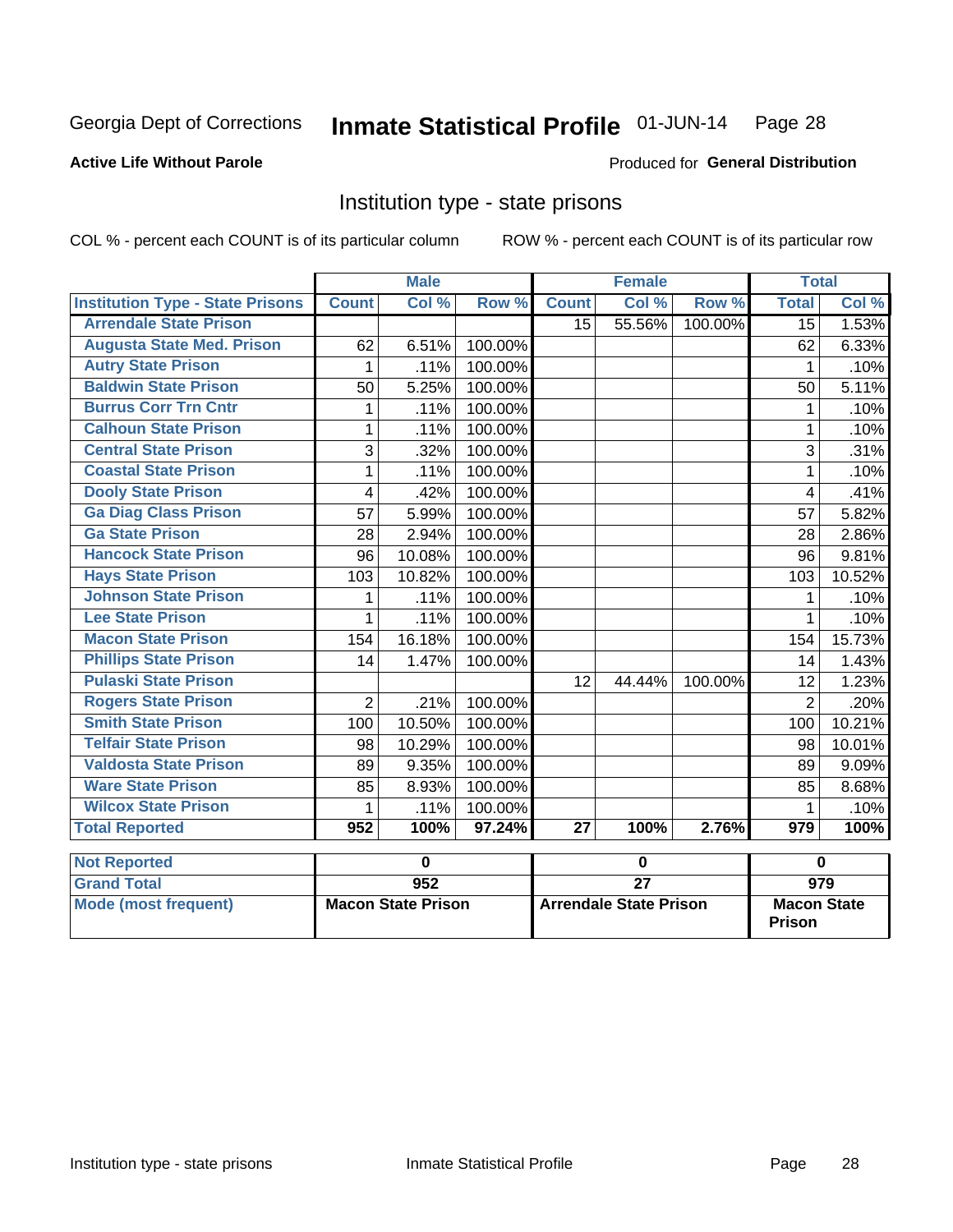#### Inmate Statistical Profile 01-JUN-14 Page 29

**Produced for General Distribution** 

#### **Active Life Without Parole**

### Institution type - private prisons

COL % - percent each COUNT is of its particular column

|                                           | <b>Male</b>  |           |                    | <b>Female</b> |      |       | <b>Total</b> |        |
|-------------------------------------------|--------------|-----------|--------------------|---------------|------|-------|--------------|--------|
| <b>Institution Type - Private Prisons</b> | <b>Count</b> | Col %     | <b>Row % Count</b> |               | Col% | Row % | Total        | Col %  |
| <b>Coffee Corr Facility</b>               |              | $50.00\%$ | $100.00\%$         |               |      |       |              | 50.00% |
| <b>Wheeler Corr Facility</b>              |              | $50.00\%$ | $100.00\%$         |               |      |       |              | 50.00% |
| <b>Total Reported</b>                     |              | 100%      | 100%               |               |      | %।    |              | 100%   |

| <b>Reported</b><br>119.119 |  |  |
|----------------------------|--|--|
| <u>i Utal</u><br>------    |  |  |

| Mode (most frequent) | <b>Coffee Corr Facility</b> | <b>Null</b> | <b>Coffee Corr</b><br><b>Facility</b> |
|----------------------|-----------------------------|-------------|---------------------------------------|
|----------------------|-----------------------------|-------------|---------------------------------------|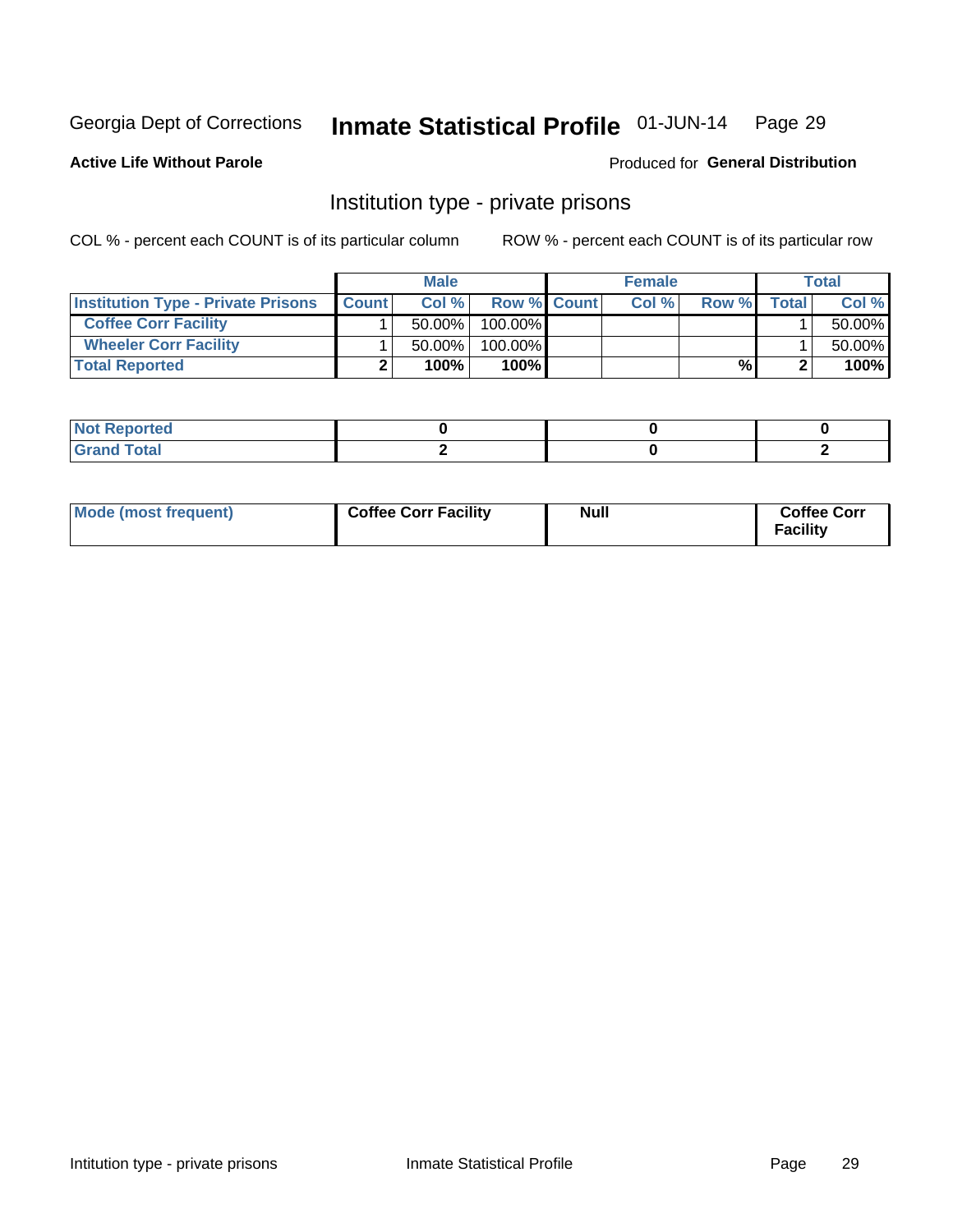## Inmate Statistical Profile 01-JUN-14 Page 30

**Active Life Without Parole** 

Produced for General Distribution

## Institution type - pre-release centers

COL % - percent each COUNT is of its particular column

|                                                   | <b>Male</b> |       |  |                    | <b>Female</b> | <b>Total</b> |  |       |
|---------------------------------------------------|-------------|-------|--|--------------------|---------------|--------------|--|-------|
| <b>Institution Type - Prison Annexe   Count  </b> |             | Col % |  | <b>Row % Count</b> | Col %         | Row % Total  |  | Col % |
| <b>Total Reported</b>                             |             |       |  |                    |               |              |  |       |

| <b>Reported</b><br>I NOT |  |  |
|--------------------------|--|--|
| <b>Total</b><br>$C$ ren  |  |  |

| $^{\circ}$ Mo<br>frequent)<br>⊥(most | <b>Null</b> | Noll<br><b>vull</b> | <b>Null</b> |
|--------------------------------------|-------------|---------------------|-------------|
|                                      |             |                     |             |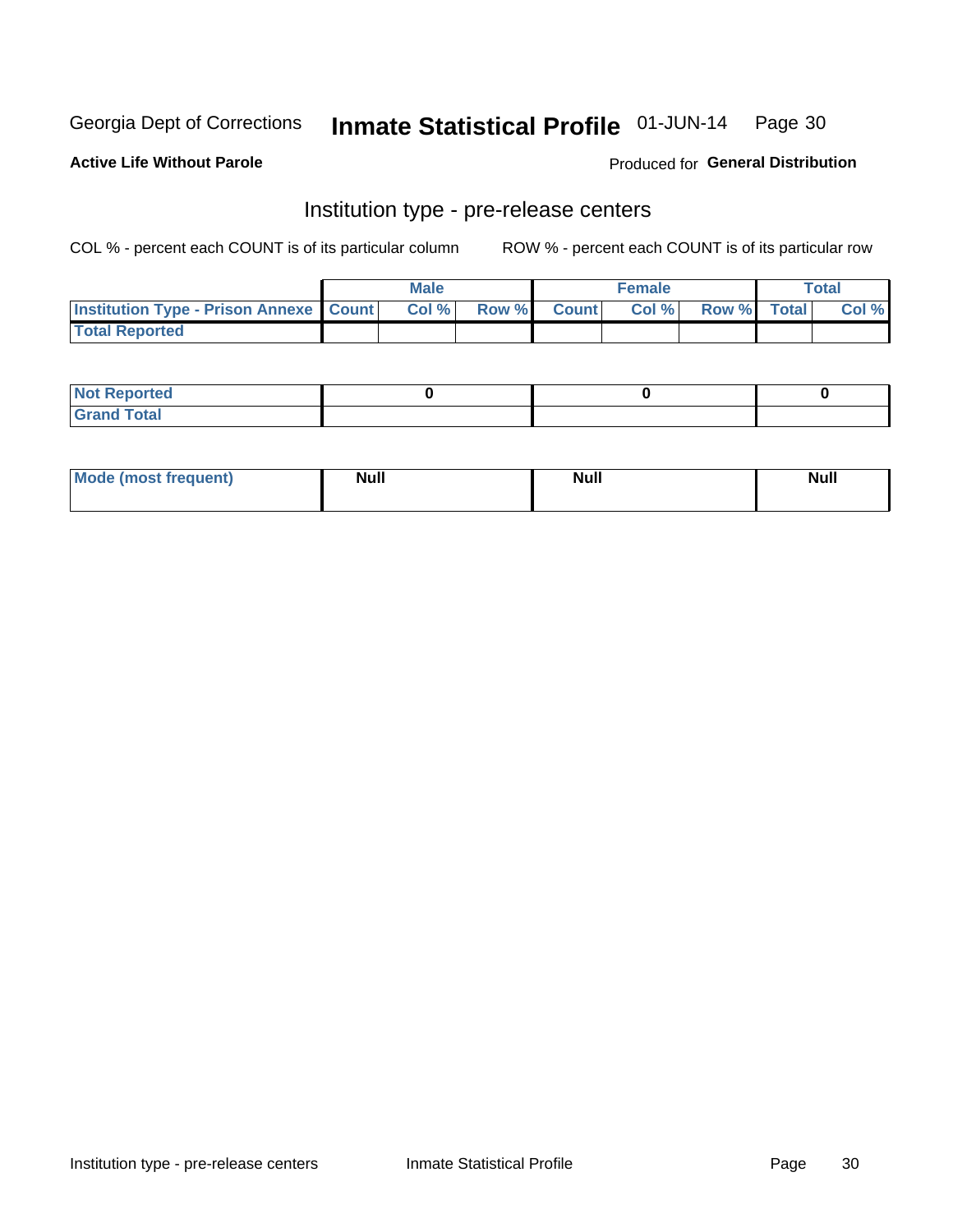#### Inmate Statistical Profile 01-JUN-14 Page 31

#### **Active Life Without Parole**

#### Produced for General Distribution

## Institution type - inmate boot camp

COL % - percent each COUNT is of its particular column

|                                      | <b>Male</b>  |       |               | <b>Female</b> |       |             | <b>Total</b> |       |
|--------------------------------------|--------------|-------|---------------|---------------|-------|-------------|--------------|-------|
| <b>Institution Type - Boot Camps</b> | <b>Count</b> | Col % | <b>Row %I</b> | <b>Count</b>  | Col % | Row % Total |              | Col % |
| <b>Total Rported</b>                 |              |       |               |               |       |             |              |       |

| <b>Not Reported</b> |  |  |
|---------------------|--|--|
| <b>Total</b><br>Cro |  |  |

| <b>I Mode (most frequent)</b> | <b>Null</b> | <b>Null</b> | <b>Null</b> |
|-------------------------------|-------------|-------------|-------------|
|                               |             |             |             |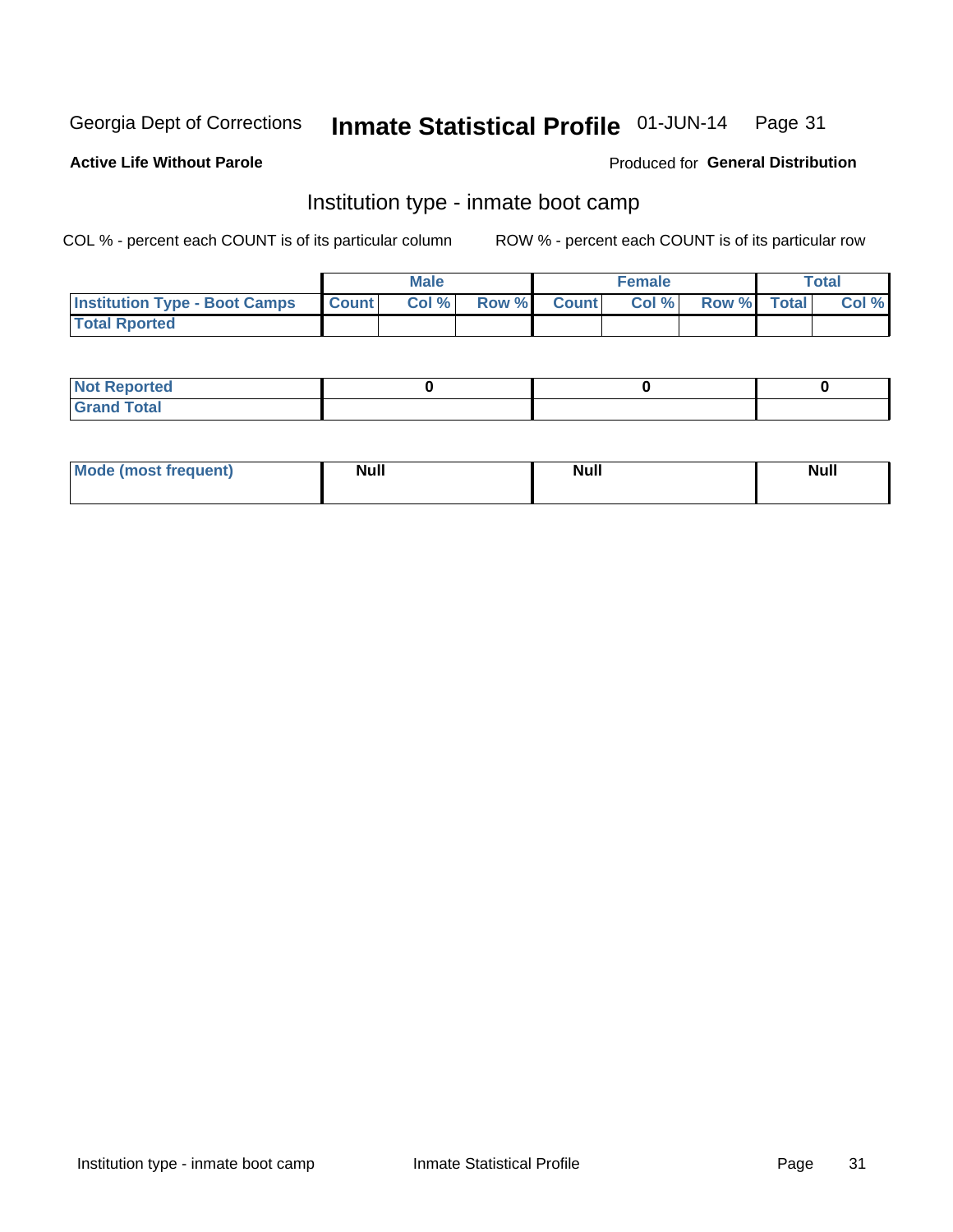#### Inmate Statistical Profile 01-JUN-14 Page 32

**Active Life Without Parole** 

Produced for General Distribution

## Number of disciplinary reports

COL % - percent each COUNT is of its particular column

|                                       |              | <b>Male</b> |                    |    | <b>Female</b> |       |       | <b>Total</b> |
|---------------------------------------|--------------|-------------|--------------------|----|---------------|-------|-------|--------------|
| <b>Number of Disciplinary Reports</b> | <b>Count</b> | Col %       | <b>Row % Count</b> |    | Col %         | Row % | Total | Col %        |
|                                       | 241          | 25.24%      | 94.88%             | 13 | 48.15%        | 5.12% | 254   | 25.87%       |
|                                       | 136          | 14.24%      | 98.55%             | 2  | 7.41%         | 1.45% | 138   | 14.05%       |
|                                       | 89           | 9.32%       | 95.70%             | 4  | 14.81%        | 4.30% | 93    | 9.47%        |
| 3                                     | 53           | 5.55%       | 96.36%             | 2  | 7.41%         | 3.64% | 55    | 5.60%        |
|                                       | 56           | 5.86%       | 100.00%            |    |               |       | 56    | 5.70%        |
| 5                                     | 46           | 4.82%       | 100.00%            |    |               |       | 46    | 4.68%        |
| <b>More Than 5</b>                    | 334          | 34.97%      | 98.24%             | 6  | 22.22%        | 1.76% | 340   | 34.62%       |
| <b>Total Reported</b>                 | 955          | 100%        | 97.25%             | 27 | 100%          | 2.75% | 982   | 100%         |

| rted<br>NO   |                   |     |
|--------------|-------------------|-----|
| <b>Total</b> | <b>OEE</b><br>ນວະ | 982 |

| Mean (average)       | 7.99 | 4.85 | 7.90 |
|----------------------|------|------|------|
| Median (middle)      |      |      |      |
| Mode (most frequent) |      |      |      |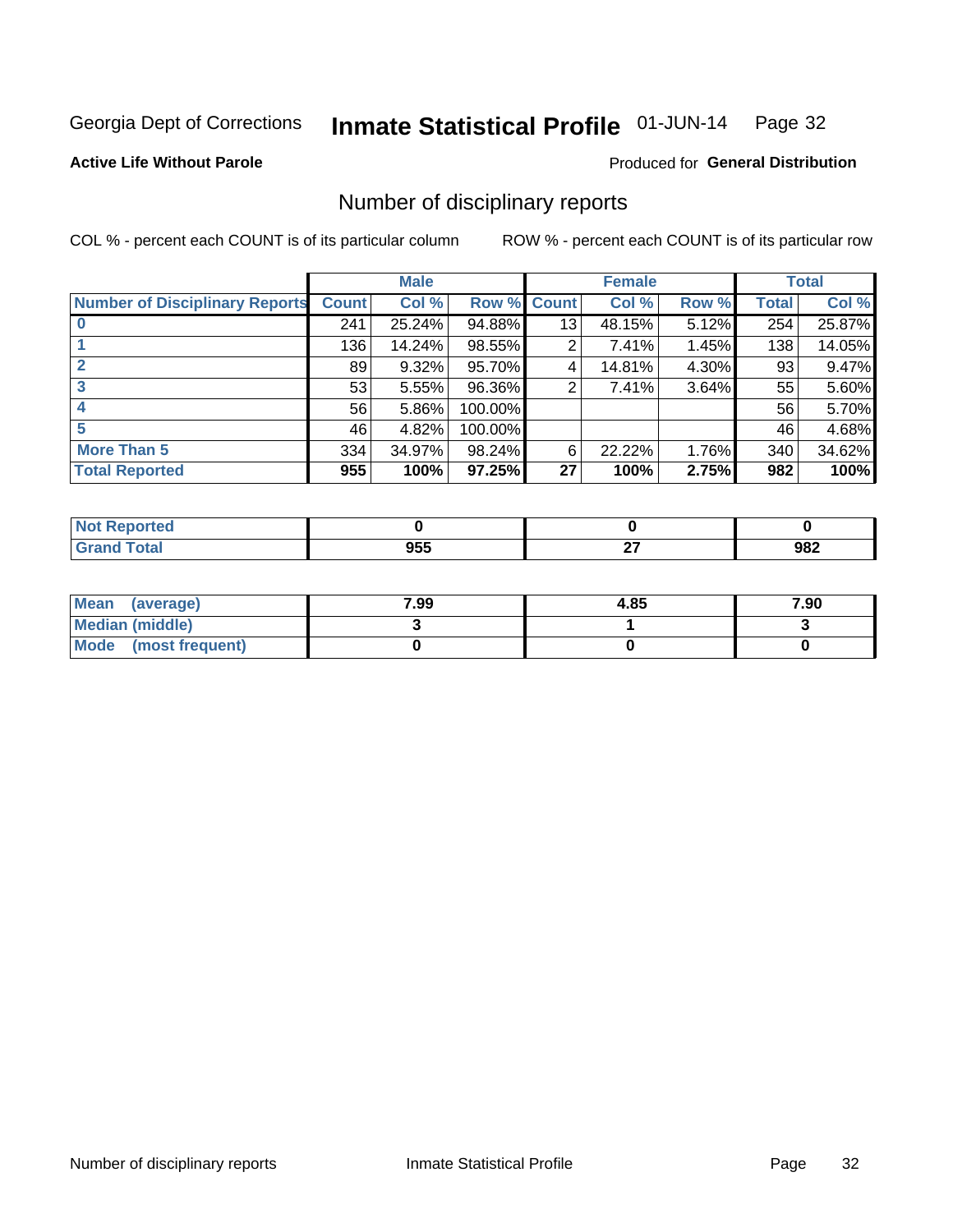#### Inmate Statistical Profile 01-JUN-14 Page 33

**Active Life Without Parole** 

**Produced for General Distribution** 

## Number of transfers

COL % - percent each COUNT is of its particular column

|                            |         | <b>Male</b> |         |                | <b>Female</b> |        |              | <b>Total</b> |
|----------------------------|---------|-------------|---------|----------------|---------------|--------|--------------|--------------|
| <b>Number of Transfers</b> | Count l | Col %       | Row %   | <b>Count</b>   | Col %         | Row %  | <b>Total</b> | Col %        |
|                            | 42      | 4.40%       | 87.50%  | 6              | 22.22%        | 12.50% | 48           | 4.89%        |
|                            | 12      | 1.26%       | 100.00% |                |               |        | 12           | 1.22%        |
|                            | 209     | 21.88%      | 94.14%  | 13             | 48.15%        | 5.86%  | 222          | 22.61%       |
| 3                          | 63      | 6.60%       | 100.00% |                |               |        | 63           | 6.42%        |
|                            | 109     | 11.41%      | 98.20%  | $\overline{2}$ | 7.41%         | 1.80%  | 111          | 11.30%       |
| 5                          | 60      | 6.28%       | 98.36%  |                | 3.70%         | 1.64%  | 61           | 6.21%        |
| <b>More Than 5</b>         | 460     | 48.17%      | 98.92%  | 5              | 18.52%        | 1.08%  | 465          | 47.35%       |
| <b>Total Reported</b>      | 955     | 100%        | 97.25%  | 27             | 100%          | 2.75%  | 982          | 100%         |

| prted<br>NOT      |                   |    |     |
|-------------------|-------------------|----|-----|
| <sup>-</sup> otal | <b>OEE</b><br>ນວະ | ~- | 982 |

| Mean (average)       | 7.68 | 2.89 | 7.55 |
|----------------------|------|------|------|
| Median (middle)      |      |      |      |
| Mode (most frequent) |      |      |      |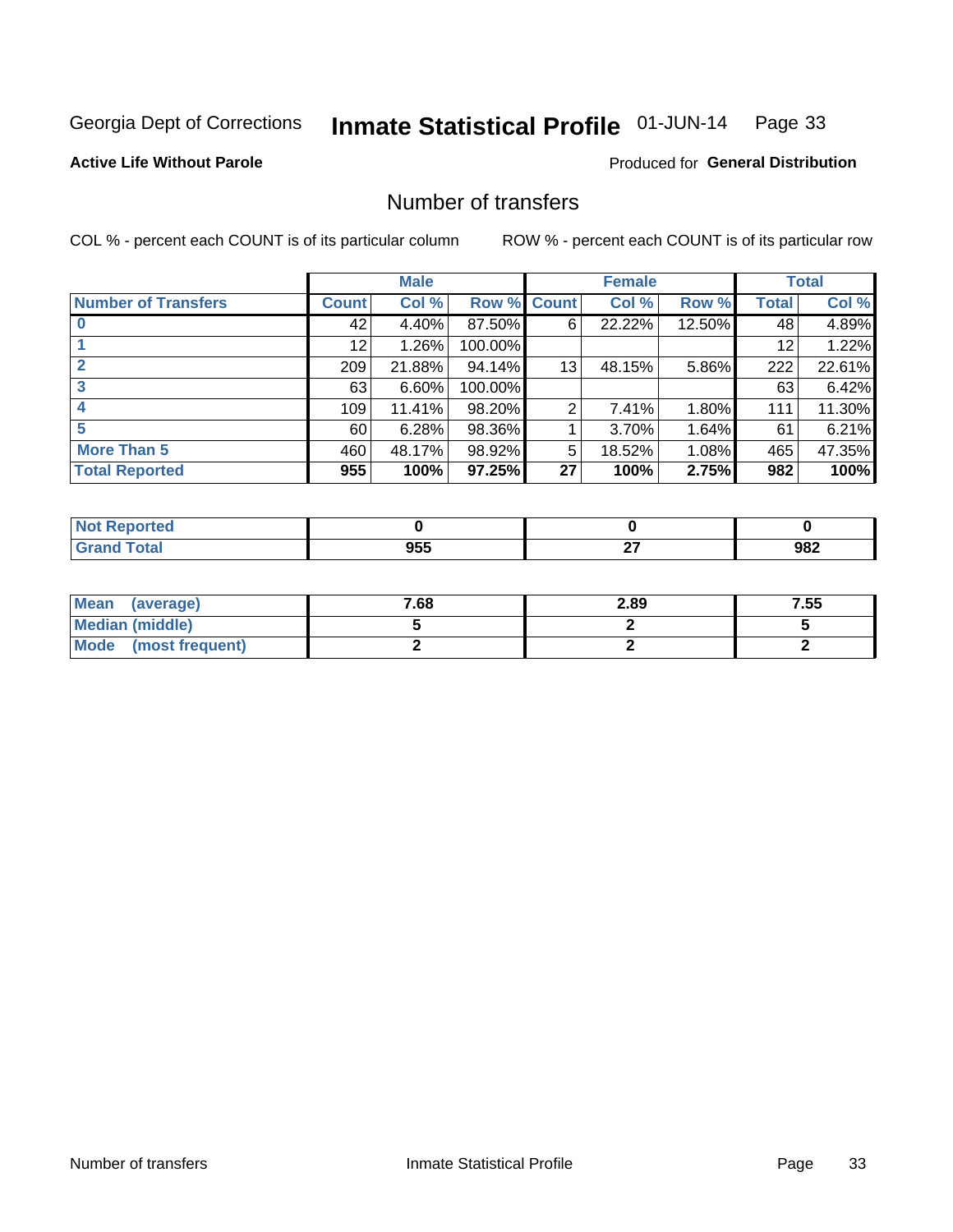#### Inmate Statistical Profile 01-JUN-14 Page 34

**Active Life Without Parole** 

Produced for General Distribution

## Number of escapes

COL % - percent each COUNT is of its particular column

|                          |         | <b>Male</b> |                    |    | <b>Female</b> |          |       | <b>Total</b> |
|--------------------------|---------|-------------|--------------------|----|---------------|----------|-------|--------------|
| <b>Number of Escapes</b> | Count l | Col %       | <b>Row % Count</b> |    | Col %         | Row %    | Total | Col %        |
|                          | 950     | $99.48\%$   | $97.24\%$          | 27 | 100.00%       | $2.76\%$ | 977   | 99.49%       |
|                          |         | 0.31%       | 100.00%            |    |               |          |       | 0.31%        |
|                          |         | 0.21%       | 100.00%            |    |               |          |       | 0.20%        |
| <b>Total Reported</b>    | 955     | 100%        | $97.25\%$          | 27 | 100%          | 2.75%    | 982   | 100%         |

| <b>Not Reported</b> |     |               |     |
|---------------------|-----|---------------|-----|
| <b>Grand Total</b>  | 955 | $\sim$<br>- - | 982 |

| Mean<br>(average)    |  | .01 |
|----------------------|--|-----|
| Median (middle)      |  |     |
| Mode (most frequent) |  |     |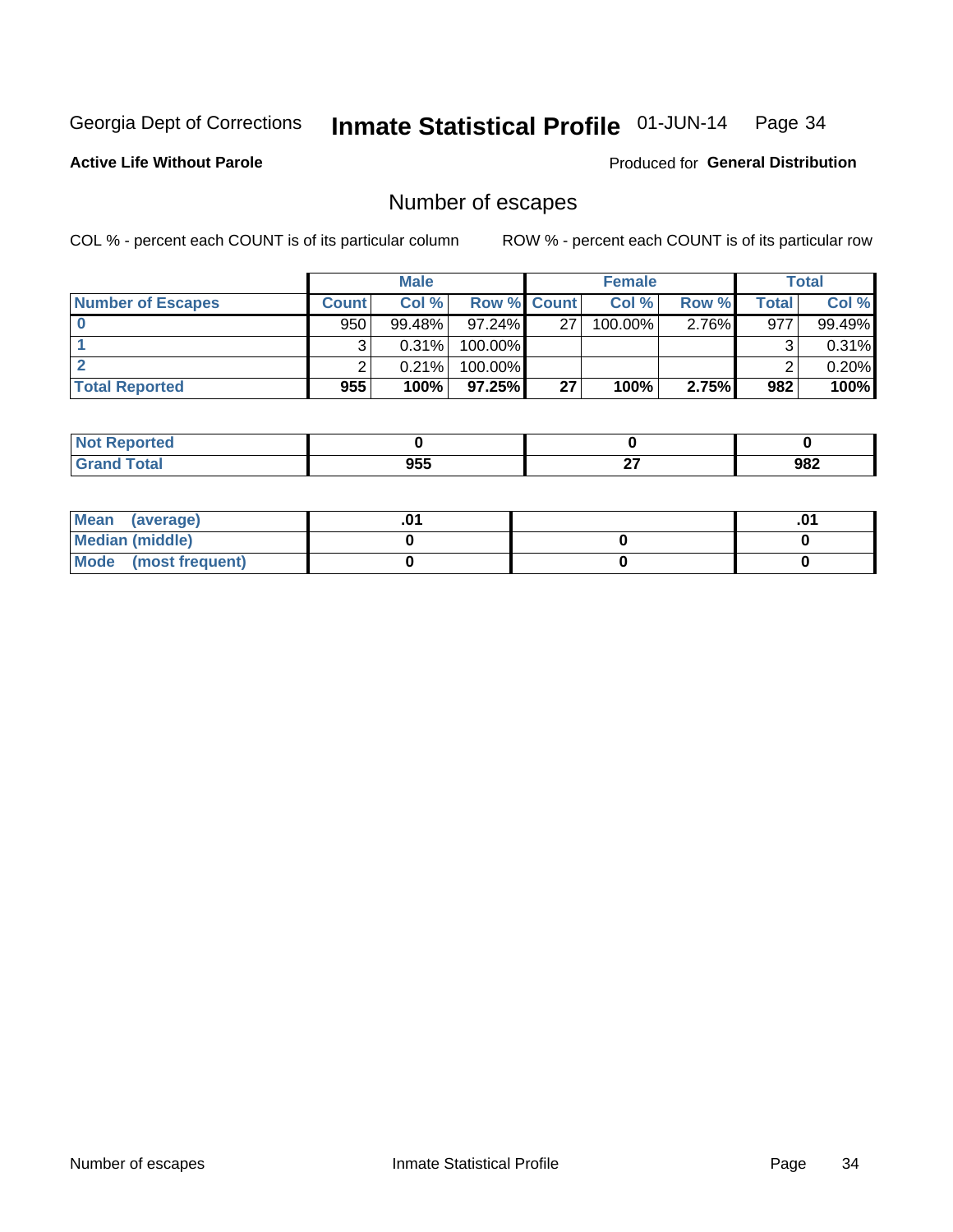#### Inmate Statistical Profile 01-JUN-14 Page 35

#### **Active Life Without Parole**

#### Produced for General Distribution

### Time served in current (or last) institution

COL % - percent each COUNT is of its particular column

|                            |              | <b>Male</b> |         |                | <b>Female</b> |        |              | <b>Total</b> |
|----------------------------|--------------|-------------|---------|----------------|---------------|--------|--------------|--------------|
| <b>Time In Institution</b> | <b>Count</b> | Col %       | Row %   | <b>Count</b>   | Col %         | Row %  | <b>Total</b> | Col %        |
| 0 to 3 months              | 115          | 12.04%      | 97.46%  | 3              | 11.11%        | 2.54%  | 118          | 12.02%       |
| <b>3.01 to 6 months</b>    | 70           | 7.33%       | 98.59%  | 1              | 3.70%         | 1.41%  | 71           | 7.23%        |
| 6.01 to 9 months           | 53           | 5.55%       | 96.36%  | $\overline{2}$ | 7.41%         | 3.64%  | 55           | 5.60%        |
| 9.01 to 12 months          | 81           | 8.48%       | 96.43%  | 3              | 11.11%        | 3.57%  | 84           | 8.55%        |
| 12.01 to 18 months         | 135          | 14.14%      | 96.43%  | 5              | 18.52%        | 3.57%  | 140          | 14.26%       |
| <b>18.01 to 24 months</b>  | 71           | 7.43%       | 100.00% |                |               |        | 71           | 7.23%        |
| $2.01$ to 3 years          | 125          | 13.09%      | 98.43%  | $\overline{2}$ | 7.41%         | 1.57%  | 127          | 12.93%       |
| $3.01$ to 4 years          | 87           | 9.11%       | 90.63%  | 9              | 33.33%        | 9.38%  | 96           | 9.78%        |
| $4.01$ to 5 years          | 57           | 5.97%       | 100.00% |                |               |        | 57           | 5.80%        |
| 5.01 to 6 years            | 42           | 4.40%       | 100.00% |                |               |        | 42           | 4.28%        |
| $6.01$ to 7 years          | 25           | 2.62%       | 100.00% |                |               |        | 25           | 2.55%        |
| 7.01 to 8 years            | 20           | 2.09%       | 100.00% |                |               |        | 20           | 2.04%        |
| 8.01 to 9 years            | 24           | 2.51%       | 100.00% |                |               |        | 24           | 2.44%        |
| 9.01 to 10 years           | 10           | 1.05%       | 83.33%  | 2              | 7.41%         | 16.67% | 12           | 1.22%        |
| Over 10 years              | 40           | 4.19%       | 100.00% |                |               |        | 40           | 4.07%        |
| <b>Total Reported</b>      | 955          | 100%        | 97.25%  | 27             | 100%          | 2.75%  | 982          | 100%         |

| <b>Not Reported</b> |     |              |     |
|---------------------|-----|--------------|-----|
| <b>Total</b>        | 955 | $\sim$<br>-- | 982 |

| <b>Mean</b><br>(average) | 33 months | 28 months | 33 months |  |
|--------------------------|-----------|-----------|-----------|--|
| Median (middle)          | 20 months | 16 months | 20 months |  |
| Mode (most frequent)     | 3 months  | 2 months  | 1 months  |  |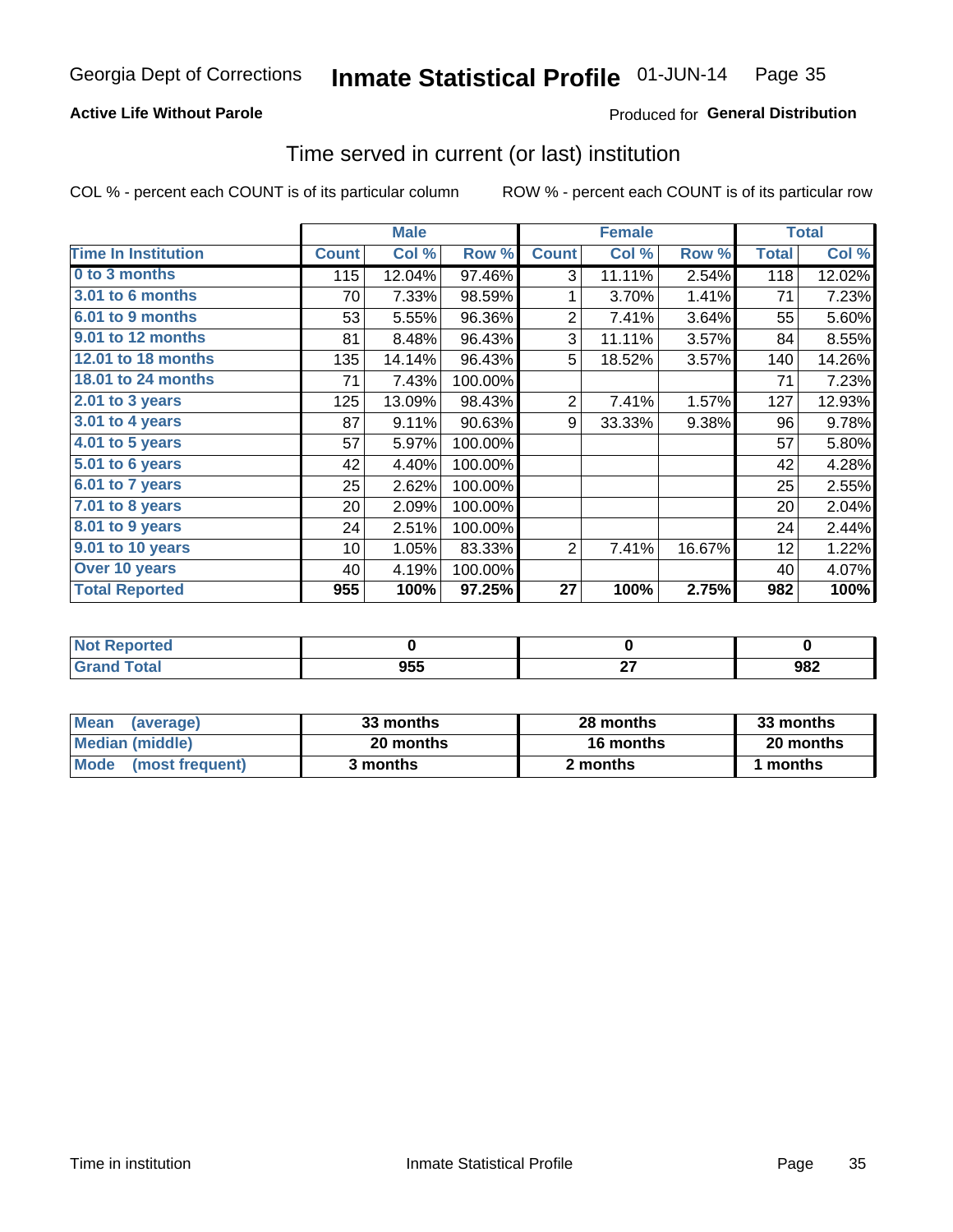#### Inmate Statistical Profile 01-JUN-14 Page 36

#### **Active Life Without Parole**

#### Produced for General Distribution

## Highest grade level attained

COL % - percent each COUNT is of its particular column

|                              |                | <b>Male</b> |         |                 | <b>Female</b> |        |                | <b>Total</b> |
|------------------------------|----------------|-------------|---------|-----------------|---------------|--------|----------------|--------------|
| <b>Grade Level</b>           | <b>Count</b>   | Col %       | Row %   | <b>Count</b>    | Col %         | Row %  | <b>Total</b>   | Col %        |
| No school at all             | 1              | 0.11%       | 100.00% |                 |               |        | 1              | 0.11%        |
| Grade 1                      | $\overline{2}$ | 0.22%       | 100.00% |                 |               |        | $\overline{2}$ | 0.21%        |
| <b>Grade 2</b>               | 1              | 0.11%       | 100.00% |                 |               |        | $\mathbf{1}$   | 0.11%        |
| Grade 3                      | $\overline{2}$ | 0.22%       | 100.00% |                 |               |        | $\overline{2}$ | 0.21%        |
| <b>Grade 4</b>               | 5              | 0.55%       | 100.00% |                 |               |        | 5              | 0.53%        |
| Grade 5                      | $\overline{2}$ | 0.22%       | 100.00% |                 |               |        | $\overline{2}$ | 0.21%        |
| Grade 6                      | 5              | 0.55%       | 100.00% |                 |               |        | 5              | 0.53%        |
| Grade 7                      | 29             | 3.17%       | 100.00% |                 |               |        | 29             | 3.09%        |
| Grade 8                      | 52             | 5.69%       | 100.00% |                 |               |        | 52             | 5.54%        |
| Grade 9                      | 104            | 11.38%      | 97.20%  | 3               | 12.00%        | 2.80%  | 107            | 11.40%       |
| Grade 10                     | 155            | 16.96%      | 98.10%  | 3               | 12.00%        | 1.90%  | 158            | 16.83%       |
| Grade 11                     | 133            | 14.55%      | 98.52%  | $\overline{2}$  | 8.00%         | 1.48%  | 135            | 14.38%       |
| <b>Grade 12 or GED</b>       | 292            | 31.95%      | 97.01%  | 9               | 36.00%        | 2.99%  | 301            | 32.06%       |
| Some tech school             | 7              | 0.77%       | 87.50%  | 1               | 4.00%         | 12.50% | 8              | 0.85%        |
| <b>Completed tech school</b> | 10             | 1.09%       | 90.91%  | 1               | 4.00%         | 9.09%  | 11             | 1.17%        |
| College, 1 year              | 27             | 2.95%       | 96.43%  | 1               | 4.00%         | 3.57%  | 28             | 2.98%        |
| College, 2 year              | 45             | 4.92%       | 93.75%  | 3               | 12.00%        | 6.25%  | 48             | 5.11%        |
| College, 3 year              | 14             | 1.53%       | 100.00% |                 |               |        | 14             | 1.49%        |
| <b>Bachelor's degree</b>     | 18             | 1.97%       | 90.00%  | $\overline{2}$  | 8.00%         | 10.00% | 20             | 2.13%        |
| <b>Master's degree</b>       | 6              | 0.66%       | 100.00% |                 |               |        | 6              | 0.64%        |
| Ph.D. degree                 | 1              | 0.11%       | 100.00% |                 |               |        | 1              | 0.11%        |
| Law degree                   | $\overline{2}$ | 0.22%       | 100.00% |                 |               |        | $\overline{2}$ | 0.21%        |
| <b>Medical degree</b>        | 1              | 0.11%       | 100.00% |                 |               |        | 1              | 0.11%        |
| <b>Total Reported</b>        | 914            | 100%        | 97.34%  | $\overline{25}$ | 100%          | 2.66%  | 939            | 100.0%       |

| . |          |        | т,  |
|---|----------|--------|-----|
|   | ᅂ<br>ນວວ | $\sim$ | 982 |

| <b>Mean</b><br>(average)       | 10.98           | 12.04           | 11.01             |
|--------------------------------|-----------------|-----------------|-------------------|
| Median (middle)                | Grade 11        | Grade 12 or GED | Grade 11          |
| <b>Mode</b><br>(most frequent) | Grade 12 or GED | Grade 12 or GED | I Grade 12 or GED |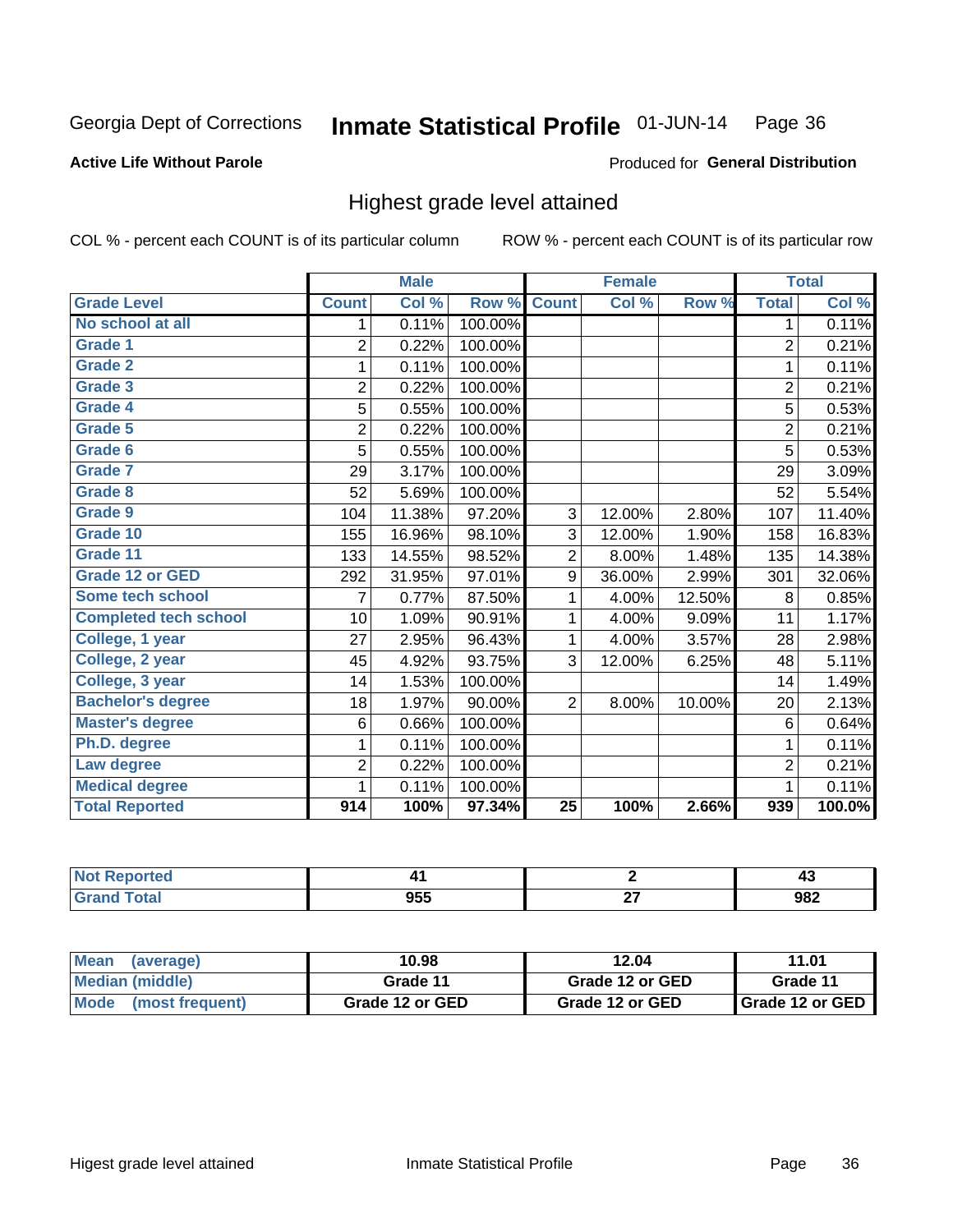#### Inmate Statistical Profile 01-JUN-14 Page 37

### **Active Life Without Parole**

#### Produced for General Distribution

## Culture fair IQ scores

COL % - percent each COUNT is of its particular column

|                       |              | <b>Male</b> |             |                 | <b>Female</b> |          |                 | <b>Total</b> |
|-----------------------|--------------|-------------|-------------|-----------------|---------------|----------|-----------------|--------------|
| <b>IQ Scores</b>      | <b>Count</b> | Col %       | Row % Count |                 | Col %         | Row %    | <b>Total</b>    | Col %        |
| $60 - 69$             | 13           | 3.16%       | 100.00%     |                 |               |          | 13 <sub>1</sub> | 3.03%        |
| $70 - 79$             | 32           | 7.77%       | 96.97%      |                 | 5.88%         | $3.03\%$ | 33              | 7.69%        |
| $80 - 89$             | 54           | 13.11%      | 94.74%      | 3               | 17.65%        | 5.26%    | 57              | 13.29%       |
| $90 - 99$             | 118          | 28.64%      | 94.40%      | 7               | 41.18%        | 5.60%    | 125             | 29.14%       |
| $100 - 109$           | 111          | 26.94%      | 98.23%      | 2               | 11.76%        | 1.77%    | 113             | 26.34%       |
| $110 - 119$           | 71           | 17.23%      | 97.26%      | 2               | 11.76%        | 2.74%    | 73              | 17.02%       |
| $120 - 129$           | 13           | 3.16%       | 86.67%      | $\overline{2}$  | 11.76%        | 13.33%   | 15              | 3.50%        |
| <b>Total Reported</b> | 412          | 100%        | 96.04%      | 17 <sup>1</sup> | 100%          | 3.96%    | 429             | 100.0%       |

| <b>Not Reported</b>         | 538 |           | 545 |
|-----------------------------|-----|-----------|-----|
| <b>Not Valid (under 60)</b> |     |           |     |
| <b>Grand Total</b>          | 955 | ~-<br>- - | 982 |

| <b>Mean</b><br>(average) | 98 | 99 | 98 |
|--------------------------|----|----|----|
| <b>Median (middle)</b>   | 99 | 94 | 99 |
| Mode<br>(most frequent)  | 99 |    | 99 |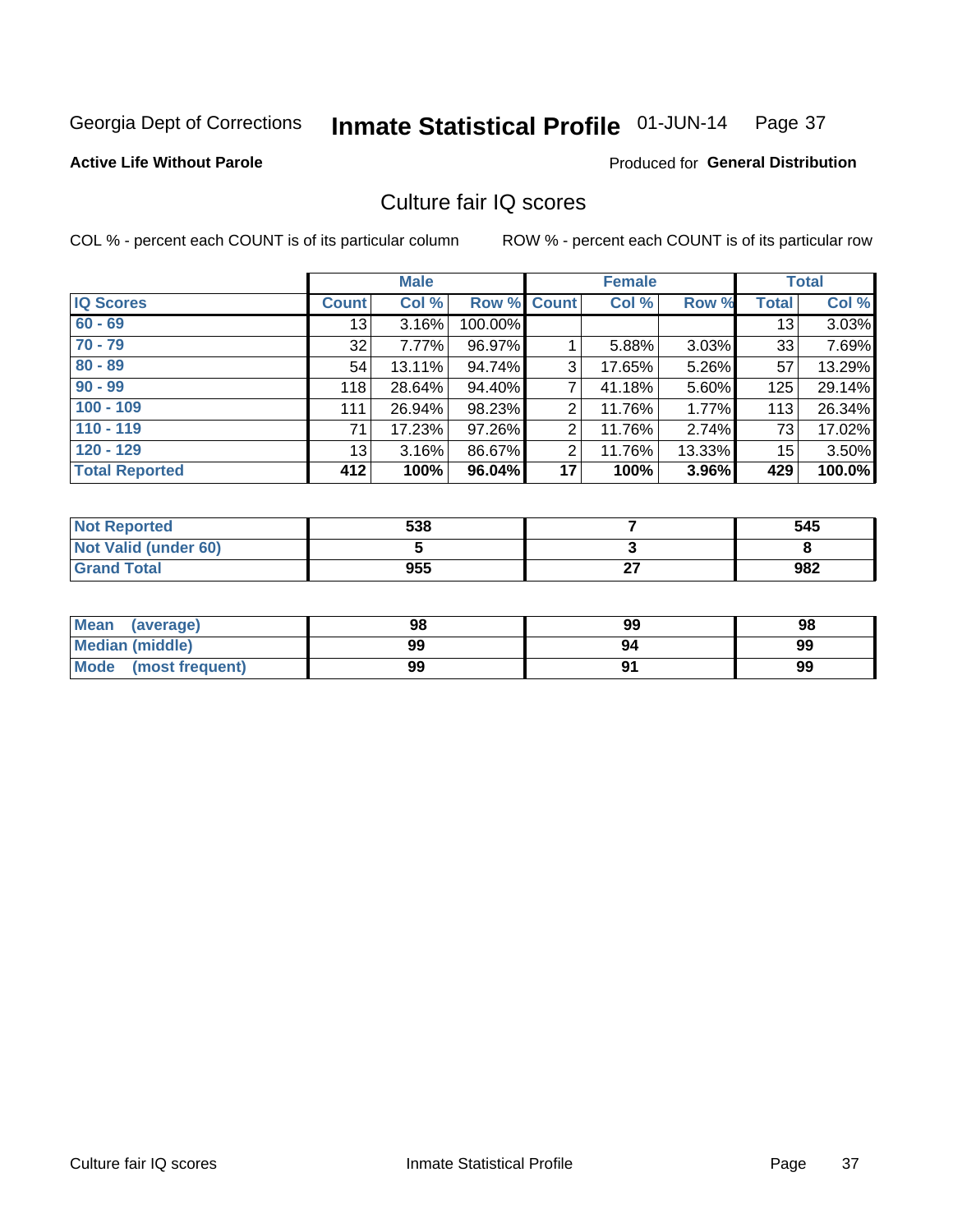#### Inmate Statistical Profile 01-JUN-14 Page 38

#### **Active Life Without Parole**

### Produced for General Distribution

## Wide Range Achievement Test (WRAT) reading score

COL % - percent each COUNT is of its particular column

|                           |                 | <b>Male</b> |         |              | <b>Female</b> |        |              | <b>Total</b> |
|---------------------------|-----------------|-------------|---------|--------------|---------------|--------|--------------|--------------|
| <b>WRAT Reading Score</b> | <b>Count</b>    | Col %       | Row %   | <b>Count</b> | Col %         | Row %  | <b>Total</b> | Col %        |
| $0.1$ to $0.9$            | 12 <sub>2</sub> | 2.88%       | 100.00% |              |               |        | 12           | 2.75%        |
| 1.0 to 1.9                | 2               | 0.48%       | 100.00% |              |               |        | 2            | 0.46%        |
| 2.0 to 2.9                | 9               | 2.16%       | 100.00% |              |               |        | 9            | 2.06%        |
| 3.0 to 3.9                | 24              | 5.76%       | 88.89%  | 3            | 15.00%        | 11.11% | 27           | 6.18%        |
| 4.0 to 4.9                | 31              | 7.43%       | 91.18%  | 3            | 15.00%        | 8.82%  | 34           | 7.78%        |
| 5.0 to 5.9                | 34              | 8.15%       | 97.14%  | 1            | 5.00%         | 2.86%  | 35           | 8.01%        |
| 6.0 to 6.9                | 48              | 11.51%      | 97.96%  | 1            | 5.00%         | 2.04%  | 49           | 11.21%       |
| 7.0 to 7.9                | 10 <sup>1</sup> | 2.40%       | 100.00% |              |               |        | 10           | 2.29%        |
| 8.0 to 8.9                | 33              | 7.91%       | 100.00% |              |               |        | 33           | 7.55%        |
| 9.0 to 9.9                | 19              | 4.56%       | 100.00% |              |               |        | 19           | 4.35%        |
| 10.0 to 10.9              | 19              | 4.56%       | 95.00%  | 1            | 5.00%         | 5.00%  | 20           | 4.58%        |
| 11.0 to 11.9              | 57              | 13.67%      | 93.44%  | 4            | 20.00%        | 6.56%  | 61           | 13.96%       |
| 12.0 to 12.9              | 117             | 28.06%      | 94.35%  | 7            | 35.00%        | 5.65%  | 124          | 28.38%       |
| 13                        | 2               | 0.48%       | 100.00% |              |               |        | 2            | 0.46%        |
| <b>Total Reported</b>     | 417             | 100%        | 95.42%  | 20           | 100%          | 4.58%  | 437          | 100.0%       |
|                           |                 |             |         |              |               |        |              |              |

| <b>Not Reported</b> | 538 |           | 545 |
|---------------------|-----|-----------|-----|
| <b>Grand Total</b>  | 955 | ~-<br>. . | 982 |

| Mean (average)         | 0.77 | 9.08 | 8.78 |
|------------------------|------|------|------|
| <b>Median (middle)</b> | 9.6  | 11.2 | 9.6  |
| Mode (most frequent)   | 12.9 | 12.9 | 12.9 |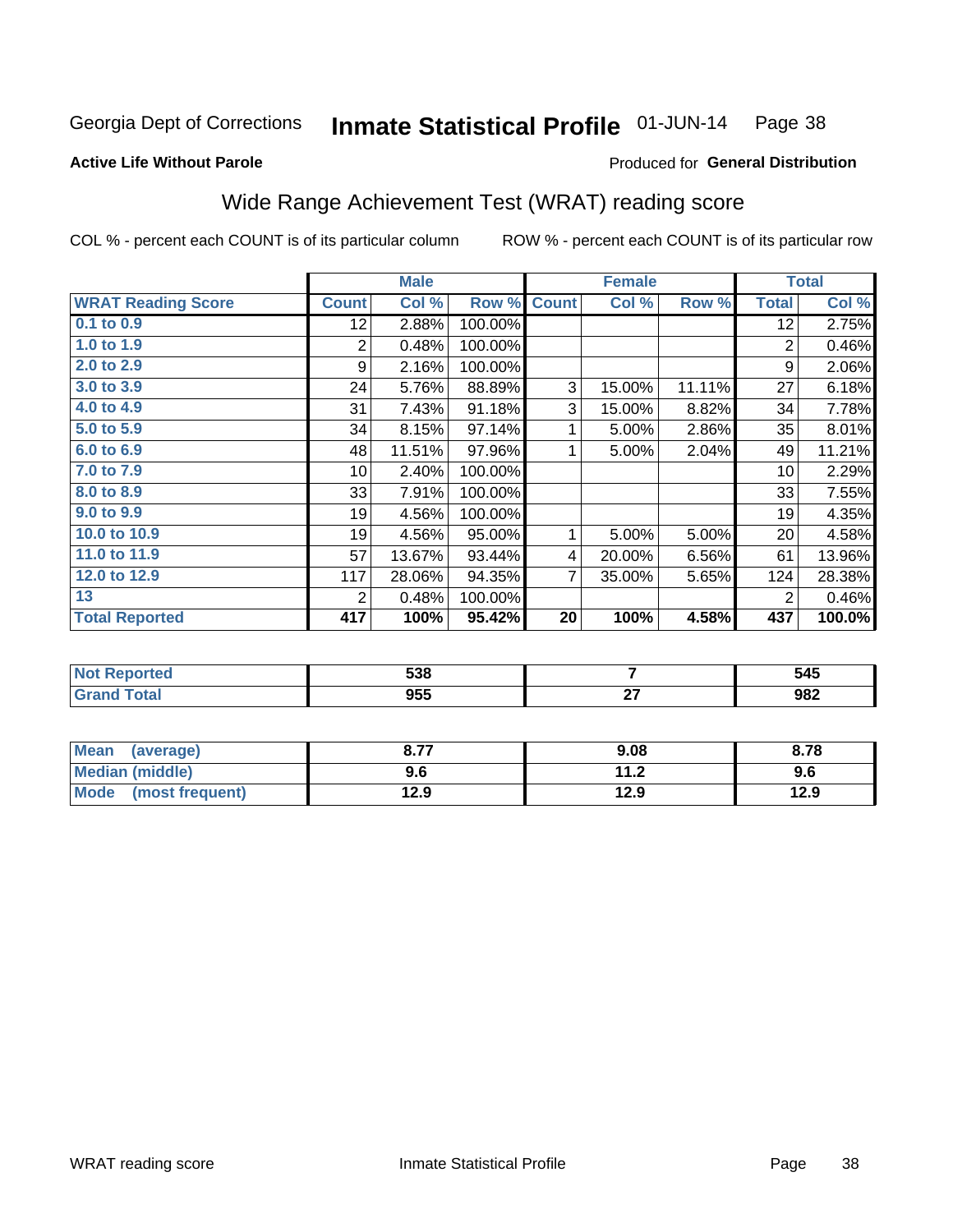#### Inmate Statistical Profile 01-JUN-14 Page 39

#### **Active Life Without Parole**

### Produced for General Distribution

## Wide Range Achievement Test (WRAT) math score

COL % - percent each COUNT is of its particular column

|                              |              | <b>Male</b>               |         |              | <b>Female</b> |        |              | <b>Total</b> |
|------------------------------|--------------|---------------------------|---------|--------------|---------------|--------|--------------|--------------|
| <b>WRAT Mathematic Score</b> | <b>Count</b> | $\overline{\text{Col}}$ % | Row %   | <b>Count</b> | Col %         | Row %  | <b>Total</b> | Col %        |
| 0.1 to 0.9                   |              | 0.24%                     | 100.00% |              |               |        |              | 0.23%        |
| 1.0 to 1.9                   | 3            | 0.72%                     | 100.00% |              |               |        | 3            | 0.69%        |
| 2.0 to 2.9                   | 7            | 1.68%                     | 87.50%  |              | 5.00%         | 12.50% | 8            | 1.83%        |
| 3.0 to 3.9                   | 15           | 3.60%                     | 88.24%  | 2            | 10.00%        | 11.76% | 17           | 3.89%        |
| 4.0 to 4.9                   | 51           | 12.23%                    | 96.23%  | 2            | 10.00%        | 3.77%  | 53           | 12.13%       |
| 5.0 to 5.9                   | 57           | 13.67%                    | 98.28%  | 1            | 5.00%         | 1.72%  | 58           | 13.27%       |
| 6.0 to 6.9                   | 94           | 22.54%                    | 95.92%  | 4            | 20.00%        | 4.08%  | 98           | 22.43%       |
| 7.0 to 7.9                   | 32           | 7.67%                     | 94.12%  | 2            | 10.00%        | 5.88%  | 34           | 7.78%        |
| 8.0 to 8.9                   | 47           | 11.27%                    | 97.92%  |              | 5.00%         | 2.08%  | 48           | 10.98%       |
| 9.0 to 9.9                   | 23           | 5.52%                     | 100.00% |              |               |        | 23           | 5.26%        |
| 10.0 to 10.9                 |              | 0.24%                     | 100.00% |              |               |        | 1            | 0.23%        |
| 11.0 to $11.9$               | 12           | 2.88%                     | 100.00% |              |               |        | 12           | 2.75%        |
| 12.0 to 12.9                 | 74           | 17.75%                    | 91.36%  | 7            | 35.00%        | 8.64%  | 81           | 18.54%       |
| <b>Total Reported</b>        | 417          | 100%                      | 95.42%  | 20           | 100%          | 4.58%  | 437          | 100.0%       |

| につの<br>ააი | 545 |
|------------|-----|
| NEE<br>ນວວ | 982 |

| Mean<br>(average)              | 7.60 | 8.09 | 7.63 |
|--------------------------------|------|------|------|
| Median (middle)                | 6.9  | 7.15 | 6.9  |
| <b>Mode</b><br>(most frequent) | 12.9 | 12.9 | 12.9 |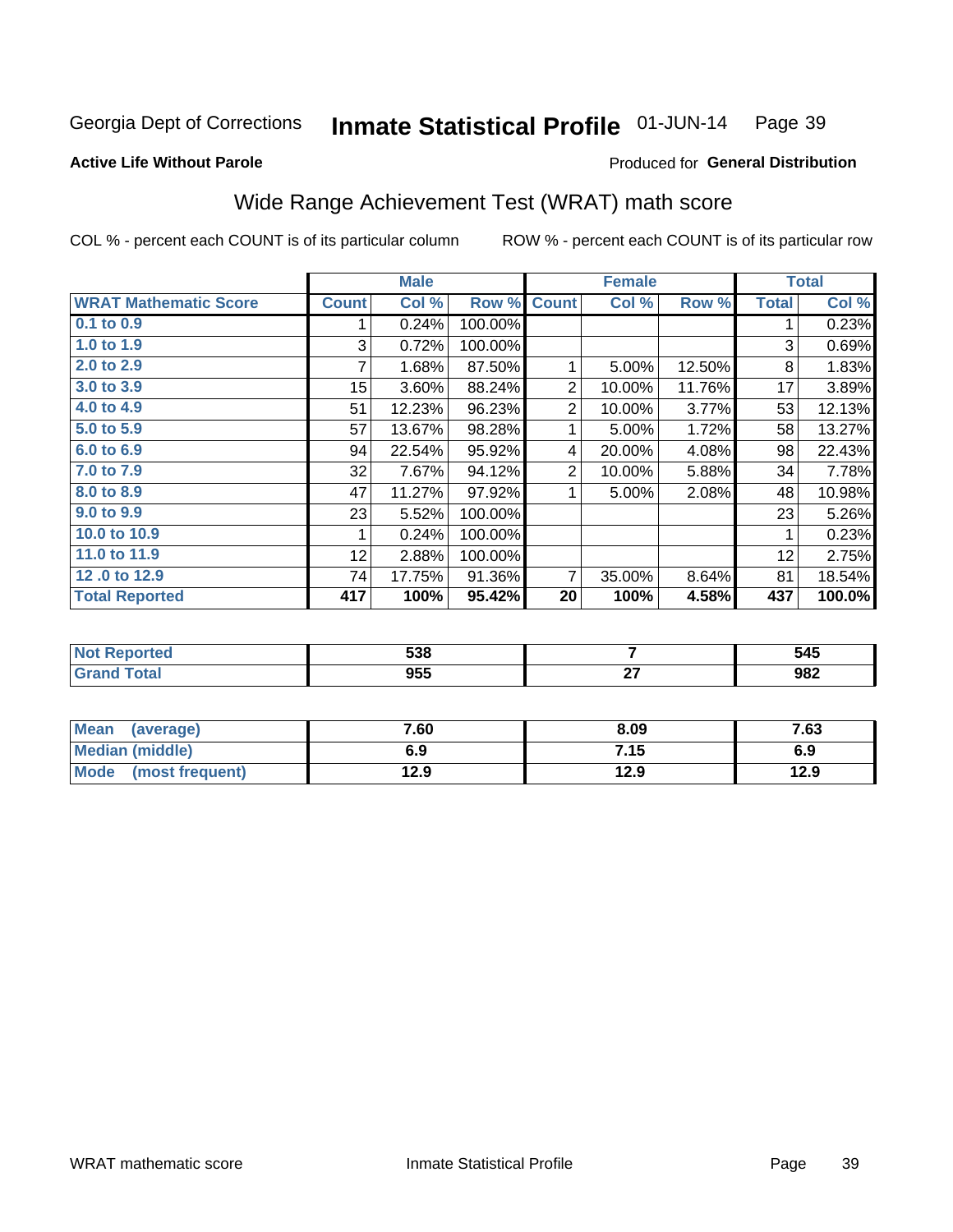#### Inmate Statistical Profile 01-JUN-14 Page 40

### **Active Life Without Parole**

### **Produced for General Distribution**

## Wide Range Achievement Test (WRAT) spelling score

COL % - percent each COUNT is of its particular column

|                            |              | <b>Male</b> |         |                | <b>Female</b>  |        |              | <b>Total</b> |
|----------------------------|--------------|-------------|---------|----------------|----------------|--------|--------------|--------------|
| <b>WRAT Spelling Score</b> | <b>Count</b> | Col %       | Row %   | <b>Count</b>   | Col %          | Row %  | <b>Total</b> | Col %        |
| 0.1 to 0.9                 | 10           | 2.40%       | 100.00% |                |                |        | 10           | 2.29%        |
| 1.0 to $1.9$               | 6            | 1.44%       | 100.00% |                |                |        | 6            | 1.37%        |
| 2.0 to 2.9                 | 11           | 2.64%       | 91.67%  | 1              | 5.00%          | 8.33%  | 12           | 2.75%        |
| 3.0 to 3.9                 | 19           | 4.56%       | 90.48%  | $\overline{2}$ | 10.00%         | 9.52%  | 21           | 4.81%        |
| 4.0 to 4.9                 | 23           | 5.52%       | 100.00% |                |                |        | 23           | 5.26%        |
| 5.0 to 5.9                 | 54           | 12.95%      | 100.00% |                |                |        | 54           | 12.36%       |
| 6.0 to 6.9                 | 37           | 8.87%       | 100.00% |                |                |        | 37           | 8.47%        |
| 7.0 to 7.9                 | 36           | 8.63%       | 90.00%  | $\overline{4}$ | 20.00%         | 10.00% | 40           | 9.15%        |
| 8.0 to 8.9                 | 38           | 9.11%       | 97.44%  | 1              | 5.00%          | 2.56%  | 39           | 8.92%        |
| 9.0 to 9.9                 | 17           | 4.08%       | 100.00% |                |                |        | 17           | 3.89%        |
| 10.0 to 10.9               | 17           | 4.08%       | 100.00% |                |                |        | 17           | 3.89%        |
| 11.0 to 11.9               | 30           | 7.19%       | 93.75%  | $\overline{2}$ | 10.00%         | 6.25%  | 32           | 7.32%        |
| 12.0 to 12.9               | 118          | 28.30%      | 92.19%  | 10             | 50.00%         | 7.81%  | 128          | 29.29%       |
| 13                         | 1            | 0.24%       | 100.00% |                |                |        | 1            | 0.23%        |
| <b>Total Reported</b>      | 417          | 100%        | 95.42%  | 20             | 100%           | 4.58%  | 437          | 100%         |
|                            |              |             |         |                |                |        |              |              |
| <b>Not Reported</b>        |              | 538         |         |                | $\overline{7}$ |        |              | 545          |
| <b>Grand Total</b>         |              | 955         |         |                | 27             |        |              | 982          |

| Mean<br>(average)              | 8.51 | 9.94  | 8.58 |
|--------------------------------|------|-------|------|
| <b>Median (middle)</b>         | ბ.ა  | 12.15 | Ծ.ა  |
| <b>Mode</b><br>(most frequent) | 12.9 | 12.9  | 12.9 |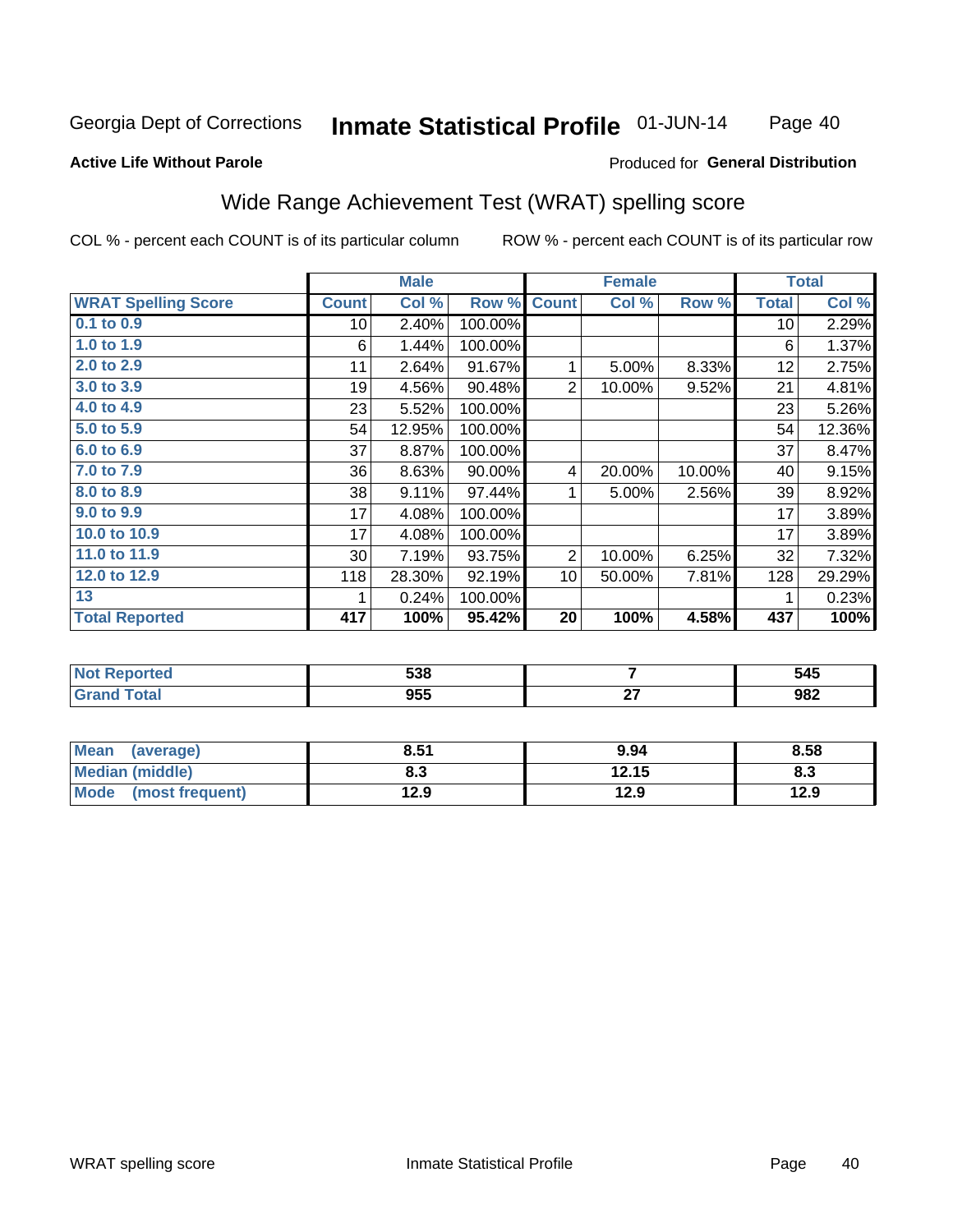### **Active Life Without Parole**

### Produced for General Distribution

## Scope of substance abuse - summary

COL % - percent each COUNT is of its particular column

|                        |              | <b>Male</b> |           |              | <b>Female</b> |          |              | Total  |
|------------------------|--------------|-------------|-----------|--------------|---------------|----------|--------------|--------|
| <b>Substance Abuse</b> | <b>Count</b> | Col %       | Row %     | <b>Count</b> | Col %         | Row %    | <b>Total</b> | Col %  |
| <b>None</b>            | 575          | 60.21%      | 96.48%    | 21           | 77.78%        | $3.52\%$ | 596          | 60.69% |
| Drugs only             | 212          | 22.20%      | $98.60\%$ |              | $11.11\%$     | 1.40%    | 215          | 21.89% |
| <b>Alcohol only</b>    | 39           | 4.08%       | 100.00%   |              |               |          | 39           | 3.97%  |
| Drugs and alcohol      | 129          | $13.51\%$   | $97.73\%$ |              | $11.11\%$     | $2.27\%$ | 132          | 13.44% |
| <b>Total Reported</b>  | 955          | 100%        | $97.25\%$ | 27           | 100%          | 2.75%    | 982          | 100%   |

| Reported      |            |           |     |
|---------------|------------|-----------|-----|
| <b>c</b> otal | NEE<br>ນວວ | ~-<br>. . | 982 |

| Mode<br>None<br>None<br>None<br>quenu |
|---------------------------------------|
|---------------------------------------|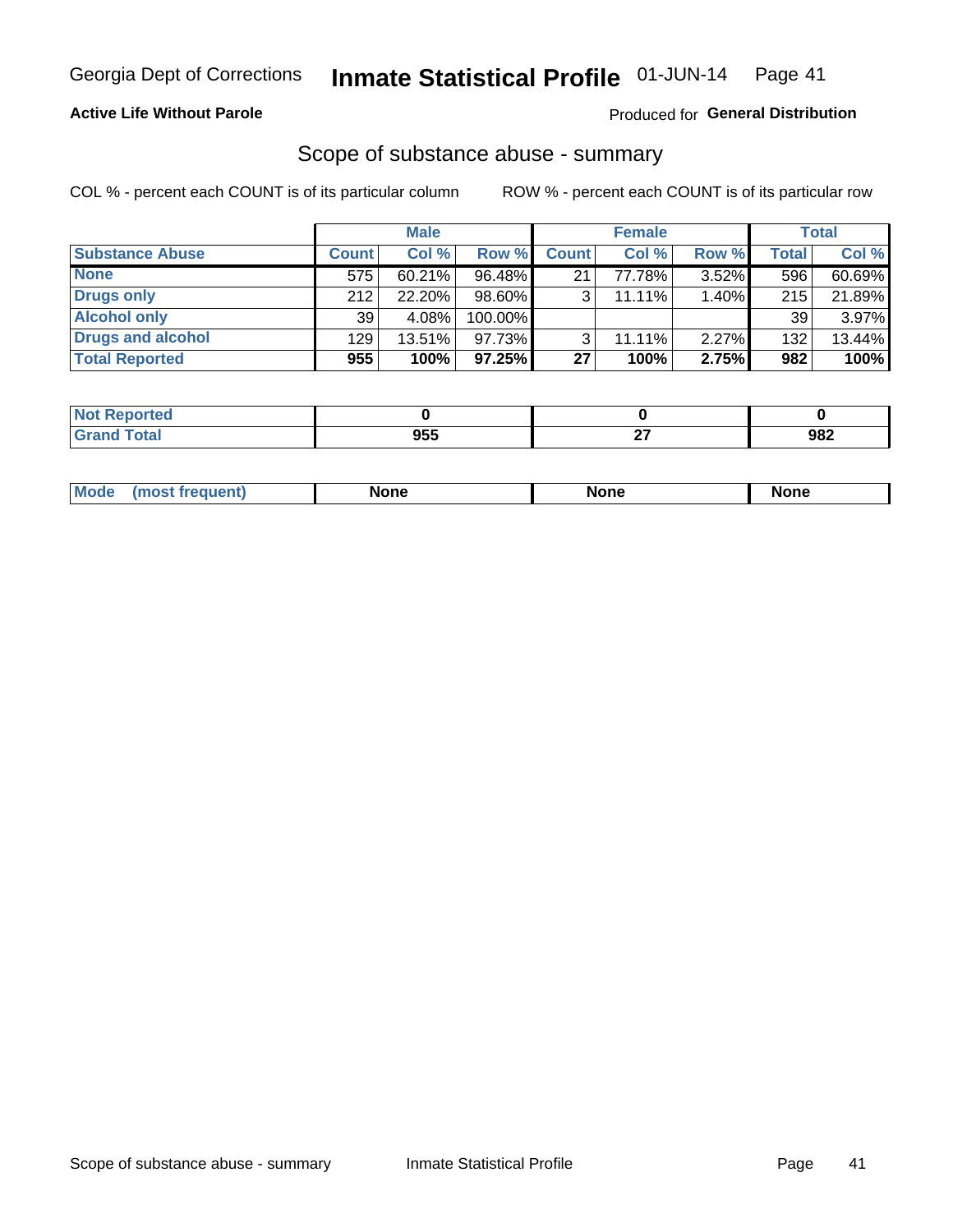### **Active Life Without Parole**

### Produced for General Distribution

## Scope of substance abuse - detail

COL % - percent each COUNT is of its particular column

|                                         |              | <b>Male</b> |         |              | <b>Female</b> |        |              | <b>Total</b> |
|-----------------------------------------|--------------|-------------|---------|--------------|---------------|--------|--------------|--------------|
| <b>Substance Abuse</b>                  | <b>Count</b> | Col %       | Row %   | <b>Count</b> | Col %         | Row %  | <b>Total</b> | Col %        |
| No drug or alcohol problems             | 575          | 60.21%      | 96.48%  | 21           | 77.78%        | 3.52%  | 596          | 60.69%       |
| Drug addiction but no alcohol           | 3            | 0.31%       | 100.00% |              |               |        | 3            | 0.31%        |
| <b>Drug addiction and alcohol</b>       | 3            | 0.31%       | 100.00% |              |               |        | 3            | 0.31%        |
| abuse                                   |              |             |         |              |               |        |              |              |
| <b>Drug addiction and alcoholism</b>    |              | 0.10%       | 100.00% |              |               |        |              | 0.10%        |
| No drug problem but alcohol             | 34           | 3.56%       | 100.00% |              |               |        | 34           | 3.46%        |
| abuse                                   |              |             |         |              |               |        |              |              |
| No drug problem but alcoholism          | 5            | 0.52%       | 100.00% |              |               |        | 5            | 0.51%        |
| Drug experiment but no alcohol          | 119          | 12.46%      | 99.17%  |              | 3.70%         | 0.83%  | 120          | 12.22%       |
| <b>Drug experiment &amp; alcohol</b>    | $15\,$       | 1.57%       | 100.00% |              |               |        | 15           | 1.53%        |
| abuse                                   |              |             |         |              |               |        |              |              |
| <b>Drug experiment &amp; alcoholism</b> | 12           | 1.26%       | 100.00% |              |               |        | 12           | 1.22%        |
| Drug abuse but no alcohol               | 90           | 9.42%       | 97.83%  | 2            | 7.41%         | 2.17%  | 92           | 9.37%        |
| Drug abuse and alcohol abuse            | 84           | 8.80%       | 98.82%  |              | 3.70%         | 1.18%  | 85           | 8.66%        |
| <b>Drug abuse and alcoholism</b>        | 14           | 1.47%       | 87.50%  | 2            | 7.41%         | 12.50% | 16           | 1.63%        |
| <b>Total Reported</b>                   | 955          | 100%        | 97.25%  | 27           | 100%          | 2.75%  | 982          | 100.0%       |

| <b>Reported</b><br>NOT. |     |              |     |
|-------------------------|-----|--------------|-----|
| <b>otal</b>             | 955 | $\sim$<br>-- | 982 |

| Mode (most frequent) | No drug or alcohol problems No drug or alcohol problems No drug or alcohol |          |
|----------------------|----------------------------------------------------------------------------|----------|
|                      |                                                                            | problems |
|                      |                                                                            |          |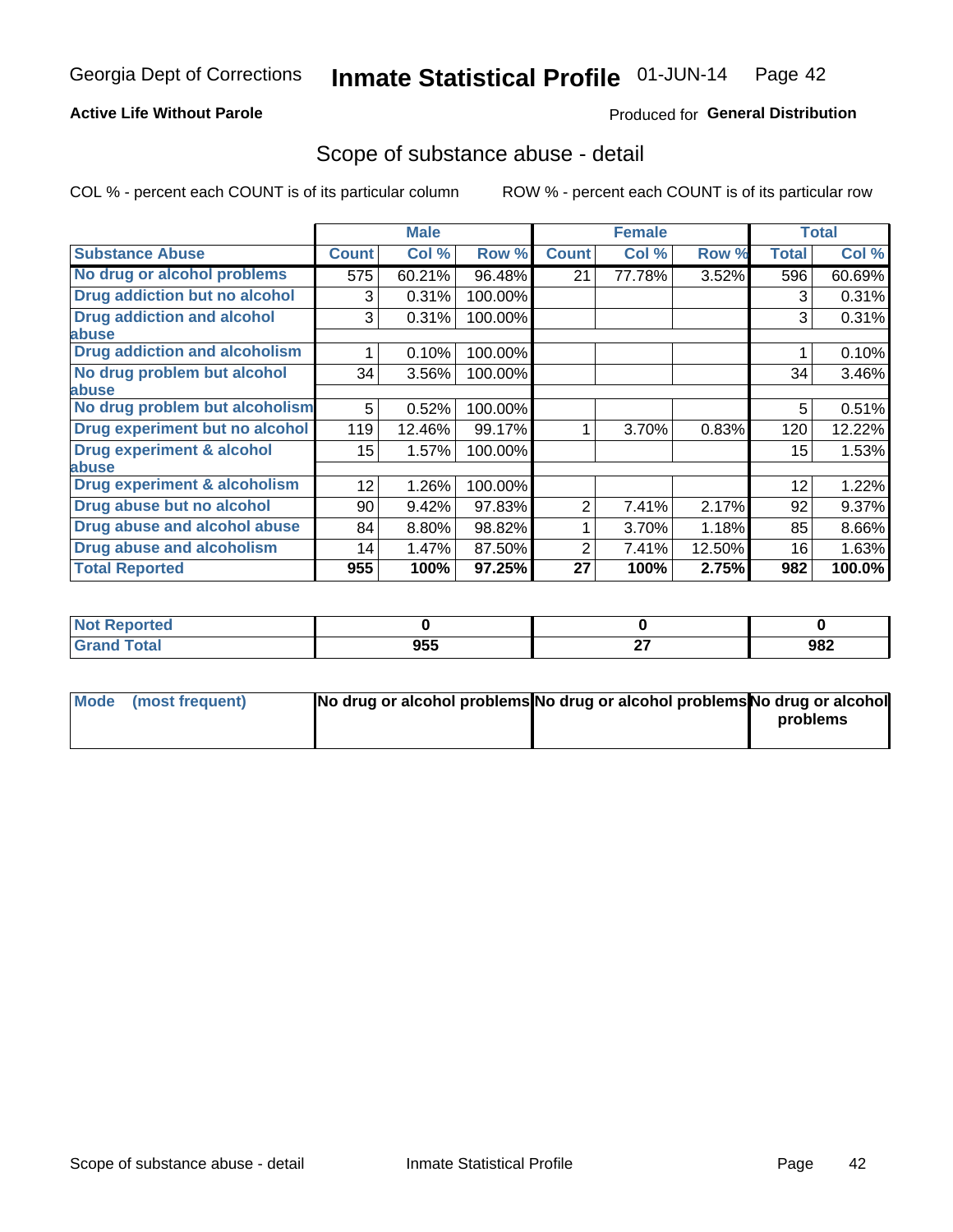#### Inmate Statistical Profile 01-JUN-14 Page 43

#### **Active Life Without Parole**

### **Produced for General Distribution**

## Current / last mental health treatment level

COL % - percent each COUNT is of its particular column

|                                    |                  | <b>Male</b> |         |              | <b>Female</b> |       |              | <b>Total</b> |
|------------------------------------|------------------|-------------|---------|--------------|---------------|-------|--------------|--------------|
| <b>Mental Health Treatment Lev</b> | <b>Count</b>     | Col %       | Row %   | <b>Count</b> | Col%          | Row % | <b>Total</b> | Col %        |
| 1 No problem at current time       | 189              | 44.79%      | 97.42%  | 5            | 21.74%        | 2.58% | 194          | 43.60%       |
| 2 Receiving outpatient             | 164              | 38.86%      | 90.61%  | 17           | 73.91%        | 9.39% | 181          | 40.67%       |
| <b>Treatment</b>                   |                  |             |         |              |               |       |              |              |
| 3 Inpatient, moderate              | 58               | 13.74%      | 98.31%  |              | 4.35%         | 1.69% | 59           | 13.26%       |
| <b>Treatment</b>                   |                  |             |         |              |               |       |              |              |
| 4 Inpatient, intensive             | 11               | 2.61%       | 100.00% |              |               |       | 11           | 2.47%        |
| <b>Treatment</b>                   |                  |             |         |              |               |       |              |              |
| <b>Total Evaluated</b>             | $\overline{4}22$ | 100%        | 94.83%  | 23           | 100%          | 5.17% | 445          | 100%         |

| Never had MH evaluation | にへへ<br>უაა | -^-<br>JJ. |
|-------------------------|------------|------------|
| 「otal                   | 955        | 982        |

| <b>Median (middle)</b> | <b>Receiving outpatient</b><br>treatment | <b>Receiving outpatient</b><br>treatment | <b>Receiving</b><br>outpatient<br>treatment |  |  |
|------------------------|------------------------------------------|------------------------------------------|---------------------------------------------|--|--|
| <b>Mode</b>            | No problem at current time               | <b>Receiving outpatient</b>              | No problem at                               |  |  |
| (most frequent)        |                                          | treatment                                | current time                                |  |  |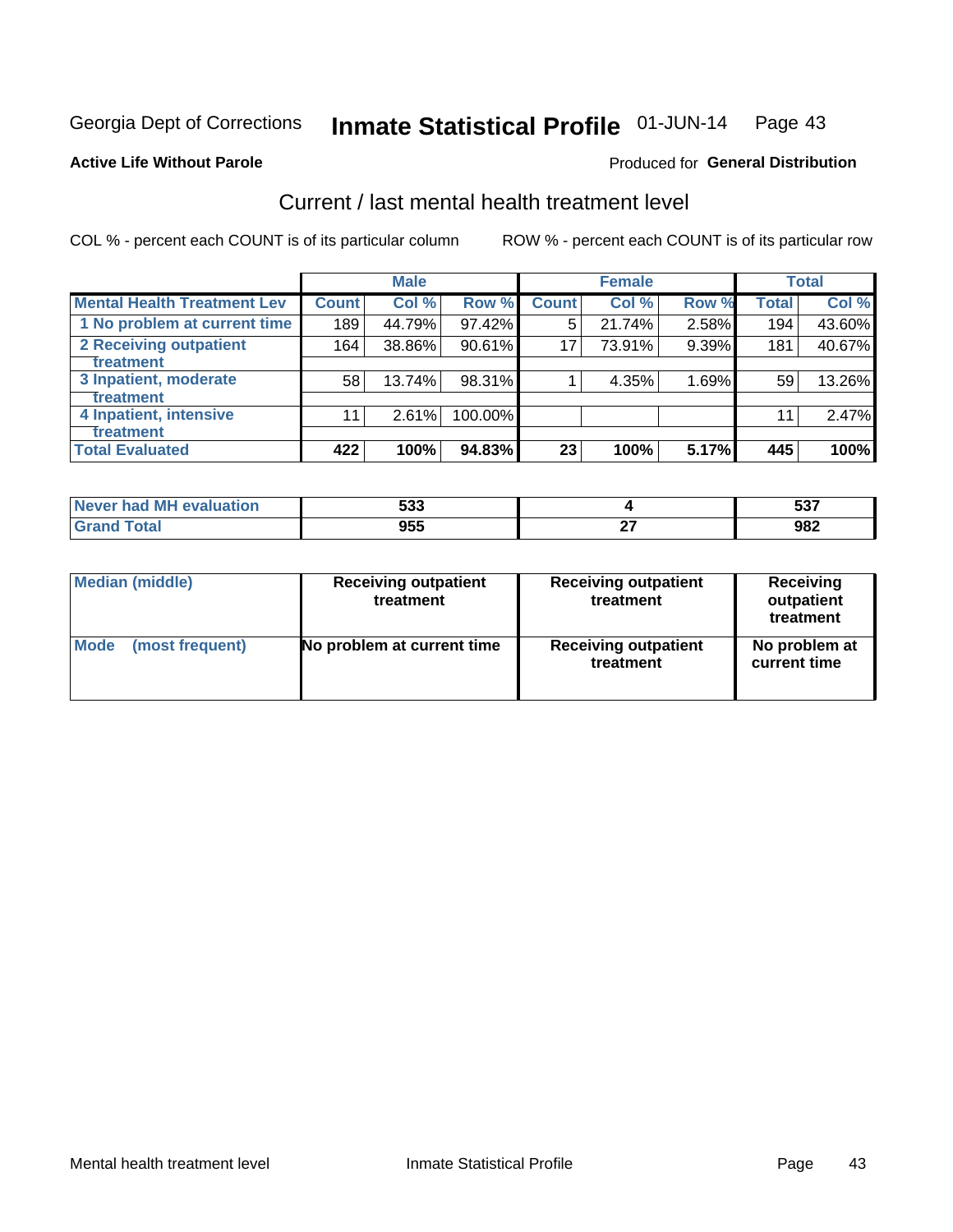#### Inmate Statistical Profile 01-JUN-14 Page 44

### **Active Life Without Parole**

### Produced for General Distribution

## PULHESDWIT medical scale - 'P' overall condition ('P'hysical)

COL % - percent each COUNT is of its particular column

|                                  |                | <b>Male</b> |         |                    | <b>Female</b> |       |              | <b>Total</b> |
|----------------------------------|----------------|-------------|---------|--------------------|---------------|-------|--------------|--------------|
| 'P' Overall Condition            | <b>Count</b>   | Col %       |         | <b>Row % Count</b> | Col %         | Row % | <b>Total</b> | Col %        |
| 1 No medical illness             | 641            | 73.34%      | 98.46%  | 10                 | 38.46%        | 1.54% | 651          | 72.33%       |
| 2 Well-controlled chronic        | 206            | 23.57%      | 92.79%  | 16                 | 61.54%        | 7.21% | 222          | 24.67%       |
| <b>lillness</b>                  |                |             |         |                    |               |       |              |              |
| 3 Poorly-controlled chronic      | 24             | 2.75%       | 100.00% |                    |               |       | 24           | 2.67%        |
| <b>illness</b>                   |                |             |         |                    |               |       |              |              |
| 4 Significant problems requiring | 3 <sup>1</sup> | 0.34%       | 100.00% |                    |               |       | 3            | 0.33%        |
| special housing                  |                |             |         |                    |               |       |              |              |
| <b>Total Reported</b>            | 874            | 100%        | 97.11%  | 26                 | 100%          | 2.89% | 900          | 100%         |

|            |        | $\mathbf{a}$<br>OZ. |
|------------|--------|---------------------|
| <b>OEL</b> | $\sim$ | 022                 |
| JJ.        | --     | JOZ                 |

| <b>Mode</b> | (most frequent) | 1 No medical illness | 2 Well-controlled chronic<br>illness | 1 No medical<br>illness |
|-------------|-----------------|----------------------|--------------------------------------|-------------------------|
|-------------|-----------------|----------------------|--------------------------------------|-------------------------|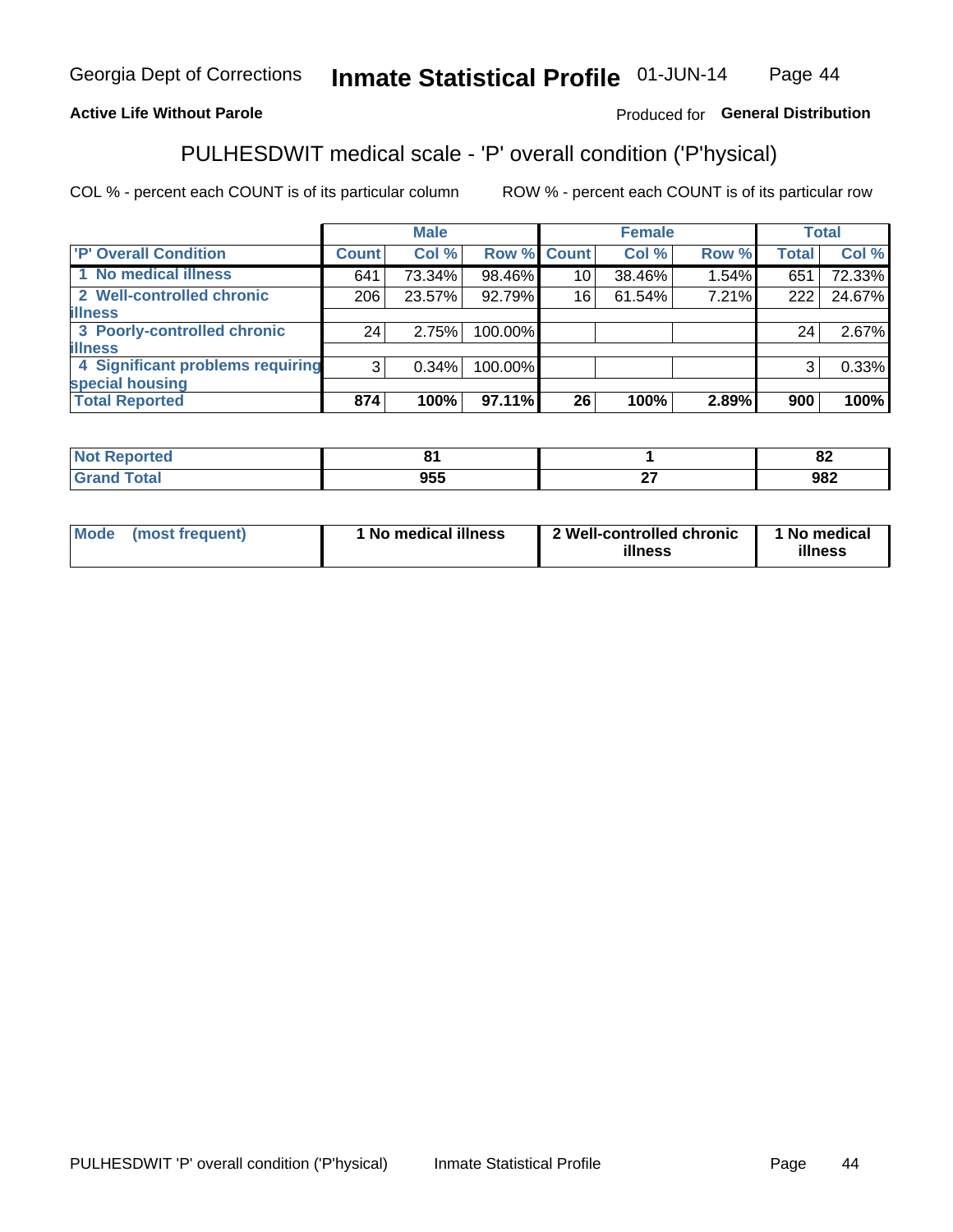#### **Active Life Without Parole**

### Produced for General Distribution

# PULHESDWIT medical scale - 'U' upper body

COL % - percent each COUNT is of its particular column

|                              |               | <b>Male</b> |         |              | <b>Female</b> |       |              | <b>Total</b> |
|------------------------------|---------------|-------------|---------|--------------|---------------|-------|--------------|--------------|
| <b>U' Upper Body</b>         | <b>Count!</b> | Col %       | Row %   | <b>Count</b> | Col %         | Row % | <b>Total</b> | Col %        |
| 1 Upper bones, joints,       | 821           | 94.15%      | 97.16%  | 24           | 92.31%        | 2.84% | 845          | 94.10%       |
| muscles all OK               |               |             |         |              |               |       |              |              |
| 2 One or both arms minimally | 41            | 4.70%       | 95.35%  | 2            | 7.69%         | 4.65% | 43           | 4.79%        |
| limited                      |               |             |         |              |               |       |              |              |
| 3 One or both arms           | 9             | 1.03%       | 100.00% |              |               |       | 9            | 1.00%        |
| <b>moderately limited</b>    |               |             |         |              |               |       |              |              |
| 4 One arm disabled,          |               | 0.11%       | 100.00% |              |               |       |              | 0.11%        |
| paralyzed, or amputated      |               |             |         |              |               |       |              |              |
| <b>Total Reported</b>        | 872           | 100%        | 97.10%  | 26           | 100%          | 2.90% | 898          | 100%         |

| <b>Not Repo</b><br>orted<br>. <b>.</b> | uu                |     | o.  |
|----------------------------------------|-------------------|-----|-----|
| <b>Total</b>                           | <b>OEE</b><br>ນວວ | . . | 982 |

|  | Mode (most frequent) | 1 Upper bones, joints,<br>muscles all OK | 1 Upper bones, joints,<br>muscles all OK | 1 Upper bones,<br>ljoints, muscles all<br>ΟK |
|--|----------------------|------------------------------------------|------------------------------------------|----------------------------------------------|
|--|----------------------|------------------------------------------|------------------------------------------|----------------------------------------------|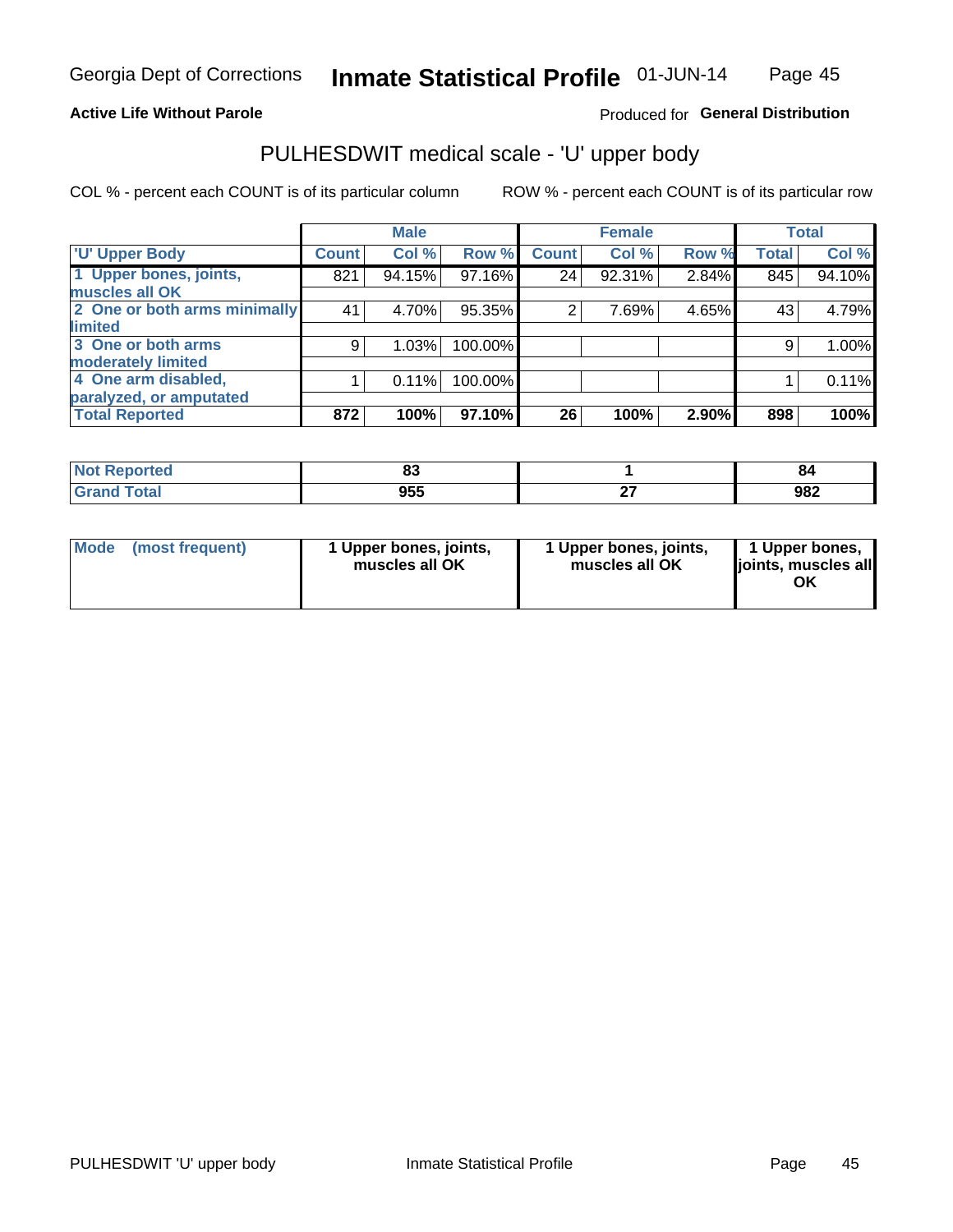#### **Active Life Without Parole**

### Produced for General Distribution

## PULHESDWIT medical scale - 'L' lower body

COL % - percent each COUNT is of its particular column

|                                |              | <b>Male</b> |         |                | <b>Female</b> |       |              | <b>Total</b> |
|--------------------------------|--------------|-------------|---------|----------------|---------------|-------|--------------|--------------|
| 'L' Lower Body                 | <b>Count</b> | Col %       | Row %   | <b>Count</b>   | Col %         | Row % | <b>Total</b> | Col %        |
| 1 Lower bones, joints,         | 755          | 86.68%      | 96.92%  | 24             | 92.31%        | 3.08% | 779          | 86.85%       |
| muscles all OK                 |              |             |         |                |               |       |              |              |
| 2 One or both legs minimally   | 99           | 11.37%      | 98.02%  | $\overline{2}$ | 7.69%         | 1.98% | 101          | 11.26%       |
| limited                        |              |             |         |                |               |       |              |              |
| 3 One or both legs             | 16           | 1.84%       | 100.00% |                |               |       | 16           | 1.78%        |
| moderately limited             |              |             |         |                |               |       |              |              |
| 4 One leg disabled, paralyzed, |              | 0.11%       | 100.00% |                |               |       |              | 0.11%        |
| or amputated                   |              |             |         |                |               |       |              |              |
| <b>Total Reported</b>          | 871          | 100%        | 97.10%  | 26             | 100%          | 2.90% | 897          | 100%         |

| orted<br><b>NOT REDO</b><br>$\sim$ . The set of $\sim$ | Ω£                |     | ОΙ<br>o. |
|--------------------------------------------------------|-------------------|-----|----------|
| <b>Total</b>                                           | <b>OEE</b><br>ນວວ | . . | 982      |

| Mode | (most frequent) | 1 Lower bones, joints,<br>muscles all OK | 1 Lower bones, joints,<br>muscles all OK | 1 Lower bones,<br>ljoints, muscles all<br>ΟK |
|------|-----------------|------------------------------------------|------------------------------------------|----------------------------------------------|
|------|-----------------|------------------------------------------|------------------------------------------|----------------------------------------------|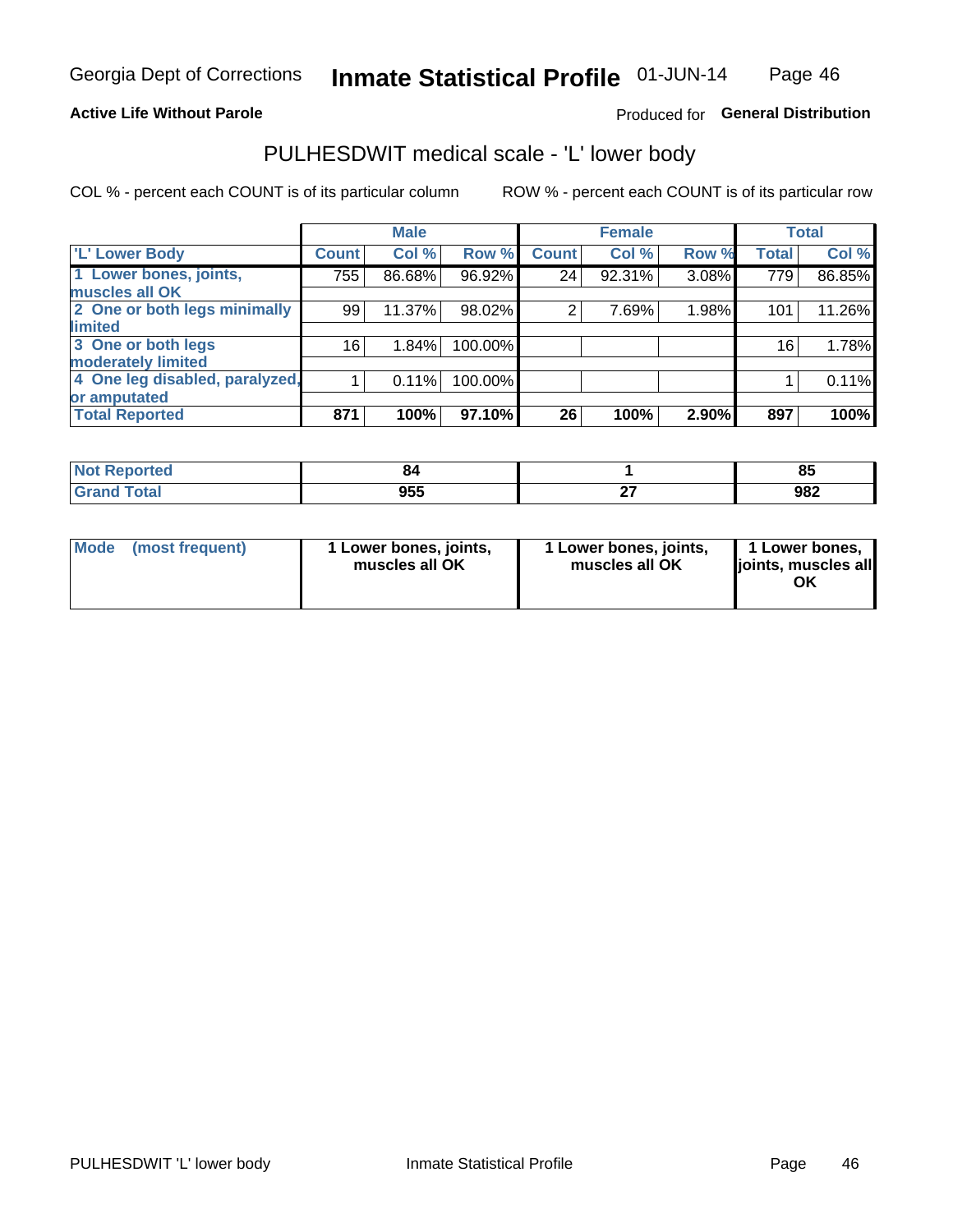**Active Life Without Parole** 

Produced for General Distribution

## PULHESDWIT medical scale - 'H' hearing

COL % - percent each COUNT is of its particular column

|                                                               |              | <b>Male</b> |                    |    | <b>Female</b> |       | <b>Total</b> |        |
|---------------------------------------------------------------|--------------|-------------|--------------------|----|---------------|-------|--------------|--------|
| <b>H' Hearing</b>                                             | <b>Count</b> | Col %       | <b>Row % Count</b> |    | Col %         | Row % | <b>Total</b> | Col %  |
| 1 Normal hearing both ears                                    | 854          | 98.27%      | 97.05%             | 26 | 100.00%       | 2.95% | 880          | 98.32% |
| 2 Some loss in one ear with<br>other OK, or mild loss in both | 11           | 1.27%       | 100.00%            |    |               |       | 11           | 1.23%  |
| 3 Total loss in one ear with                                  | 4            | $0.46\%$    | 100.00%            |    |               |       | 4            | 0.45%  |
| mild loss in other<br><b>Total Reported</b>                   | 869          | 100%        | 97.09%             | 26 | 100%          | 2.91% | 895          | 100%   |

| rted. | ox                |          | $\sim$<br>o, |
|-------|-------------------|----------|--------------|
|       | <b>OEE</b><br>JJJ | $-$<br>. | 982          |

| Mode (most frequent) | 1 Normal hearing both ears 1 Normal hearing both ears 1 Normal hearing | both ears |
|----------------------|------------------------------------------------------------------------|-----------|
|                      |                                                                        |           |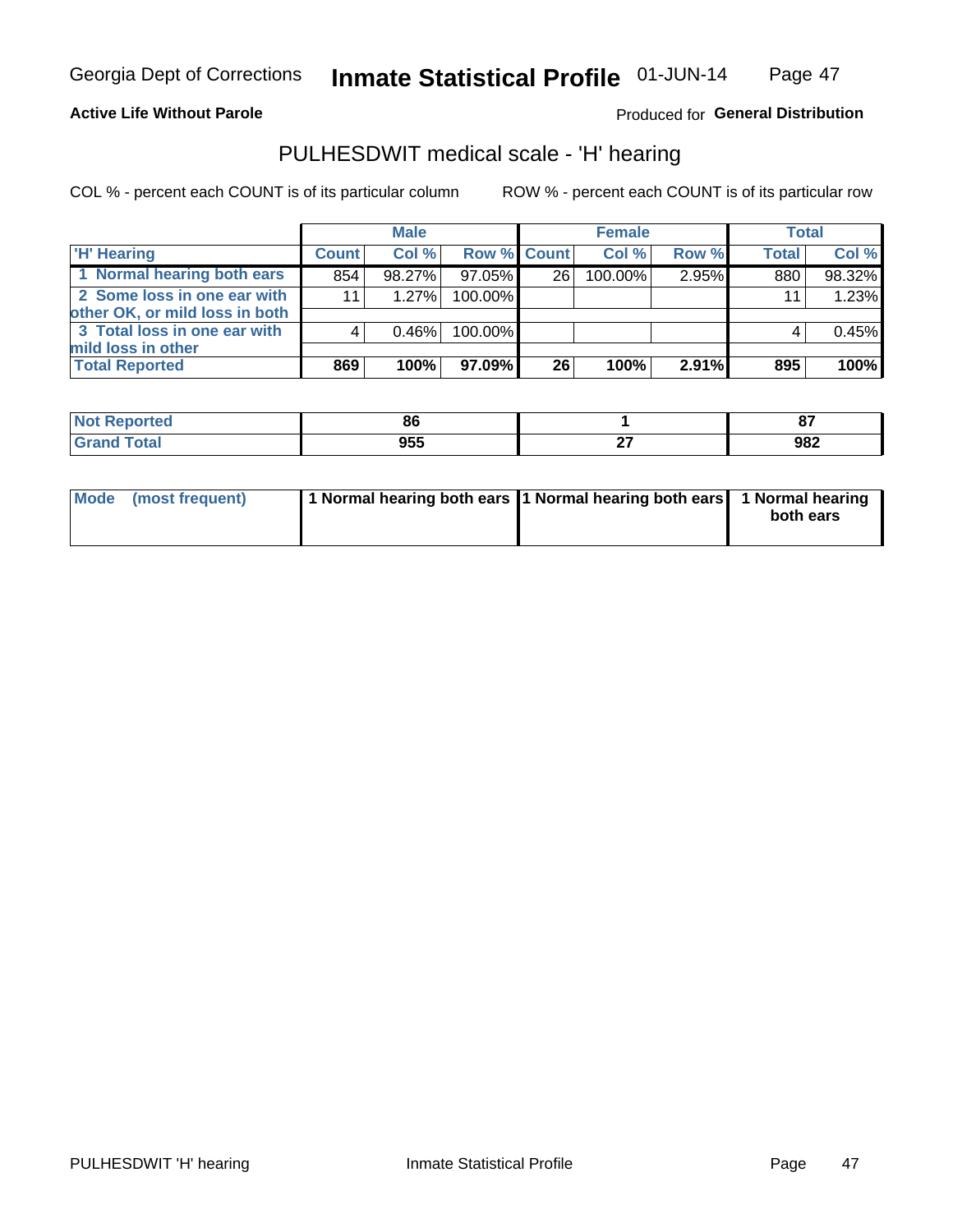**Active Life Without Parole** 

### Produced for General Distribution

## PULHESDWIT medical scale - 'E' vision

COL % - percent each COUNT is of its particular column

|                                |              | <b>Male</b> |             |    | <b>Female</b> |        |              | <b>Total</b> |
|--------------------------------|--------------|-------------|-------------|----|---------------|--------|--------------|--------------|
| 'E' Vision                     | <b>Count</b> | Col %       | Row % Count |    | Col %         | Row %  | <b>Total</b> | Col %        |
| 1 Correctable to 20/40 in both | 603          | 73.27%      | 98.37%      | 10 | 38.46%        | 1.63%  | 613          | 72.20%       |
| eyes                           |              |             |             |    |               |        |              |              |
| 2 Correctable to 20/70 in one  | 191          | 23.21%      | 94.55%      | 11 | 42.31%        | 5.45%  | 202          | 23.79%       |
| eye, may be blind in other     |              |             |             |    |               |        |              |              |
| 3 Correctable to 20/200 in one | 23           | 2.79%       | 85.19%      |    | 15.38%        | 14.81% | 27           | 3.18%        |
| eye, may be blind in other     |              |             |             |    |               |        |              |              |
| 4 One eye not correctable to   | 6            | 0.73%       | 85.71%      |    | 3.85%         | 14.29% |              | 0.82%        |
| 20/200, other may be blind     |              |             |             |    |               |        |              |              |
| <b>Total Reported</b>          | 823          | 100%        | 96.94%      | 26 | 100%          | 3.06%  | 849          | 100%         |

| ా∩rted                | 422        |          | ה הו |
|-----------------------|------------|----------|------|
| NO                    | <b>___</b> |          | 199  |
| Total<br><b>C.A.A</b> | 955        | ~-<br>-- | 982  |

| Mode (most frequent) | 1 Correctable to 20/40 in both 2 Correctable to 20/70 in one 1 Correctable to |                                               |  |
|----------------------|-------------------------------------------------------------------------------|-----------------------------------------------|--|
|                      | eves                                                                          | eye, may be blind in other 20/40 in both eyes |  |
|                      |                                                                               |                                               |  |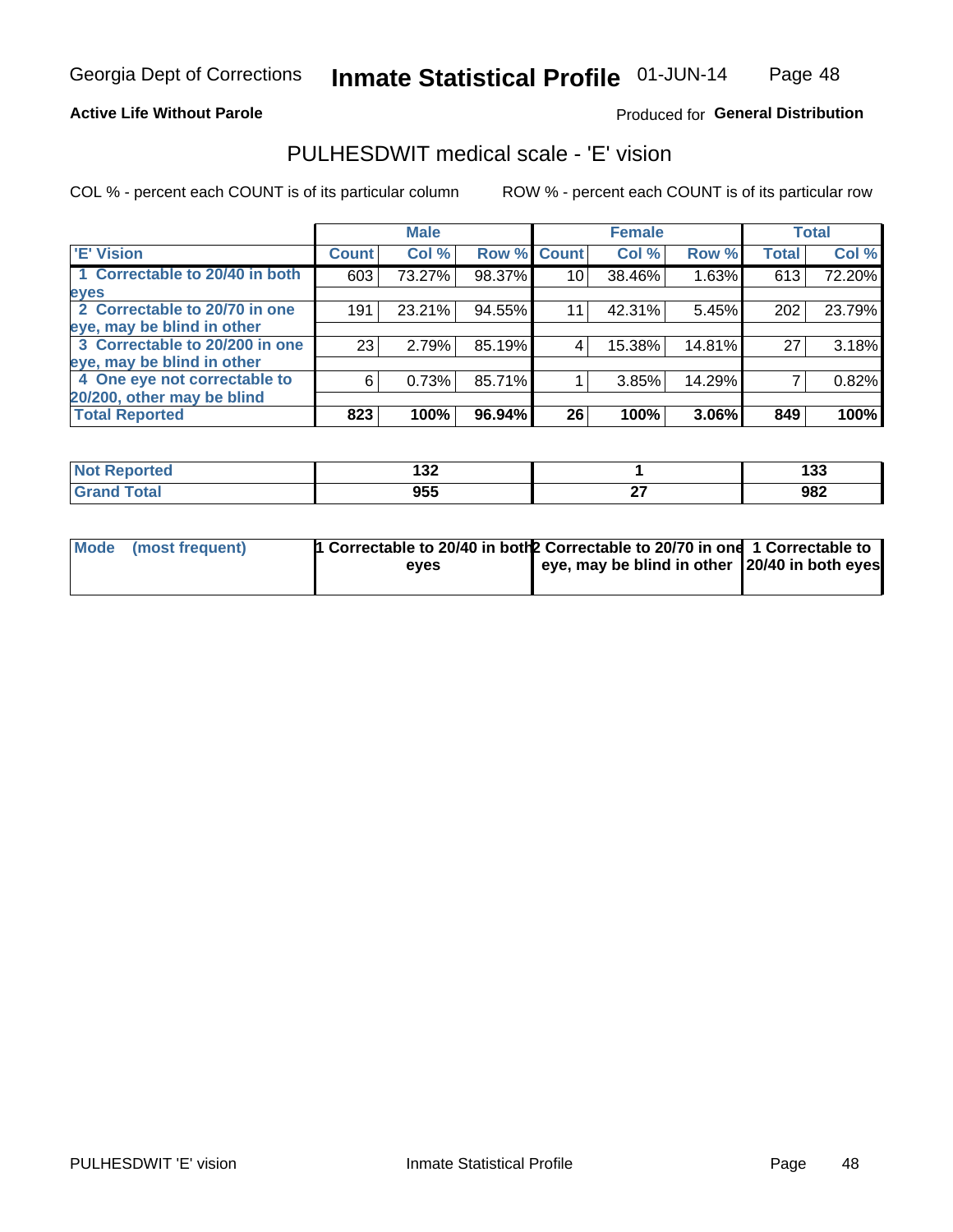### **Active Life Without Parole**

### Produced for General Distribution

## PULHESDWIT medical scale - 'S' pSychiatric

COL % - percent each COUNT is of its particular column

|                                |              | <b>Male</b> |         |             | <b>Female</b> |       |              | <b>Total</b> |
|--------------------------------|--------------|-------------|---------|-------------|---------------|-------|--------------|--------------|
| 'S' pSychiatric                | <b>Count</b> | Col %       |         | Row % Count | Col %         | Row % | <b>Total</b> | Col %        |
| 1 No impairment or disorders   | 699          | 80.81%      | 98.73%  | 9           | 50.00%        | 1.27% | 708          | 80.18%       |
| 2 Stable, or in remission, or  | 120          | 13.87%      | 93.75%  | 8           | 44.44%        | 6.25% | 128          | 14.50%       |
| mild impairment or retardation |              |             |         |             |               |       |              |              |
| 3 Requires moderate inpatient  | 39           | 4.51%       | 97.50%  |             | 5.56%         | 2.50% | 40           | 4.53%        |
| <b>treatment</b>               |              |             |         |             |               |       |              |              |
| 4 Requires intensive inpatient |              | 0.81%       | 100.00% |             |               |       |              | 0.79%        |
| <b>treatment</b>               |              |             |         |             |               |       |              |              |
| <b>Total Reported</b>          | 865          | 100%        | 97.96%  | 18          | 100%          | 2.04% | 883          | 100%         |

| 77 M.L | $\mathbf{a}$<br>ึงบ |    | 99  |
|--------|---------------------|----|-----|
|        | 955                 | -- | 982 |

| Mode | (most frequent) | <b>1 No impairment or disorders</b> | 1 No impairment or<br>disorders | 11 No impairment or<br>disorders |
|------|-----------------|-------------------------------------|---------------------------------|----------------------------------|
|------|-----------------|-------------------------------------|---------------------------------|----------------------------------|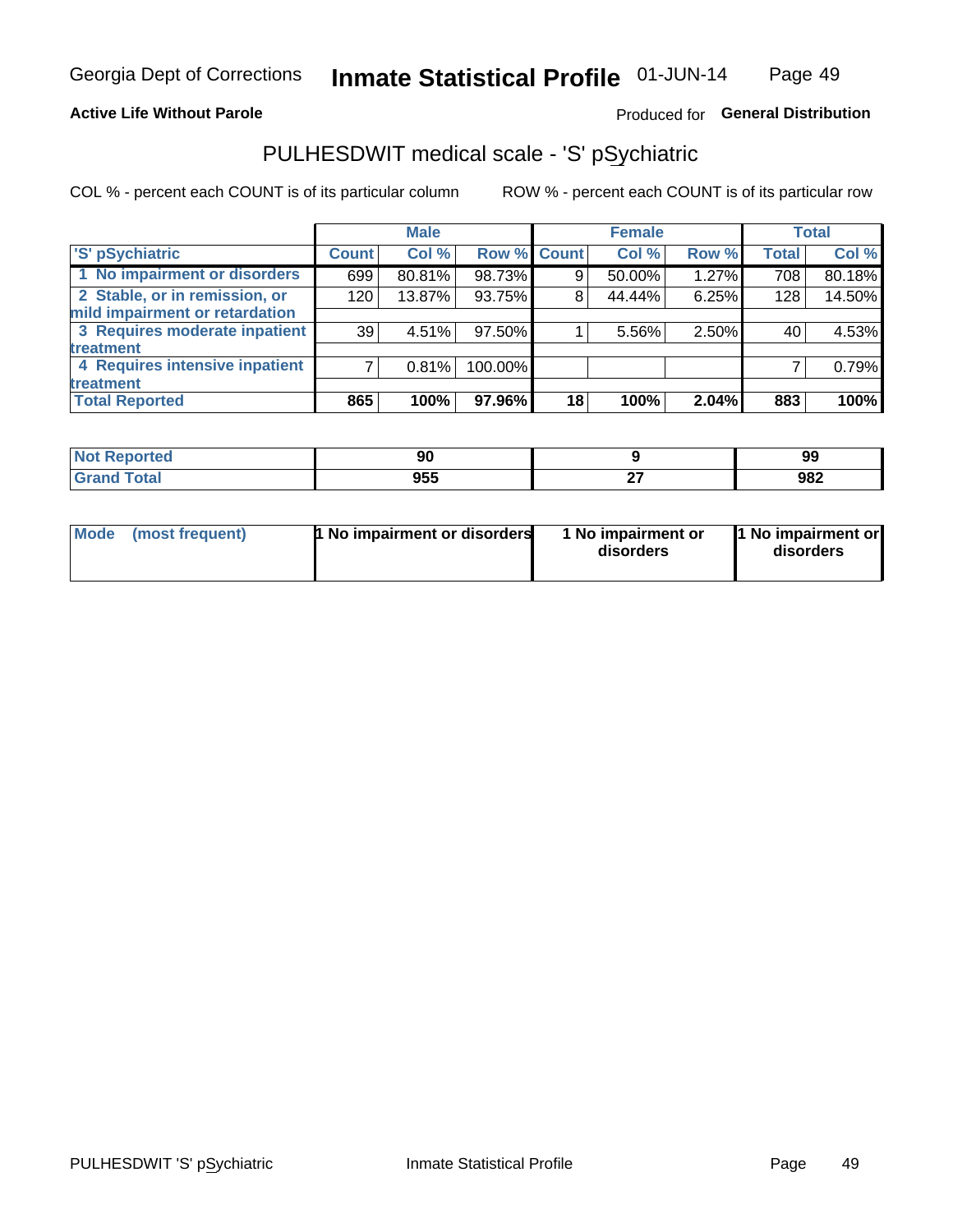#### **Active Life Without Parole**

### Produced for General Distribution

## PULHESDWIT medical scale - 'D' dental

COL % - percent each COUNT is of its particular column

|                                 |              | <b>Male</b> |         |             | <b>Female</b> |       |              | Total  |
|---------------------------------|--------------|-------------|---------|-------------|---------------|-------|--------------|--------|
| 'D' Dental                      | <b>Count</b> | Col %       |         | Row % Count | Col %         | Row % | <b>Total</b> | Col %  |
| 1 Minimal routine dental health | 604          | 74.29%      | 97.58%  | 15          | 78.95%        | 2.42% | 619          | 74.40% |
| <b>needs</b>                    |              |             |         |             |               |       |              |        |
| 2 Moderate cavities and/or gum  | 180          | 22.14%      | 97.83%  |             | 21.05%        | 2.17% | 184          | 22.12% |
| disease                         |              |             |         |             |               |       |              |        |
| 3 Extensive gum disease         | 29           | 3.57%       | 100.00% |             |               |       | 29           | 3.49%  |
| and/or widespread decay         |              |             |         |             |               |       |              |        |
| <b>Total Reported</b>           | 813          | 100%        | 97.72%  | 19          | 100%          | 2.28% | 832          | 100.0% |

| prτea<br>NOT F<br> | $\overline{\phantom{a}}$<br>174 |         | 150 |
|--------------------|---------------------------------|---------|-----|
| <b>ota</b>         | 955                             | <br>. . | 982 |

| Mode<br>(most frequent) | Minimal routine dental<br>health needs | <b>Minimal routine dental</b><br>health needs | 1 Minimal routine<br>dental health<br>needs |
|-------------------------|----------------------------------------|-----------------------------------------------|---------------------------------------------|
|-------------------------|----------------------------------------|-----------------------------------------------|---------------------------------------------|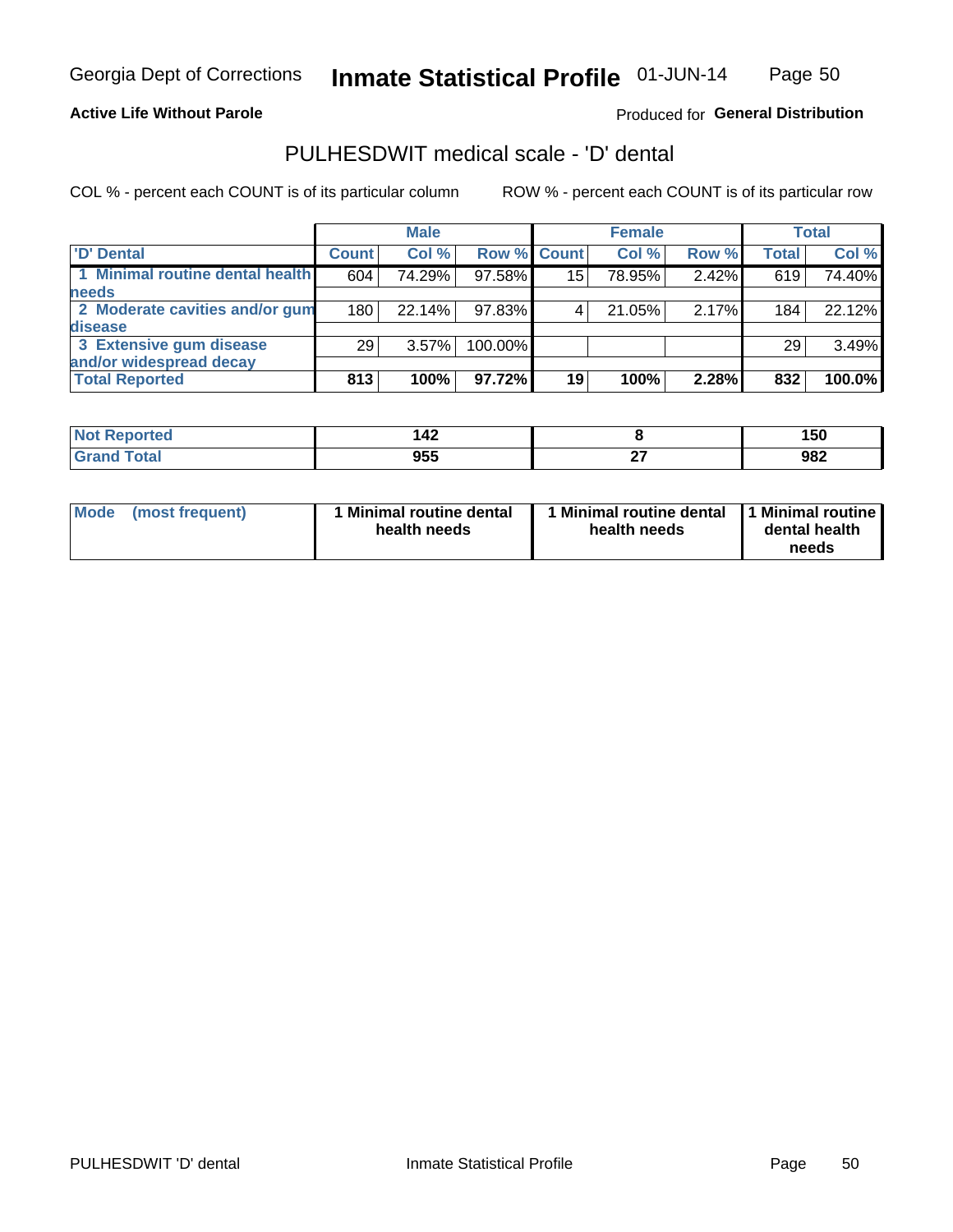#### **Active Life Without Parole**

### Produced for General Distribution

## PULHESDWIT medical scale - 'W' work ability

COL % - percent each COUNT is of its particular column

|                                 |              | <b>Male</b> |         |             | <b>Female</b> |       |              | <b>Total</b> |
|---------------------------------|--------------|-------------|---------|-------------|---------------|-------|--------------|--------------|
| <b>W' work ability</b>          | <b>Count</b> | Col %       |         | Row % Count | Col %         | Row % | <b>Total</b> | Col %        |
| 1 Unrestricted work or activity | 705          | 80.94%      | 97.65%  | 17          | 65.38%        | 2.35% | 722          | 80.49%       |
| 2 Minor restrictions on type of | 126          | 14.47%      | 93.33%  | 9           | 34.62%        | 6.67% | 135          | 15.05%       |
| <b>work</b>                     |              |             |         |             |               |       |              |              |
| 3 Moderate restrictions on type | 27           | 3.10%       | 100.00% |             |               |       | 27           | 3.01%        |
| lof work                        |              |             |         |             |               |       |              |              |
| 4 Major restrictions on type of | 9            | 1.03%       | 100.00% |             |               |       | 9            | 1.00%        |
| <b>work</b>                     |              |             |         |             |               |       |              |              |
| 5 Cannot work under any         | 4            | 0.46%       | 100.00% |             |               |       | 4            | 0.45%        |
| <b>circumstances</b>            |              |             |         |             |               |       |              |              |
| <b>Total Reported</b>           | 871          | 100%        | 97.10%  | 26          | 100%          | 2.90% | 897          | 100%         |

| <b>Not Reported</b> | o.  |           | $\alpha$<br>œ |
|---------------------|-----|-----------|---------------|
| <b>Grand Total</b>  | 955 | ~-<br>- - | 982           |

| <b>Mode</b> | (most frequent) | 1 Unrestricted work or<br>activity | 1 Unrestricted work or<br>activity | 1 Unrestricted<br>work or activity |
|-------------|-----------------|------------------------------------|------------------------------------|------------------------------------|
|-------------|-----------------|------------------------------------|------------------------------------|------------------------------------|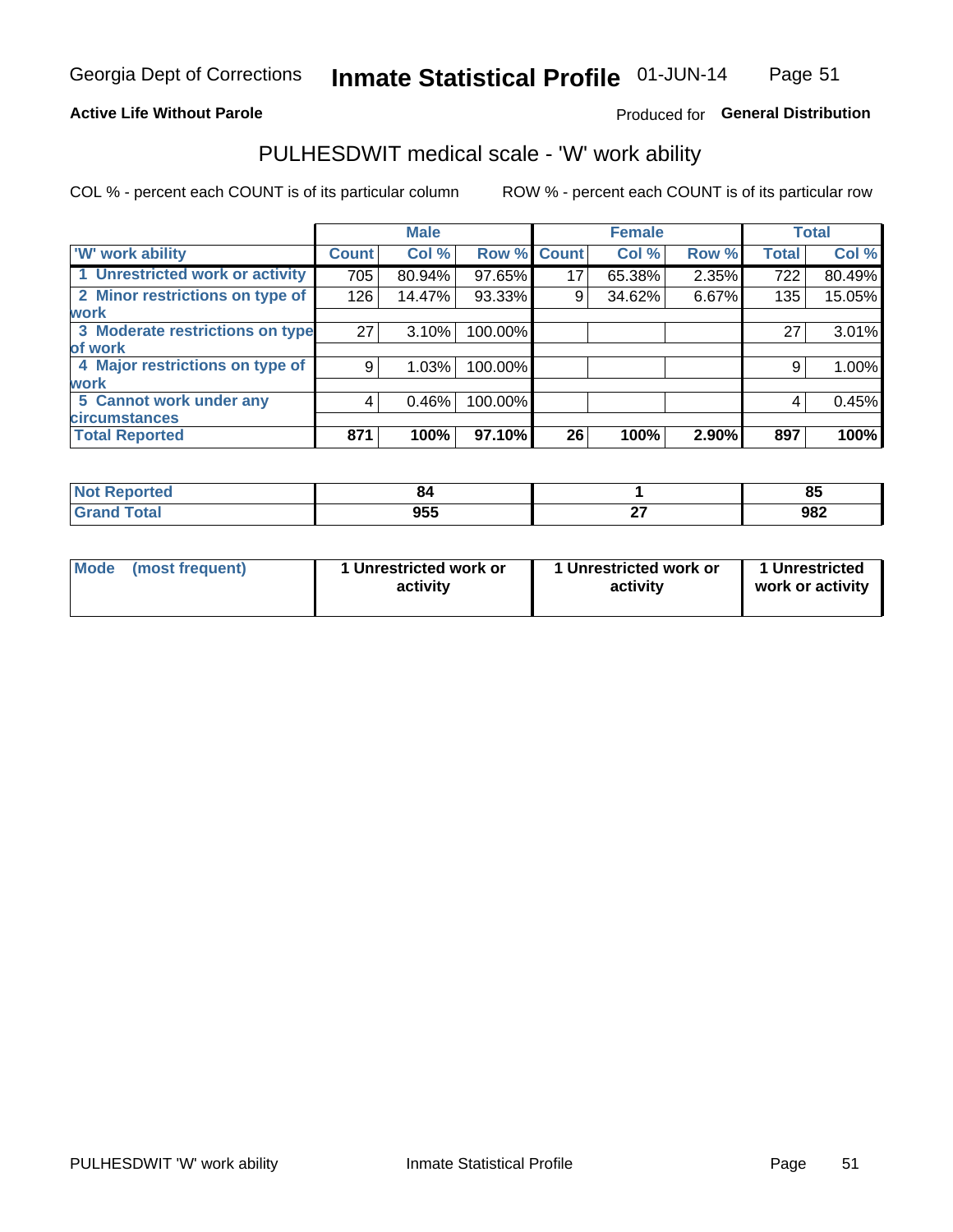#### **Active Life Without Parole**

### Produced for General Distribution

## PULHESDWIT medical scale - 'I' impairment

|                                   |              | <b>Male</b> |             |    | <b>Female</b> |       |              | <b>Total</b> |
|-----------------------------------|--------------|-------------|-------------|----|---------------|-------|--------------|--------------|
| <b>T' Impairment</b>              | <b>Count</b> | Col %       | Row % Count |    | Col %         | Row % | <b>Total</b> | Col %        |
| 1 No impairments or               | 863          | 99.08%      | 97.08%      | 26 | 100.00%       | 2.92% | 889          | 99.11%       |
| disabilities                      |              |             |             |    |               |       |              |              |
| 2 Wheelchair-bound but            | 4            | 0.46%       | 100.00%     |    |               |       | 4            | 0.45%        |
| otherwise OK                      |              |             |             |    |               |       |              |              |
| <b>3 Needs low-level Assisted</b> | 2            | 0.23%       | 100.00%     |    |               |       | 2            | 0.22%        |
| Living (level I)                  |              |             |             |    |               |       |              |              |
| 4 Needs moderate Assisted         |              | 0.11%       | 100.00%     |    |               |       |              | 0.11%        |
| Living (level II)                 |              |             |             |    |               |       |              |              |
| <b>5 Needs maximal Assisted</b>   |              | 0.11%       | 100.00%     |    |               |       |              | 0.11%        |
| <b>Living (level III)</b>         |              |             |             |    |               |       |              |              |
| <b>Total Reported</b>             | 871          | 100%        | 97.10%      | 26 | 100%          | 2.90% | 897          | 100%         |

| Reported | 84  |    | --<br>. .<br>ື |
|----------|-----|----|----------------|
|          | 955 | -- | 982            |

| <b>Mode</b>     | l No impairments or | 1 No impairments or | 1 No impairments |
|-----------------|---------------------|---------------------|------------------|
| (most frequent) | disabilities        | disabilities        | or disabilities  |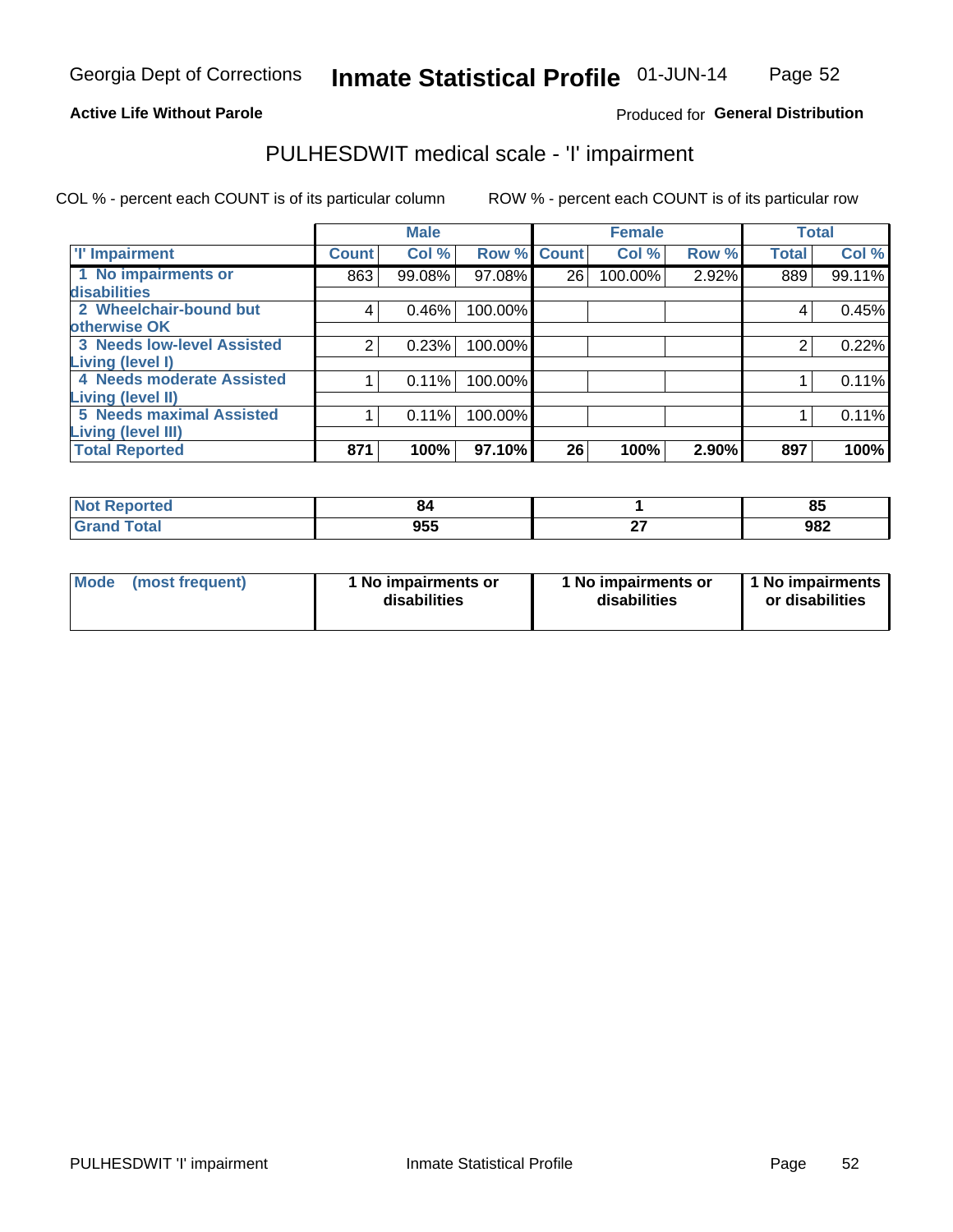#### **Active Life Without Parole**

### Produced fo General Distribution

## PULHESDWIT medical scale - 'T' transportability

COL % - percent each COUNT is of its particular column

|                             |              | <b>Male</b> |             |    | <b>Female</b> |       |              | <b>Total</b> |
|-----------------------------|--------------|-------------|-------------|----|---------------|-------|--------------|--------------|
| <b>T' Transportability</b>  | <b>Count</b> | Col %       | Row % Count |    | Col %         | Row % | <b>Total</b> | Col %        |
| 1 Can be transported in any | 869          | 99.31%      | 97.09%      | 26 | 100.00%       | 2.91% | 895          | 99.33%       |
| ordinary approved vehicle   |              |             |             |    |               |       |              |              |
| 2 Wheelchair-bound, not     |              | 0.11%       | 100.00%     |    |               |       |              | 0.11%        |
| needing special vehicle     |              |             |             |    |               |       |              |              |
| 5 Requires ambulance        | 5            | 0.57%       | 100.00%     |    |               |       |              | 0.55%        |
| transport                   |              |             |             |    |               |       |              |              |
| <b>Total Reported</b>       | 875          | 100%        | 97.11%      | 26 | 100%          | 2.89% | 901          | 100%         |

| Reported     | 80  | о4         |
|--------------|-----|------------|
| <b>Total</b> | 955 | ດຂາ<br>JOL |

| Mode | (most frequent) | 1 Can be transported in any 1 Can be transported in any | ordinary approved vehicle   ordinary approved vehicle   transported in any | 1 Can be<br>  ordinary approved<br>vehicle |
|------|-----------------|---------------------------------------------------------|----------------------------------------------------------------------------|--------------------------------------------|
|      |                 |                                                         |                                                                            |                                            |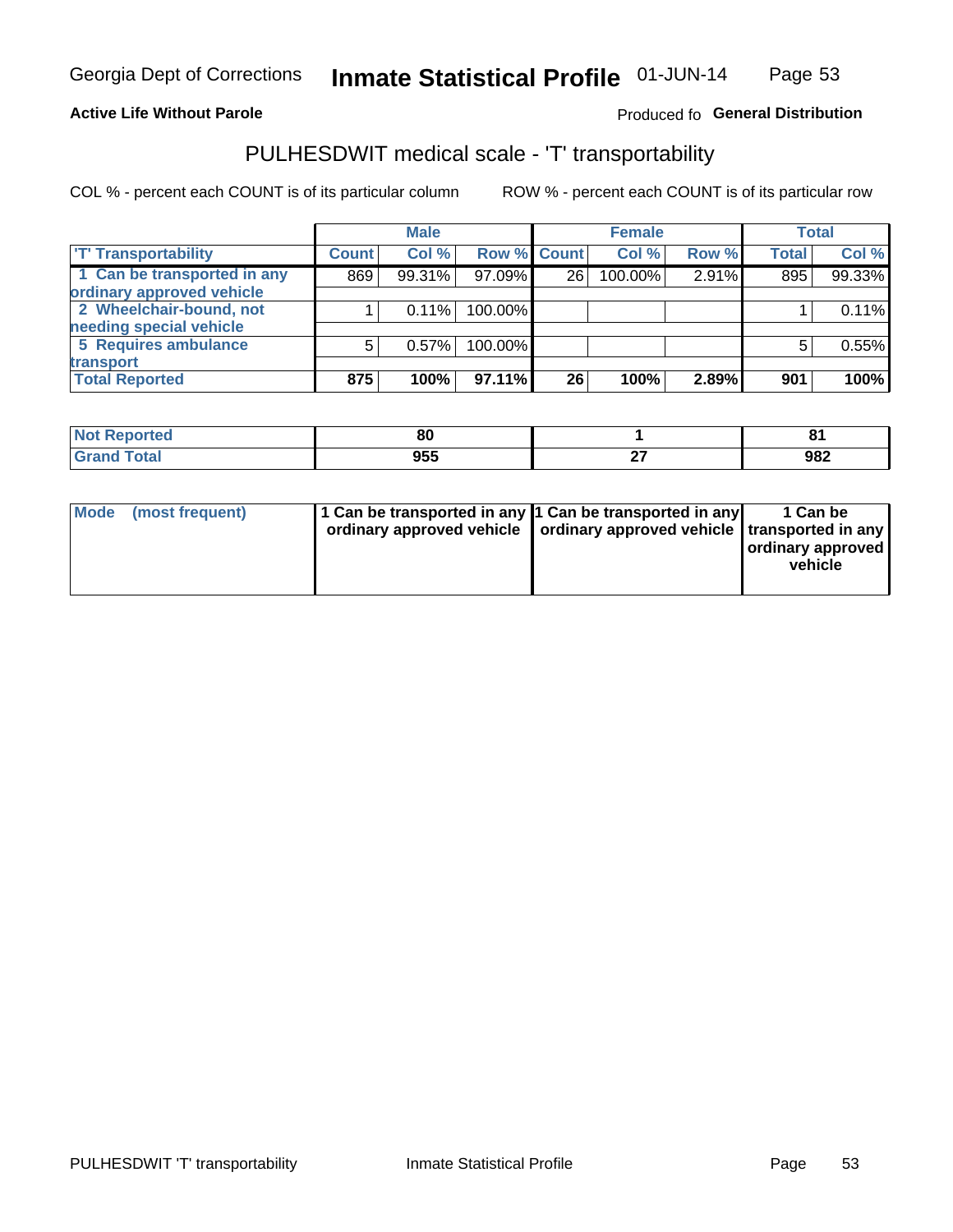### **Active Life Without Parole**

### Produced for General Distribution

## Criminality in family, self-reported

COL % - percent each COUNT is of its particular column

|                              | <b>Male</b>  |        | <b>Female</b> |                 |        | Total    |       |        |
|------------------------------|--------------|--------|---------------|-----------------|--------|----------|-------|--------|
| <b>Criminality In Family</b> | <b>Count</b> | Col %  | Row %         | <b>Count</b>    | Col %  | Row %    | Total | Col %  |
| Yes, criminality in family   | 164          | 28.03% | $97.04\%$     | 5               | 50.00% | $2.96\%$ | 169   | 28.40% |
| No criminality in family     | 421          | 71.97% | 98.83%        | 5               | 50.00% | 1.17%    | 426   | 71.60% |
| <b>Total Reported</b>        | 585          | 100%   | $98.32\%$     | 10 <sup>1</sup> | 100%   | 1.68%    | 595   | 100%   |

| <b>Not Reported</b> | 270<br>ง เ บ | 387 |
|---------------------|--------------|-----|
| <b>Total</b>        | 955          | 982 |

|  | Mode (most frequent) | No criminality in family | Yes, criminality in family | No criminality in<br>family |
|--|----------------------|--------------------------|----------------------------|-----------------------------|
|--|----------------------|--------------------------|----------------------------|-----------------------------|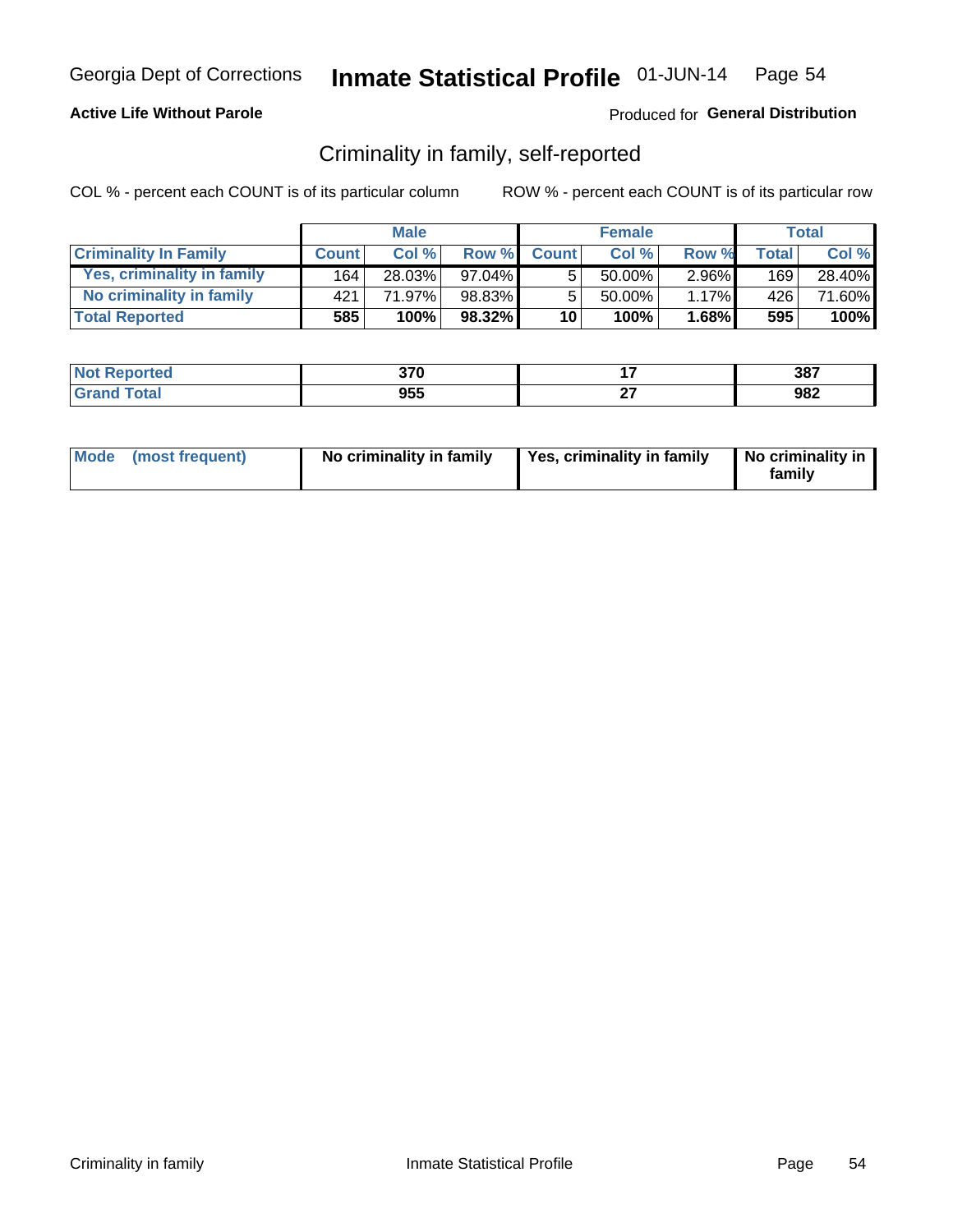### **Active Life Without Parole**

### Produced for General Distribution

## Alcoholism in family, self-reported

COL % - percent each COUNT is of its particular column

|                             | <b>Male</b>  |           | <b>Female</b> |                 |           | Total    |       |        |
|-----------------------------|--------------|-----------|---------------|-----------------|-----------|----------|-------|--------|
| <b>Alcoholism In Family</b> | <b>Count</b> | Col %     | Row %         | <b>Count</b>    | Col%      | Row %    | Total | Col %  |
| Yes, alcoholism in family   | 109          | $18.63\%$ | $97.32\%$     | $\mathbf{r}$    | $30.00\%$ | $2.68\%$ | 112   | 18.82% |
| No alcoholism in family     | 476'         | 81.37%    | $98.55\%$     |                 | 70.00%    | $1.45\%$ | 483   | 81.18% |
| <b>Total Reported</b>       | 585          | 100%      | 98.32%        | 10 <sub>1</sub> | 100%      | $1.68\%$ | 595   | 100%   |

| <b>Not Reported</b>          | <b>270</b><br>ט וע |           | 387 |
|------------------------------|--------------------|-----------|-----|
| <b>Total</b><br><b>Grand</b> | 955                | ~-<br>. . | 982 |

|  | Mode (most frequent) | No alcoholism in family | No alcoholism in family | No alcoholism in<br>family |
|--|----------------------|-------------------------|-------------------------|----------------------------|
|--|----------------------|-------------------------|-------------------------|----------------------------|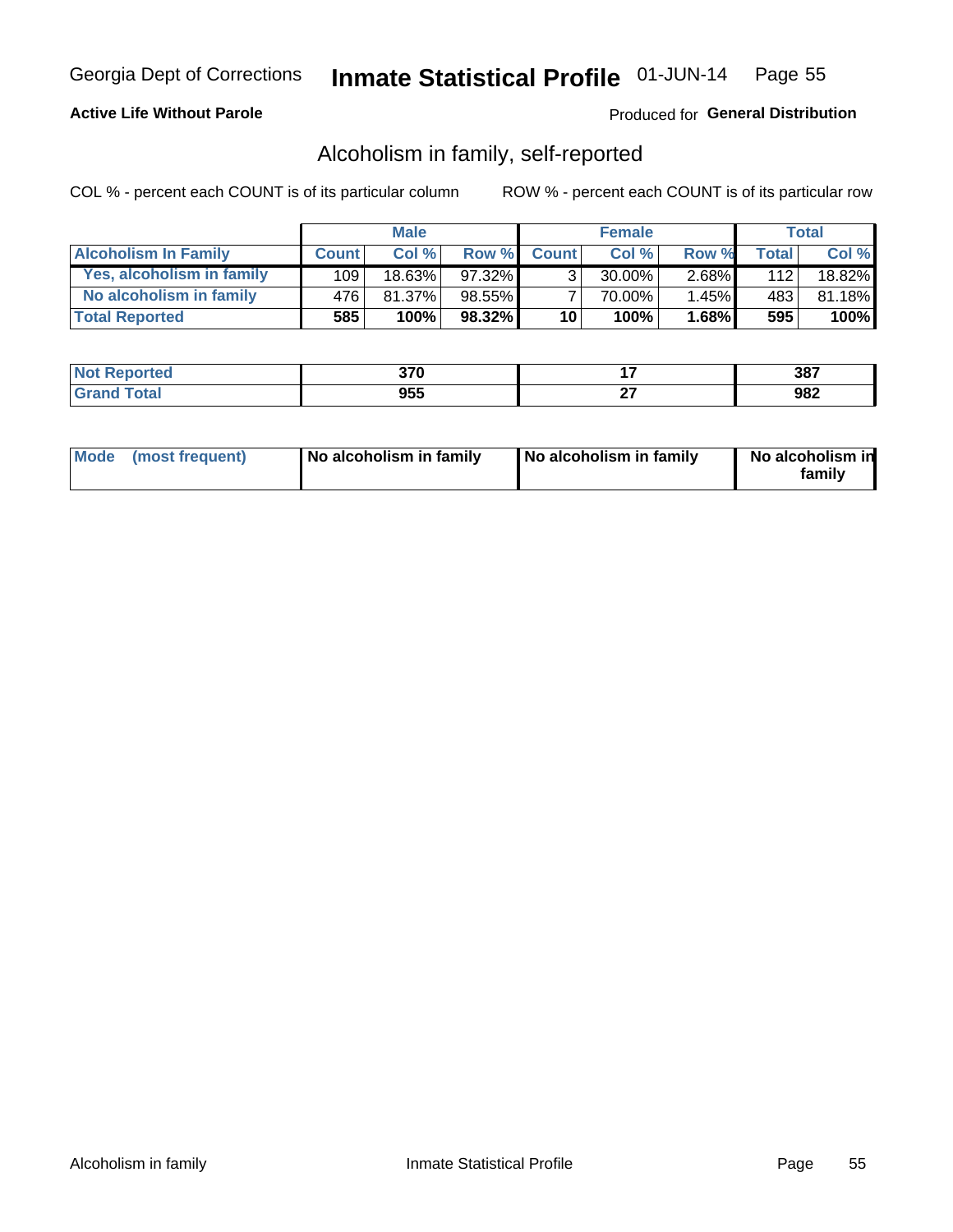### **Active Life Without Parole**

### Produced for General Distribution

## Drug abuse in family, self-reported

COL % - percent each COUNT is of its particular column

|                           | <b>Male</b>  |        | <b>Female</b> |                 |           | <b>Total</b> |        |        |
|---------------------------|--------------|--------|---------------|-----------------|-----------|--------------|--------|--------|
| Drug Abuse In Family      | <b>Count</b> | Col%   | Row %         | <b>Count</b>    | Col%      | Row %        | Total. | Col %  |
| Yes, drug abuse in family | 61           | 10.43% | $95.31\%$     | 3 <sub>1</sub>  | $30.00\%$ | $4.69\%$     | 64     | 10.76% |
| No drug abuse in family   | 524          | 89.57% | 98.68%        |                 | 70.00%    | $1.32\%$     | 531    | 89.24% |
| <b>Total Reported</b>     | 585          | 100%   | 98.32%        | 10 <sup>1</sup> | $100\%$   | $1.68\%$     | 595    | 100%   |

| <b>Not Reported</b> | 270       |           | 387 |
|---------------------|-----------|-----------|-----|
| "otal<br>l Gran     | 요지<br>ນວວ | ~-<br>. . | 982 |

|  | Mode (most frequent) | No drug abuse in family | No drug abuse in family | No drug abuse in<br>family |
|--|----------------------|-------------------------|-------------------------|----------------------------|
|--|----------------------|-------------------------|-------------------------|----------------------------|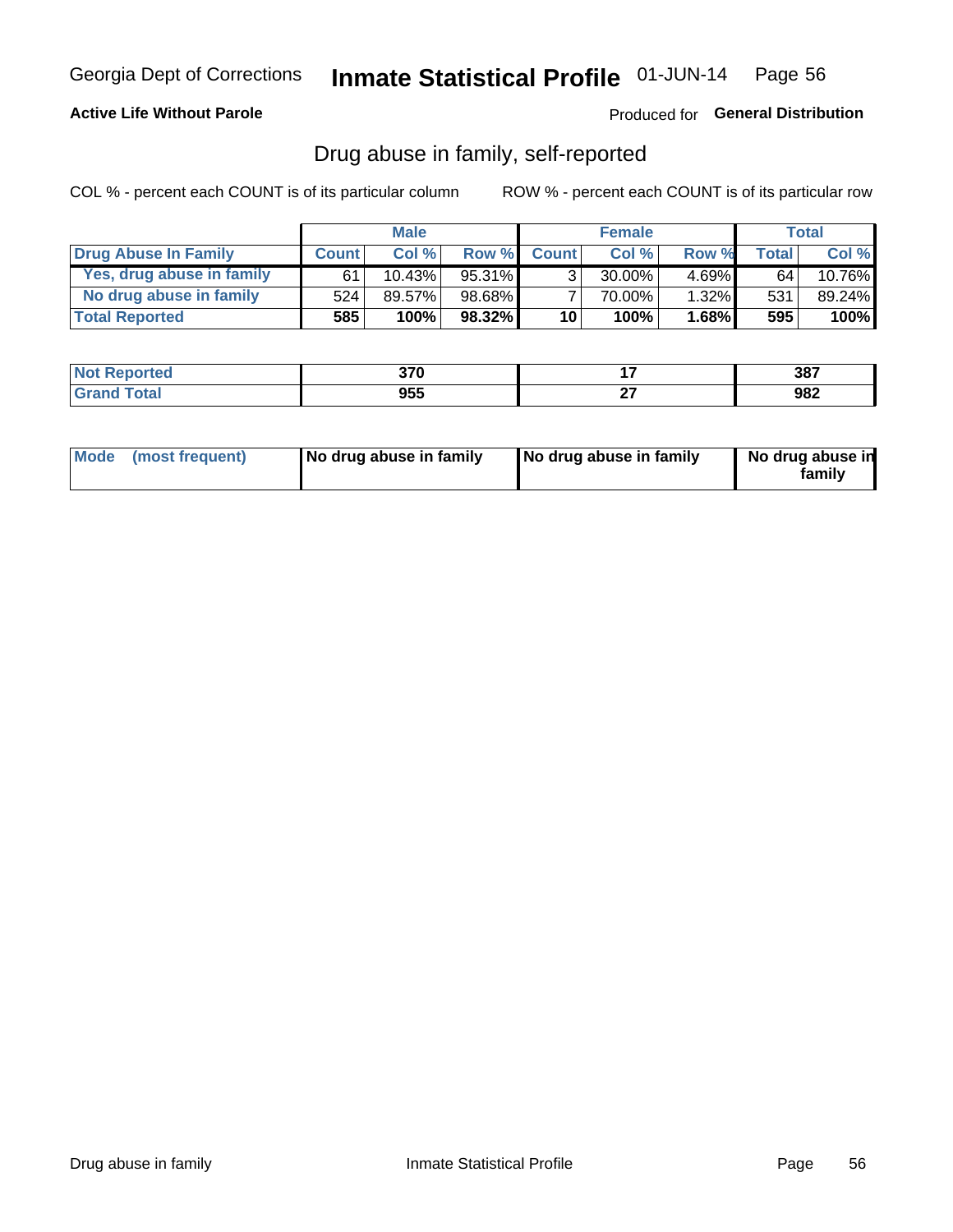### **Active Life Without Parole**

### Produced for General Distribution

## Subjected to frequent beatings, self-reported

COL % - percent each COUNT is of its particular column

|                                   |              | <b>Male</b> |           |              | <b>Female</b> |          |       | Total  |
|-----------------------------------|--------------|-------------|-----------|--------------|---------------|----------|-------|--------|
| <b>Frequent beatings</b>          | <b>Count</b> | Col %       | Row %     | <b>Count</b> | Col %         | Row %    | Total | Col %  |
| <b>Yes, subjected to frequent</b> | 33           | 5.64%       | 97.06%    |              | 10.00%        | $2.94\%$ | 34    | 5.71%  |
| <b>beatings</b>                   |              |             |           |              |               |          |       |        |
| Not subjected to frequent         | 552          | 94.36%      | 98.40%    | 9            | 90.00%        | 1.60%    | 561   | 94.29% |
| <b>beatings</b>                   |              |             |           |              |               |          |       |        |
| <b>Total Reported</b>             | 585          | 100%        | $98.32\%$ | 10           | 100%          | 1.68%    | 595   | 100%   |

| <b>Not Reported</b>   | 270<br>ง เ บ |        | 387 |
|-----------------------|--------------|--------|-----|
| <b>Total</b><br>Grand | 955          | $\sim$ | 982 |

| Mode (most frequent) | Not subjected to frequent<br>beatings | Not subjected to frequent<br>beatings | Not subjected to<br><b>frequent beatings</b> |
|----------------------|---------------------------------------|---------------------------------------|----------------------------------------------|
|                      |                                       |                                       |                                              |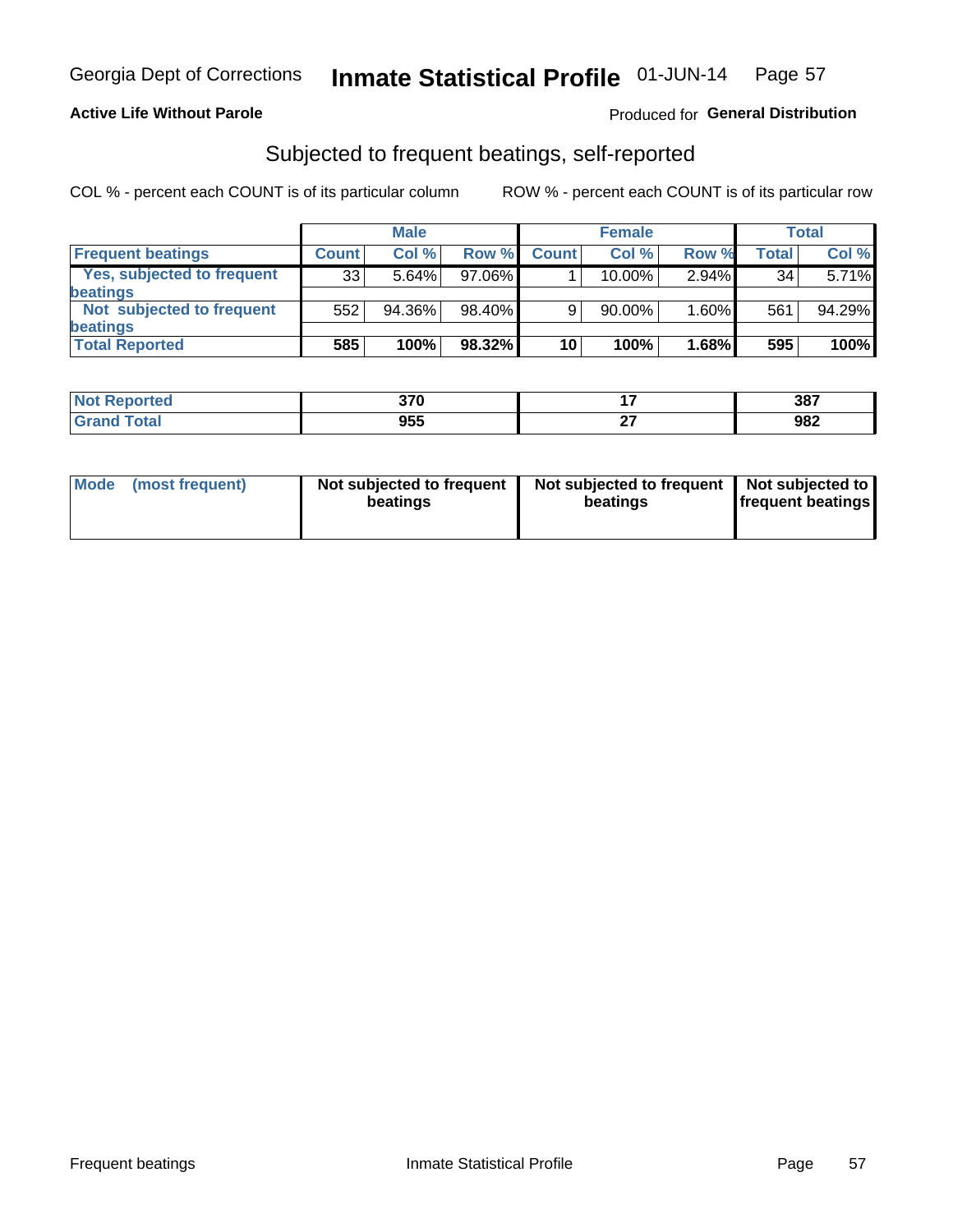### **Active Life Without Parole**

### Produced for General Distribution

## Father absent during inmate's childhood

COL % - percent each COUNT is of its particular column

|                           | <b>Male</b>      |           | <b>Female</b> |              |           | <b>Total</b> |              |        |
|---------------------------|------------------|-----------|---------------|--------------|-----------|--------------|--------------|--------|
| <b>Father Absent</b>      | <b>Count</b>     | Col%      | Row %         | <b>Count</b> | Col%      | Row %        | <b>Total</b> | Col %  |
| Yes, father was absent    | 293 <sub>1</sub> | $50.09\%$ | 98.99%        | 3            | $30.00\%$ | $1.01\%$     | 296          | 49.75% |
| No, father was not absent | 292              | 49.91%    | 97.66%I       |              | 70.00%    | $2.34\%$     | 299          | 50.25% |
| <b>Total Reported</b>     | 585              | $100\%$   | $98.32\%$     | 10           | 100%      | $1.68\%$     | 595          | 100%   |

| <b>Not Reported</b>   | 270<br>ง เ บ |    | 387 |
|-----------------------|--------------|----|-----|
| Гоtal<br><b>Grand</b> | 955          | -- | 982 |

| Mode (most frequent) |  | Yes, father was absent | No, father was not absent   No, father was not | absent |
|----------------------|--|------------------------|------------------------------------------------|--------|
|----------------------|--|------------------------|------------------------------------------------|--------|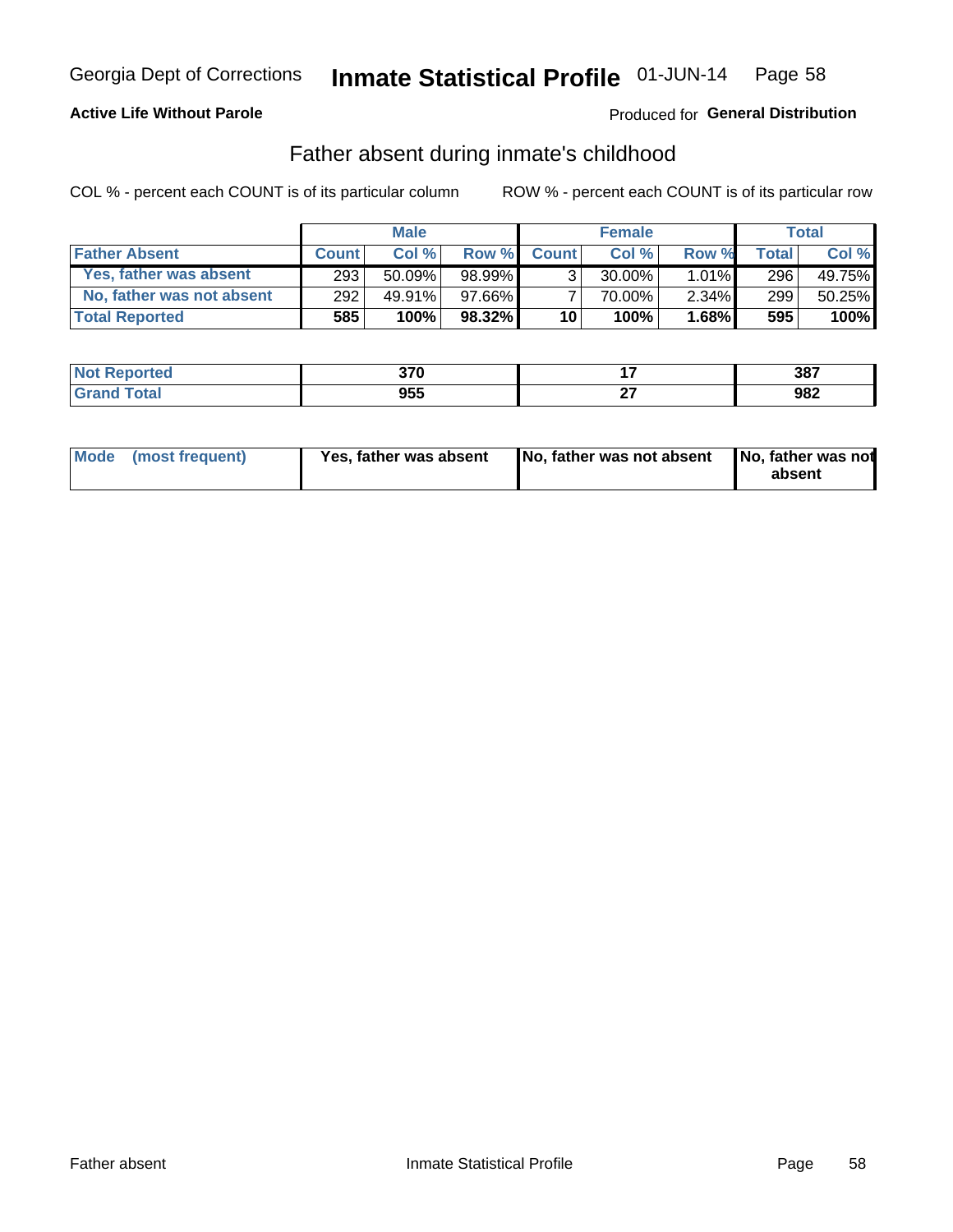### **Active Life Without Parole**

### Produced for General Distribution

## Mother absent during inmate's childhood

COL % - percent each COUNT is of its particular column

|                           | <b>Male</b>  |        | <b>Female</b> |                 |           | Total    |       |        |
|---------------------------|--------------|--------|---------------|-----------------|-----------|----------|-------|--------|
| <b>Mother Absent</b>      | <b>Count</b> | Col%   | Row %         | <b>Count</b>    | Col%      | Row %    | Total | Col %  |
| Yes, mother was absent    | 781          | 13.33% | $97.50\%$     | 2               | $20.00\%$ | $2.50\%$ | 80    | 13.45% |
| No, mother was not absent | 507          | 86.67% | 98.45%        | 8               | 80.00%    | 1.55%    | 515   | 86.55% |
| <b>Total Reported</b>     | 585          | 100%   | $98.32\%$     | 10 <sup>1</sup> | 100%      | $1.68\%$ | 595   | 100%   |

| <b>Not Reported</b>          | <b>270</b><br>ט וע |           | 387 |
|------------------------------|--------------------|-----------|-----|
| <b>Total</b><br><b>Grand</b> | 955                | ~-<br>. . | 982 |

| Mode (most frequent) | No, mother was not absent   No, mother was not absent   No, mother was | not absent |
|----------------------|------------------------------------------------------------------------|------------|
|                      |                                                                        |            |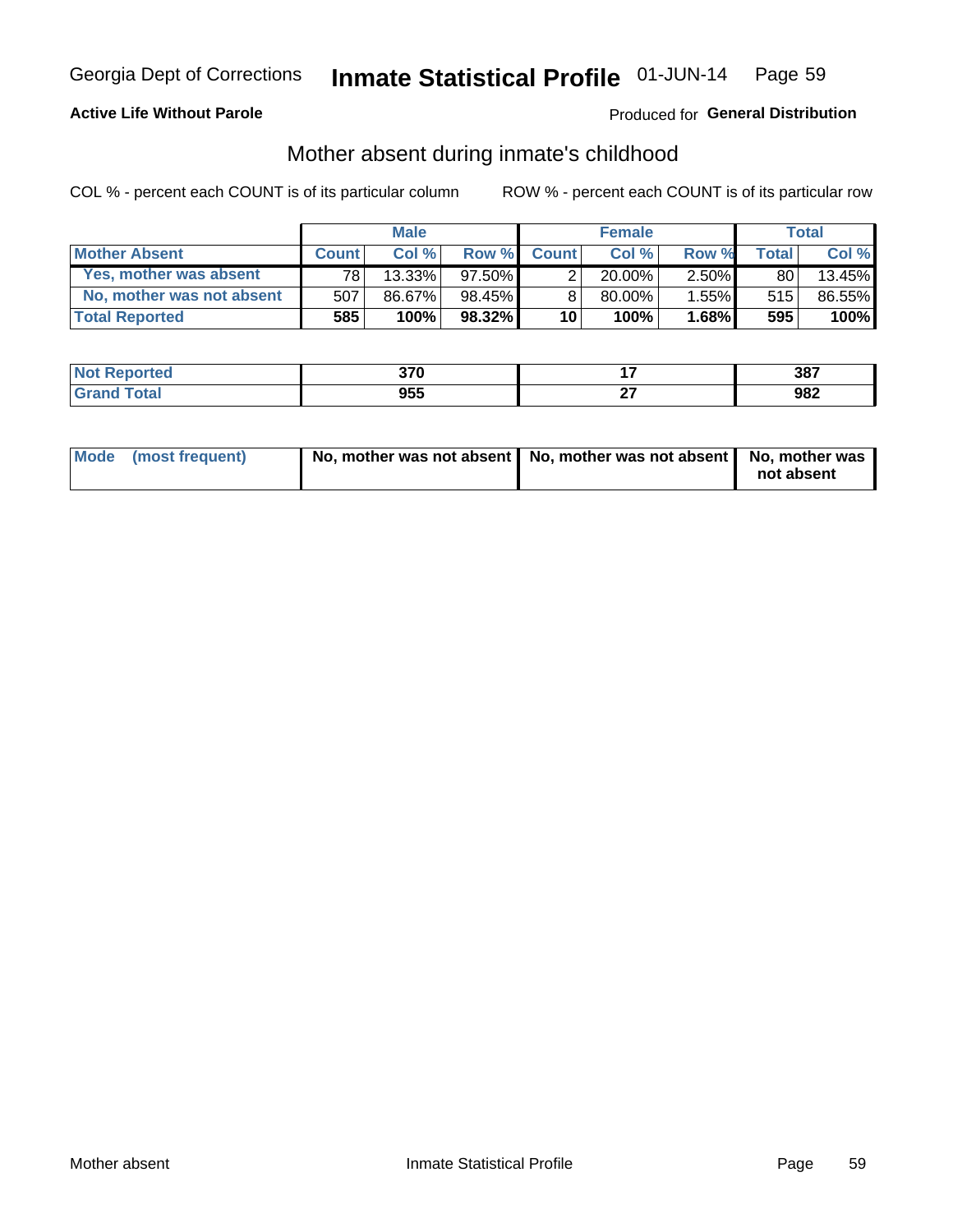### **Active Life Without Parole**

### Produced for General Distribution

## Inmate diagnosed as manipulative

COL % - percent each COUNT is of its particular column

|                       | <b>Male</b>  |        | <b>Female</b> |              |           | Total    |                    |        |
|-----------------------|--------------|--------|---------------|--------------|-----------|----------|--------------------|--------|
| <b>Manipulative</b>   | <b>Count</b> | Col%   | Row %         | <b>Count</b> | Col%      | Row %    | Total <sub>1</sub> | Col %  |
| Yes, manipulative     | 137          | 23.66% | 99.28%        |              | $10.00\%$ | 0.72%    | 138                | 23.43% |
| No, not manipulative  | 442          | 76.34% | 98.00%        | 9            | 90.00%    | $2.00\%$ | 451                | 76.57% |
| <b>Total Reported</b> | 579          | 100%   | 98.30%        | 10           | 100%      | 1.70%    | 589                | 100%   |

| <b>Not</b><br><b>Reported</b> | 27<br>JI U |    | 393 |
|-------------------------------|------------|----|-----|
| <b>ota</b><br>l Gran          | 955        | ~- | 982 |

|  | Mode (most frequent) | No, not manipulative | No, not manipulative | No. not<br><b>I</b> manipulative |
|--|----------------------|----------------------|----------------------|----------------------------------|
|--|----------------------|----------------------|----------------------|----------------------------------|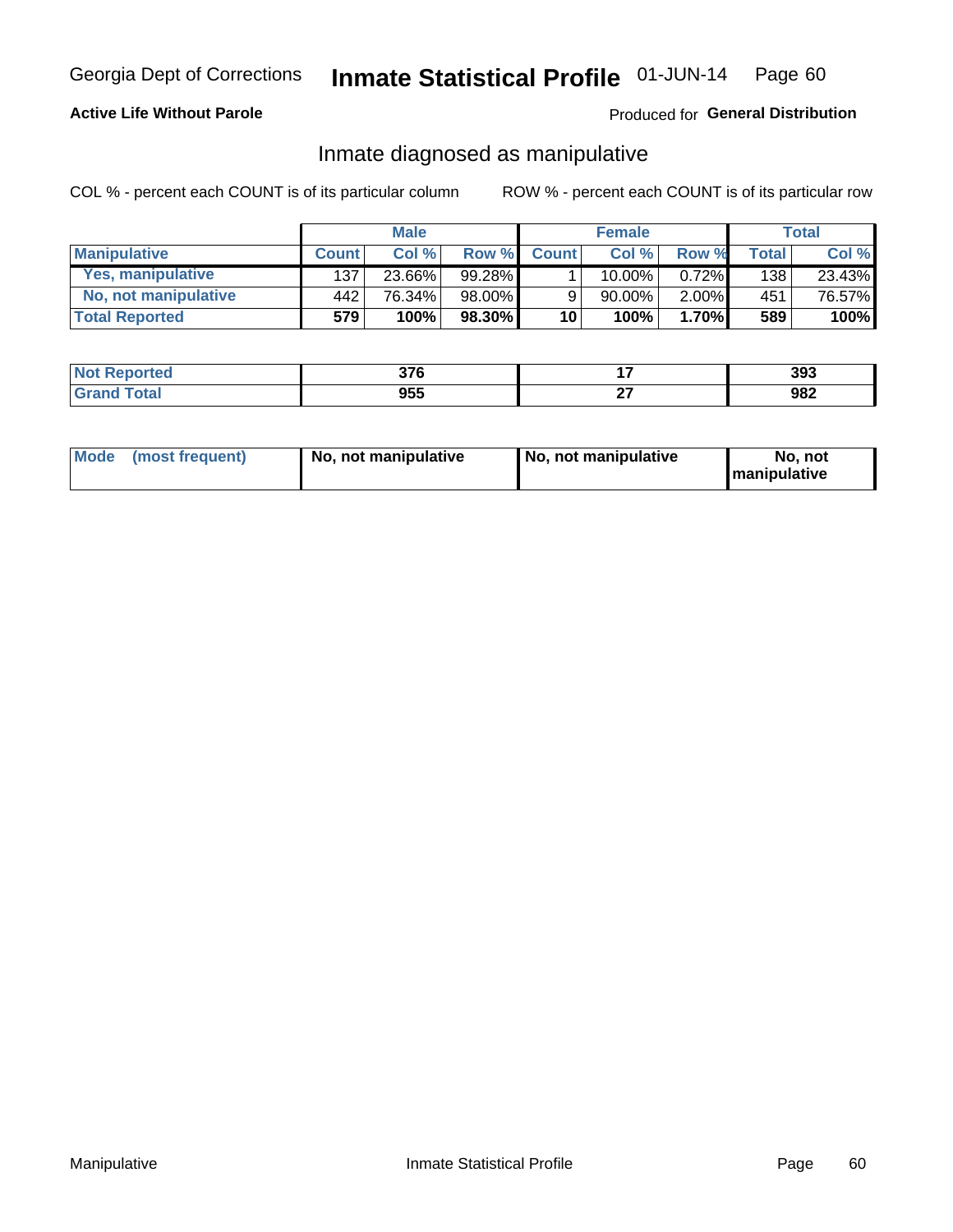#### Inmate Statistical Profile 01-JUN-14 Page 61

### **Active Life Without Parole**

Produced for General Distribution

## Inmate diagnosed as assaultive

COL % - percent each COUNT is of its particular column

|                        | <b>Male</b>  |        | <b>Female</b> |              |             | Total    |              |        |
|------------------------|--------------|--------|---------------|--------------|-------------|----------|--------------|--------|
| <b>Assaultive</b>      | <b>Count</b> | Col%   | Row %         | <b>Count</b> | Col %       | Row %    | <b>Total</b> | Col %  |
| <b>Yes. assaultive</b> | 448          | 77.37% | 98.03%        | 9            | $90.00\%$ . | $1.97\%$ | 457          | 77.59% |
| No, not assaultive     | 131          | 22.63% | $99.24\%$     |              | 10.00%      | 0.76%    | 132          | 22.41% |
| <b>Total Reported</b>  | 579          | 100%   | 98.30%        | 10           | $100\%$ .   | $1.70\%$ | 589          | 100%   |

| <b>Not Reported</b> | 27c<br>ט וע |           | 393 |
|---------------------|-------------|-----------|-----|
| <b>Grand Total</b>  | 955         | ~-<br>. . | 982 |

| Mode | (most frequent) | Yes, assaultive | Yes, assaultive | Yes, assaultive |
|------|-----------------|-----------------|-----------------|-----------------|
|------|-----------------|-----------------|-----------------|-----------------|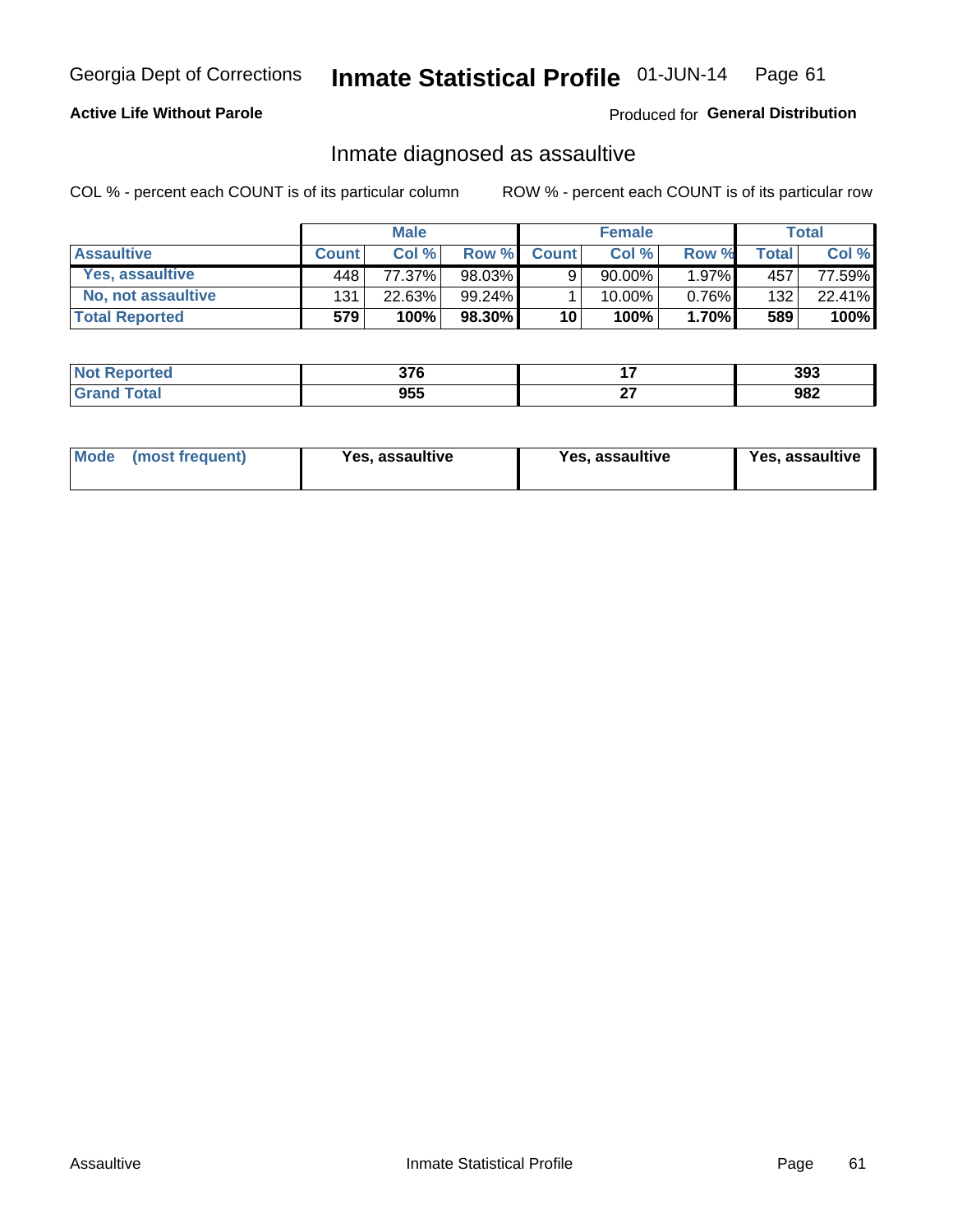#### Inmate Statistical Profile 01-JUN-14 Page 62

#### **Active Life Without Parole**

#### Produced for General Distribution

## Number of prior Georgia incarcerations

COL % - percent each COUNT is of its particular column

|                                       |                 | <b>Male</b> |           |                 | <b>Female</b> |          |       | <b>Total</b> |
|---------------------------------------|-----------------|-------------|-----------|-----------------|---------------|----------|-------|--------------|
| <b>Num of Prior GA Incarcerations</b> | <b>Count</b>    | Col %       | Row %     | <b>Count</b>    | Col %         | Row %    | Total | Col %        |
|                                       | 478             | 50.05%      | 95.98%    | 20 <sub>1</sub> | 74.07%        | 4.02%    | 498   | 50.71%       |
|                                       | 187             | 19.58%      | 98.94%    | 2               | 7.41%         | $1.06\%$ | 189   | 19.25%       |
|                                       | 113             | 11.83%      | 98.26%    | 2               | 7.41%         | 1.74%    | 115   | 11.71%       |
| 3                                     | 82              | 8.59%       | 97.62%    | 2               | 7.41%         | 2.38%    | 84    | 8.55%        |
| 4                                     | 47              | 4.92%       | 100.00%   |                 |               |          | 47    | 4.79%        |
| 5                                     | 28              | 2.93%       | 100.00%   |                 |               |          | 28    | 2.85%        |
| <b>More Than 5</b>                    | 20 <sup>°</sup> | 2.09%       | $95.24\%$ |                 | 3.70%         | 4.76%    | 21    | 2.14%        |
| <b>Total Reported</b>                 | 955             | 100%        | 97.25%    | 27              | 100%          | 2.75%    | 982   | 100%         |

| тео |                |     |     |
|-----|----------------|-----|-----|
|     | ---<br>- - - - | . . | 982 |

| Mean (average)       |  | 1.15 |
|----------------------|--|------|
| Median (middle)      |  |      |
| Mode (most frequent) |  |      |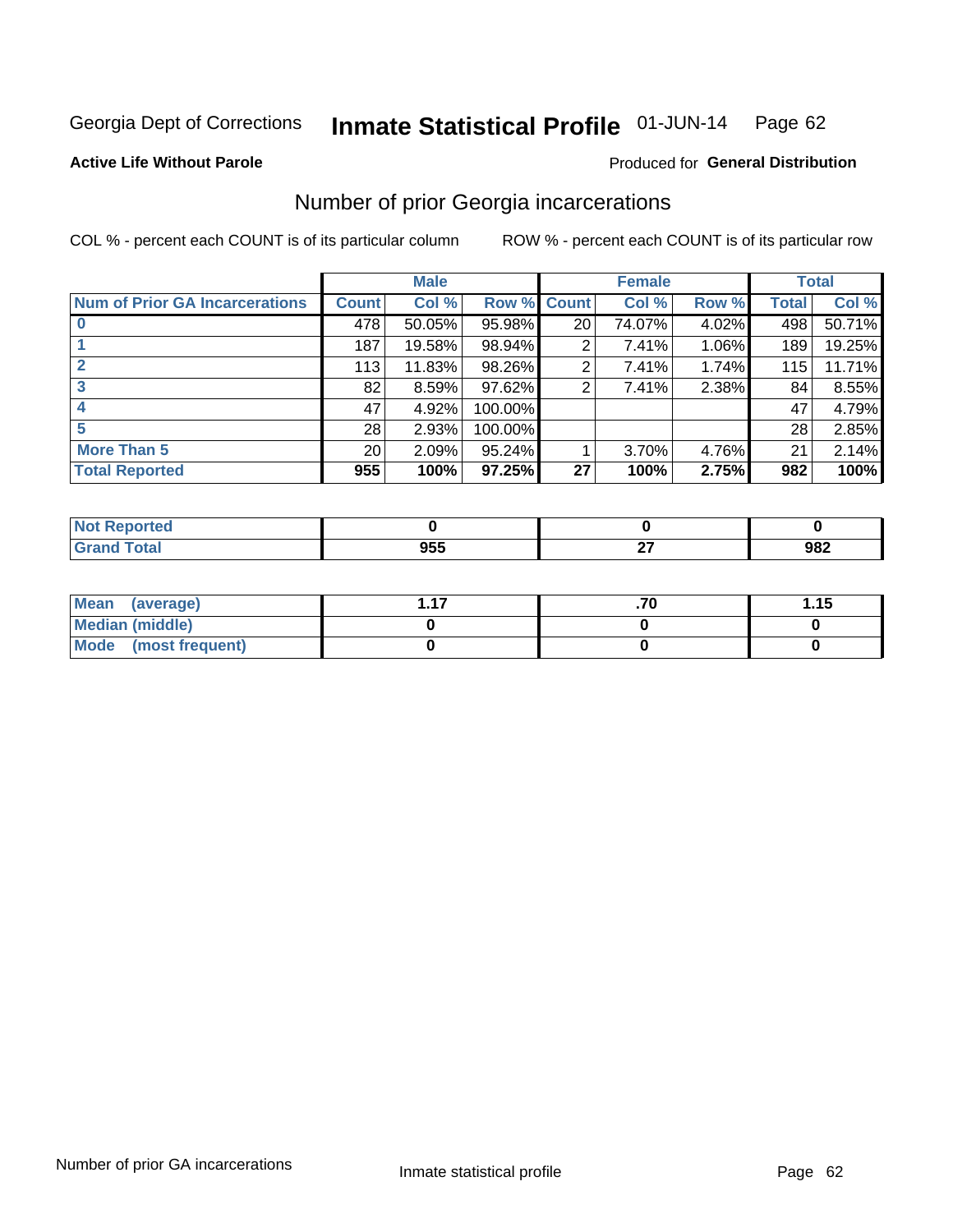#### Inmate Statistical Profile 01-JUN-14 Page 63

**Active Life Without Parole** 

Produced for General Distribution

## Prison sentence in years

COL % - percent each COUNT is of its particular column

ROW % - percent each COUNT is of its particular row

|                                 |              | <b>Male</b> |                    |    | <b>Female</b> |          |             | Total  |
|---------------------------------|--------------|-------------|--------------------|----|---------------|----------|-------------|--------|
| <b>Prison Sentence In Years</b> | <b>Count</b> | Col %       | <b>Row % Count</b> |    | Col %         | Row %    | $\tau$ otal | Col %  |
| <b>Life Without Parole</b>      | 950          | 99.48%      | 97.24%             | 27 | 100.00%       | $2.76\%$ | 977         | 99.49% |
| <b>Death</b>                    |              | $0.52\%$    | 100.00%            |    |               |          |             | 0.51%  |
| <b>Total Reported</b>           | 955          | 100%        | 97.25%             | 27 | 100%          | 2.75%    | 982         | 100%   |

| keported     |     |     |
|--------------|-----|-----|
| <b>cotal</b> | 955 | 982 |

#### **Determinate (numeric) sentences only**

| ' Mea<br><b>Service</b> A<br>ЯМА. |  |  |  |
|-----------------------------------|--|--|--|
|                                   |  |  |  |

All sentences (including determinate), with life, life without parole, and death sentences figured at 45 years

| MС<br>a r -<br>-- |         |  |  |
|-------------------|---------|--|--|
|                   | ------- |  |  |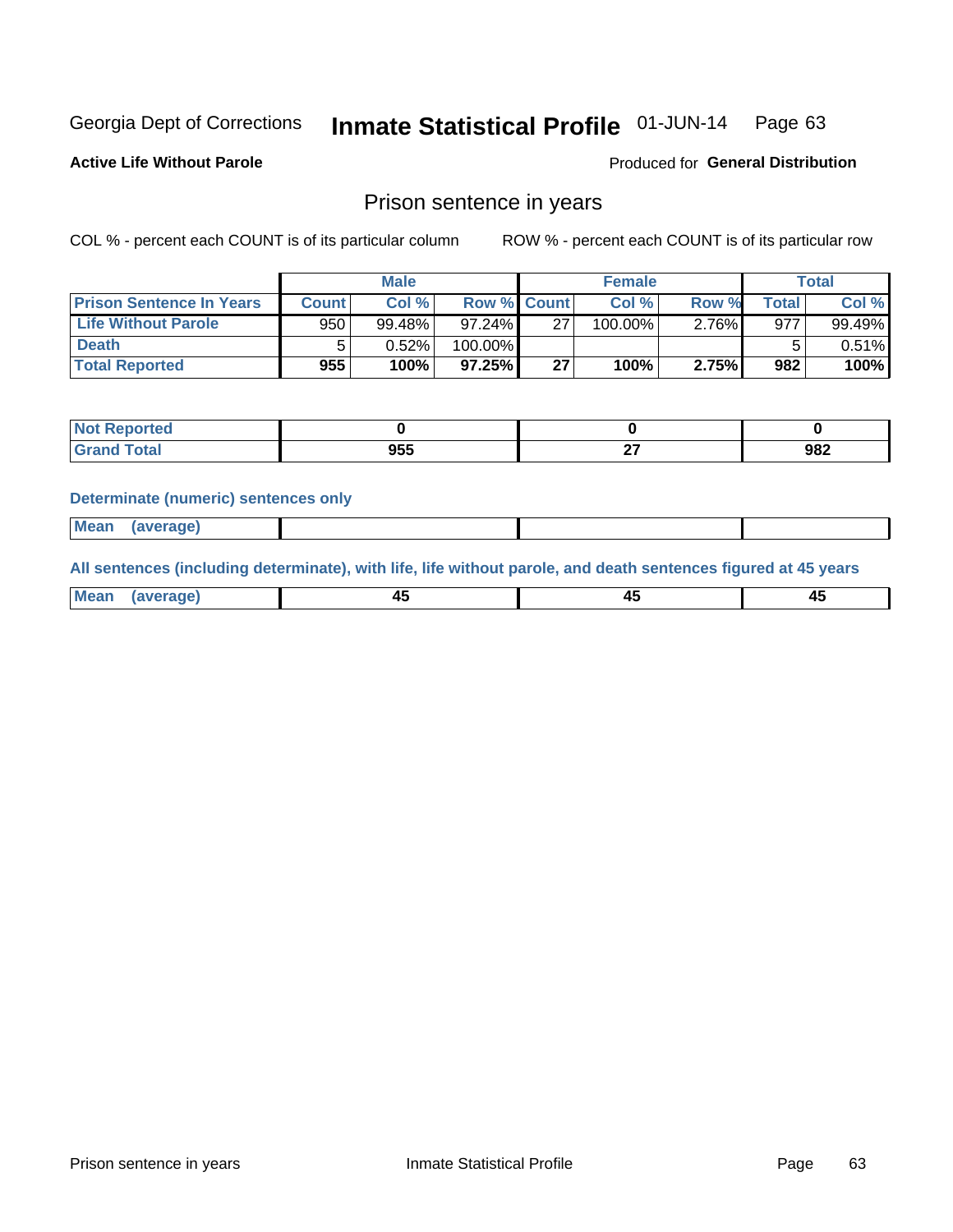#### **Active Life Without Parole**

### **Produced for General Distribution**

## Primary offense, broken out into felonies vs misdemeanors

COL % - percent each COUNT is of its particular column

|                                  |              | <b>Male</b> |                    |    | <b>Female</b> |       | Total        |         |
|----------------------------------|--------------|-------------|--------------------|----|---------------|-------|--------------|---------|
| <b>Felonies and Misdemeanors</b> | <b>Count</b> | Col%        | <b>Row % Count</b> |    | Col%          | Row % | <b>Total</b> | Col %   |
| <b>Felonies</b>                  | 955          | 100.00%     | 97.25%             | 27 | 100.00%       | 2.75% | 982          | 100.00% |
| <b>Total Reported</b>            | 955          | $100\%$     | 97.25%             | 27 | 100%          | 2.75% | 982          | 100%    |

| <b>Not Reported</b>         |           |     |     |
|-----------------------------|-----------|-----|-----|
| <b>Total</b><br>Gran<br>uuu | ---<br>טע | 955 | 982 |

| $Mc$<br>equent)<br>нез<br>$\sim$<br>. | onies<br>. | <b>onies</b><br>. |
|---------------------------------------|------------|-------------------|
|---------------------------------------|------------|-------------------|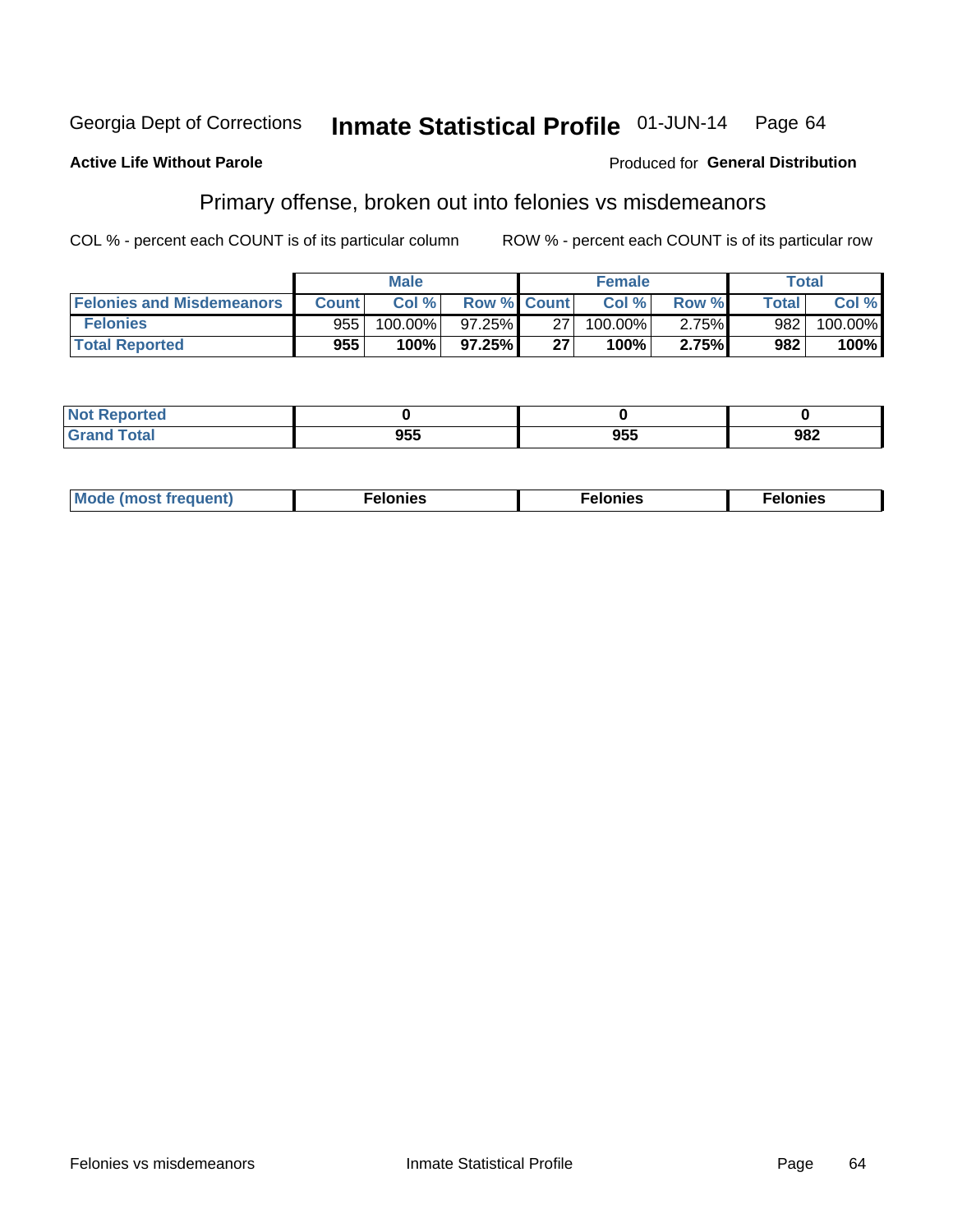#### Inmate Statistical Profile 01-JUN-14 Page 65

### **Active Life Without Parole**

#### Produced for General Distribution

## Primary offense, broken out into six broad crime categories

COL % - percent each COUNT is of its particular column

|                         |                 | <b>Male</b> |         |                    | <b>Female</b> |       |                  | <b>Total</b> |
|-------------------------|-----------------|-------------|---------|--------------------|---------------|-------|------------------|--------------|
| <b>Crime Categories</b> | <b>Count</b>    | Col %       |         | <b>Row % Count</b> | Col %         | Row % | <b>Total</b>     | Col %        |
| <b>Violent</b>          | 809             | 84.71%      | 96.77%  | 27                 | 100.00%       | 3.23% | 836              | 85.13%       |
| <b>Sex Crime</b>        | 128             | 13.40%      | 100.00% |                    | .00%          |       | 128 <sub>1</sub> | 13.03%       |
| <b>Property</b><br>3    | 3               | .31%        | 100.00% |                    | .00%          |       |                  | .31%         |
| <b>Drug</b><br>4        | 13 <sub>1</sub> | $1.36\%$    | 100.00% |                    | .00%          |       | 13               | 1.32%        |
| <b>Other</b><br>6       | 2               | .21%        | 100.00% |                    | .00%          |       | ⌒                | .20%         |
| <b>Total Reported</b>   | 955             | 100%        | 97.25%  | 27                 | 100%          | 2.75% | 982              | 100%         |

| <b>Not Reported</b> |                   |              |     |
|---------------------|-------------------|--------------|-----|
| <b>Total</b>        | <b>OEE</b><br>ຍວວ | $\sim$<br>-- | 982 |

| М | ,,, | - -- -<br>וחו | m |
|---|-----|---------------|---|
|   |     |               |   |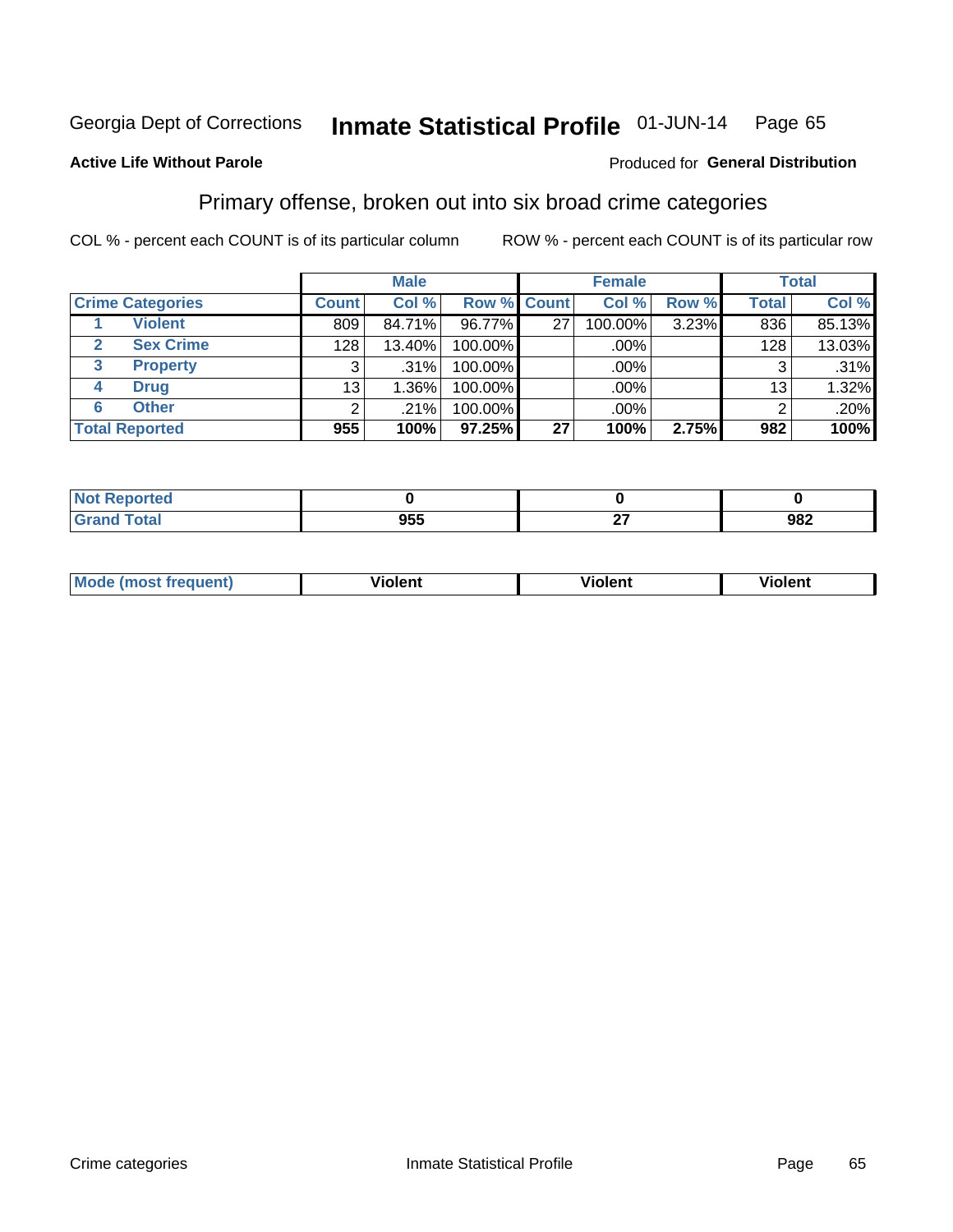#### Inmate Statistical Profile 01-JUN-14 Page 66

### **Active Life Without Parole**

#### Produced for General Distribution

## Primary offense, detailed offense code

COL % - percent each COUNT is of its particular column

|   |                                          |                 | <b>Male</b>                |         |                 | <b>Female</b> |         |                  | <b>Total</b> |
|---|------------------------------------------|-----------------|----------------------------|---------|-----------------|---------------|---------|------------------|--------------|
|   | <b>Primary Offense</b>                   | <b>Count</b>    | $\overline{\text{Col }^9}$ | Row %   | <b>Count</b>    | Col %         | Row %   | <b>Total</b>     | Col %        |
| F | <b>Aggrav Child Molestation</b>          | $\overline{18}$ | 1.88%                      | 100.00% |                 |               |         | $\overline{18}$  | 1.83%        |
| F | <b>Aggrav Sexual Battery</b>             | 4               | .42%                       | 100.00% |                 |               |         | 4                | .41%         |
| F | <b>Aggrav Sodomy</b>                     | 11              | 1.15%                      | 100.00% |                 |               |         | 11               | 1.12%        |
| F | <b>Armed Robbery</b>                     | 144             | 15.08%                     | 98.63%  | $\overline{2}$  | 7.41%         | 1.37%   | 146              | 14.87%       |
| F | <b>Att/Consprcy Commt</b>                | 1               | .10%                       | 100.00% |                 |               |         | 1                | .10%         |
|   | C/S/Of                                   |                 |                            |         |                 |               |         |                  |              |
| F | <b>Burg Bef 7/1/12</b>                   | 3               | .31%                       | 100.00% |                 |               |         | 3                | .31%         |
| F | <b>Child Molestation</b>                 | 4               | .42%                       | 100.00% |                 |               |         | 4                | .41%         |
| F | <b>Cruelty To Children</b>               | 1               | .10%                       | 100.00% |                 |               |         | 1                | .10%         |
| F | <b>Feticide</b>                          |                 |                            |         | $\mathbf 1$     | 3.70%         | 100.00% | 1                | .10%         |
| F | <b>Hijacking Motor Vehicle</b>           | 1               | .10%                       | 100.00% |                 |               |         | 1                | .10%         |
| F | <b>Kidnapping</b>                        | 64              | 6.70%                      | 100.00% |                 |               |         | 64               | 6.52%        |
| F | <b>Murder</b>                            | 599             | 62.72%                     | 96.15%  | 24              | 88.89%        | 3.85%   | 623              | 63.44%       |
| F | <b>Poss Firearm Convct</b>               | 1               | .10%                       | 100.00% |                 |               |         | 1                | .10%         |
|   | <b>Felon</b>                             |                 |                            |         |                 |               |         |                  |              |
| F | <b>Poss Of Certain</b><br><b>Weapons</b> | 1               | .10%                       | 100.00% |                 |               |         | 1                | .10%         |
| F | <b>Poss Of Cocaine</b>                   | 3               | .31%                       | 100.00% |                 |               |         | 3                | .31%         |
| F | <b>Poss W Int Dist Cocaine</b>           | 1               | .10%                       | 100.00% |                 |               |         | 1                | .10%         |
| F | Rape                                     | 91              | 9.53%                      | 100.00% |                 |               |         | 91               | 9.27%        |
| F | <b>S/D Cocaine</b>                       |                 |                            |         |                 |               |         |                  |              |
|   |                                          | 5               | .52%                       | 100.00% |                 |               |         | 5                | .51%         |
| F | <b>Traf Cocaine 401+ Gm</b>              |                 | .10%                       | 100.00% |                 |               |         | 1                | .10%         |
| F | <b>Traf Cocaine Less 200</b><br>Gm       | 1               | .10%                       | 100.00% |                 |               |         | 1                | .10%         |
| F | <b>Traf Methamph 28-199</b>              | 1               | .10%                       | 100.00% |                 |               |         | 1                | .10%         |
|   | Gm                                       |                 |                            |         |                 |               |         |                  |              |
|   | <b>Total Rported</b>                     | 955             | 100%                       | 97.25%  | $\overline{27}$ | 100%          | 2.75%   | $\overline{982}$ | 100%         |

| rted         |     |        |     |
|--------------|-----|--------|-----|
| <b>Total</b> | 955 | $\sim$ | 982 |

| <b>Mode (most frequent)</b> | 1101 Murder | 1101 Murder | 1101 Murder |
|-----------------------------|-------------|-------------|-------------|
|                             |             |             |             |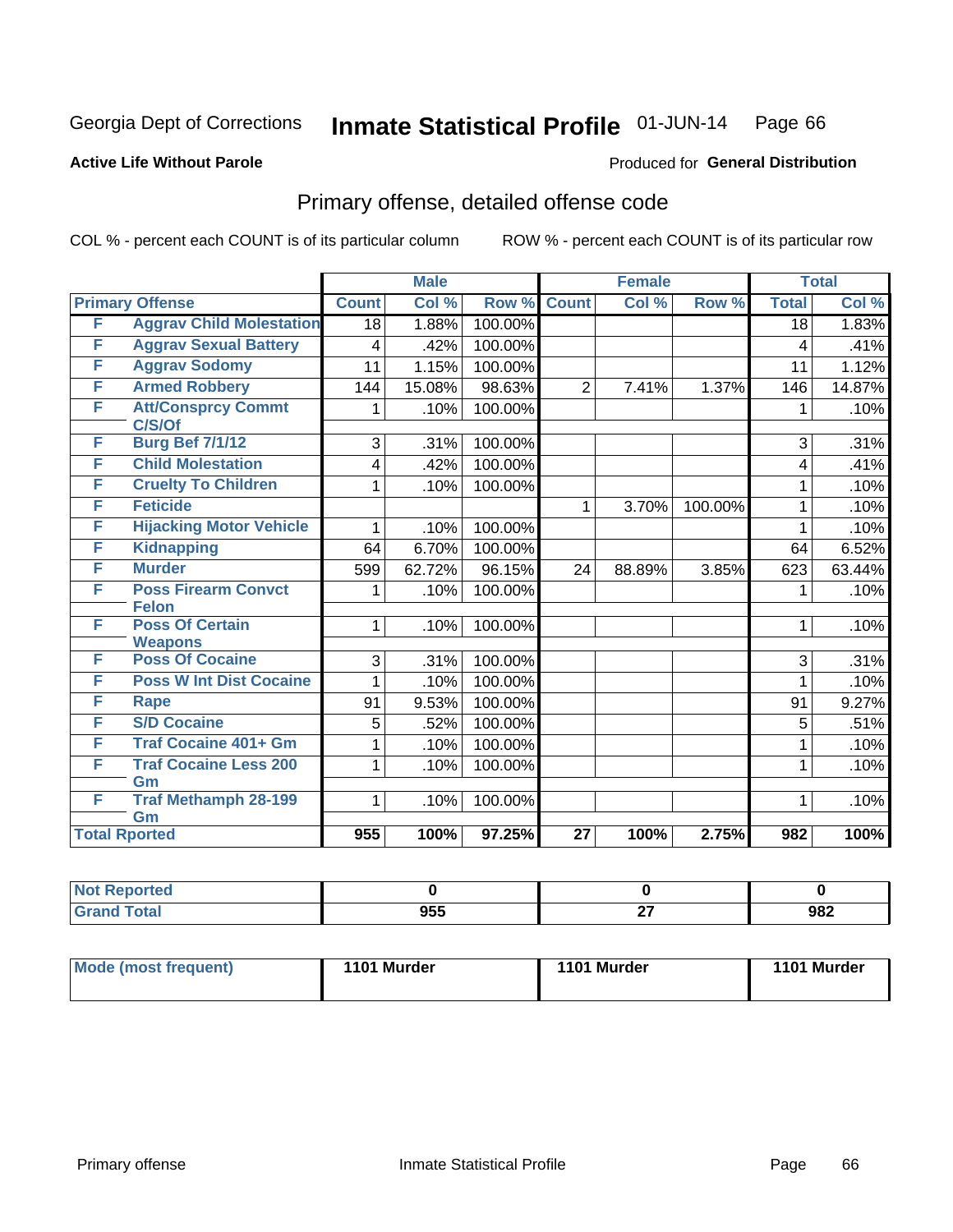#### **Active Life Without Parole**

### Produced for **General Distribution**

## County of conviction of primary offense

|                                |                         | <b>Male</b> |         |              | <b>Female</b> |           |                | <b>Total</b> |
|--------------------------------|-------------------------|-------------|---------|--------------|---------------|-----------|----------------|--------------|
| <b>County of Conviction</b>    | <b>Count</b>            | Col %       | Row %   | <b>Count</b> | Col %         | Row %     | <b>Total</b>   | Col %        |
| <b>Appling County</b><br>001   | 4                       | .42%        | 100.00% |              |               |           | 4              | .41%         |
| <b>Atkinson County</b><br>002  | $\overline{2}$          | .21%        | 100.00% |              |               |           | $\overline{2}$ | .20%         |
| <b>Bacon County</b><br>003     | $\mathbf{1}$            | .10%        | 100.00% |              |               |           | 1              | .10%         |
| <b>Baldwin County</b><br>005   | 5                       | .52%        | 100.00% |              |               |           | 5              | .51%         |
| <b>Banks County</b><br>006     | $\mathbf{1}$            | .10%        | 100.00% |              |               |           | $\mathbf{1}$   | .10%         |
| <b>Barrow County</b><br>007    | $\overline{7}$          | .73%        | 100.00% |              |               |           | $\overline{7}$ | .71%         |
| <b>Bartow County</b><br>008    | 5                       | .52%        | 100.00% |              |               |           | 5              | .51%         |
| <b>Ben Hill County</b><br>009  | 4                       | .42%        | 100.00% |              |               |           | 4              | .41%         |
| <b>Berrien County</b><br>010   | $\overline{2}$          | .21%        | 100.00% |              |               |           | $\overline{2}$ | .20%         |
| <b>Bibb County</b><br>011      | 30                      | 3.14%       | 96.77%  | 1            | 3.70%         | 3.23%     | 31             | 3.16%        |
| <b>Bleckley County</b><br>012  | 1                       | .10%        | 100.00% |              |               |           | 1              | .10%         |
| <b>Brantley County</b><br>013  | $\overline{2}$          | .21%        | 100.00% |              |               |           | $\overline{2}$ | .20%         |
| <b>Brooks County</b><br>014    | $\overline{c}$          | .21%        | 100.00% |              |               |           | $\overline{2}$ | .20%         |
| <b>Bulloch County</b><br>016   | 5                       | .52%        | 83.33%  | 1            | 3.70%         | 16.67%    | 6              | .61%         |
| <b>Burke County</b><br>017     | 8                       | .84%        | 100.00% |              |               |           | 8              | .81%         |
| <b>Butts County</b><br>018     | 5                       | .52%        | 100.00% |              |               |           | 5              | .51%         |
| <b>Camden County</b><br>020    | 7                       | .73%        | 100.00% |              |               |           | $\overline{7}$ | .71%         |
| <b>Candler County</b><br>021   | $\mathbf{1}$            | .10%        | 100.00% |              |               |           | $\mathbf{1}$   | .10%         |
| <b>Carroll County</b><br>022   | 4                       | .42%        | 100.00% |              |               |           | 4              | .41%         |
| <b>Catoosa County</b><br>023   | 3                       | .31%        | 100.00% |              |               |           | 3              | .31%         |
| <b>Charlton County</b><br>024  | 1                       | .10%        | 100.00% |              |               |           | 1              | .10%         |
| <b>Chatham County</b><br>025   | 33                      | 3.46%       | 100.00% |              |               |           | 33             | 3.36%        |
| <b>Chattooga County</b><br>027 | $\overline{2}$          | .21%        | 100.00% |              |               |           | $\overline{2}$ | .20%         |
| <b>Cherokee County</b><br>028  | $\overline{2}$          | .21%        | 100.00% |              |               |           | $\overline{2}$ | .20%         |
| <b>Clarke County</b><br>029    | 17                      | 1.78%       | 100.00% |              |               |           | 17             | 1.73%        |
| <b>Clay County</b><br>030      | $\mathbf{1}$            | .10%        | 100.00% |              |               |           | 1              | .10%         |
| <b>Clayton County</b><br>031   | 48                      | 5.03%       | 94.12%  | 3            | 11.11%        | 5.88%     | 51             | 5.19%        |
| <b>Clinch County</b><br>032    | 1                       | .10%        | 100.00% |              |               |           | 1              | .10%         |
| <b>Cobb County</b><br>033      | 42                      | 4.40%       | 97.67%  | 1            | 3.70%         | 2.33%     | 43             | 4.38%        |
| <b>Coffee County</b><br>034    | 5                       | .52%        | 100.00% |              |               |           | 5              | .51%         |
| <b>Colquitt County</b><br>035  | 4                       | .42%        | 100.00% |              |               |           | 4              | .41%         |
| <b>Columbia County</b><br>036  | 7                       | .73%        | 70.00%  | 3            | 11.11%        | $30.00\%$ | 10             | 1.02%        |
| <b>Cook County</b><br>037      | $\overline{\mathbf{4}}$ | .42%        | 100.00% |              |               |           | $\overline{4}$ | .41%         |
| <b>Coweta County</b><br>038    | $\overline{7}$          | .73%        | 100.00% |              |               |           | $\overline{7}$ | .71%         |
| <b>Crisp County</b><br>040     | 3                       | .31%        | 100.00% |              |               |           | 3              | .31%         |
| <b>Dade County</b><br>041      | 1                       | .10%        | 100.00% |              |               |           | $\mathbf{1}$   | .10%         |
| <b>Dawson County</b><br>042    | 1                       | .10%        | 100.00% |              |               |           | 1              | .10%         |
| <b>Decatur County</b><br>043   | $\overline{2}$          | .21%        | 100.00% |              |               |           | $\overline{2}$ | .20%         |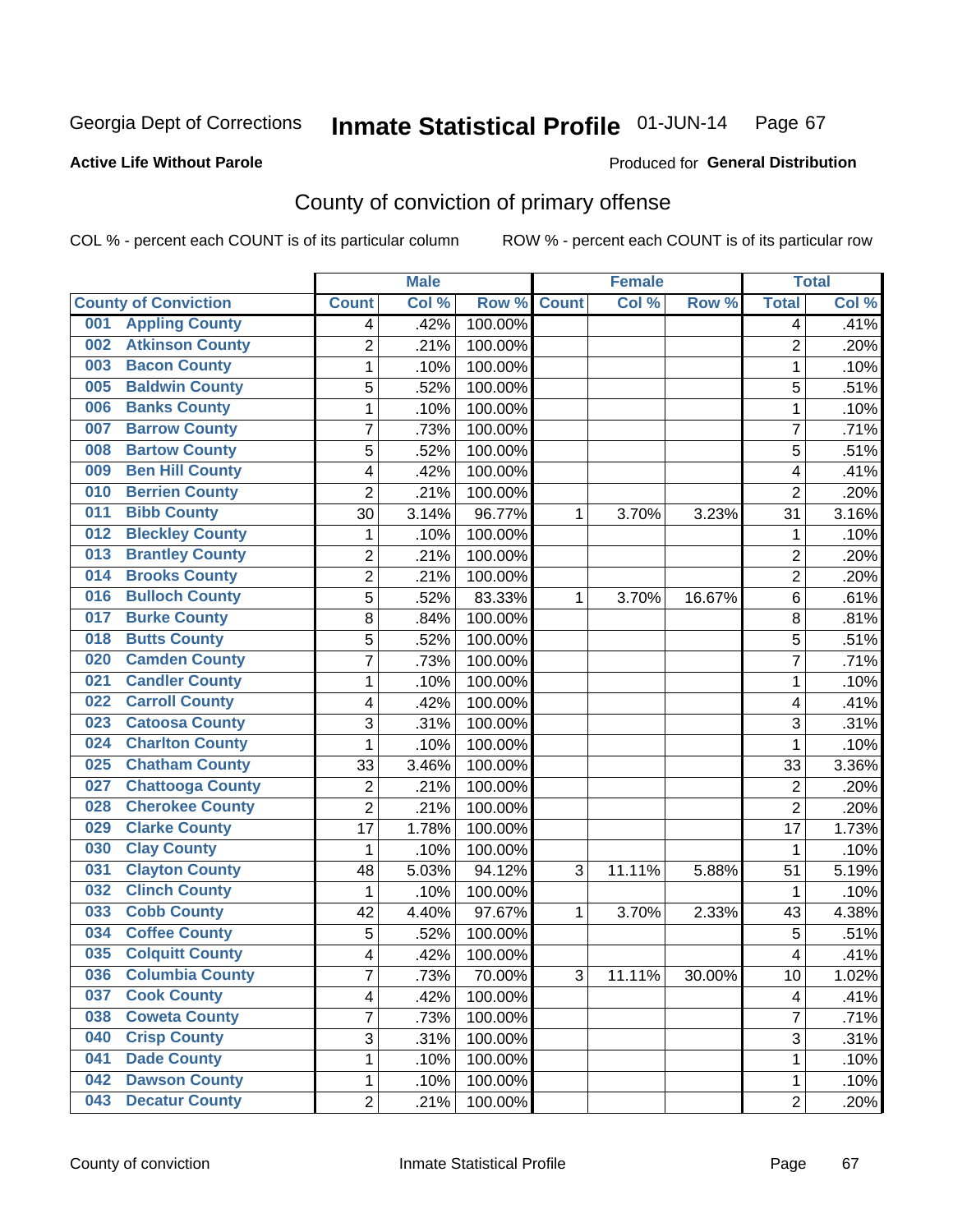#### **Active Life Without Parole**

#### Produced for **General Distribution**

## County of conviction of primary offense

|     |                             |                | <b>Male</b> |         |                | <b>Female</b> |        |                | <b>Total</b> |
|-----|-----------------------------|----------------|-------------|---------|----------------|---------------|--------|----------------|--------------|
|     | <b>County of Conviction</b> | <b>Count</b>   | Col %       | Row %   | <b>Count</b>   | Col %         | Row %  | <b>Total</b>   | Col %        |
| 044 | <b>Dekalb County</b>        | 80             | 8.38%       | 98.77%  | 1              | 3.70%         | 1.23%  | 81             | 8.25%        |
| 045 | <b>Dodge County</b>         | $\mathbf{1}$   | .10%        | 100.00% |                |               |        | 1              | .10%         |
| 046 | <b>Dooly County</b>         | $\overline{2}$ | .21%        | 100.00% |                |               |        | $\overline{2}$ | .20%         |
| 047 | <b>Dougherty County</b>     | 26             | 2.72%       | 96.30%  | 1              | 3.70%         | 3.70%  | 27             | 2.75%        |
| 048 | <b>Douglas County</b>       | 27             | 2.83%       | 96.43%  | $\mathbf{1}$   | 3.70%         | 3.57%  | 28             | 2.85%        |
| 049 | <b>Early County</b>         | 1              | .10%        | 100.00% |                |               |        | $\mathbf{1}$   | .10%         |
| 051 | <b>Effingham County</b>     | 4              | .42%        | 100.00% |                |               |        | 4              | .41%         |
| 052 | <b>Elbert County</b>        | 4              | .42%        | 100.00% |                |               |        | 4              | .41%         |
| 053 | <b>Emanuel County</b>       | 8              | .84%        | 100.00% |                |               |        | 8              | .81%         |
| 056 | <b>Fayette County</b>       | 5              | .52%        | 100.00% |                |               |        | 5              | .51%         |
| 057 | <b>Floyd County</b>         | 13             | 1.36%       | 92.86%  | 1              | 3.70%         | 7.14%  | 14             | 1.43%        |
| 058 | <b>Forsyth County</b>       | 4              | .42%        | 100.00% |                |               |        | 4              | .41%         |
| 059 | <b>Franklin County</b>      | 3              | .31%        | 75.00%  | 1              | 3.70%         | 25.00% | 4              | .41%         |
| 060 | <b>Fulton County</b>        | 125            | 13.09%      | 99.21%  | 1              | 3.70%         | .79%   | 126            | 12.83%       |
| 061 | <b>Gilmer County</b>        | $\overline{2}$ | .21%        | 100.00% |                |               |        | $\overline{2}$ | .20%         |
| 063 | <b>Glynn County</b>         | 14             | 1.47%       | 93.33%  | 1              | 3.70%         | 6.67%  | 15             | 1.53%        |
| 064 | <b>Gordon County</b>        | 4              | .42%        | 100.00% |                |               |        | 4              | .41%         |
| 066 | <b>Greene County</b>        | $\mathbf{1}$   | .10%        | 100.00% |                |               |        | $\mathbf{1}$   | .10%         |
| 067 | <b>Gwinnett County</b>      | 12             | 1.26%       | 92.31%  | 1              | 3.70%         | 7.69%  | 13             | 1.32%        |
| 068 | <b>Habersham County</b>     | 5              | .52%        | 100.00% |                |               |        | 5              | .51%         |
| 069 | <b>Hall County</b>          | 16             | 1.68%       | 88.89%  | $\overline{2}$ | 7.41%         | 11.11% | 18             | 1.83%        |
| 070 | <b>Hancock County</b>       | $\mathbf{1}$   | .10%        | 100.00% |                |               |        | $\mathbf{1}$   | .10%         |
| 071 | <b>Haralson County</b>      | 3              | .31%        | 100.00% |                |               |        | 3              | .31%         |
| 072 | <b>Harris County</b>        | $\overline{c}$ | .21%        | 100.00% |                |               |        | $\overline{2}$ | .20%         |
| 073 | <b>Hart County</b>          | 3              | .31%        | 100.00% |                |               |        | 3              | .31%         |
| 075 | <b>Henry County</b>         | 11             | 1.15%       | 100.00% |                |               |        | 11             | 1.12%        |
| 076 | <b>Houston County</b>       | 16             | 1.68%       | 100.00% |                |               |        | 16             | 1.63%        |
| 077 | <b>Irwin County</b>         | 1              | .10%        | 100.00% |                |               |        | 1              | .10%         |
| 078 | <b>Jackson County</b>       | 11             | 1.15%       | 100.00% |                |               |        | 11             | 1.12%        |
| 079 | <b>Jasper County</b>        | 1              | .10%        | 100.00% |                |               |        | $\mathbf{1}$   | .10%         |
| 080 | <b>Jeff Davis County</b>    | $\overline{c}$ | .21%        | 100.00% |                |               |        | $\overline{2}$ | .20%         |
| 081 | <b>Jefferson County</b>     | 4              | .42%        | 100.00% |                |               |        | 4              | .41%         |
| 082 | <b>Jenkins County</b>       | 1              | .10%        | 100.00% |                |               |        | $\mathbf{1}$   | .10%         |
| 083 | <b>Johnson County</b>       | 1              | .10%        | 100.00% |                |               |        | $\mathbf{1}$   | .10%         |
| 084 | <b>Jones County</b>         | $\overline{2}$ | .21%        | 66.67%  | 1              | 3.70%         | 33.33% | $\overline{3}$ | .31%         |
| 086 | <b>Lanier County</b>        | 1              | .10%        | 100.00% |                |               |        | 1              | .10%         |
| 087 | <b>Laurens County</b>       | 3              | .31%        | 100.00% |                |               |        | 3              | .31%         |
| 088 | <b>Lee County</b>           | $\overline{2}$ | .21%        | 100.00% |                |               |        | $\overline{2}$ | .20%         |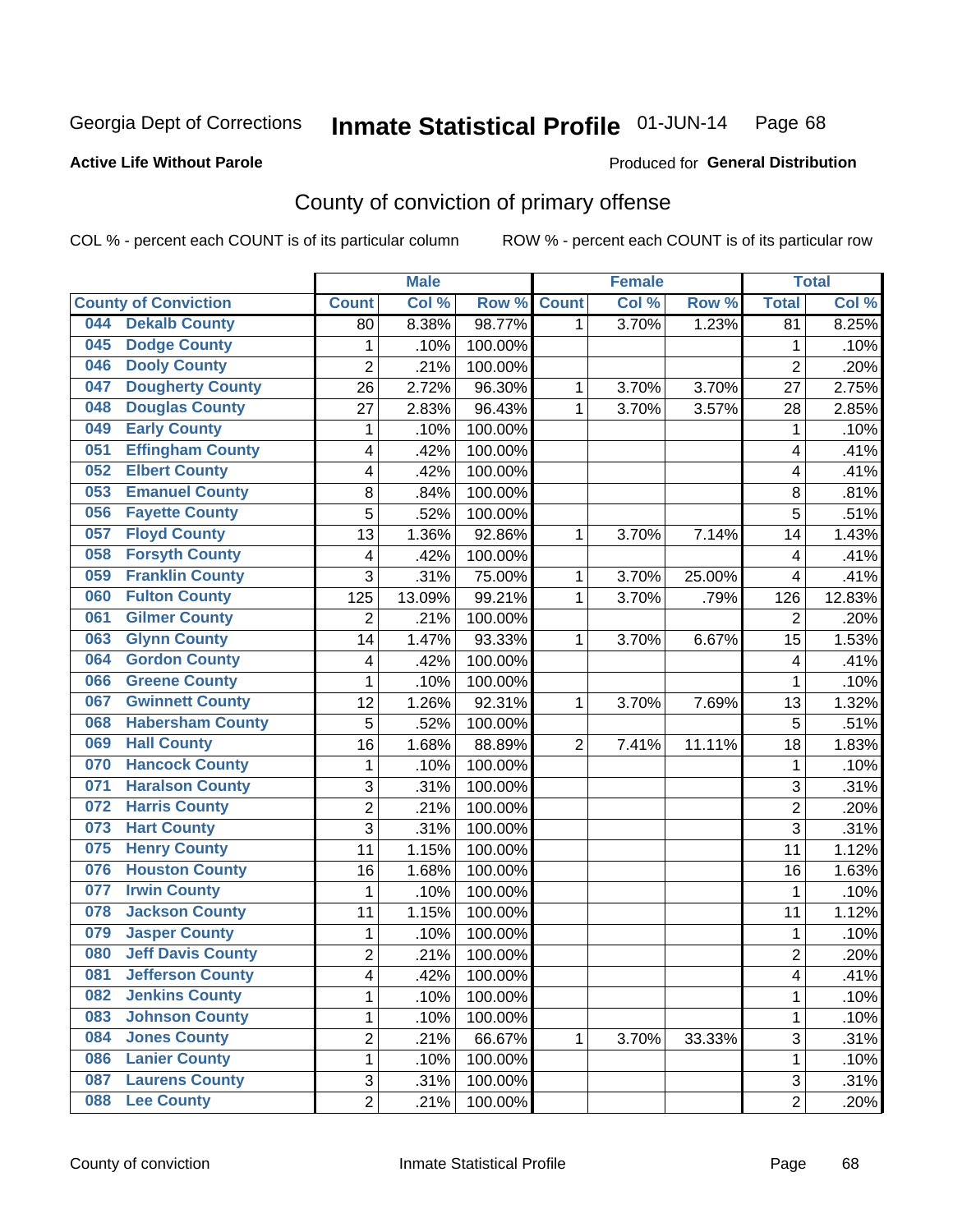#### **Active Life Without Parole**

#### Produced for **General Distribution**

## County of conviction of primary offense

|                  |                             |                | <b>Male</b> |         |                | <b>Female</b> |        |                | <b>Total</b> |
|------------------|-----------------------------|----------------|-------------|---------|----------------|---------------|--------|----------------|--------------|
|                  | <b>County of Conviction</b> | <b>Count</b>   | Col %       | Row %   | <b>Count</b>   | Col %         | Row %  | <b>Total</b>   | Col %        |
| 089              | <b>Liberty County</b>       | 6              | .63%        | 85.71%  | 1              | 3.70%         | 14.29% | 7              | .71%         |
| 091              | <b>Long County</b>          | 6              | .63%        | 100.00% |                |               |        | 6              | .61%         |
| 092              | <b>Lowndes County</b>       | 6              | .63%        | 100.00% |                |               |        | 6              | .61%         |
| 095              | <b>Madison County</b>       | 1              | .10%        | 100.00% |                |               |        | 1              | .10%         |
| 096              | <b>Marion County</b>        | 1              | .10%        | 100.00% |                |               |        | 1              | .10%         |
| 097              | <b>Mcduffie County</b>      | $\overline{2}$ | .21%        | 100.00% |                |               |        | $\overline{2}$ | .20%         |
| 098              | <b>Mcintosh County</b>      | $\mathbf 1$    | .10%        | 100.00% |                |               |        | 1              | .10%         |
| 100              | <b>Miller County</b>        | $\mathbf{1}$   | .10%        | 100.00% |                |               |        | $\mathbf{1}$   | .10%         |
| 102              | <b>Monroe County</b>        | 6              | .63%        | 100.00% |                |               |        | 6              | .61%         |
| 104              | <b>Morgan County</b>        | $\mathbf{1}$   | .10%        | 100.00% |                |               |        | $\mathbf{1}$   | .10%         |
| 105              | <b>Murray County</b>        | $\mathbf 1$    | .10%        | 100.00% |                |               |        | 1              | .10%         |
| 106              | <b>Muscogee County</b>      | 34             | 3.56%       | 100.00% |                |               |        | 34             | 3.46%        |
| 107              | <b>Newton County</b>        | $\overline{7}$ | .73%        | 87.50%  | 1              | 3.70%         | 12.50% | 8              | .81%         |
| 109              | <b>Oglethorpe County</b>    | $\mathbf{1}$   | .10%        | 100.00% |                |               |        | $\mathbf{1}$   | .10%         |
| 110              | <b>Paulding County</b>      | $\overline{c}$ | .21%        | 100.00% |                |               |        | $\overline{2}$ | .20%         |
| $\overline{112}$ | <b>Pickens County</b>       | 1              | .10%        | 100.00% |                |               |        | $\mathbf{1}$   | .10%         |
| 113              | <b>Pierce County</b>        | $\mathbf{1}$   | .10%        | 100.00% |                |               |        | 1              | .10%         |
| $\overline{114}$ | <b>Pike County</b>          | 4              | .42%        | 66.67%  | $\overline{2}$ | 7.41%         | 33.33% | 6              | .61%         |
| $\overline{115}$ | <b>Polk County</b>          | 1              | .10%        | 100.00% |                |               |        | 1              | .10%         |
| 116              | <b>Pulaski County</b>       | 1              | .10%        | 100.00% |                |               |        | 1              | .10%         |
| 117              | <b>Putnam County</b>        | 7              | .73%        | 100.00% |                |               |        | $\overline{7}$ | .71%         |
| 119              | <b>Rabun County</b>         | $\mathbf{1}$   | .10%        | 100.00% |                |               |        | $\mathbf{1}$   | .10%         |
| 120              | <b>Randolph County</b>      | 3              | .31%        | 100.00% |                |               |        | 3              | .31%         |
| 121              | <b>Richmond County</b>      | 47             | 4.92%       | 97.92%  | 1              | 3.70%         | 2.08%  | 48             | 4.89%        |
| 122              | <b>Rockdale County</b>      | 10             | 1.05%       | 100.00% |                |               |        | 10             | 1.02%        |
| 125              | <b>Seminole County</b>      | $\mathbf{1}$   | .10%        | 100.00% |                |               |        | 1              | .10%         |
| 126              | <b>Spalding County</b>      | 12             | 1.26%       | 100.00% |                |               |        | 12             | 1.22%        |
| 127              | <b>Stephens County</b>      | 3              | .31%        | 100.00% |                |               |        | 3              | .31%         |
| 129              | <b>Sumter County</b>        | $\mathbf{1}$   | .10%        | 100.00% |                |               |        | $\mathbf{1}$   | .10%         |
| 131              | <b>Taliaferro County</b>    | 1              | .10%        | 100.00% |                |               |        | 1              | .10%         |
| $\overline{132}$ | <b>Tattnall County</b>      | $\overline{2}$ | .21%        | 100.00% |                |               |        | $\overline{2}$ | .20%         |
| 135              | <b>Terrell County</b>       | 1              | .10%        | 100.00% |                |               |        | 1              | .10%         |
| 136              | <b>Thomas County</b>        | 5              | .52%        | 100.00% |                |               |        | 5              | .51%         |
| $137$            | <b>Tift County</b>          | 6              | .63%        | 100.00% |                |               |        | 6              | .61%         |
| 138              | <b>Toombs County</b>        | 7              | .73%        | 100.00% |                |               |        | $\overline{7}$ | .71%         |
| 139              | <b>Towns County</b>         | 1              | .10%        | 100.00% |                |               |        | 1              | .10%         |
| 140              | <b>Treutlen County</b>      | 3              | .31%        | 100.00% |                |               |        | 3              | .31%         |
| 141              | <b>Troup County</b>         | $\overline{2}$ | .21%        | 66.67%  | 1              | 3.70%         | 33.33% | $\overline{3}$ | .31%         |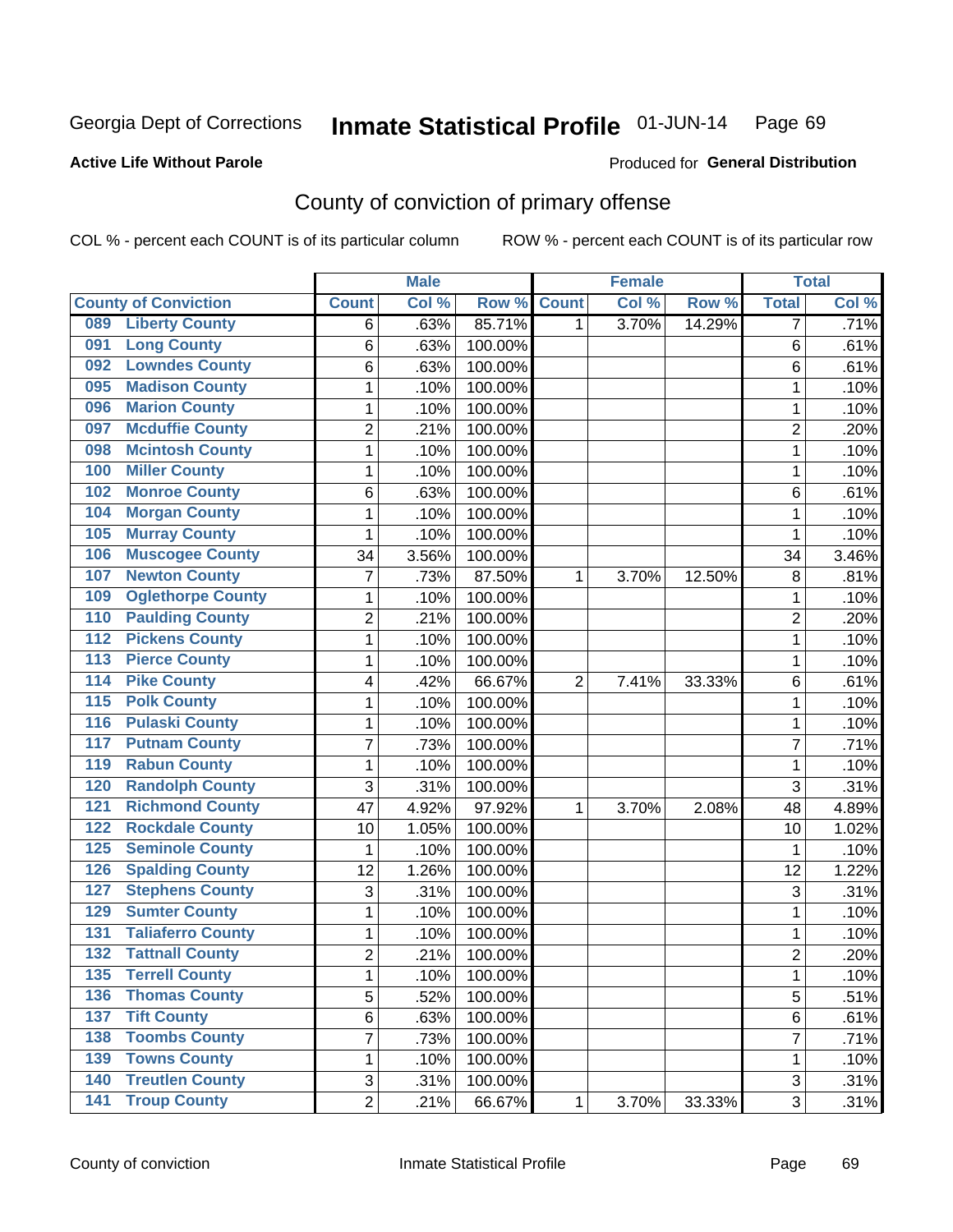**Active Life Without Parole** 

#### Produced for **General Distribution**

## County of conviction of primary offense

|                                 |              | <b>Male</b> |         |              | <b>Female</b> |        |              | <b>Total</b> |
|---------------------------------|--------------|-------------|---------|--------------|---------------|--------|--------------|--------------|
| <b>County of Conviction</b>     | <b>Count</b> | Col %       | Row %   | <b>Count</b> | Col %         | Row %  | <b>Total</b> | Col %        |
| <b>Turner County</b><br>142     |              | .10%        | 100.00% |              |               |        |              | .10%         |
| <b>Twiggs County</b><br>143     |              | .10%        | 100.00% |              |               |        |              | .10%         |
| <b>Upson County</b><br>145      | 4            | .42%        | 100.00% |              |               |        | 4            | .41%         |
| <b>Walker County</b><br>146     | 5            | .52%        | 83.33%  |              | 3.70%         | 16.67% | 6            | .61%         |
| <b>Walton County</b><br>147     | 9            | .94%        | 100.00% |              |               |        | 9            | .92%         |
| <b>Ware County</b><br>148       | 12           | 1.26%       | 100.00% |              |               |        | 12           | 1.22%        |
| <b>Washington County</b><br>150 | 4            | .42%        | 100.00% |              |               |        | 4            | .41%         |
| <b>Wayne County</b><br>151      |              | .73%        | 100.00% |              |               |        | 7            | .71%         |
| <b>Whitfield County</b><br>155  | 9            | .94%        | 100.00% |              |               |        | 9            | .92%         |
| <b>Wilkes County</b><br>157     |              | .10%        | 100.00% |              |               |        |              | .10%         |
| <b>Worth County</b><br>159      | 3            | .31%        | 100.00% |              |               |        | 3            | .31%         |
| <b>Total Rported</b>            | 955          | 100%        | 97.25%  | 27           | 100%          | 2.75%  | 982          | 100%         |

| тео        |     |              |     |
|------------|-----|--------------|-----|
| <b>ota</b> | 955 | $\sim$<br>-- | 982 |

|  | Mode (most frequent) | <b>Fulton County</b> | <b>Columbia County</b> | <b>Fulton County</b> |
|--|----------------------|----------------------|------------------------|----------------------|
|--|----------------------|----------------------|------------------------|----------------------|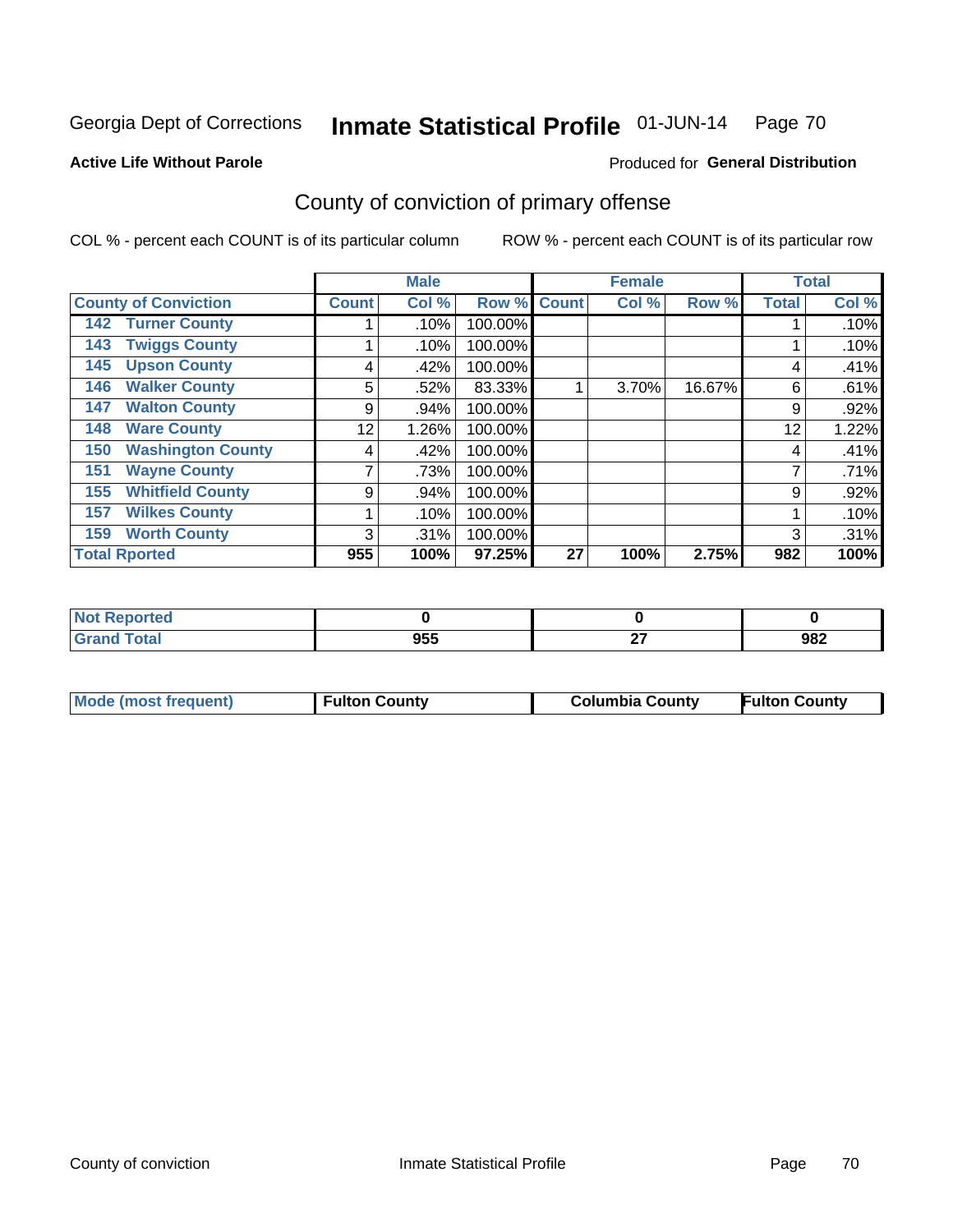#### **Active Life Without Parole**

## Produced for **General Distribution**

## Circuit of conviction of primary offense

|                         |                                 |                  | <b>Male</b> |         |                         | <b>Female</b> |        |                  | <b>Total</b> |
|-------------------------|---------------------------------|------------------|-------------|---------|-------------------------|---------------|--------|------------------|--------------|
|                         | <b>Circuit of Conviction</b>    | <b>Count</b>     | Col %       | Row %   | <b>Count</b>            | Col %         | Row %  | <b>Total</b>     | Col %        |
| 1                       | <b>Alapaha Circuit</b>          | 10               | 1.05%       | 100.00% |                         |               |        | 10               | 1.02%        |
| $\overline{2}$          | <b>Alcovy Circuit</b>           | 16               | 1.68%       | 94.12%  | $\mathbf 1$             | 3.70%         | 5.88%  | 17               | 1.73%        |
| $\overline{\mathbf{3}}$ | <b>Atlanta Circuit</b>          | 125              | 13.09%      | 99.21%  | $\mathbf{1}$            | 3.70%         | .79%   | 126              | 12.83%       |
| 4                       | <b>Atlantic Circuit</b>         | 15               | 1.57%       | 93.75%  | $\mathbf{1}$            | 3.70%         | 6.25%  | 16               | 1.63%        |
| 5                       | <b>Augusta Circuit</b>          | 62               | 6.49%       | 93.94%  | $\overline{\mathbf{4}}$ | 14.81%        | 6.06%  | 66               | 6.72%        |
| $\overline{6}$          | <b>Blue Ridge Circuit</b>       | $\overline{2}$   | .21%        | 100.00% |                         |               |        | $\overline{2}$   | .20%         |
| 7                       | <b>Brunswick Circuit</b>        | 34               | 3.56%       | 97.14%  | 1                       | 3.70%         | 2.86%  | 35               | 3.56%        |
| 8                       | <b>Chattahoochee Circuit</b>    | 37               | 3.87%       | 100.00% |                         |               |        | 37               | 3.77%        |
| $\overline{9}$          | <b>Cherokee Circuit</b>         | 9                | .94%        | 100.00% |                         |               |        | 9                | .92%         |
| 10                      | <b>Clayton Circuit</b>          | 48               | 5.03%       | 94.12%  | 3                       | 11.11%        | 5.88%  | 51               | 5.19%        |
| $\overline{11}$         | <b>Cobb Circuit</b>             | 42               | 4.40%       | 97.67%  | $\mathbf{1}$            | 3.70%         | 2.33%  | 43               | 4.38%        |
| $\overline{12}$         | <b>Conasauga Circuit</b>        | 10               | 1.05%       | 100.00% |                         |               |        | 10               | 1.02%        |
| 13                      | <b>Cordele Circuit</b>          | 9                | .94%        | 100.00% |                         |               |        | 9                | .92%         |
| 14                      | <b>Coweta Circuit</b>           | 13               | 1.36%       | 92.86%  | $\mathbf 1$             | 3.70%         | 7.14%  | 14               | 1.43%        |
| 15                      | <b>Dougherty Circuit</b>        | 26               | 2.72%       | 96.30%  | 1                       | 3.70%         | 3.70%  | 27               | 2.75%        |
| 16                      | <b>Dublin Circuit</b>           | 8                | .84%        | 100.00% |                         |               |        | 8                | .81%         |
| 17                      | <b>Eastern Circuit</b>          | 33               | 3.46%       | 100.00% |                         |               |        | 33               | 3.36%        |
| 18                      | <b>Flint Circuit</b>            | 11               | 1.15%       | 100.00% |                         |               |        | 11               | 1.12%        |
| 19                      | <b>Griffin Circuit</b>          | 25               | 2.62%       | 92.59%  | $\boldsymbol{2}$        | 7.41%         | 7.41%  | 27               | 2.75%        |
| $\overline{20}$         | <b>Gwinnett Circuit</b>         | 12               | 1.26%       | 92.31%  | $\mathbf{1}$            | 3.70%         | 7.69%  | 13               | 1.32%        |
| $\overline{21}$         | <b>Houston Circuit</b>          | 16               | 1.68%       | 100.00% |                         |               |        | 16               | 1.63%        |
| $\overline{22}$         | <b>Lookout Mountain Circuit</b> | 11               | 1.15%       | 91.67%  | $\mathbf 1$             | 3.70%         | 8.33%  | 12               | 1.22%        |
| 23                      | <b>Macon Circuit</b>            | 30               | 3.14%       | 96.77%  | 1                       | 3.70%         | 3.23%  | 31               | 3.16%        |
| $\overline{24}$         | <b>Middle Circuit</b>           | 24               | 2.51%       | 100.00% |                         |               |        | 24               | 2.44%        |
| 25                      | <b>Mountain Circuit</b>         | $\boldsymbol{9}$ | .94%        | 100.00% |                         |               |        | $\boldsymbol{9}$ | .92%         |
| 26                      | <b>Northeastern Circuit</b>     | 17               | 1.78%       | 89.47%  | $\overline{2}$          | 7.41%         | 10.53% | 19               | 1.93%        |
| $\overline{27}$         | <b>Northern Circuit</b>         | 12               | 1.26%       | 92.31%  | 1                       | 3.70%         | 7.69%  | 13               | 1.32%        |
| 28                      | <b>Ocmulgee Circuit</b>         | 18               | 1.88%       | 94.74%  | 1                       | 3.70%         | 5.26%  | 19               | 1.93%        |
| 29                      | <b>Oconee Circuit</b>           | 3                | .31%        | 100.00% |                         |               |        | $\mathfrak{S}$   | .31%         |
| 30                      | <b>Ogeechee Circuit</b>         | 10               | 1.05%       | 90.91%  | $\mathbf{1}$            | 3.70%         | 9.09%  | 11               | 1.12%        |
| $\overline{31}$         | <b>Pataula Circuit</b>          | 8                | .84%        | 100.00% |                         |               |        | $\,8\,$          | .81%         |
| 32                      | <b>Piedmont Circuit</b>         | 19               | 1.99%       | 100.00% |                         |               |        | 19               | 1.93%        |
| 33                      | <b>Rome Circuit</b>             | 13               | 1.36%       | 92.86%  | $\mathbf{1}$            | 3.70%         | 7.14%  | 14               | 1.43%        |
| 34                      | <b>South Georgia Circuit</b>    | $\overline{2}$   | .21%        | 100.00% |                         |               |        | $\overline{2}$   | .20%         |
| 35                      | <b>Southern Circuit</b>         | 17               | 1.78%       | 100.00% |                         |               |        | 17               | 1.73%        |
| 36                      | <b>Southwestern Circuit</b>     | 3                | .31%        | 100.00% |                         |               |        | 3                | .31%         |
| 37                      | <b>Stone Mountain Circuit</b>   | 80               | 8.38%       | 98.77%  | 1                       | 3.70%         | 1.23%  | 81               | 8.25%        |
| 38                      | <b>Tallapoosa Circuit</b>       | 4                | .42%        | 100.00% |                         |               |        | 4                | .41%         |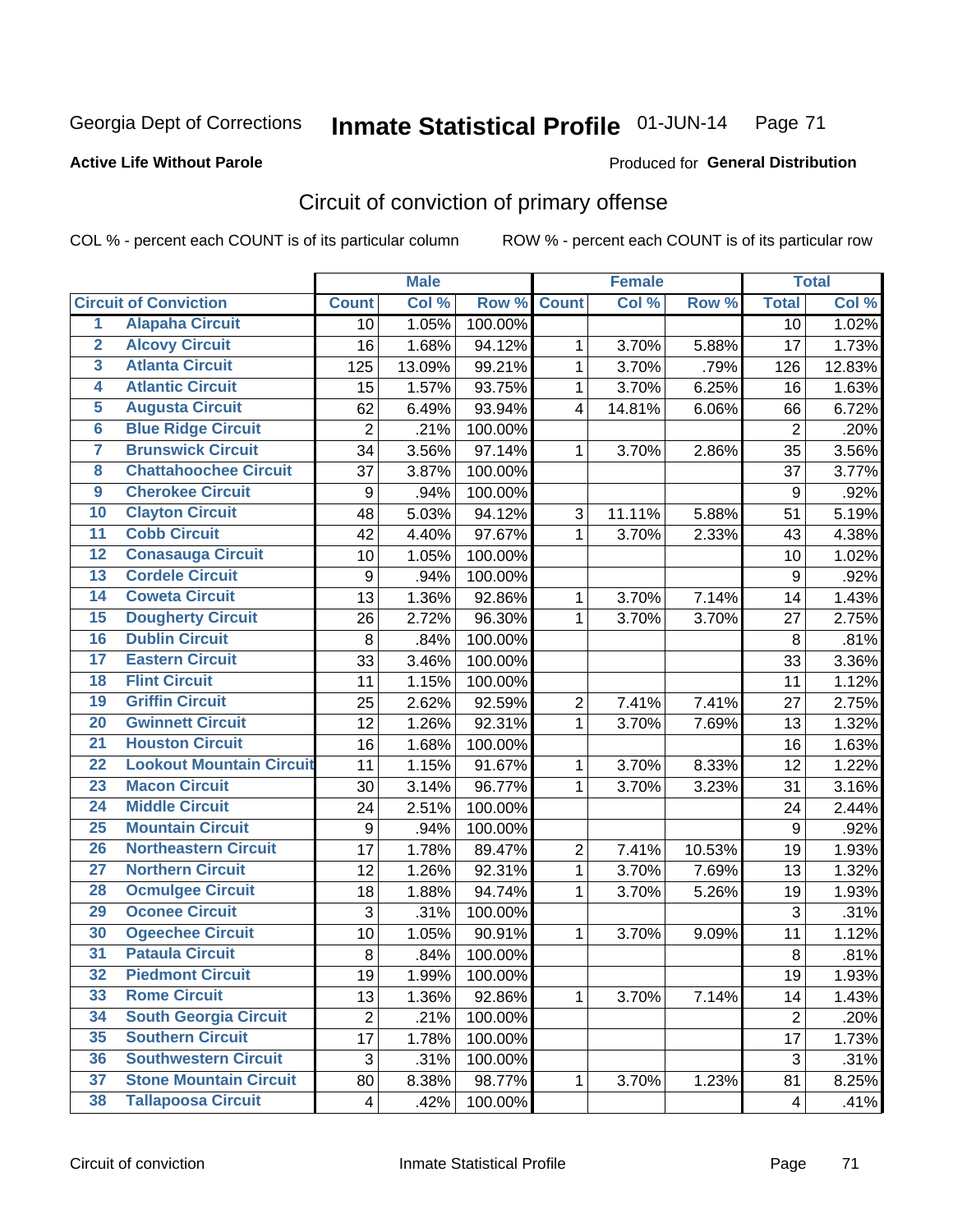**Active Life Without Parole** 

#### Produced for **General Distribution**

## Circuit of conviction of primary offense

|    |                              |              | <b>Male</b> |         |             | <b>Female</b> |       |              | <b>Total</b> |
|----|------------------------------|--------------|-------------|---------|-------------|---------------|-------|--------------|--------------|
|    | <b>Circuit of Conviction</b> | <b>Count</b> | Col %       |         | Row % Count | Col %         | Row % | <b>Total</b> | Col %        |
| 39 | <b>Tifton Circuit</b>        | 11           | 1.15%       | 100.00% |             |               |       | 11           | 1.12%        |
| 40 | <b>Toombs Circuit</b>        | 4            | .42%        | 100.00% |             |               |       | 4            | .41%         |
| 41 | <b>Waycross Circuit</b>      | 22           | 2.30%       | 100.00% |             |               |       | 22           | 2.24%        |
| 42 | <b>Western Circuit</b>       | 17           | 1.78%       | 100.00% |             |               |       | 17           | 1.73%        |
| 43 | <b>Rockdale Circuit</b>      | 10           | 1.05%       | 100.00% |             |               |       | 10           | 1.02%        |
| 44 | <b>Douglas Circuit</b>       | 27           | 2.83%       | 96.43%  |             | 3.70%         | 3.57% | 28           | 2.85%        |
| 45 | <b>Appalachian Circuit</b>   | 3            | .31%        | 100.00% |             |               |       | 3            | .31%         |
| 46 | <b>Enotah Circuit</b>        |              | .10%        | 100.00% |             |               |       |              | .10%         |
| 47 | <b>Bell-Forsyth Circuit</b>  | 4            | .42%        | 100.00% |             |               |       | 4            | .41%         |
| 48 | <b>Towaliga Circuit</b>      | 11           | 1.15%       | 100.00% |             |               |       | 11           | 1.12%        |
| 49 | <b>Paulding Circuit</b>      | 2            | .21%        | 100.00% |             |               |       | 2            | .20%         |
|    | <b>Total Rported</b>         | 955          | 100%        | 97.25%  | 27          | 100%          | 2.75% | 982          | 100%         |

| rtea               |     |              |     |
|--------------------|-----|--------------|-----|
| <b>otal</b><br>--- | 955 | $\sim$<br>-- | 982 |

| М<br>. In n tr<br>.<br>.<br>wanta<br>Πū<br>31.<br>$\sim$ $\sim$ $\sim$ |
|------------------------------------------------------------------------|
|------------------------------------------------------------------------|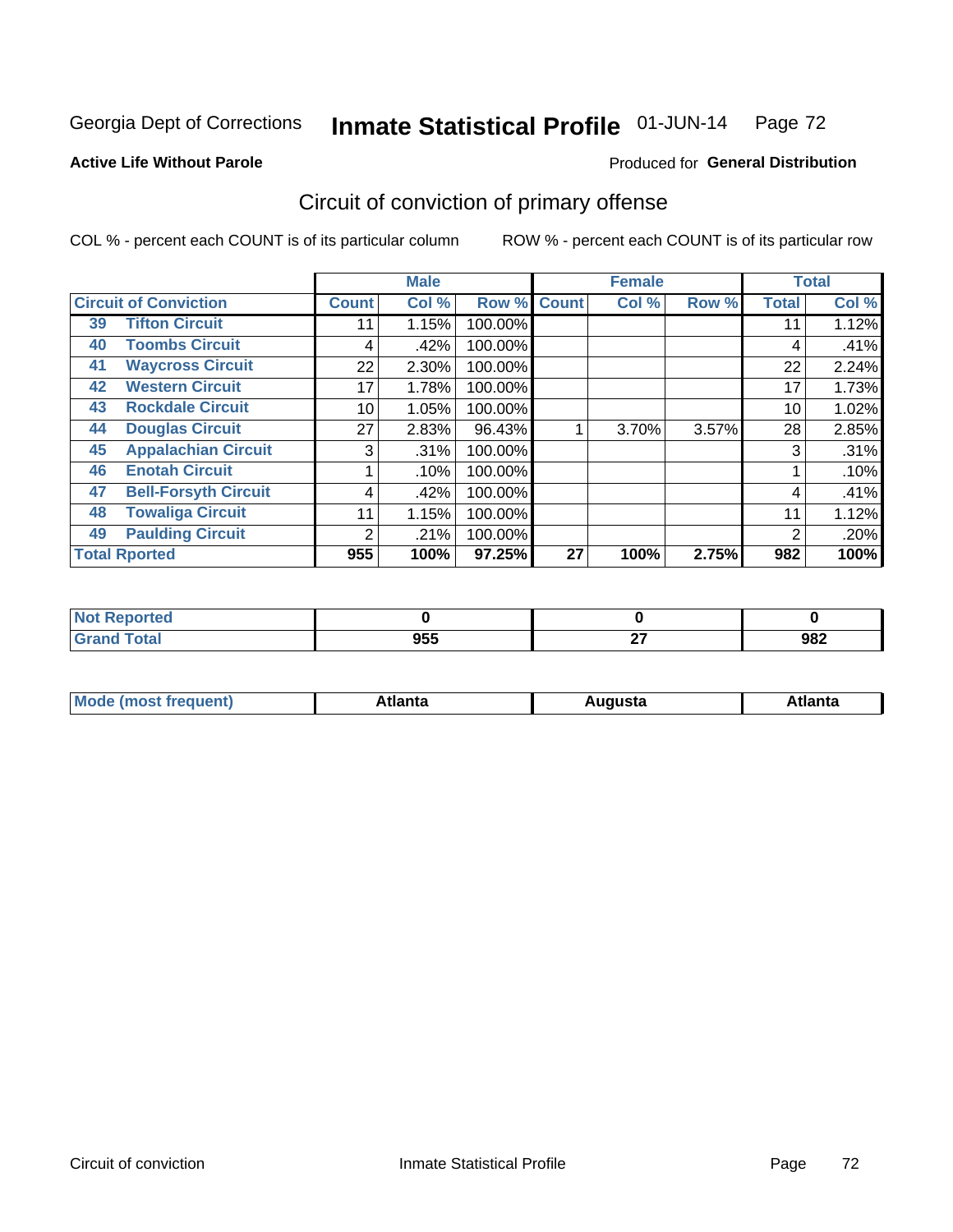### **Active Life Without Parole**

#### Produced for **General Distribution**

## Years served (jail + prison) in this incarceration

|                       |                | <b>Male</b> |         |                | Female |       |                | <b>Total</b> |
|-----------------------|----------------|-------------|---------|----------------|--------|-------|----------------|--------------|
| <b>Years Served</b>   | <b>Count</b>   | Col %       | Row %   | <b>Count</b>   | Col %  | Row % | <b>Total</b>   | Col %        |
| Less than one year    | 23             | 2.41%       | 100.00% |                |        |       | 23             | 2.34%        |
| 1 to 1.99 years       | 58             | 6.07%       | 92.06%  | 5              | 18.52% | 7.94% | 63             | 6.42%        |
| 2 to 2.99 years       | 82             | 8.59%       | 95.35%  | 4              | 14.81% | 4.65% | 86             | 8.76%        |
| 3 to 3.99 years       | 84             | 8.80%       | 96.55%  | 3              | 11.11% | 3.45% | 87             | 8.86%        |
| 4 to 4.99 years       | 54             | 5.65%       | 96.43%  | $\overline{2}$ | 7.41%  | 3.57% | 56             | 5.70%        |
| 5 to 5.99 years       | 44             | 4.61%       | 95.65%  | $\overline{2}$ | 7.41%  | 4.35% | 46             | 4.68%        |
| 6 to 6.99 years       | 51             | 5.34%       | 100.00% |                |        |       | 51             | 5.19%        |
| 7 to 7.99 years       | 33             | 3.46%       | 91.67%  | 3              | 11.11% | 8.33% | 36             | 3.67%        |
| 8 to 8.99 years       | 37             | 3.87%       | 97.37%  | 1              | 3.70%  | 2.63% | 38             | 3.87%        |
| 9 to 9.99 years       | 31             | 3.25%       | 100.00% |                |        |       | 31             | 3.16%        |
| 10 to 10.99 years     | 35             | 3.66%       | 100.00% |                |        |       | 35             | 3.56%        |
| 11 to 11.99 years     | 40             | 4.19%       | 90.91%  | 4              | 14.81% | 9.09% | 44             | 4.48%        |
| 12 to 12.99 years     | 36             | 3.77%       | 97.30%  | 1              | 3.70%  | 2.70% | 37             | 3.77%        |
| 13 to 13.99 years     | 48             | 5.03%       | 100.00% |                |        |       | 48             | 4.89%        |
| 14 to 14.99 years     | 44             | 4.61%       | 100.00% |                |        |       | 44             | 4.48%        |
| 15 to 15.99 years     | 33             | 3.46%       | 97.06%  | 1              | 3.70%  | 2.94% | 34             | 3.46%        |
| 16 to 16.99 years     | 48             | 5.03%       | 100.00% |                |        |       | 48             | 4.89%        |
| 17 to 17.99 years     | 44             | 4.61%       | 97.78%  | 1              | 3.70%  | 2.22% | 45             | 4.58%        |
| 18 to 18.99 years     | 34             | 3.56%       | 100.00% |                |        |       | 34             | 3.46%        |
| 19 to 19.99 years     | 30             | 3.14%       | 100.00% |                |        |       | 30             | 3.05%        |
| 20 to 20.99 years     | 21             | 2.20%       | 100.00% |                |        |       | 21             | 2.14%        |
| 21 to 21.99 years     | 12             | 1.26%       | 100.00% |                |        |       | 12             | 1.22%        |
| 22 to 22.99 years     | 4              | 0.42%       | 100.00% |                |        |       | 4              | 0.41%        |
| 23 to 23.99 years     | 5              | 0.52%       | 100.00% |                |        |       | 5              | 0.51%        |
| 25 to 25.99 years     | 8              | 0.84%       | 100.00% |                |        |       | 8              | 0.81%        |
| 26 to 26.99 years     | $\overline{2}$ | 0.21%       | 100.00% |                |        |       | $\overline{2}$ | 0.20%        |
| 27 to 27.99 years     | 3              | 0.31%       | 100.00% |                |        |       | 3              | 0.31%        |
| 29 to 29.99 years     | $\overline{c}$ | 0.21%       | 100.00% |                |        |       | $\overline{c}$ | 0.20%        |
| Thirty + years        | $\overline{9}$ | 0.94%       | 100.00% |                |        |       | $\overline{9}$ | 0.92%        |
| <b>Total Reported</b> | 955            | 100%        | 97.25%  | 27             | 100%   | 2.75% | 982            | 100%         |

| <b>Not Reported</b> |      |      |       |
|---------------------|------|------|-------|
| <b>Grand Total</b>  | 955  | ^¬   | 982   |
|                     |      |      |       |
| Mean<br>(average)   | 10.2 | 6.22 | 10.09 |
| .                   | ____ | .    | - - - |

| <br>19191997           | .               | ----            |                 |
|------------------------|-----------------|-----------------|-----------------|
| <b>Median (middle)</b> | 9.48            | 4.02            | 9.25            |
| Mode (most frequent)   | 2 to 2.99 years | 4 to 4.99 years | 1 to 1.99 years |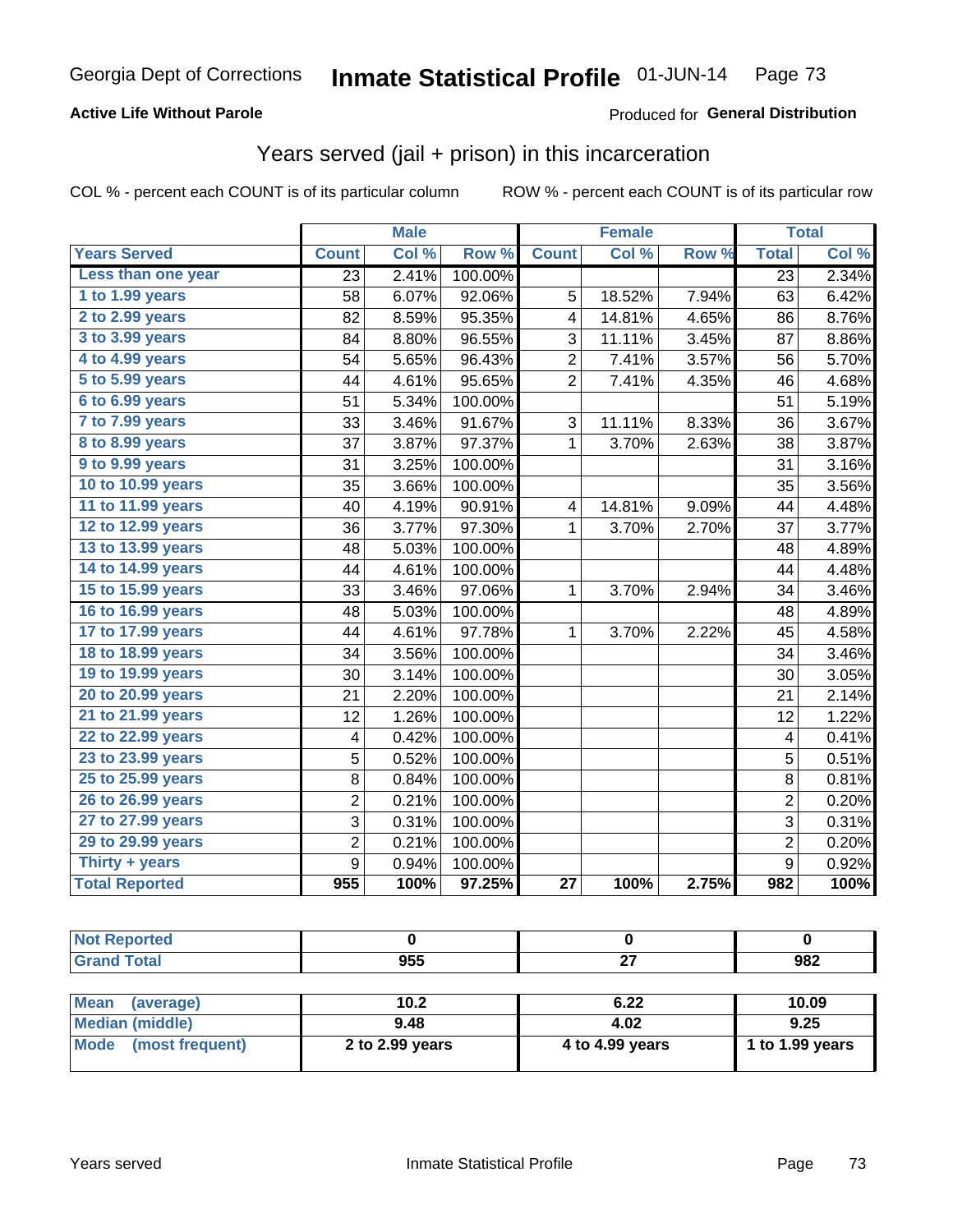### **Active Life Without Parole**

Produced for **General Distribution**

## Results of most recent HIV tests

|                         | <b>Male</b>  |           |        | <b>Female</b> |           |          | Total |        |
|-------------------------|--------------|-----------|--------|---------------|-----------|----------|-------|--------|
| <b>HIV Test Results</b> | <b>Count</b> | Col%      | Row %I | <b>Count</b>  | Col %     | Row %    | Total | Col %  |
| <b>Positive</b>         |              | 0.74%     | 87.50% |               | $3.70\%$  | 12.50%   |       | 0.82%  |
| <b>Negative</b>         | 937          | $99.26\%$ | 97.30% | 26            | $96.30\%$ | $2.70\%$ | 963   | 99.18% |
| <b>Total Reported</b>   | 944          | 100%      | 97.22% | 27            | 100%      | 2.78%    | 971   | 100%   |

| <b>Not Reported</b> |     |        |     |
|---------------------|-----|--------|-----|
| Total               | 955 | $\sim$ | 982 |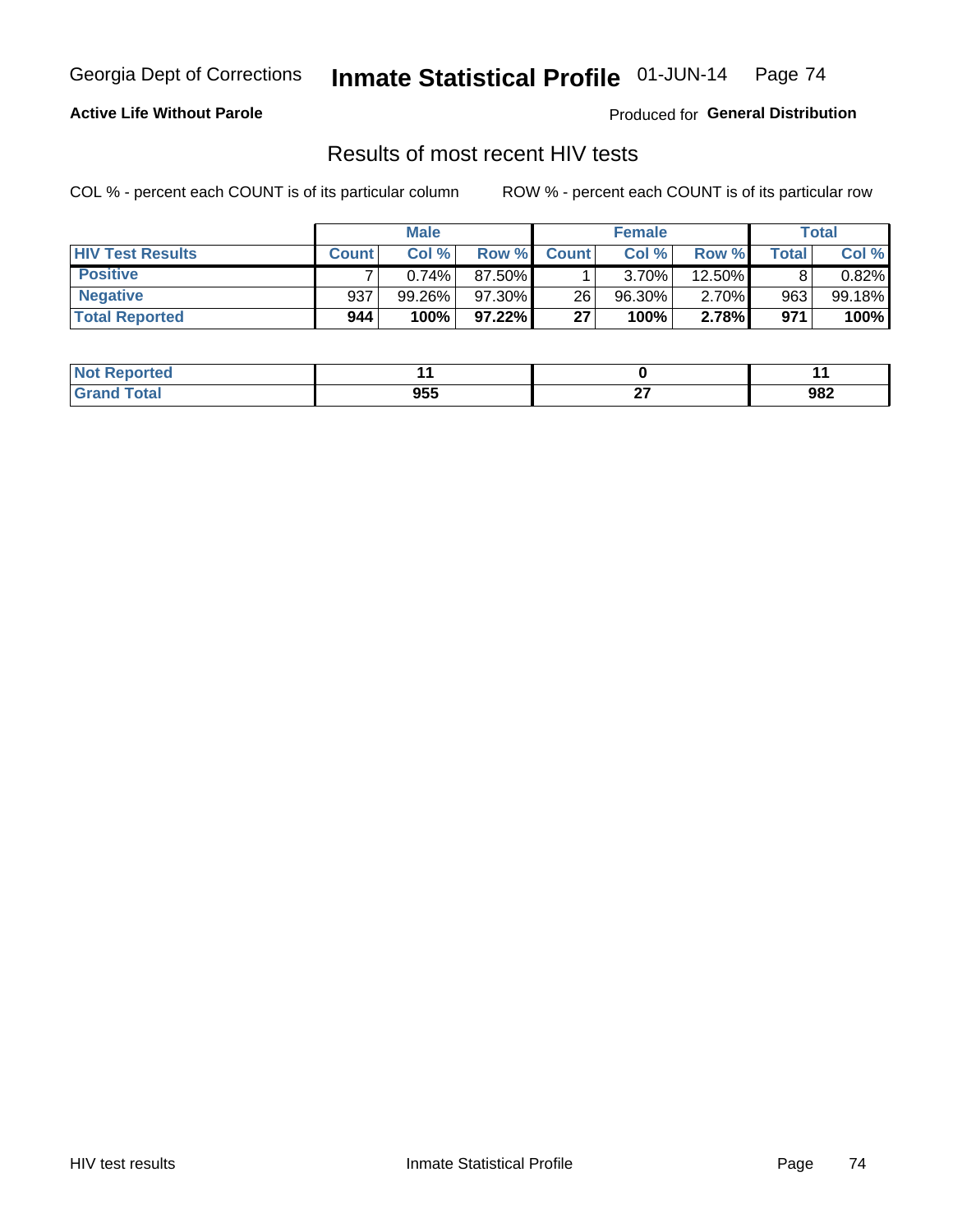### **Active Life Without Parole**

Produced for **General Distribution**

## Results of most recent tuberculosis test

|                                  |                  | <b>Male</b> |           |              | <b>Female</b> |          |       | Total  |
|----------------------------------|------------------|-------------|-----------|--------------|---------------|----------|-------|--------|
| <b>Tuberculosis Test Results</b> | <b>Count</b>     | Col%        | Row %I    | <b>Count</b> | Col%          | Row %    | Total | Col %  |
| <b>Positive on current test</b>  | 235              | 24.89%      | $98.74\%$ |              | $11.11\%$     | 1.26%    | 238   | 24.51% |
| <b>Negative</b>                  | 709 <sub>1</sub> | 75.11%      | 96.73%    | 24           | 88.89%        | $3.27\%$ | 733   | 75.49% |
| <b>Total Reported</b>            | 944              | 100%        | $97.22\%$ | 27           | 100%          | 2.78%    | 971   | 100%   |

| <b>Not Reported</b>      |     |        | . . |
|--------------------------|-----|--------|-----|
| <b>Total</b><br>$C$ roni | 955 | $\sim$ | 982 |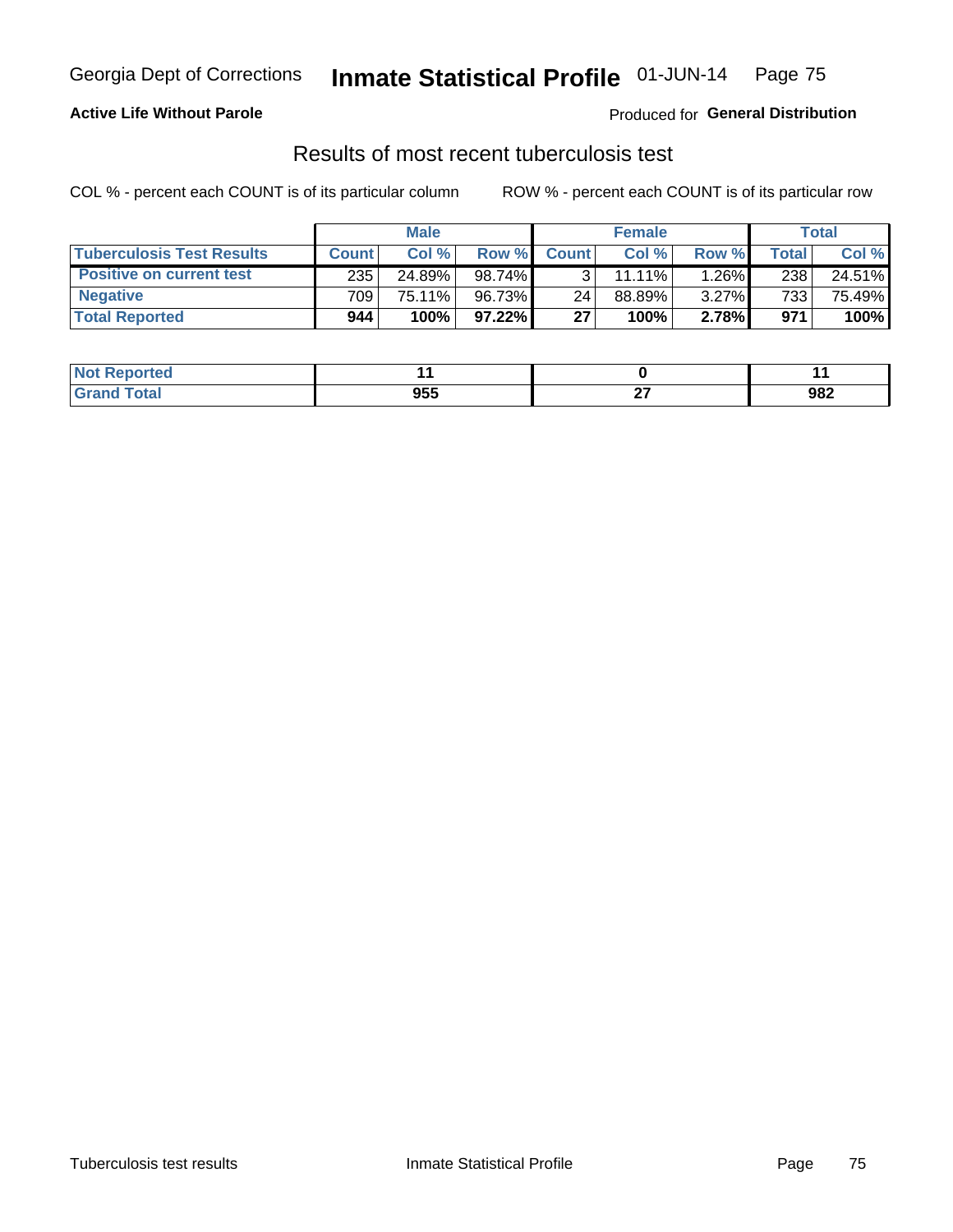#### **Active Life Without Parole**

Produced for **General Distribution**

## Results of most recent syphilis test

|                                 |              | <b>Male</b> |           |              | <b>Female</b> |          |       | Total  |
|---------------------------------|--------------|-------------|-----------|--------------|---------------|----------|-------|--------|
| <b>Syphilis Test Results</b>    | <b>Count</b> | Col%        | Row %     | <b>Count</b> | Col%          | Row %    | Total | Col %  |
| <b>Positive on current test</b> | 16           | 2.53%       | $94.12\%$ |              | $9.09\%$      | 5.88%    | 17    | 2.64%  |
| <b>Negative</b>                 | 616          | 97.47%      | 98.40%    | 10           | 90.91%        | $1.60\%$ | 626   | 97.36% |
| <b>Total Reported</b>           | 632          | 100%        | 98.29%    | 11           | 100%          | 1.71%    | 643   | 100%   |

| <b>Not Reported</b>          | າາາ<br>د∡د |              | 339 |
|------------------------------|------------|--------------|-----|
| <b>Total</b><br><b>Grand</b> | 955        | $\sim$<br>-- | 982 |